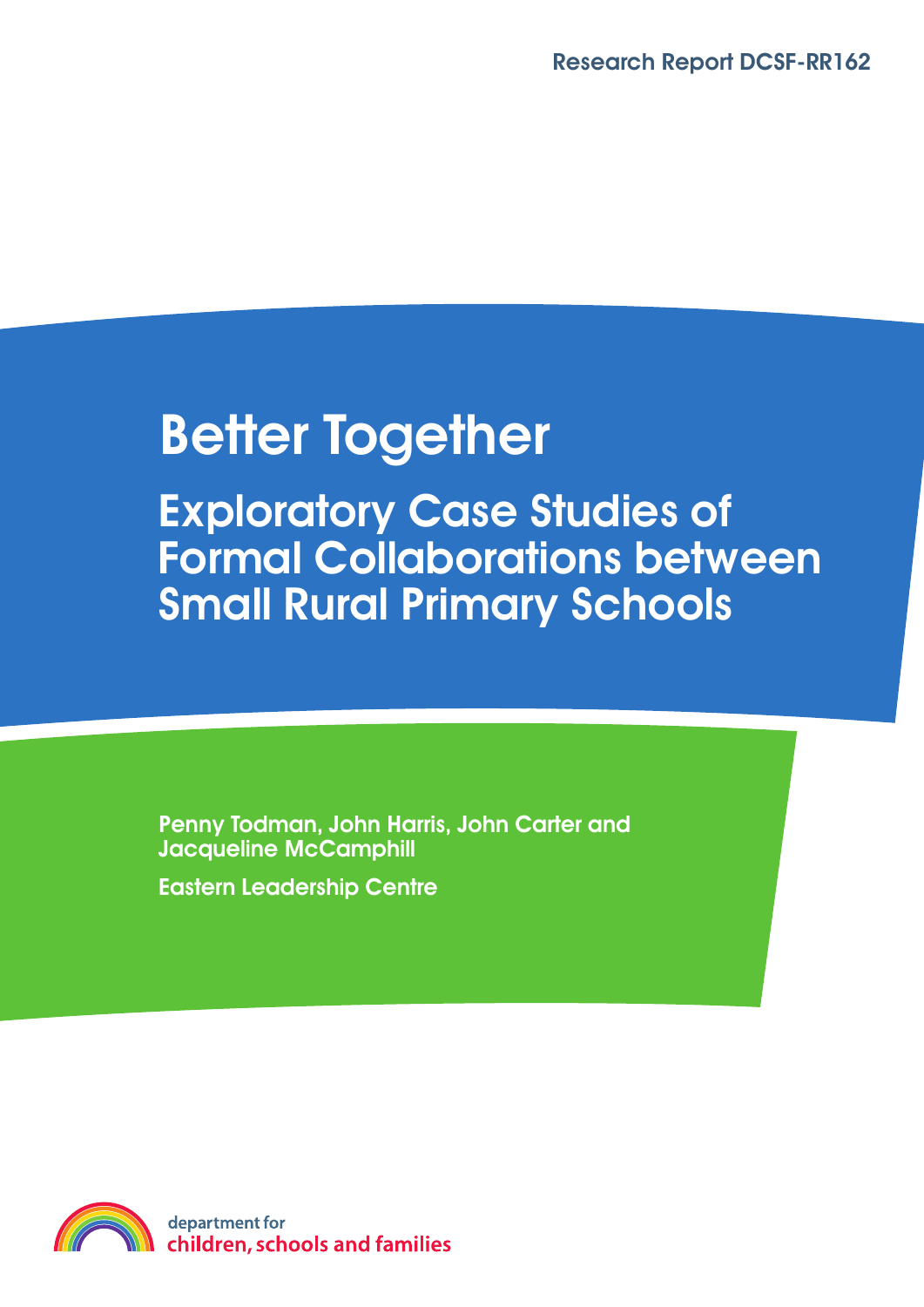## *Better Together*

### *Exploratory Case Studies of Formal Collaborations between Small Rural Primary Schools*

*Penny Todman, John Harris, John Carter and Jacqueline McCamphill* 

*Eastern Leadership Centre* 

**The views expressed in this report are the authors' and do not necessarily reflect those of the Department for Children, Schools and Families.** 

**© Eastern Leadership Centre 2009** 

**ISBN 978 1 84775 542 1** 

**September 2009**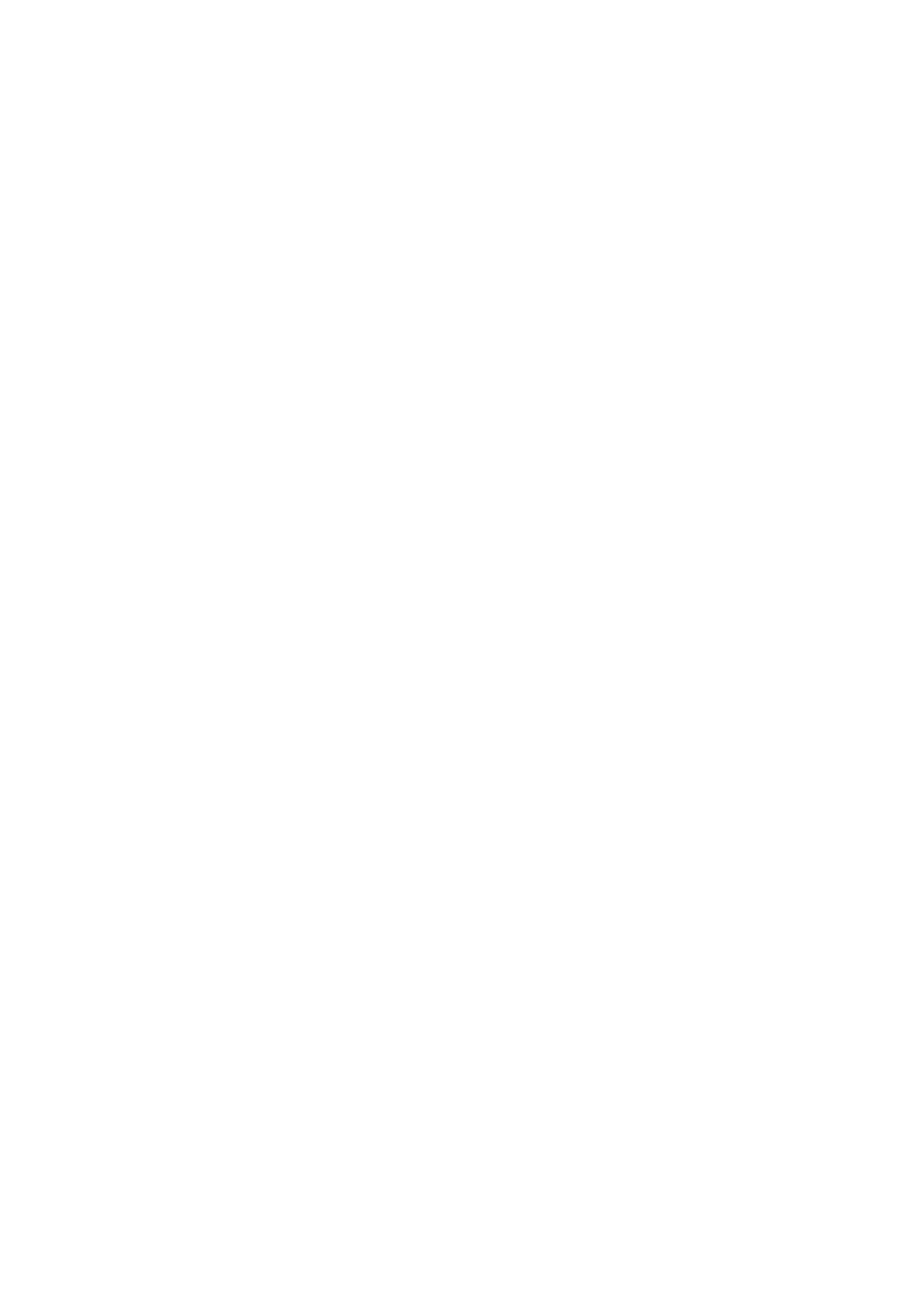### Contents

|         | <b>Executive summary</b>                                                                                | 1              |
|---------|---------------------------------------------------------------------------------------------------------|----------------|
| $1_{-}$ | Introduction                                                                                            | 8              |
| 2.      | Aims                                                                                                    | 11             |
| 3.      | Methodology and research questions                                                                      | 12             |
| 4.      | <b>Main Findings</b>                                                                                    | 19             |
|         | 5. Case studies and hypothetical cluster models<br>5.1. Norfolk<br>5.2. Cornwall<br>5.3. Northumberland | 23<br>46<br>72 |
|         | 6. Overall conclusions                                                                                  | 104            |
| 7.      | Recommendations                                                                                         | 106            |
|         | 8. Further reading                                                                                      | 107            |
| 9.      | Glossary                                                                                                | 108            |
|         | 10. Appendices                                                                                          | 109            |
|         | 11. References                                                                                          | 132            |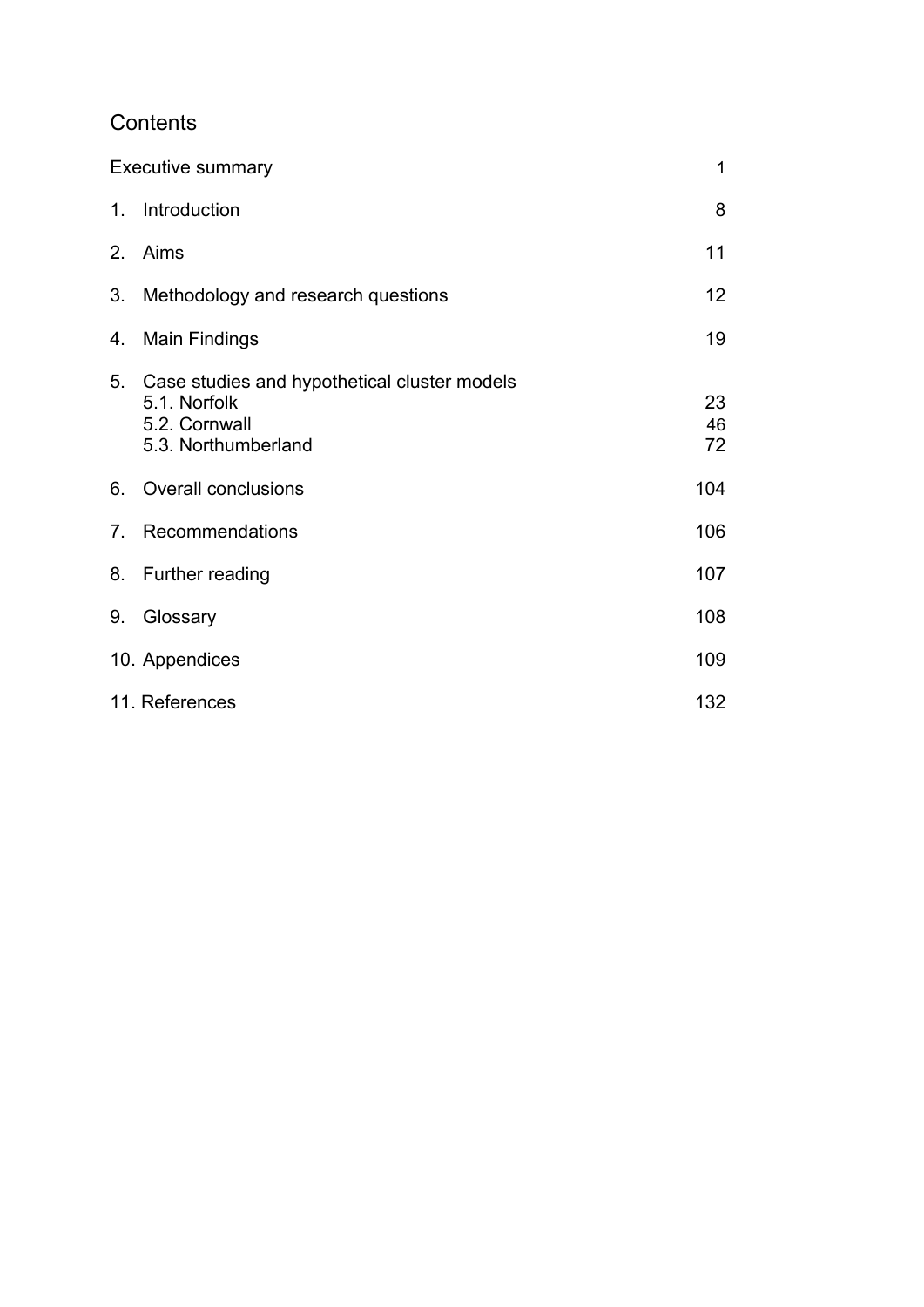### <span id="page-4-0"></span>**Executive Summary**

### **Introduction**

This exploratory study was commissioned by the Department for Children, Schools and Families (DCSF) to investigate how formal collaborative models might support small rural primary schools in England to improve their services to children and young people, to remain viable and to generate better value for money.

### **Key findings**

The study identified a number of ways that small schools could collaborate formally, all of which had the potential to improve their services and their future viability. These can be summarised as sharing staff (for example, a school business manager), sharing a headteacher (executive headship), and sharing governance (federation and shared trust). The study schools were already engaged in a rich and complex web of *informal* collaborations and placed a very high value on their benefits. However, they were not familiar with the full range of formal collaborative models which might enable them to strengthen or extend current links.

The study found that existing informal collaborations provided strong foundations for structural, more lasting models. Emerging evidence suggests that the adoption of any of these was likely to improve the schools' long-term viability and effectiveness. In particular, models which involved sharing a headteacher (executive headship) had the potential both to alleviate difficulties of recruitment and to improve substantially the quality of leadership in schools. However, there might in some circumstances be practical difficulties in establishing this model, especially where collaborations involved a mix of church and non-church schools. Shared trusts had considerable potential for putting schools' informal relationships - both with each other, and with external partners - on a lasting, statutory basis. The scope for the co-location of extended services solely within the groups of small schools studied, however, was limited, due to difficulties of capacity, demand and transport.

The models investigated were not mutually exclusive, and might exist in combination. Indeed, there was a likelihood that the adoption of one model might, in time, extend to another. Alternatively, the characteristics of more than one model might be adopted by schools from the beginning.

The benefits that might be brought to small schools in a formal collaborative arrangement include some or all of the following: strengthening links by putting them on a statutory footing; creating time for leadership and management; increasing the quality of specialist support; enhancing opportunities for professional development; widening the range of curricular opportunities for pupils; and improving the capacity to provide more comprehensive extended services.

### **Definitions**

The following key terms are used in this report:

• 'Formal collaboration' describes any arrangement where there is some form of written agreement or which features a statutory or contractual element, for example sharing members of staff, governance or charitable trust. All other forms of collaboration are 'informal'.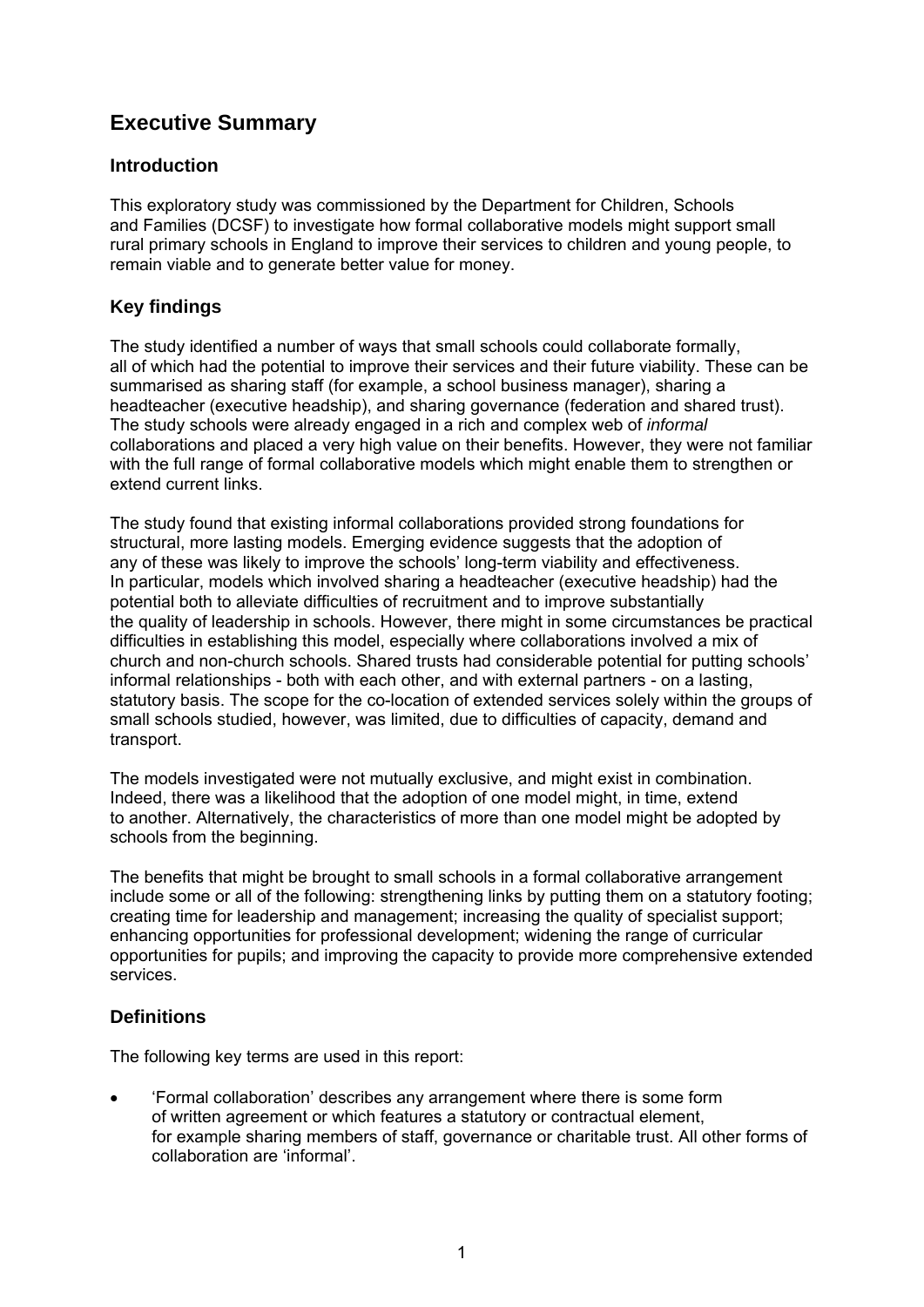- 'Executive headship' (or 'shared headship') describes any situation where two or more schools are led by a single headteacher.
- 'Hard federation' describes an arrangement of two or more schools with a single governing body.
- 'Soft federation' describes an arrangement where the governing bodies of two or more schools have delegated decision-making powers to a shared committee.
- 'Shared trust' describes an arrangement whereby schools acquire foundation status and adopt the same trust in order to formalise their commitment to working together, and with other external partners, for mutual benefit.

### **Background**

1

There are around 2600 small primary schools (those with one hundred or fewer pupils on roll) in England. They are to be found nationwide but are heavily concentrated in rural areas. In rural authorities, one third or more of primary schools may be small; around fifty per cent of the smallest schools are to be found in just nine of them<sup>[1](#page-5-0)</sup>. Generally, their effectiveness is comparable with their larger counterparts<sup>[2](#page-5-1)</sup>. However, there are signs that the difficulties facing small rural primary schools - including that of recruiting suitable headteachers - are becoming more acute<sup>[3](#page-5-2)</sup>. Nationally, there remains a presumption against closure of small rural schools<sup>[4](#page-5-3)</sup>; however, they may find it harder to offer services which extend beyond their core function<sup>[5](#page-5-4)</sup>.

Given these difficulties, there are strong arguments to suggest that formal collaborations between schools are likely to yield benefits, and an emerging body of evidence to demonstrate this<sup>[6](#page-5-5)</sup>. This study was an exploratory investigation carried out in a small number of groups of small schools which were collaborating informally but not formally. The overall aim was to determine in each case how harder, more formal models of collaboration might help them to extend and improve the services they offer and generate value for money savings, and therefore enable the schools to be more sustainable (both from their own perspective and from that of their local authority).

### **Methodology and research questions**

Three local authorities (LAs) were selected by the DCSF to participate in this project - Cornwall, Norfolk and Northumberland. Four small rural schools were studied in each local authority. The key criterion for the selection was that the schools, although they might not currently be collaborating extensively, had the potential to develop harder, more formal and more sustainable models of collaboration.

<span id="page-5-0"></span><sup>&</sup>lt;sup>1</sup> www.edubase.gov.uk. (This site provides a wide range of data on educational establishments. much of it only accessible with a password and, therefore, not available to the general public.) 2

<span id="page-5-1"></span> $\mu$ <sup>2</sup> NCSL data relating to small primary schools (2008, unpublished).

<span id="page-5-2"></span><sup>&</sup>lt;sup>3</sup> Howson, J (2008) 23<sup>rd</sup> Annual Report of Senior Staff Appointments in Schools in England and Wales<br><sup>4</sup> See, for example, the Minister of State's letter to Local Authorities, 31<sup>st</sup> January 2008

<span id="page-5-4"></span><span id="page-5-3"></span>www.maesbury.org/mcg/**Jim\_Knight**\_letter\_on\_Rural\_**Schools**.pdf<br>
<sup>5</sup> See <u>[www.tda.gov.uk/case\\_studies/remodelling/derbyshire\\_raising\\_awareness.aspx?keywords=events](http://www.tda.gov.uk/case_studies/remodelling/derbyshire_raising_awareness.aspx?keywords=events)</u> for a case study of how extended services might be improved in sparsely populated rural areas. 6

<span id="page-5-5"></span>See, for example, Ireson, J: *A study of hard federations in small primary schools* (NCSL, 2007).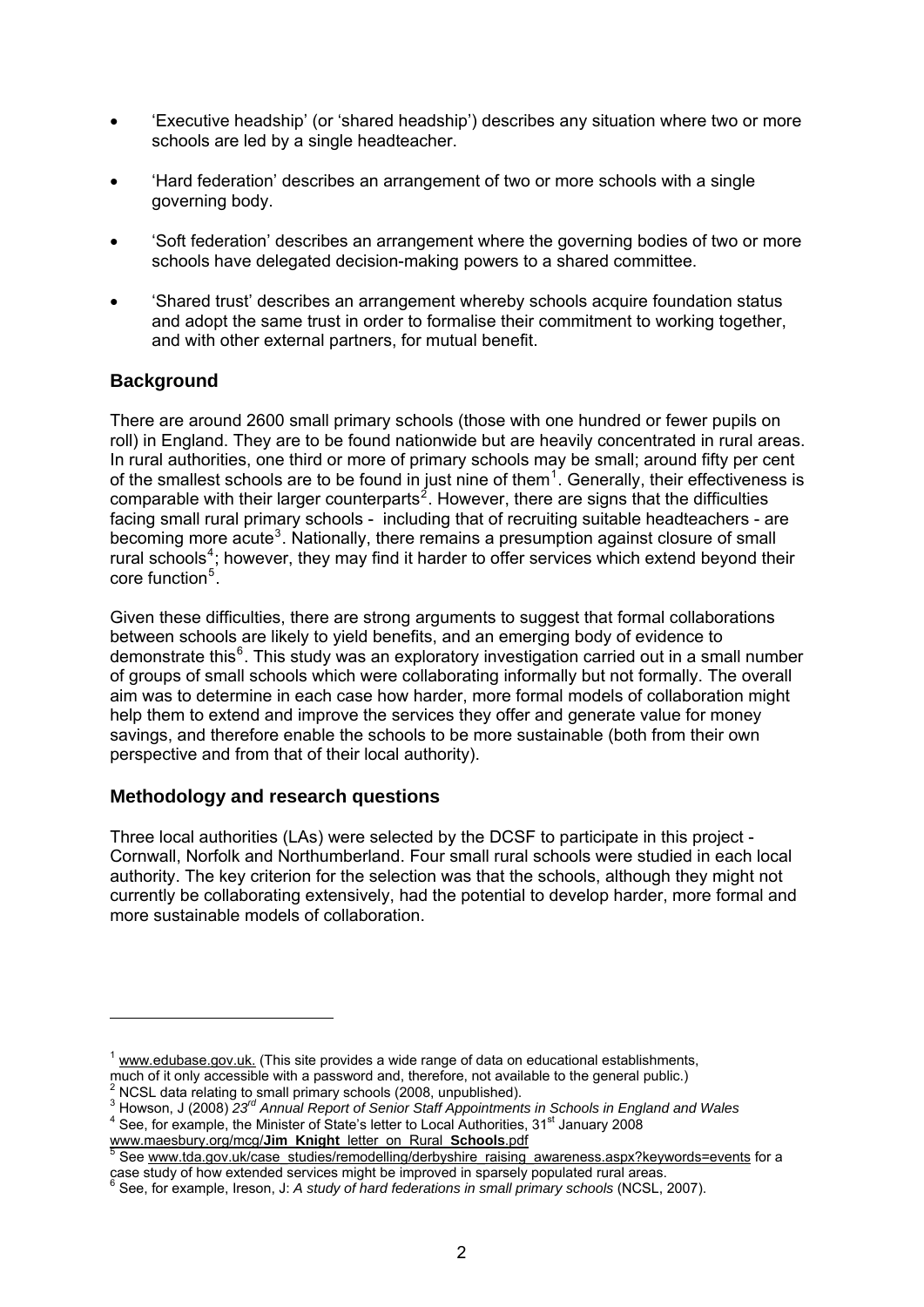The questions to be answered by the investigation were as follows:

- What type(s) of collaborations could these schools employ to help them remain viable and extend / improve their services, and in what circumstances is each type most appropriate?
- What specific benefits may be brought to these schools by such partnerships (e.g. financial, administrative, staff-related etc) and what challenges/key enablers involved in setting them up and maintaining the partnership can be identified?
- How might sharing staff and resources improve their sustainability and help them to improve the quality of their service?
- Is there potential for co-locating extended services in these schools, as part of a shared trust collaboration, and what could be the benefits and challenges of this?

The methodology used in this research project comprised seven major elements:

- a desktop audit and analysis for each school in the study, including financial, performance and contextual information;
- meetings with local authority officers with responsibility and/or involvement in supporting small rural schools;
- meetings with the Directors of Education for the Diocese of Truro and the Diocese of Newcastle;
- interviews with the headteachers of nominated schools in each local authority and other members of the school community, including governors and parents where this was possible;
- a second meeting with headteachers (and governors where available) to explore future developments and opportunities;
- focus group meetings with parents and carers in Northumberland (these were poorly attended and the views expressed not taken to be representative); and
- the development of hypothetical models of possible future formal collaborations within each group of schools.

### **Main findings**

### **Types of formal collaboration**

- The study identified a number of ways that small schools could collaborate formally, all of which had the potential to improve their services and their future viability. These may be summarised as sharing staff (for example, a school business manager), sharing a headteacher (executive headship), sharing governance (federation and shared trust).
- These types are not mutually exclusive. Indeed, there is a strong possibility that one way of collaborating formally may lead to another.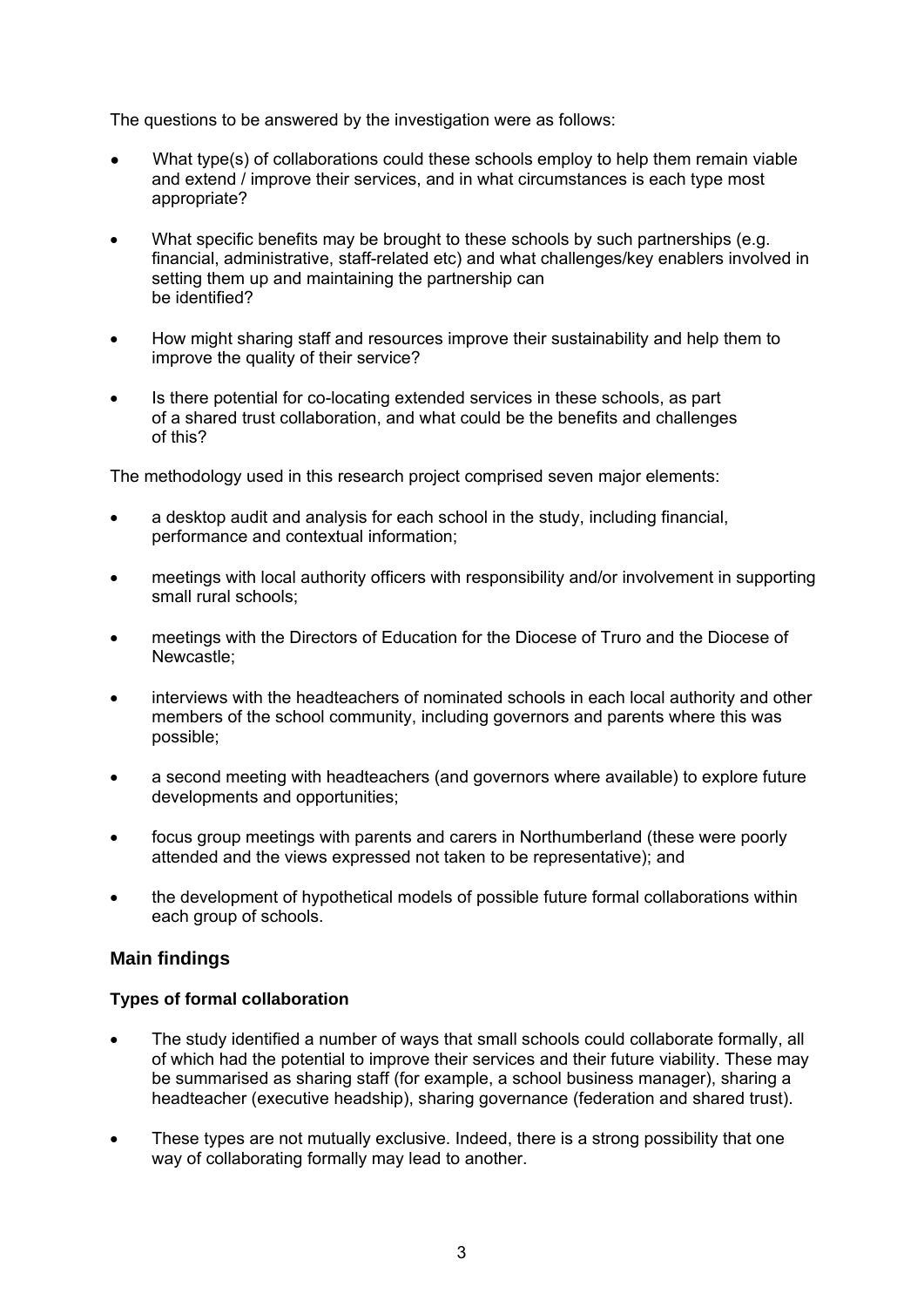- The schools in all three groups were already engaged in a rich and complex web of *informal* collaborations. Many of these had been built up over time, with new initiatives overlaying existing ones. The range was wide and, without exception, headteachers placed a very high value on their benefits.
- Most headteachers acknowledged the temporary nature of many informal collaborations and recognised in principle the advantages that more structural models might offer.
- In all three groups of schools there was considerable scope for formal collaborations, of various types, to be established. Current patterns of informal collaboration had often laid down strong foundations on which they might be built. Therefore, the local context which included historical and geographical considerations - was likely to play a key part in determining the shape that successful formal collaborations might take.

### **Key benefits, drivers and challenges**

- A range of benefits may be brought to small schools which undertake a formal collaborative arrangement. The most important are: strengthening links by putting them on a statutory footing; creating time for leadership and management; increasing the quality of specialist support; enhancing opportunities for staff professional development; widening the range of curricular opportunities for pupils; and improving the capacity to provide more comprehensive extended services.
- Emerging evidence suggests that formal collaborations can create a climate of innovation which improves schools' capacity for seeking new solutions to established problems.
- A key driver of formal collaborations was the difficulty in recruiting headteachers for small rural schools. Executive headship was seen first and foremost as improving the likelihood of appointing a headteacher of the right calibre. For this reason, executive headship was the preferred model of formal collaboration in all three local authorities, and support of various degrees was offered to schools wishing to undertake this solution.
- Another driver was that the headteachers of the study schools reported that they were finding it increasingly difficult to fulfil their leadership and management responsibilities in the light of new expectations and requirements. Opportunities for delegation were limited: there were few other members of staff, many of whom worked part-time. These problems were particularly evident in very small schools where headteachers spent up to eighty per cent of the week teaching their own classes.
- The benefits of executive headship arrangements would be likely to be further enhanced by federation; alternatively, federation could, in itself, strengthen the capacity of schools to work together and so pave the way for a future executive headship.
- However, executive headships were often seen as provisional arrangements. Where this was so, federation tended to be perceived as a device for confirming the permanence of the arrangement, rather than as a means in itself to bring about institutional change and improvement.
- Where schools share a headteacher, the main financial benefit would derive from dividing the cost of the single head's salary. This would create savings which may be re-invested in a number of ways, for example, improving administrative support and sharing staff across the schools.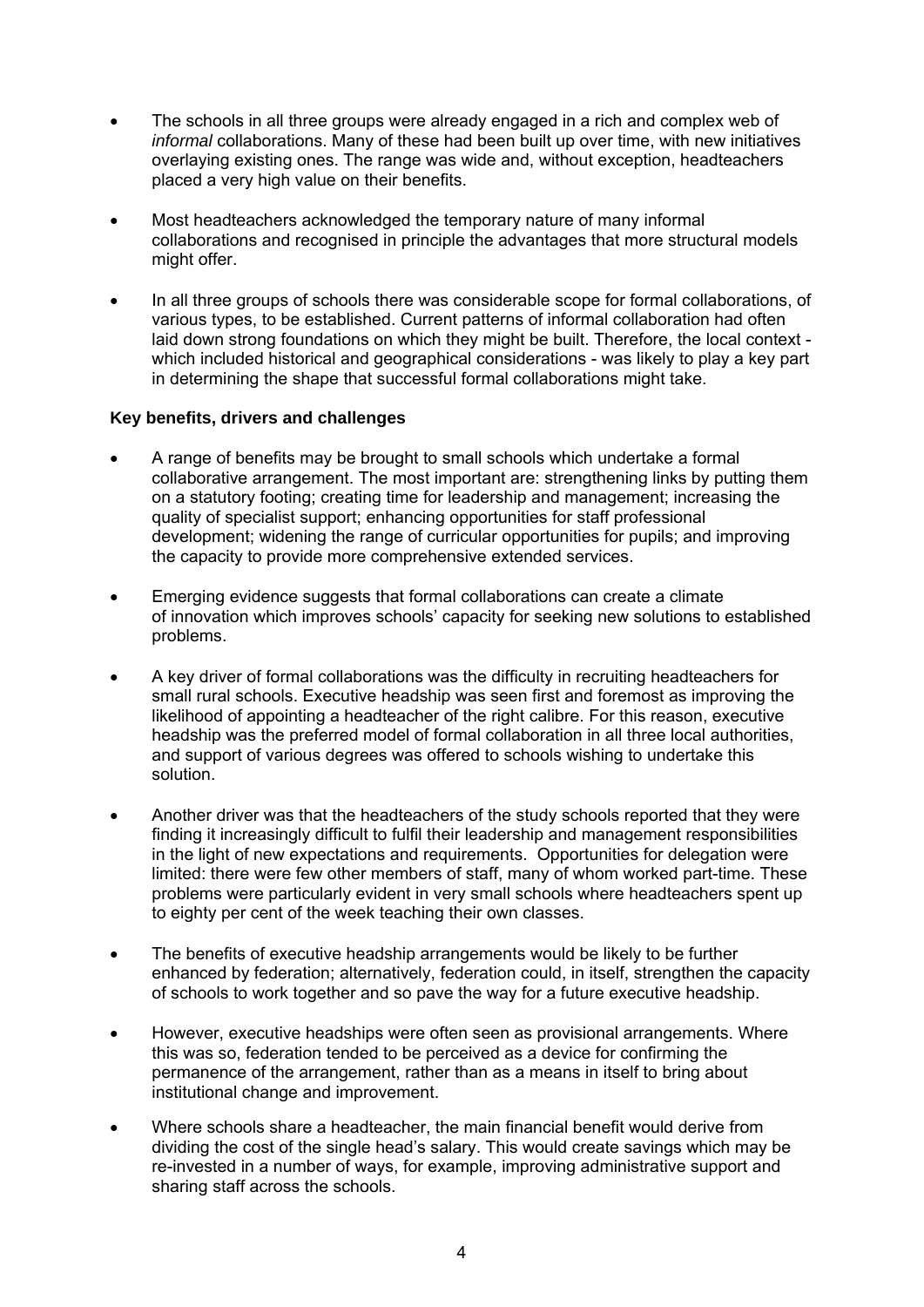- Shared trusts had considerable potential for putting schools' informal relationships both with each other, and with external partners - on a lasting, statutory basis. Small schools, however, may not welcome the additional management responsibilities which foundation status (a precondition of acquiring a trust) would bring.
- Headteachers noted that collaborations with other schools and with external partners took significant time both to initiate and to maintain, and that this could act as an impediment.
- However, emerging evidence suggests that the advocacy of headteachers themselves has been an important factor both in planning and in sustaining formal collaborative arrangements. Their personal enthusiasm and vision are likely to be crucial in overcoming initial reservations and misgivings that may be felt in their communities. Some headteachers in the study schools suggested that a firmer steer from the local authority would also be helpful in order to give greater legitimacy to formal collaborative models.
- The two Church of England dioceses consulted were, in principle, supportive of plans for executive headships and federations and active in encouraging them. This was so even where the schools were of different categories (for example, voluntary aided church school and community school).
- However, there are issues in relation to school ethos, headteacher recruitment (the maintenance of 'Christian leadership') and governance (the maintenance of a church sponsored majority) which may, in some circumstances, be difficult to resolve.

#### **Specific benefits of sharing staff and resources**

- The deployment of staff across schools has the potential to make a significant impact on the capacity of small schools to improve their service in a variety of ways. Formal collaborations, of whatever model, are likely to bring particular opportunities for sharing staff between schools.
- A likely outcome of sharing a headteacher between schools (executive headship) would be to reduce or eliminate the head's own class teaching commitment. This would allow additional dedicated time for fulfilling leadership and management responsibilities and could be expected to lead to a notable improvement both in school strategic pllanning and in the head's work-life balance.
- An executive headteacher would need to be supported by a senior leader in each of the participating partnership schools, in order to ensure that each school is able to deal effectively with any day-to-day management issues. This would create new opportunities for leadership development within the schools as well as providing a senior leadership structure to support the executive headteacher.
- The widening of the staff pool in schools in a formal collaboration would create new opportunities for sharing expertise and specialist skills; for example, a federation might deploy a special educational needs co-ordinator or a specialist teacher of French across sites. Arrangements for professional development could also be strengthened, for example, by enabling staff peer observation between the schools.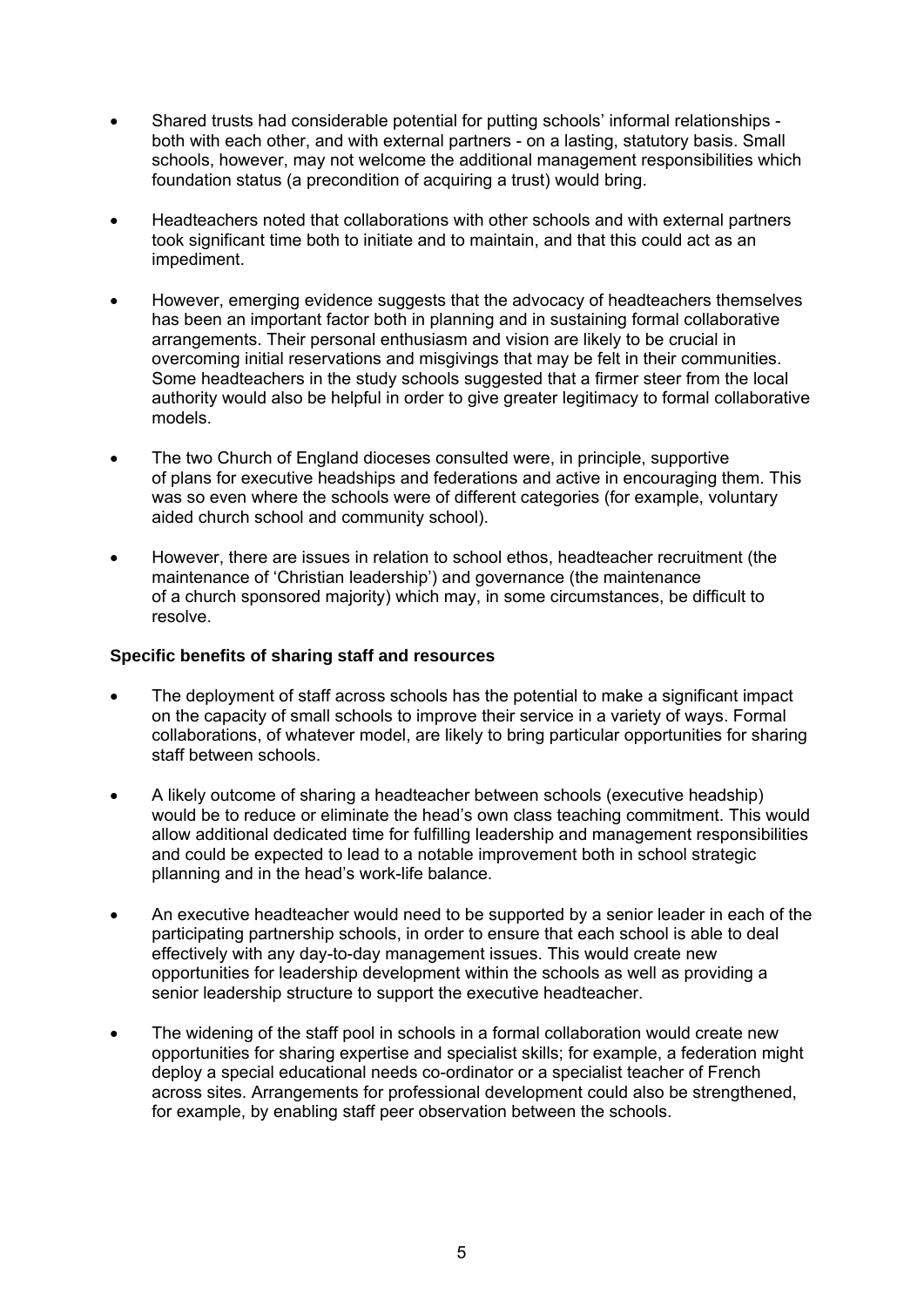- There is likely to be potential for collaborating schools to rationalise their administrative arrangements to make both efficiency and value-for-money savings, for example by employing a joint school administrator or school business manager.
- Schools in some form of partnership would be better able to make arrangements for their pupils to work together; this would, for example, broaden social interaction and raise the level of peer stimulus and challenge. Likewise, sharing of resources could allow a school to compensate for inadequacies, for example the lack of a hall suitable for teaching physical education.

### **Shared trusts**

- The small schools in the study were, in general, not well informed about the opportunities that might be afforded by the range of formal collaboration options, except where particular local models were in evidence. Of the study schools, none had sufficient knowledge about the possible benefits of trust status for it to be a factor in their planning.
- Schools which had already forged links with external partners, and therefore had the experience of working with them, were best placed to establish a trust. Sharing a trust could underpin these schools' commitment to common aims, for example, developing a rich and relevant curriculum which made extensive use of local expertise and resources.
- Potential external trust partners (for example, health, youth provision, museums, libraries and cultural centres) tended to cover a wide geographical area. Setting up a shared trust which comprised a larger group of schools than those studied (for example a high school and its feeder primaries) could be an effective way to establish partnerships committed to helping the schools move forward, including the improvement and sustainability of extended services.

### **The potential for co-locating extended services**

- The schools had found it difficult to provide access to the full range of extended services. This was largely for three reasons: lack of capacity in the schools and their immediate communities, low levels of demand in the sparsely populated rural areas they serve, and long distances of travel.
- All three groups of schools participated in shared arrangements for delivering extended services; this involved some degree of on-site provision, together with 'signposting' of services which were beyond the resources of the individual schools. There were, however, variations in how effective schools felt this to be in terms of ensuring that their communities had easy access to the full range of services.
- The low levels of demand for some services were exacerbated by poor local transport links. For some services (for example, childcare) it was reported that co-location was not favoured by parents if it involved the service being delivered at a distance. For other services, however (for example, health) parents were accustomed to travelling to the local hub, for example the market town. There was limited scope for co-location of such services solely within the groups of small schools studied.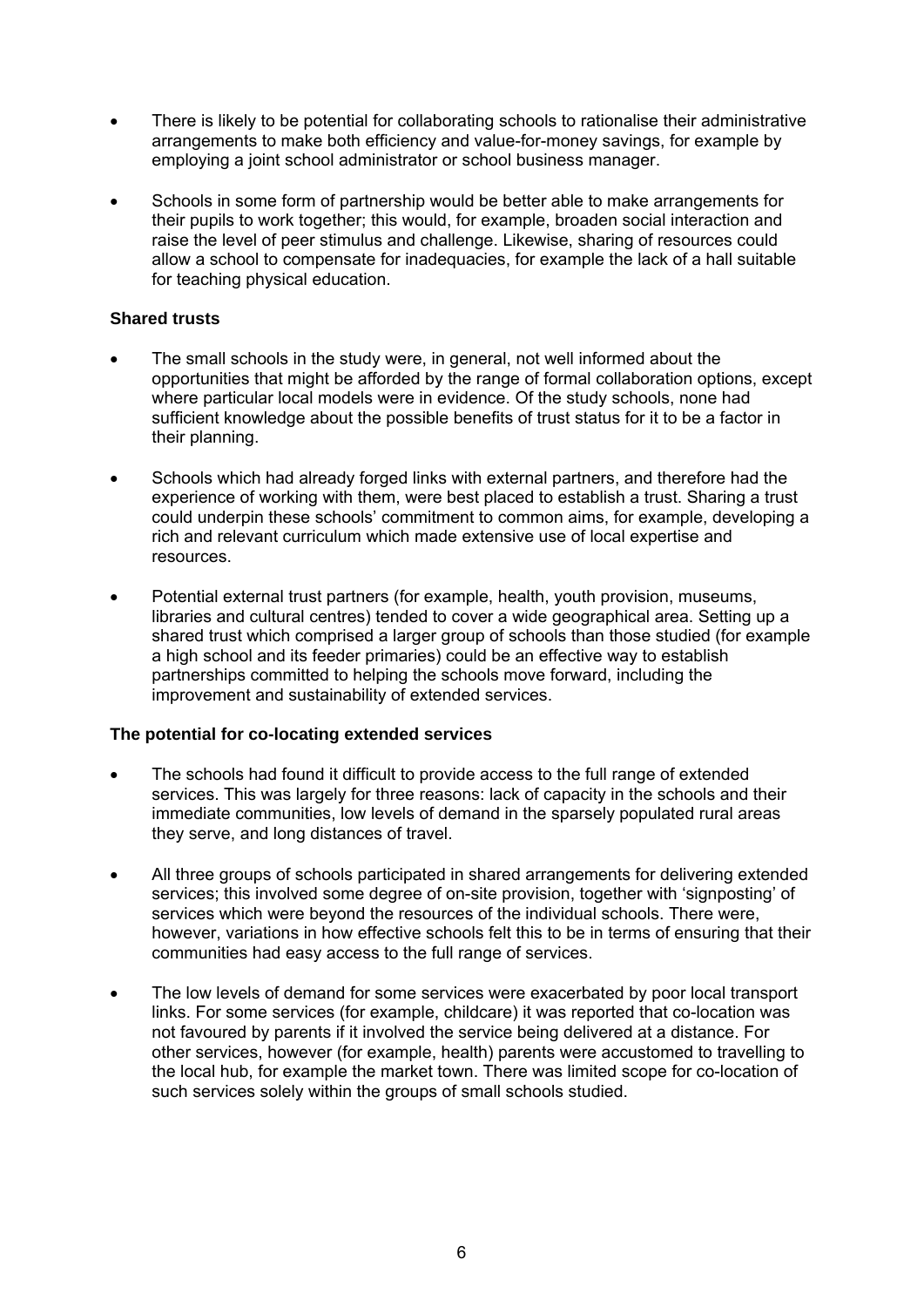### <span id="page-10-0"></span>**Recommendations**

- Small primary schools should have access to better information and guidance on the potential benefits of different statutory models of collaboration; this guidance should be specific to rural contexts and evidence-based.
- Local authorities, working with dioceses and small schools themselves, should seek to develop a strategic plan for the promotion of formal collaborations, including how they might be brokered and supported.
- Local authorities and Church of England dioceses should extend their co-operation in order to help schools to negotiate potential barriers to the partnering of church and non-church schools.
- Local authorities should pay particular attention to how formal school partnership models can be effectively advocated to governing bodies and local communities.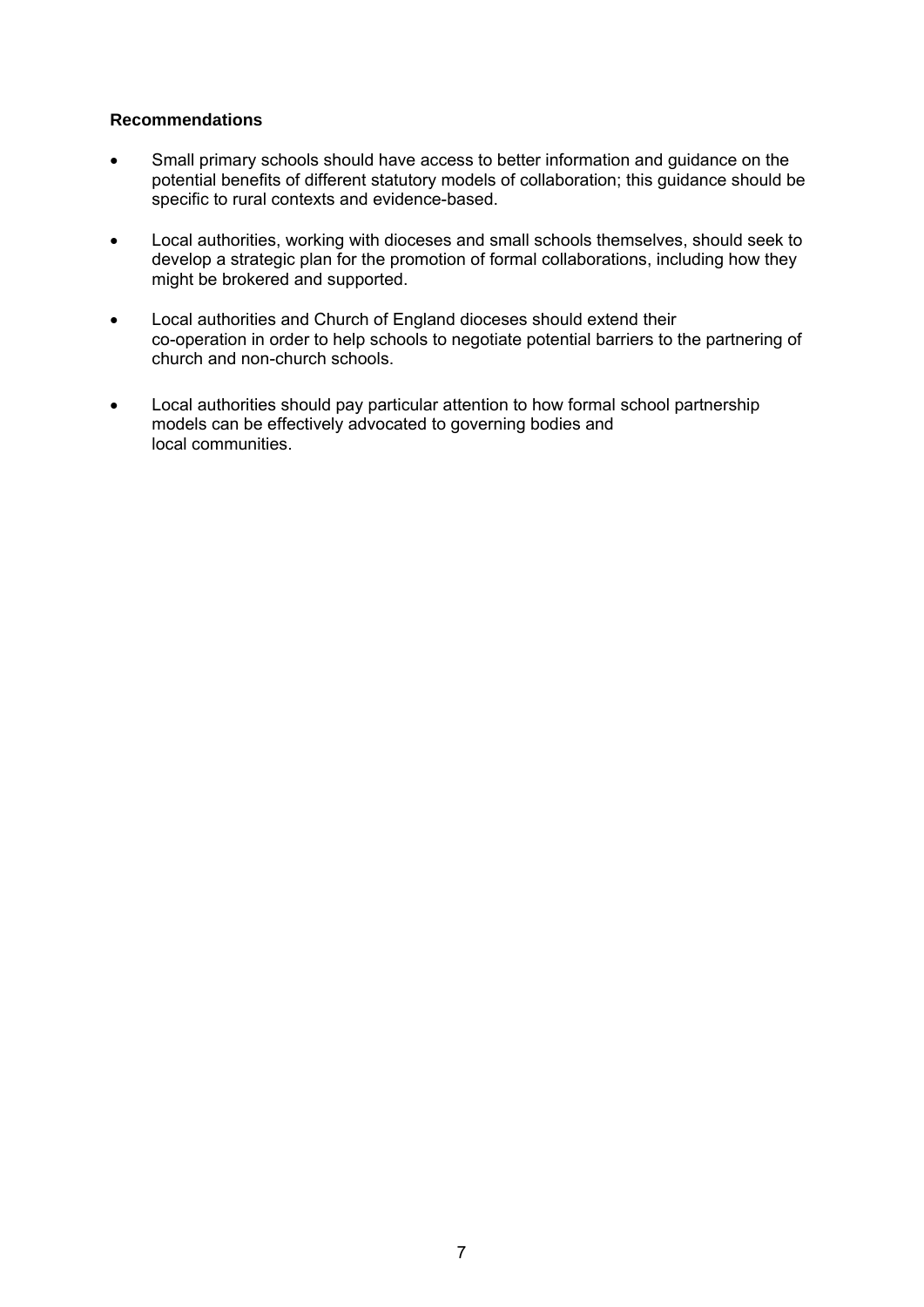### **1. Introduction**

### **1.1 The nature of the research**

This research report was commissioned by the Department for Children, Schools and Families (DCSF) to investigate how collaborative models might support small rural primary schools in England to improve their services to children and young people, to remain viable, and to enable them to generate better value for money.

There are strong arguments to suggest that formal collaborations, such as federations, between schools are likely to yield benefits, and an emerging body of evidence to demonstrate this. For example, Atkinson et al (2007) concluded that collaborations between schools can offer economies of scale, organisational improvements and other wide-ranging benefits for teachers and pupils<sup>[7](#page-11-0)</sup>. However, a DCSF commissioned study on federations<sup>[8](#page-11-1)</sup> concluded that although the Federations Pilot Programme has allowed schools to explore different forms and degrees of collaboration, in practice most federations have tended to follow a soft governance model rather than a hard governance model. The consequent need to investigate further the potential role of collaborations, specifically hard federations and shared trusts, in helping small rural primary schools to remain viable is the focus of the present study.

### **1.2 Background**

There are around 2600 small primary schools (in 2008) in England, defined as those with one hundred or fewer pupils on roll. They are to be found nationwide but are heavily concentrated in rural areas. In rural authorities, one third or more of primary schools may be small; around fifty per cent of the smallest schools are to be found in just nine of them<sup>[9](#page-11-2)</sup>.

Small schools are esteemed for their family atmosphere, quality of care and attention to children's personal development<sup>[10](#page-11-3)</sup>. Pupils make good progress in their learning, especially in their first few years at school; by the time they leave, their attainment matches those in larger schools<sup>[11](#page-11-4)</sup>. Of course, broad statements like these mask substantial variations, but fewer small schools have in recent years been deemed to be in need of special measures. Indeed, on all counts their effectiveness is comparable with their larger counterparts $12$ .

But there are challenges. The recruitment of headteachers to small schools is becoming more difficult, with some posts being readvertised many times<sup>[13](#page-11-6)</sup>. In most small schools, particularly the smallest, the headteacher has a class teaching commitment for a substantial part of the week - sometimes as much as four days - and administrative support is limited<sup>[14](#page-11-7)</sup>. Small schools can face difficulties in meeting the requirements of national initiatives, such as the provision of extended services<sup>[15](#page-11-8)</sup>; their headteachers are less likely to take advantage of

-

<span id="page-11-0"></span><sup>7</sup> Atkinson, M., Springate, I., Johnson, F. and Halsey, K. (2007). *Inter-school collaboration:*  a literature review. Slough: NFER<br><sup>8</sup> DCSF (2007) School Federations Study 2003-2007. RR015. www.dcsf.gov.uk/research

<span id="page-11-1"></span>**BUSH (2007) School Federations Study 2003-2007**. RRD: <u>Research 9 www.edubase.gov.uk.</u> (This site provides a wide range of data on educational establishments,

<span id="page-11-4"></span><span id="page-11-3"></span><span id="page-11-2"></span>

<span id="page-11-5"></span>

much of it only accessible with a password and, therefore, not available to the general public.)<br><sup>10</sup> NCSL data relating to small primary schools (2008, unpublished).<br><sup>11</sup> libid.<br><sup>12</sup> libid.<br><sup>13</sup> Howson, J (2008) 23<sup>rd</sup> A

<span id="page-11-8"></span><span id="page-11-7"></span><span id="page-11-6"></span>bench[marking data. It can only be accessed with a password, and is not available](http://www.tda.gov.uk/remodelling/extendedschools/howtodeliveres/ruralaccess/) to the general public.)<br><sup>15</sup> See <u>www.tda.gov.uk/remodelling/extendedschools/howtodeliveres/ruralaccess/</u> for case study guidance illustrating how these difficulties may be overcome.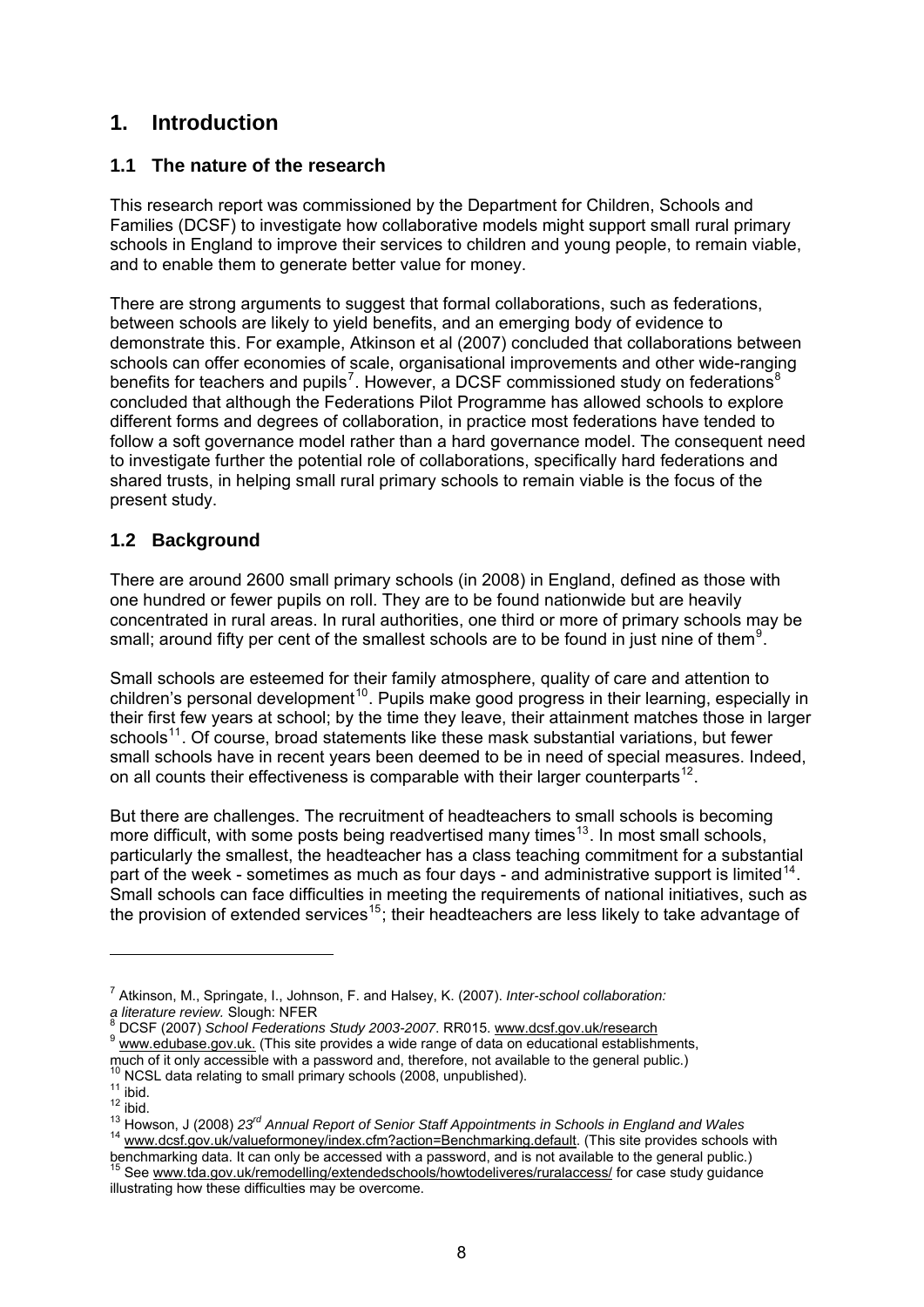leadership training<sup>[16](#page-12-0)</sup>. Opportunities for teachers to learn from colleagues are more restricted, simply because there are fewer of them $17$ .

The government has recently reiterated its continued support for rural schools, and there remains a presumption against closure<sup>[18](#page-12-2)</sup>. However, they continue to face challenges directly related to their small size, particularly in extending beyond their core function of delivering a curriculum<sup>[19](#page-12-3)</sup>.

### **1.3 Recent studies into collaborations in small schools**

*A study of hard federations in small primary schools* (Ireson, 2007) investigated four groups of schools in different local authorities. In each the headteacher reported that, following federation, there had been a rise in standards. This, the report suggested, is likely to have been related to improvements both in pupils' learning opportunities and in the quality of leadership at all levels. The study also points to the key role that the headteachers themselves played both in creating and in sustaining a vision for improvement in the newly federated schools.

*The development of leadership capacity through collaboration in small primary schools*  (Jones, 2008) researched headteachers' attitudes to collaboration in a sample of small schools. The study focused on the logistics of collaborations in the context of headteachers' multiple responsibilities. It found that, instead of helping them to solve key professional problems, 'networking' often added to the chore of day-to-day management. Heads reported that maintaining the impetus of any new initiative was a constant difficulty; it was affected by temporary funding, limited prospects for delegation and excessive demands for time out of school. In its recommendations, the report called for greater recognition of the complexity of managing change in small schools. In particular, it identified the need for strategies to develop leadership capacity.

*How can a local authority best raise awareness and support exploration of the opportunities for alternative models of leadership and organisation with school leaders and governors?* (Grimwade et al, 2008) was a study conducted in Cambridgeshire schools, some of them small primaries. The report noted that knowledge and understanding of alternative models of leadership appeared greater in the secondary than in the primary phase; as a result, primary schools were in danger of missing out on a range of opportunities. It concluded that local authorities have a vital role to play: not just in raising awareness of possibilities and challenging schools to think of better ways of doing things, but also in evolving policy through devising a strategic plan.

It noted that improving outcomes for children, not simply succession planning, should be the key driver for changing leadership arrangements.

*Can federation help stars to come out?* (Ford and McCue, 2008) focused on the structures adopted by schools following federation. The study concluded that, following federation, the schools tended to be more flexible and diverse in their organisation, promoting a culture of creative thinking. This not only offered new opportunities for leadership roles that would not occur in individual schools, but created conditions in which talent could be identified and nurtured.

<span id="page-12-0"></span><sup>&</sup>lt;sup>16</sup> NCSL data relating to small primary schools (2008, unpublished).

<span id="page-12-2"></span><span id="page-12-1"></span><sup>&</sup>lt;sup>17</sup><br>[www.dcsf.gov.uk/valueformoney/index.cfm?action=Benchmarking.default.](http://www.dcsf.gov.uk/valueformoney/index.cfm?action=Benchmarking.default) (See note 14, above.)<br><sup>18</sup> See, for example, the Mini[st](http://www.dcsf.gov.uk/valueformoney/index.cfm?action=Benchmarking.default)er of State's letter to Local Authorities, 31<sup>st</sup> January 2008.<br>www.maesbury.org/mcg/**Jim\_Kni** 

<span id="page-12-3"></span>See [www.tda.gov.uk/case\\_studies/remodelling/derbyshire\\_raising\\_awareness.aspx?keywords=events](http://www.tda.gov.uk/case_studies/remodelling/derbyshire_raising_awareness.aspx?keywords=events) for a case study of how extended services might be improved in sparsely populated rural areas.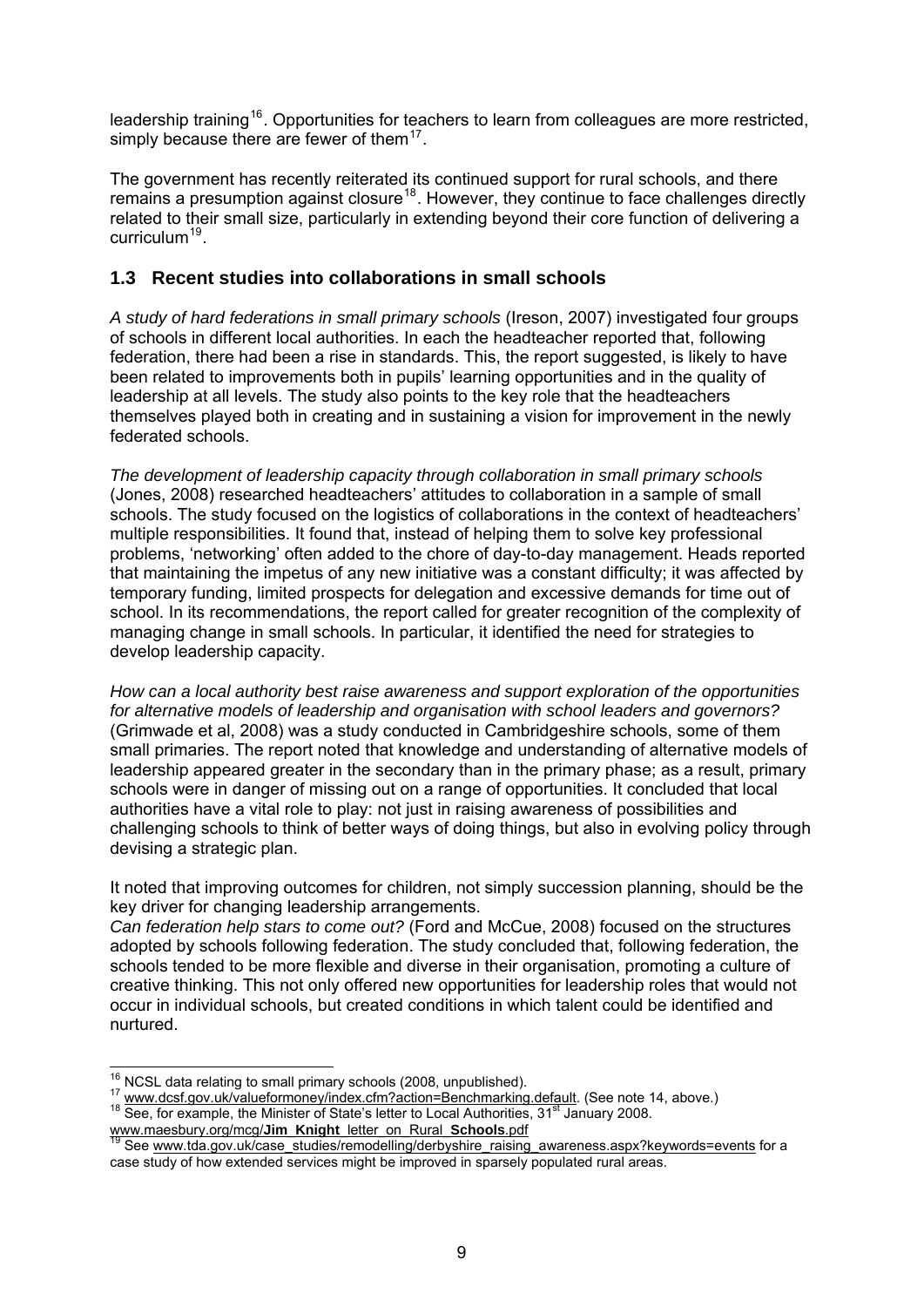<span id="page-13-0"></span>An investigation into school federations in the Netherlands asked the question *Does every school need a headteacher*? (NCSL, 2005). The study reported that federated groups of small schools in the Netherlands created more time for leadership and management, greater flexibility in staffing and resources, and stronger structures for advice and support. Other benefits identified included preventing closure of unviable small schools, economies of scale and improvements in headteacher recruitment.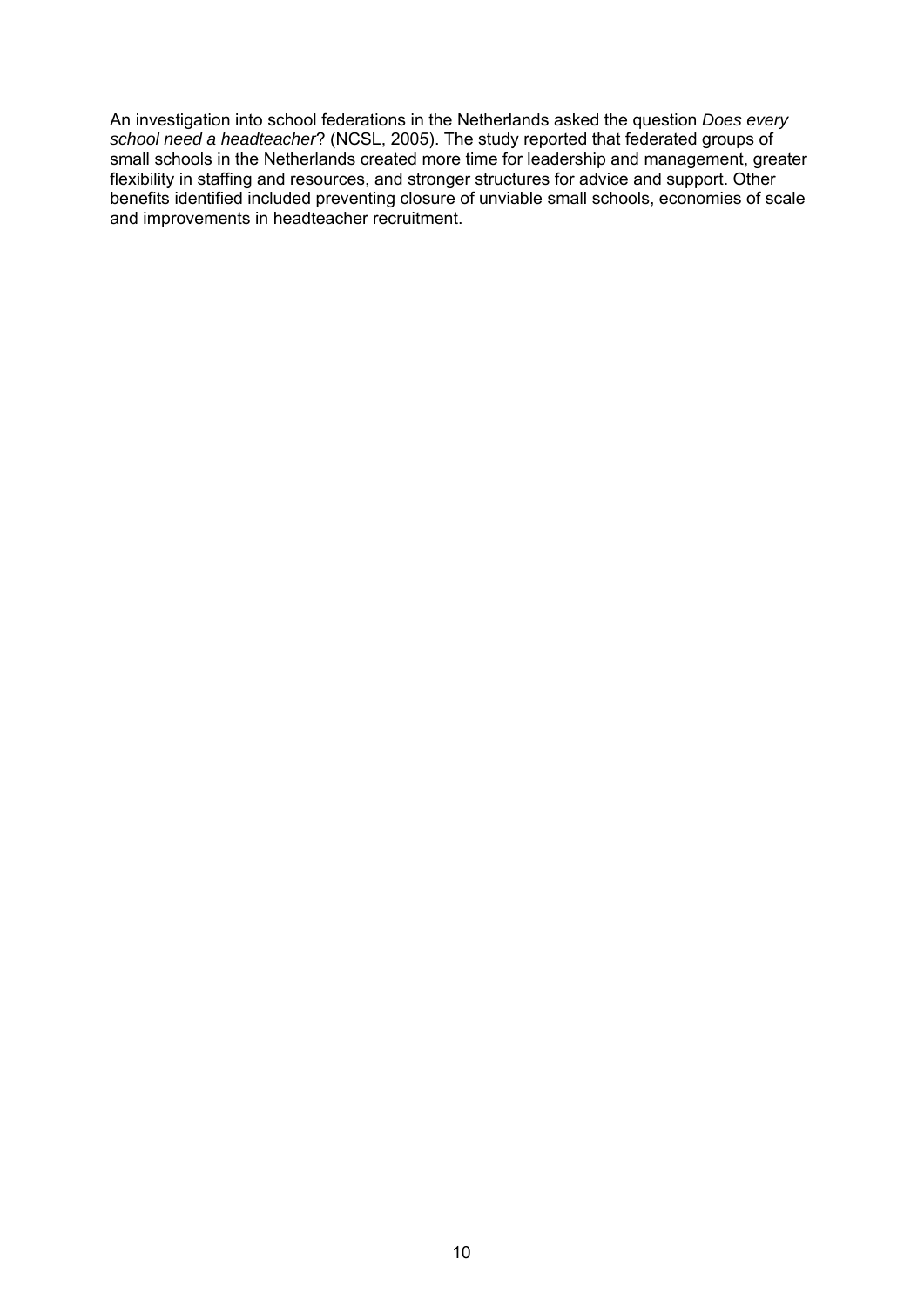### **2. Aims of the project**

The research project was an exploratory investigation carried out in a small number of groups of small schools which were not known to be collaborating extensively. The overall aim was to determine in each case how harder, more formal models of collaboration might help them to extend and improve the services they offer and generate value for money savings, and therefore enable the schools to be more sustainable (both from the their own perspective and from that of their local authority).

The questions to be answered by the investigation were as follows:

- What type(s) of collaborations could these schools employ to help them remain viable and extend / improve their services, and in what circumstances is each type most appropriate?
- What specific benefits may be brought to these schools by such partnerships (e.g. financial, administrative, staff-related etc) and what challenges / key enablers involved in setting them up and maintaining the partnership can be identified?
- How might sharing staff and resources improve their sustainability and help them to improve the quality of their service?
- Is there potential for co-locating extended services in these schools, as part of a shared trust collaboration, and what could be the benefits and challenges of this?

A further objective of the investigation was to provide worked examples of how groups of small rural schools could benefit from models of formal collaboration which were most suited to their context. A range of examples will be published as part of guidance materials to support schools in envisaging and implementing their own collaborative plans.

The investigation was to be consultative and hypothetical in nature: schools were not to be under any obligation to follow the proposed model of collaboration if they did not want to, but might decide to use the findings of the investigation, if positive, to inform their future plans.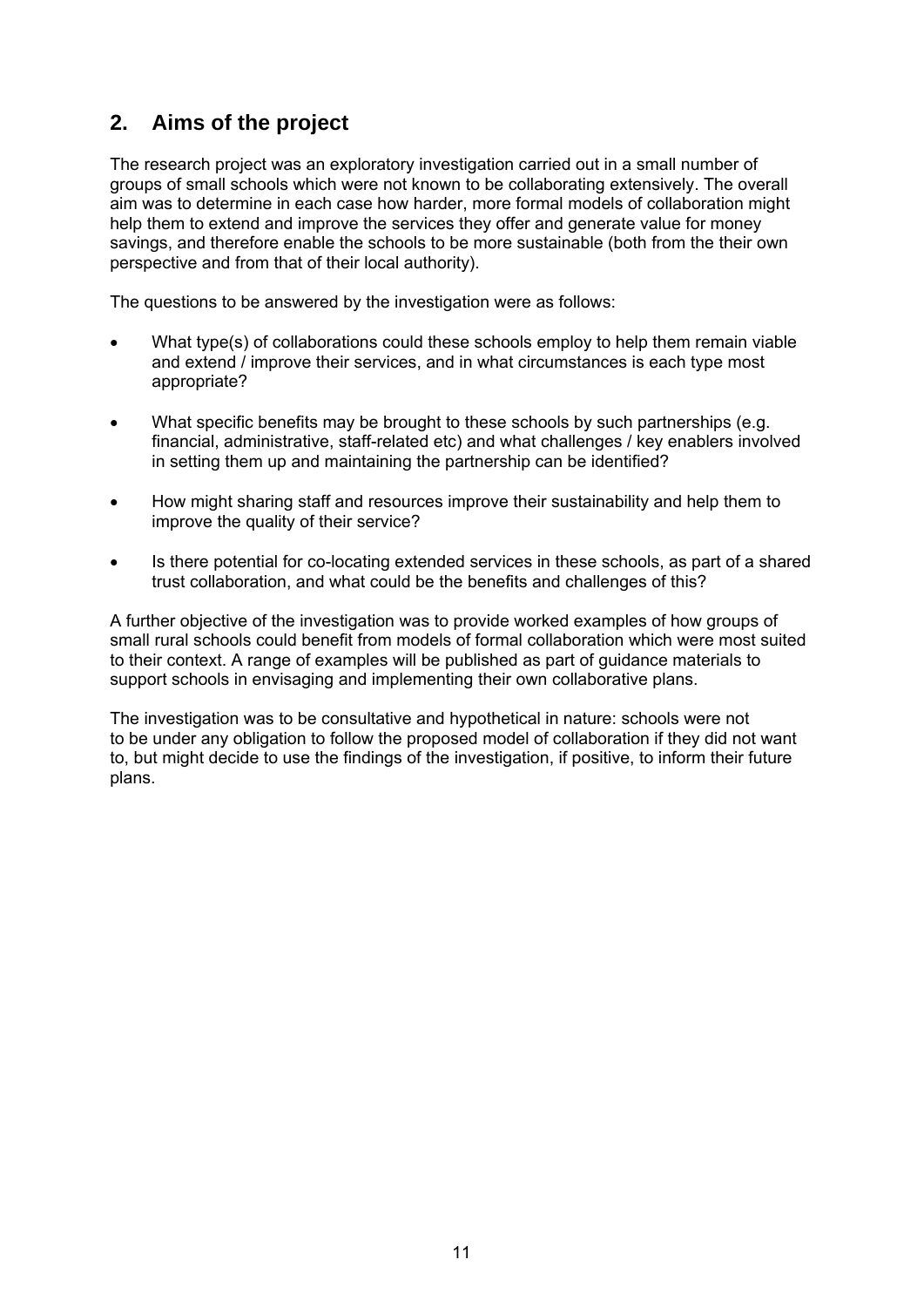### <span id="page-15-0"></span>**3. Methodology and research questions**

### **3.1 Nomination and Selection of Schools**

Three local authorities (LAs) were selected by the DCSF to participate in this project - Cornwall, Norfolk and Northumberland. Each of these local authorities has a high proportion of small schools, serving a population which is widely dispersed. Following their selection, initial discussions were held by the research team with each local authority, in which they were asked to identify a group of small rural schools which might be appropriate subjects for case studies. The key criterion for selection was that the schools, although they might not currently be collaborating extensively, had the potential to develop harder, more formal and more sustainable models of collaboration. In each local authority this led to the nomination of four schools that (in most cases) were linked to the same secondary school and which were geographically close to one another; the final selection of the schools was confirmed by the DCSF. The sample included two schools in Cornwall that had just embarked on a trial executive headship and from which it was hoped valuable lessons might be learnt. Members of the research team contacted the headteachers of the nominated schools to discuss their participation in the project. All schools agreed to take part.

| Table 1 Number and size of primary schools participating in this study |                                    |                       |                        |                     |              |
|------------------------------------------------------------------------|------------------------------------|-----------------------|------------------------|---------------------|--------------|
| <b>Local Authority</b>                                                 | Fewer than 25<br>pupils            | 26-50 pupils          | 51-75 pupils           | 76-100 pupils       | <b>Total</b> |
| Cornwall                                                               | Garras $(12)^*$                    | St Martin $(42)^*$    | Landewednack<br>(75)   |                     | 4            |
|                                                                        |                                    |                       | Grade Ruan<br>CoE (75) |                     |              |
| <b>Norfolk</b>                                                         |                                    | Ten Mile Bank<br>(29) | Hilgay CoE (56)        | Denver CoE<br>(100) | 4            |
|                                                                        |                                    |                       |                        | Southery (97)       |              |
| Northumberland                                                         | <b>Netherton</b><br>Northside (18) | Harbottle CoE<br>(23) | Thropton (44)          |                     | 4            |
|                                                                        | Branton (16)                       |                       |                        |                     |              |
| <b>Total</b>                                                           | 3                                  | 3                     | 4                      | $\mathbf{2}$        | $12 \,$      |

### **3.2 Schools involved in this study**

\* executive headship

### **3.3 Research methods used in this study**

The methodology used in this study comprised seven major elements:

- a desktop audit and analysis for each school in the study, including financial, performance and contextual information;
- meetings with local authority officers with responsibility and/or involvement in supporting small rural schools;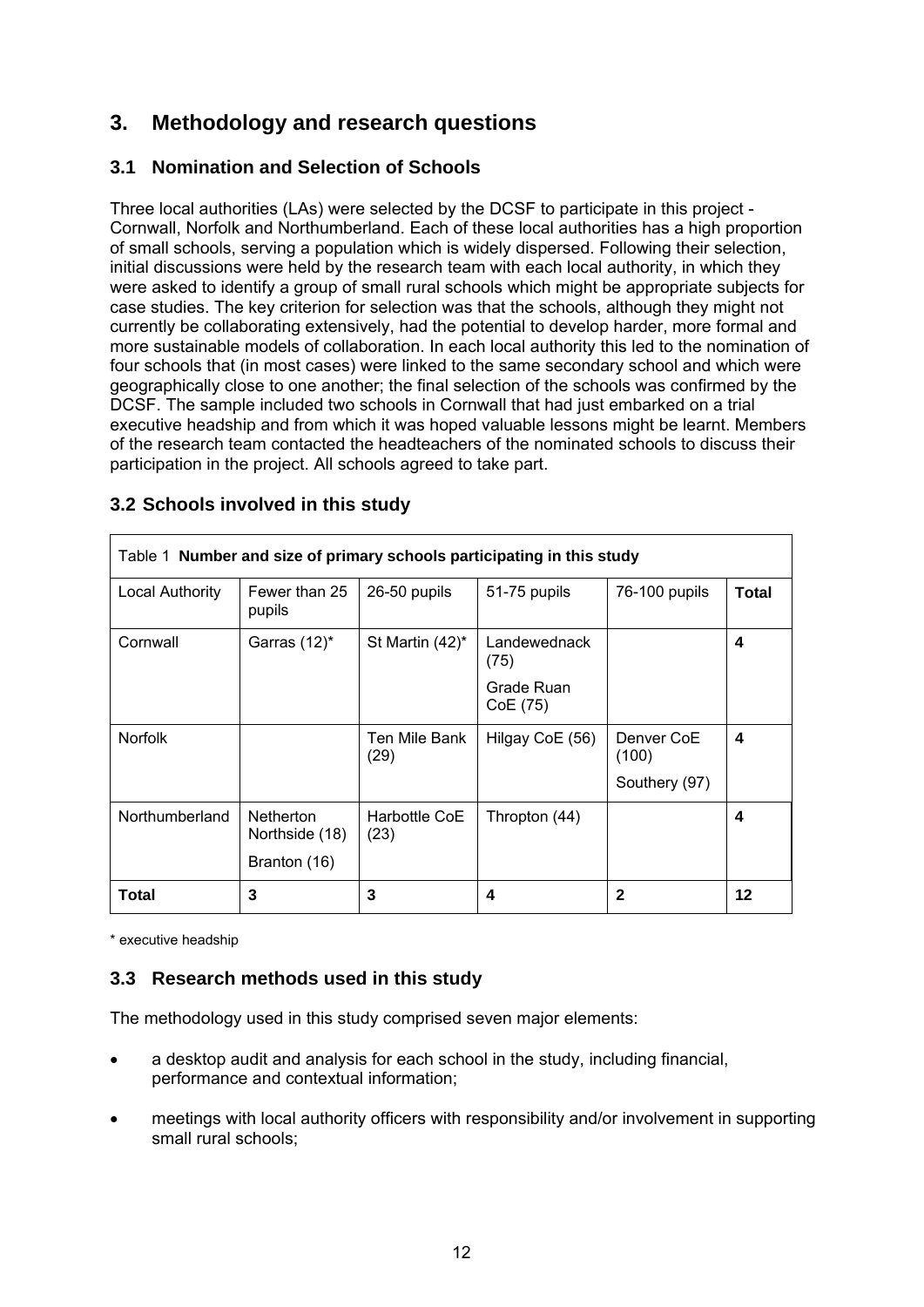- meetings with the Directors of Education for the Diocese of Truro and the Diocese of Newcastle;
- interviews with the headteachers of nominated schools in each local authority and other members of the school community, including governors and parents where this was possible;
- a second meeting with headteachers (and governors where available) to explore future developments and opportunities;
- focus group meetings with parents and carers in Northumberland (these were poorly attended and the views expressed not taken to be representative); and
- the development of hypothetical models of possible future formal collaborations within each group of schools.

Interviews were also held with the receiving secondary school in Cornwall and the receiving middle school in Northumberland. Additional meetings also took place with the headteacher of a second executive headship in Cornwall on the recommendation of the local authority. The approach varied slightly in each of the three local authorities according to the preferences of schools regarding the structure of the meetings; decisions by the research team based on emerging evidence; and the availability of officers, headteachers, governors and others.

Participating schools were compensated for their time through the payment of supply cover costs, or through consultancy support for the completion of the Financial Management Standards in Schools (FMSiS) assessment.

An early emerging finding was that collaborations, whether informal or formal, were unlikely to be successful unless they paid regard to schools' circumstances and aspirations. Therefore, it was deemed important that, wherever possible, the hypothetical models to be proposed in the research were developed in discussion with the schools themselves and were based on a careful analysis of their contexts, including the barriers to progress which they themselves identified.

### **3.4 Desktop audit and analysis of contextual information for each local authority and school**

A desktop review of each school was conducted by one member of the research team. Appendix 1 illustrates this process for Cornwall. This helped to reduce the demands on participating schools while providing a wide range of contextual information on each school and local authority prior to the first visits. The information gathered for each school included:

- School performance data
- Local authority financial information
- The most recent Ofsted inspection report
- The school profile
- Contextual information from the websites of individual schools, for example the prospectus
- Evidence of existing collaborations.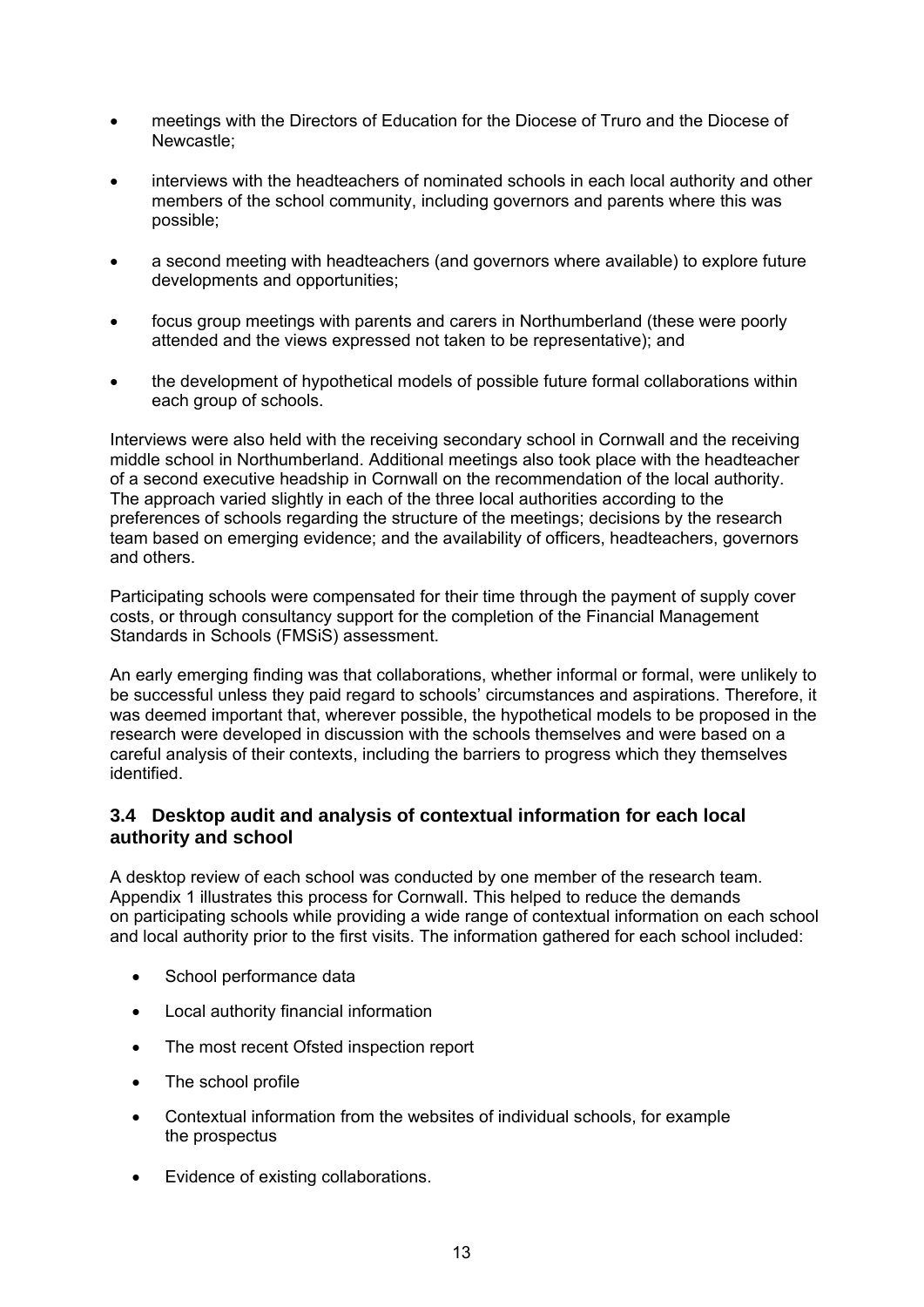This was supplemented by the analysis of the school's self-evaluation form (SEF) and school development plan by other members of the research team.

### **3.5 Meetings with local authority officers with responsibility for and / or direct involvement with supporting small rural schools**

Members of the research team met with officers from each of the local authorities in order to explore the support they provide to small rural schools, their policies and plans for the future, and the extent to which they are involved in promoting alternative models of school leadership. A questionnaire (Appendix 2) was used to structure these interviews.

| Table 2 - Local Authority Officers interviewed for this study |                                                                                               |  |  |
|---------------------------------------------------------------|-----------------------------------------------------------------------------------------------|--|--|
| Local Authority                                               | Position                                                                                      |  |  |
| Cornwall                                                      | Adviser with responsibility for Small Schools                                                 |  |  |
|                                                               | Inspector with responsibility for Leadership and Management, including<br>Succession Planning |  |  |
|                                                               | Co-ordinator of SKILL (South Kerrier Initiative for Linking Learning)                         |  |  |
| <b>Norfolk</b>                                                | Senior Area Development Adviser                                                               |  |  |
| Northumberland                                                | School Workforce Adviser                                                                      |  |  |
|                                                               | Extended Services Co-ordinator                                                                |  |  |

### **3.6 Meetings with diocesan Directors of Education in Cornwall and Northumberland**

Well over half (58 per cent) of small rural schools in England are denominational, including four Church of England schools in this study. Interviews were therefore held with two diocesan Directors of Education about alternative models of leadership in small rural church schools, and to discuss the practical support they provide to schools interested in exploring these options.

| Table 3 - Diocesan representatives interviewed for this study |                                                                                                             |  |  |
|---------------------------------------------------------------|-------------------------------------------------------------------------------------------------------------|--|--|
| Area                                                          | <b>Position</b>                                                                                             |  |  |
| Cornwall                                                      | Director of Education, Diocese of Truro                                                                     |  |  |
| <b>Norfolk</b>                                                | The Director of Education for the Diocese of Ely was unavailable during<br>the time of this research study. |  |  |
| Northumberland                                                | Director of Education, Diocese of Newcastle                                                                 |  |  |

### **3.7 Interviews with the headteachers and other members of their school communities**

An individual meeting was held with each of the headteachers from the schools listed in Table 4. Prior to the meeting, a questionnaire (Appendix 2) was sent to each headteacher to aid his / her preparation, and a request made for a copy of the current school development plan and the self-evaluation form (SEF). These two documents provided information on the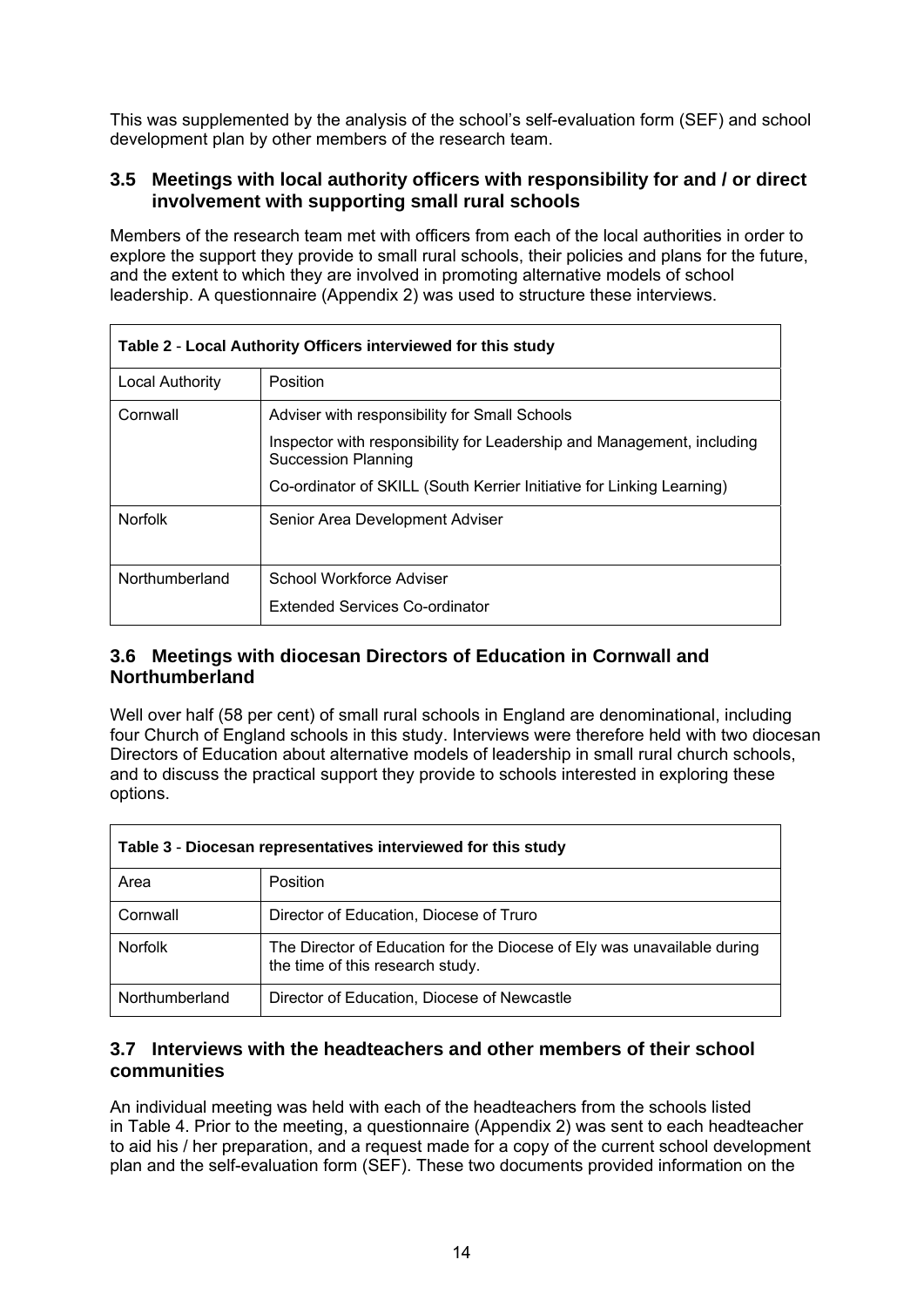current strengths, weaknesses, priorities and plans of each school, in addition to up-to-date numbers on roll, performance and financial data.

The meetings with headteachers generally lasted about three hours and involved intensive discussion focused around the major questions listed on Appendix 3.

In order to gather governors' views of different forms of school leadership, headteachers were asked to make arrangements for governors to meet with a researcher whenever possible. Table 4 provides details of these meetings. In some schools, governors and headteacher met the researcher together; in other schools they met separately. Where meetings included parent governors or other governors who were parents of children in the school, then their views as parents were also noted. Two focus group meetings were held in Northumberland schools to gather the views of parents. The total number of parents attending these meetings was very small and their views cannot be taken as representative (see Table 4). Their sentiments have nevertheless been recorded in the study report, since many headteachers identified the feelings of parents as a potential obstacle to further collaboration.

|                                                      | Headteacher           | Governors                                | Parents                                                                 |
|------------------------------------------------------|-----------------------|------------------------------------------|-------------------------------------------------------------------------|
| Cornwall<br>Interviews held in                       | Garras & St Martin*   | Chair of each<br>governing body          |                                                                         |
| November -<br>December 2008                          | Landewednack          | (Chair of Governors<br>unable to attend) |                                                                         |
|                                                      | Grade Ruan CoE        | (Chair of Governors<br>unable to attend) |                                                                         |
| <b>Norfolk</b><br>Interviews held in                 | Denver CoE            | Chair of Governors                       | The Chair is also<br>a parent governor                                  |
| October 2008                                         | <b>Hilgay CoE</b>     | (Chair of Governors<br>unable to attend) |                                                                         |
|                                                      | Southery              | <b>Chair of Governors</b>                | 1 parent governor                                                       |
|                                                      | <b>Ten Mile Bank</b>  | Chair of Governors                       |                                                                         |
| Northumberland<br>Interviews held in<br>January 2009 | <b>Branton</b>        | Chair of governors                       | 1 parent attended the<br>focus group, also a<br>governor                |
|                                                      | Harbottle CoE         | Chair of governors                       | No parents attended the<br>focus group                                  |
|                                                      | Netherton Northside B | Chair of governors                       | No parents attended the<br>focus group                                  |
|                                                      | Thropton              | Chair of governors                       | 3 parents attended the<br>focus group, 2 of whom<br>were also governors |

| Table 4 - Interviews with headteachers and others in the school community |  |
|---------------------------------------------------------------------------|--|
|---------------------------------------------------------------------------|--|

\* executive headship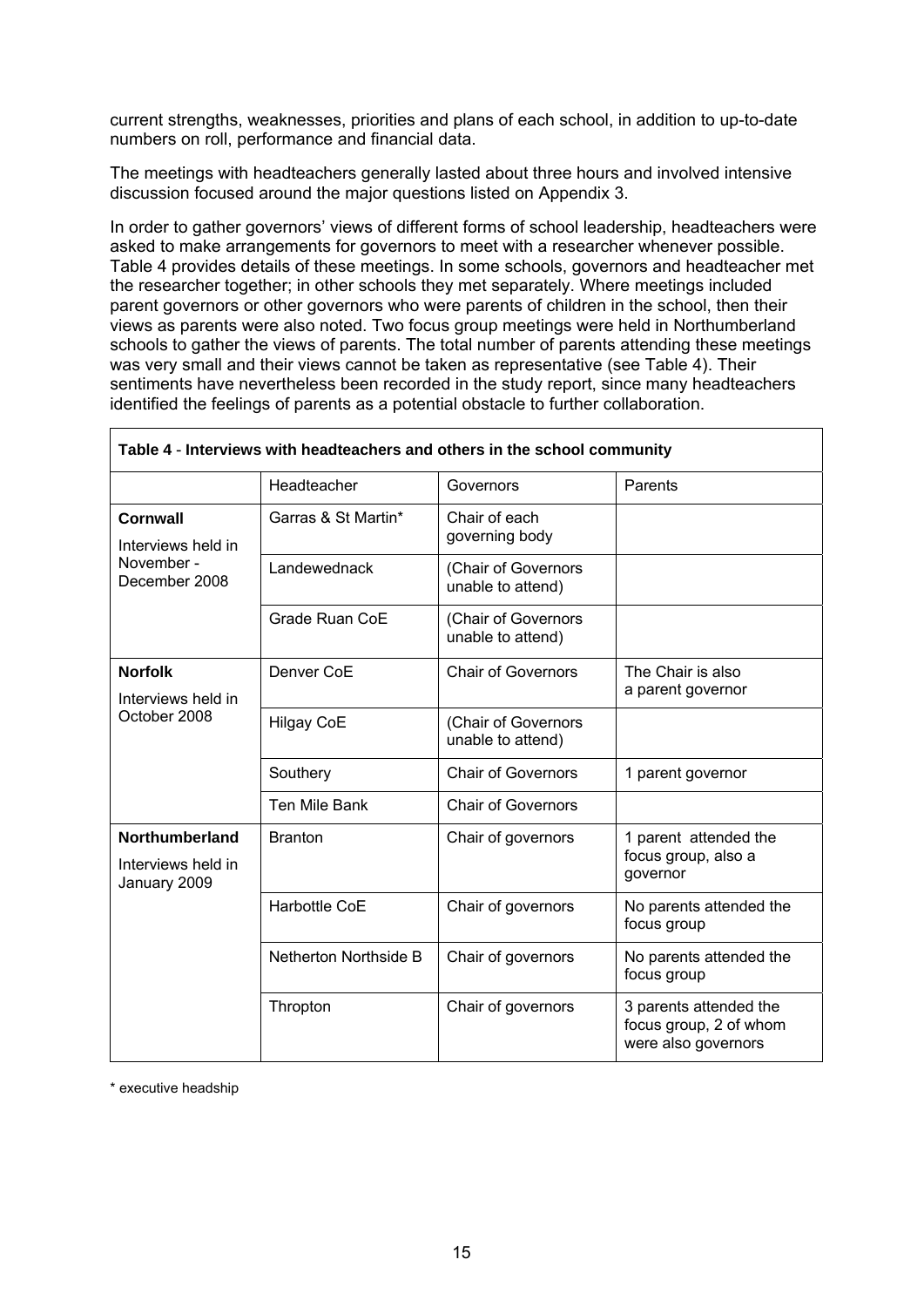### **3.8 Second meeting with headteachers and governors to explore future opportunities and hypothetical models**

A second meeting was held with each school individually, with pairs of schools or (in the case of Norfolk) with all four schools together; these meetings were held shortly after the first meeting (from one week to four weeks later). A third meeting was held with the Norfolk schools separately, two weeks after the second collective meeting. Governors were invited to these meetings and some were able to attend. Table 5 indicates the style and attendance at the second and third meetings.

| Table 5 - Second meeting with headteachers and others in the school community                                  |                                                              |                                                                                                                                                                                                                                                                                                                                                      |  |
|----------------------------------------------------------------------------------------------------------------|--------------------------------------------------------------|------------------------------------------------------------------------------------------------------------------------------------------------------------------------------------------------------------------------------------------------------------------------------------------------------------------------------------------------------|--|
|                                                                                                                | School                                                       |                                                                                                                                                                                                                                                                                                                                                      |  |
| <b>Cornwall</b><br>Second round of                                                                             | Garras & St Martin*                                          | Individual meeting held with the<br>headteacher.                                                                                                                                                                                                                                                                                                     |  |
| meetings held in<br>December 2008                                                                              | Landewednack<br>Grade Ruan CoE                               | Joint meeting with the two headteachers                                                                                                                                                                                                                                                                                                              |  |
| <b>Norfolk</b><br>Second round of<br>meetings held in<br>November 2008 (joint)<br>and December<br>(individual) | Denver CoE<br><b>Hilgay CoE</b><br>Southery<br>Ten Mile Bank | A collective meeting was held with all<br>four schools. This was attended by the<br>headteacher from each school, the Chair<br>of Governors from Denver, Hilgay and<br>Southery, and a Governor from Ten Mile<br>Bank standing in for the Chair who was<br>unavailable.<br>Individual meetings were subsequently<br>held with all four headteachers. |  |
| <b>Northumberland</b><br>Second round of<br>meetings held in<br>January 2009                                   | <b>Branton</b><br>Harbottle CoE<br>Netherton Northside B     | Individual meeting held with the<br>headteacher<br>Joint meeting with the two headteachers                                                                                                                                                                                                                                                           |  |
|                                                                                                                | Thropton                                                     | Individual meeting held with the<br>headteacher                                                                                                                                                                                                                                                                                                      |  |

\* executive headship

The purpose of the second meeting was to:

- reflect on the information gathered at the first interviews;
- consider ways in which the schools could strengthen any existing collaboration;
- explore hypothetical models of formal collaboration, for example executive headship or federation;
- identify the benefits and challenges of each option.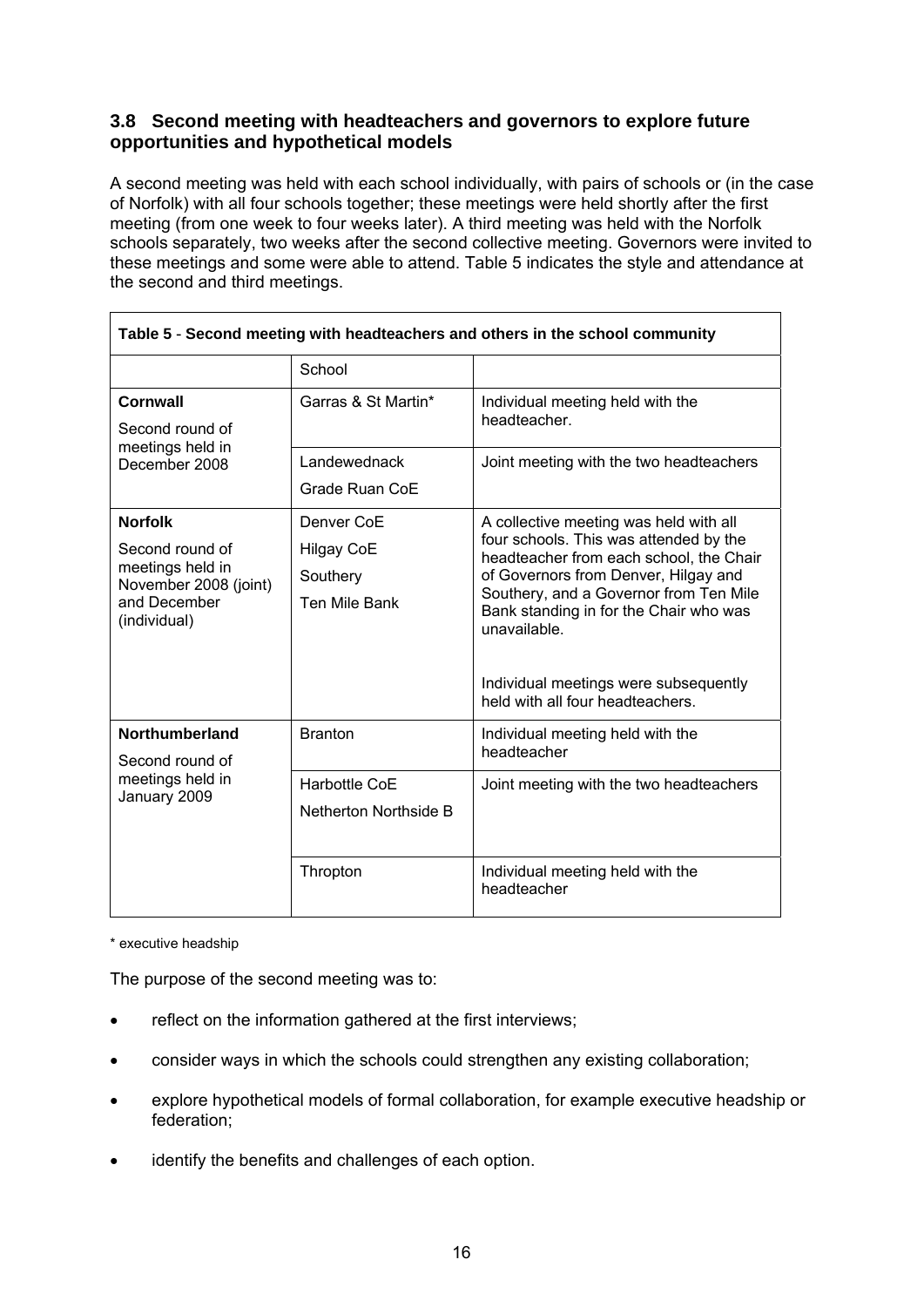Discussion at the second meetings was informed by an analysis of the data gathered from the initial interviews and from school documentation. This analysis showed that there were some significant differences between schools and their individual circumstances; this led the research team to adopt slightly different approaches to the second meetings. However, common to all of them was the discussion of hypothetical models for formal collaboration, framed by questions which had been prepared in advance.

In Norfolk, the second meeting involved all four schools at the headteachers' request. In the discussion, headteachers and governors explored their commonalities and differences, with a view to identifying specific areas where they might collaborate in more formal ways. The third meeting with individual heads two weeks later gave them the opportunity to reflect further on the collective meeting's outcomes.

In Cornwall, the second meeting was between pairs of schools, and likewise investigated ways to develop their collaboration further (the meeting with the executive headteacher of Garras and St Martin schools explored plans to sustain the shared headship beyond the pilot period and the possible development of an executive headship and / or federation of three schools).

In Northumberland, the second meeting between Harbottle and Netherton Northside was a joint meeting, focused on developing the real plans they had already agreed for the shared headship. Individual meetings were held with Branton and Thropton because their geographical situation and the history of the schools made it possible that they would seek partners elsewhere. The second meetings with these schools focused on how to develop further areas of potential collaboration with other schools, including the middle school, and how reorganization might provide further opportunities for them to develop different forms of school leadership.

### **3.9 Interviews with other contributors**

The researchers collected data on the perspectives of the headteachers of the secondary schools to which pupils from the primary schools in this study transfer; meetings were held with the headteachers of Mullion Comprehensive School in Cornwall and Dr Thomlinson CoE Middle School in Northumberland. Both discussions focused on current and potential models of collaboration in the local community of schools.

At the request of Cornwall local authority, the research team also met with the executive headteacher of two additional schools in order to gain further insights into the potential benefits and barriers of the collaborative arrangement.

### **3.10 A note on terminology**

The local terminology which has been developed over time to describe school collaborations is a mine of potential confusion. In both Cornwall and Northumberland, a small self-help group of schools which collaborates closely but informally is known as a cluster; in Norfolk this arrangement is a network. Cluster, in Norfolk, is used to mean a group of schools comprising a high school and its feeder primary schools; in Cornwall a regional group of schools is known as a network and in Northumberland a partnership. In Norfolk, the term partnership (or management partnership) means two or more schools with a single headteacher. Cornwall describes this arrangement as an executive headship and Northumberland simply a shared headship. In all three local authorities the term 'federation' was sometimes used loosely to refer to any formalised links between schools.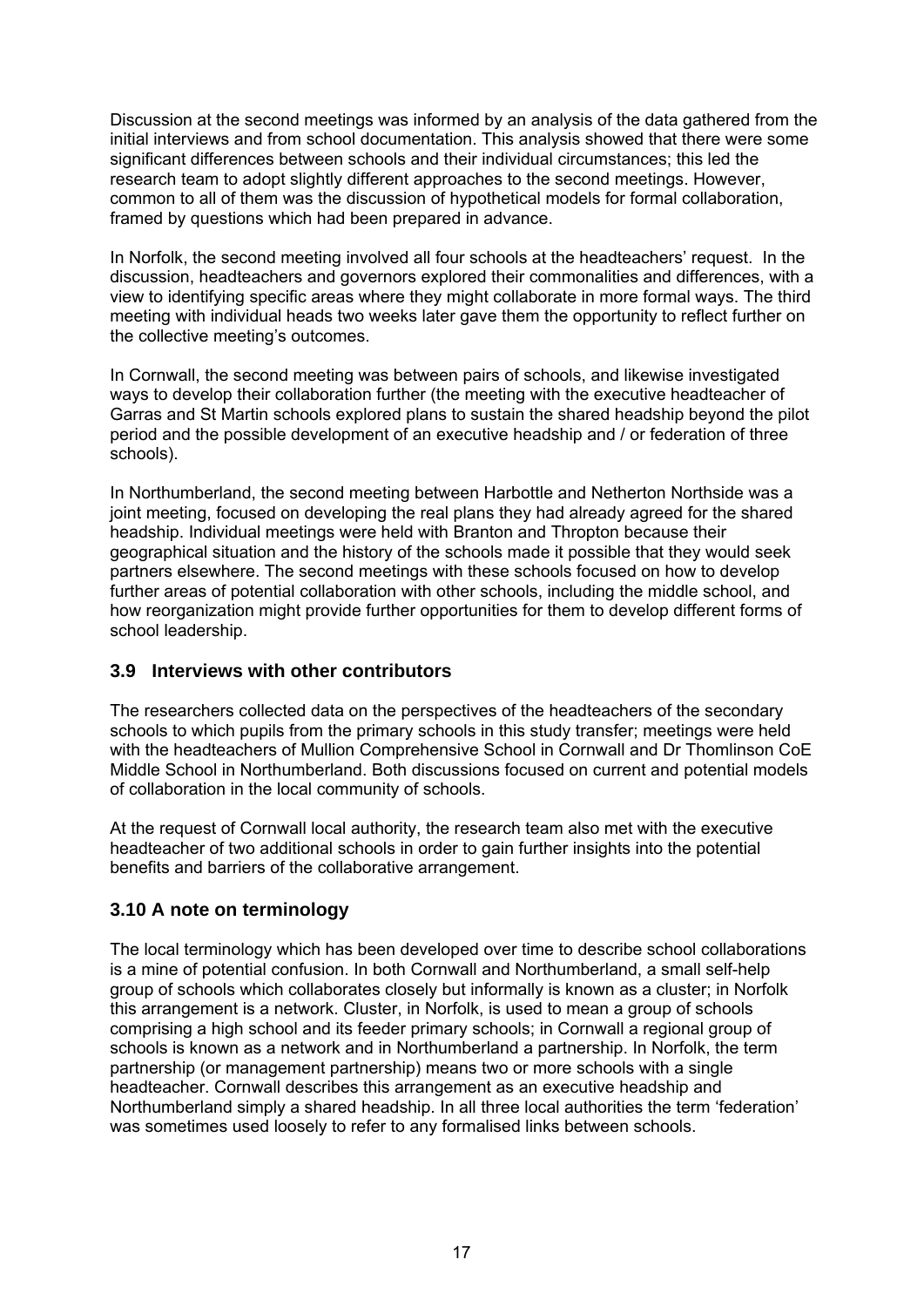<span id="page-21-0"></span>These differences are in just three local authorities; nationwide, there are likely to be many more variations and permutations. Nor is there consistency of usage in the research literature, though a consensus is now beginning to emerge.

In the fieldwork case studies, local usage has generally only been followed where the comments of interviewees are being reported or quoted. In other respects emerging agreed usage has been adhered to; ambiguous terms have been avoided where possible, or have been explained. However, in the Norfolk case studies the term 'management partnership' has been followed; this is because partnerships are seen there primarily as being about the interdependence of the schools, not simply the role of the head.

Key terminology used in this report is as follows:

- 'Formal collaboration' describes any arrangement where there is some form of written agreement or which features a contractual element, for example sharing members of staff. All other forms of collaboration are 'informal'.
- 'Executive headship' (or 'shared headship') describes any situation where two or more schools are led by a single headteacher.
- 'Federation' (or 'hard federation') describes an arrangement of two or more schools with a single governing body.
- 'Soft federation' describes an arrangement where the governing bodies of two or more schools have delegated decision-making powers to a shared committee.
- 'Shared trust' describes an arrangement whereby schools acquire foundation status and adopt the same trust in order to formalise their commitment to working together, and with other external partners, for mutual benefit.

Readers should refer to the glossary for further explanation about the use of terms in this report.

### **3.11 A note on fieldwork evidence**

The greater part of the evidence used in this report is from interviews and discussions with headteachers, governors and other stakeholders. In recording these, it is generally the perceptions of the interviewees that are being reported (for example, "collaboration in the cluster was very effective"). Where comments have been independently verified (for example, by Ofsted), then the text makes that clear.

As a small scale qualitative study, the findings of this report cannot necessarily be generalised, and should not therefore be interpreted out of context.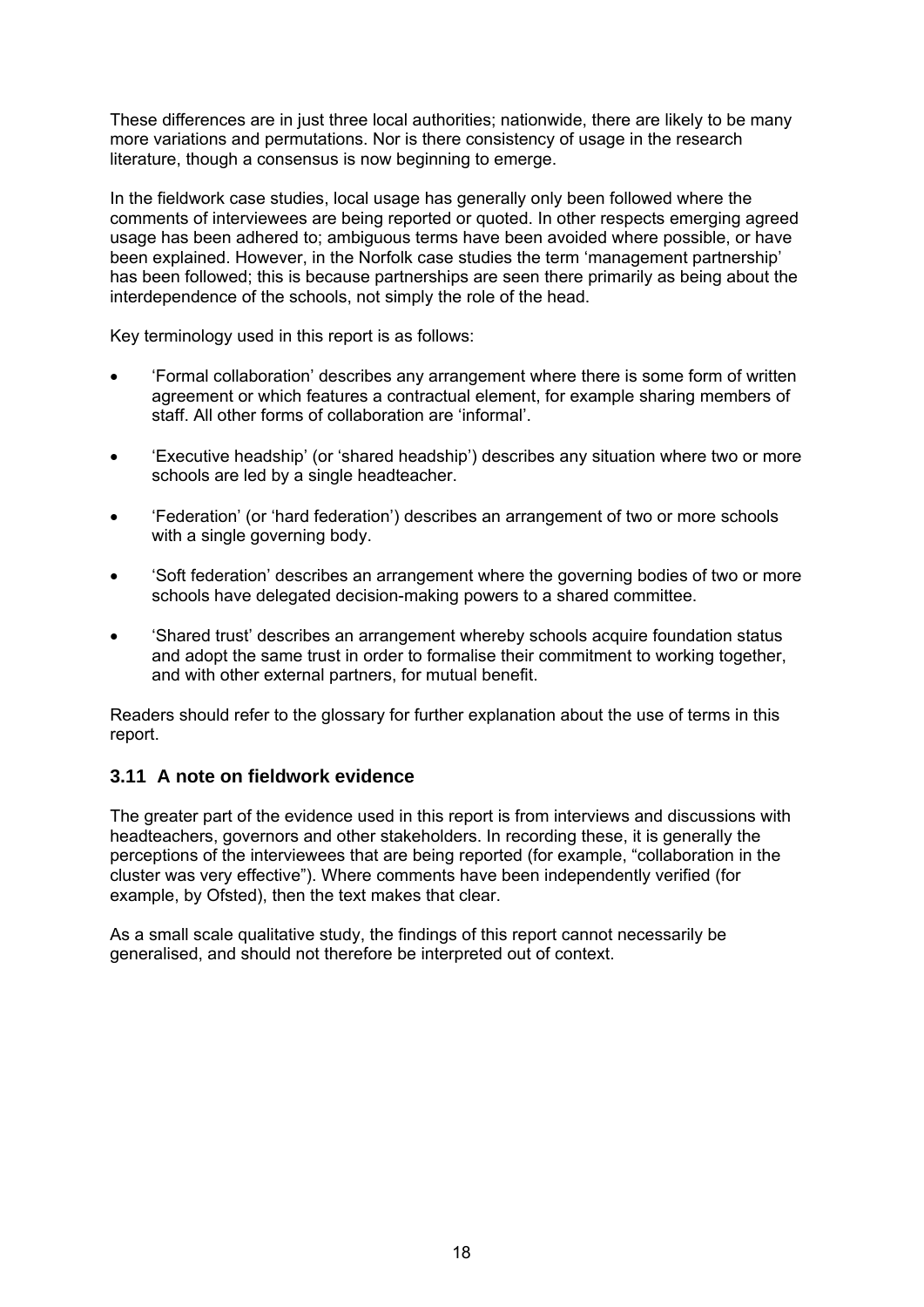### **4. Main findings**

### **Types of formal collaboration**

- The study identified a number of ways that small schools could collaborate formally, all of which had the potential to improve their services and their future viability. These may be summarised as sharing staff (for example, a school business manager), sharing a headteacher (executive headship), sharing governance (federation and shared trust).
- These types are not mutually exclusive. Indeed, there is a strong possibility that one way of collaborating formally may lead to another.
- The schools in all three groups were already engaged in a rich and complex web of *informal* collaborations. Many of these had been built up over time, with new initiatives overlaying existing ones. The range was wide and, without exception, headteachers placed a very high value on their benefits.
- Most headteachers acknowledged the temporary nature of many informal collaborations and recognised in principle the advantages that more structural models might offer.
- In all three groups of schools there was considerable scope for formal collaborations, of various types, to be established. Current patterns of informal collaboration had often laid down strong foundations on which they might be built. Therefore, the local context which included historical and geographical considerations - was likely to play a key part in determining the shape that successful formal collaborations might take.

### **Key benefits, drivers and challenges**

- A range of benefits may be brought to small schools which undertake a formal collaborative arrangement. The most important are: strengthening links by putting them on a statutory footing; creating time for leadership and management; increasing the quality of specialist support; enhancing opportunities for staff professional development; widening the range of curricular opportunities for pupils; and improving the capacity to provide more comprehensive extended services.
- Emerging evidence suggests that formal collaborations can create a climate of innovation which improves schools' capacity for seeking new solutions to established problems.
- A key driver of formal collaborations was the difficulty in recruiting headteachers for small rural schools. Executive headship was seen first and foremost as improving the likelihood of appointing a headteacher of the right calibre. For this reason, executive headship was the preferred model of formal collaboration in all three local authorities, and support of various degrees was offered to schools wishing to undertake this solution.
- Another driver was that the headteachers of the study schools reported that they were finding it increasingly difficult to fulfil their leadership and management responsibilities in the light of new expectations and requirements. Opportunities for delegation were limited: there were few other members of staff, many of whom worked part-time. These problems were particularly evident in very small schools where headteachers spent up to eighty per cent of the week teaching their own classes.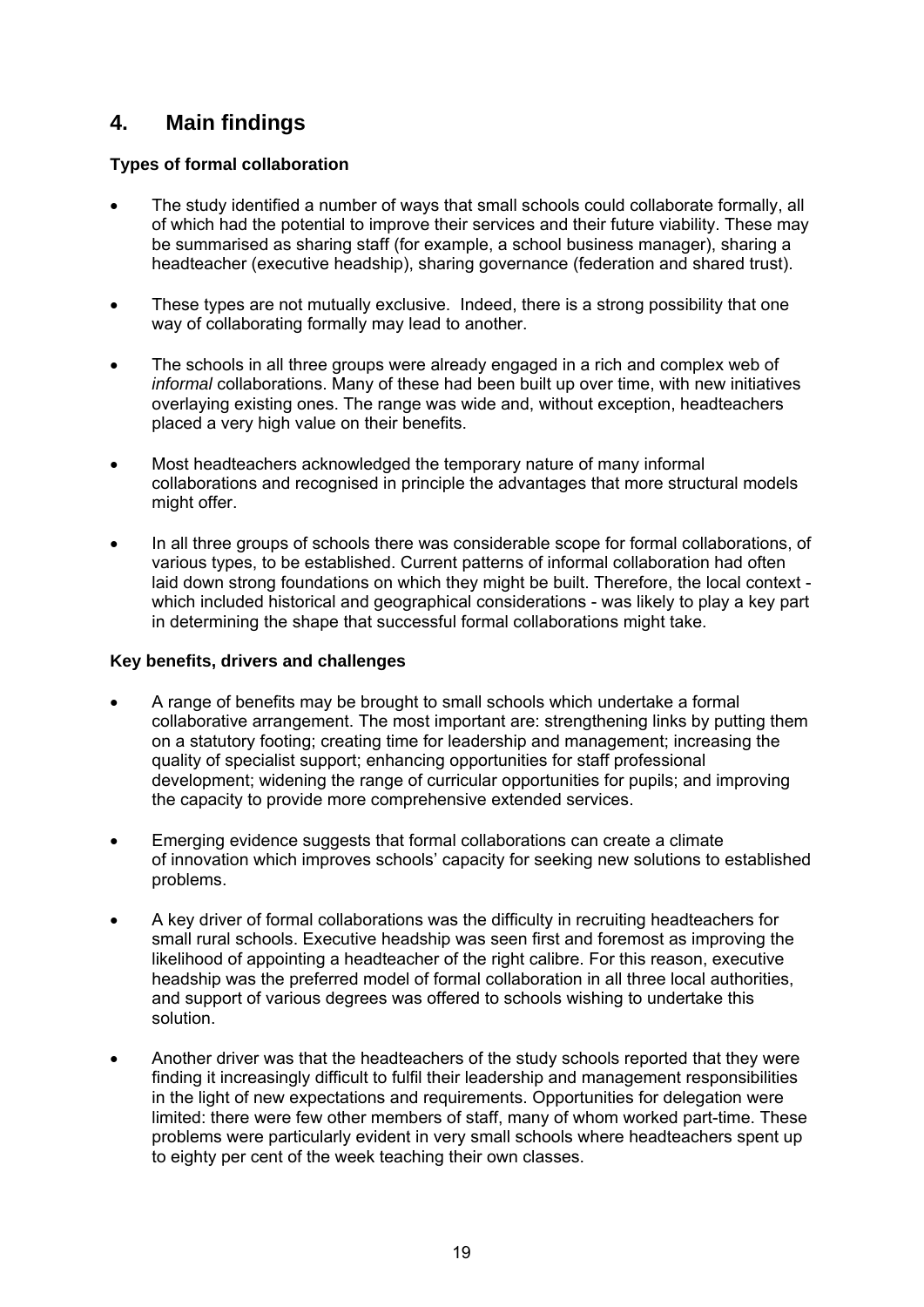- The benefits of executive headship arrangements would be likely to be further enhanced by federation; alternatively, federation could, in itself, strengthen the capacity of schools to work together and so pave the way for a future executive headship.
- However, executive headships were often seen as provisional arrangements. Where this was so, federation tended to be perceived as a device for confirming the permanence of the arrangement, rather than as a means in itself to bring about institutional change and improvement.
- Where schools share a headteacher, the main financial benefit would derive from dividing the cost of the single head's salary. This would create savings which may be re-invested in a number of ways, for example, improving administrative support and sharing staff across the schools.
- Shared trusts had considerable potential for putting schools' informal relationships both with each other, and with external partners - on a lasting, statutory basis. Small schools, however, may not welcome the additional management responsibilities which foundation status (a precondition of acquiring a trust) would bring.
- Headteachers noted that collaborations with other schools and with external partners took significant time both to initiate and to maintain, and that this could act as an impediment.
- However, emerging evidence suggests that the advocacy of headteachers themselves has been an important factor both in planning and in sustaining formal collaborative arrangements. Their personal enthusiasm and vision are likely to be crucial in overcoming initial reservations and misgivings that may be felt in their communities. Some headteachers in the study schools suggested that a firmer steer from the local authority would also be helpful in order to give greater legitimacy to formal collaborative models.
- The two Church of England dioceses consulted were, in principle, supportive of plans for executive headships and federations and active in encouraging them. This was so even where the schools were of different categories (for example, voluntary aided church school and community school).
- However, there are issues in relation to school ethos, headteacher recruitment (the maintenance of 'Christian leadership') and governance (the maintenance of a church sponsored majority) which may, in some circumstances, be difficult to resolve.

### **Specific benefits of sharing staff and resources**

- The deployment of staff across schools has the potential to make a significant impact on the capacity of small schools to improve their service in a variety of ways. Formal collaborations, of whatever model, are likely to bring particular opportunities for sharing staff between schools.
- A likely outcome of sharing a headteacher between schools (executive headship) would be to reduce or eliminate the head's own class teaching commitment. This would allow additional dedicated time for fulfilling leadership and management responsibilities and could be expected to lead to a notable improvement both in school strategic planning and in the head's work-life balance.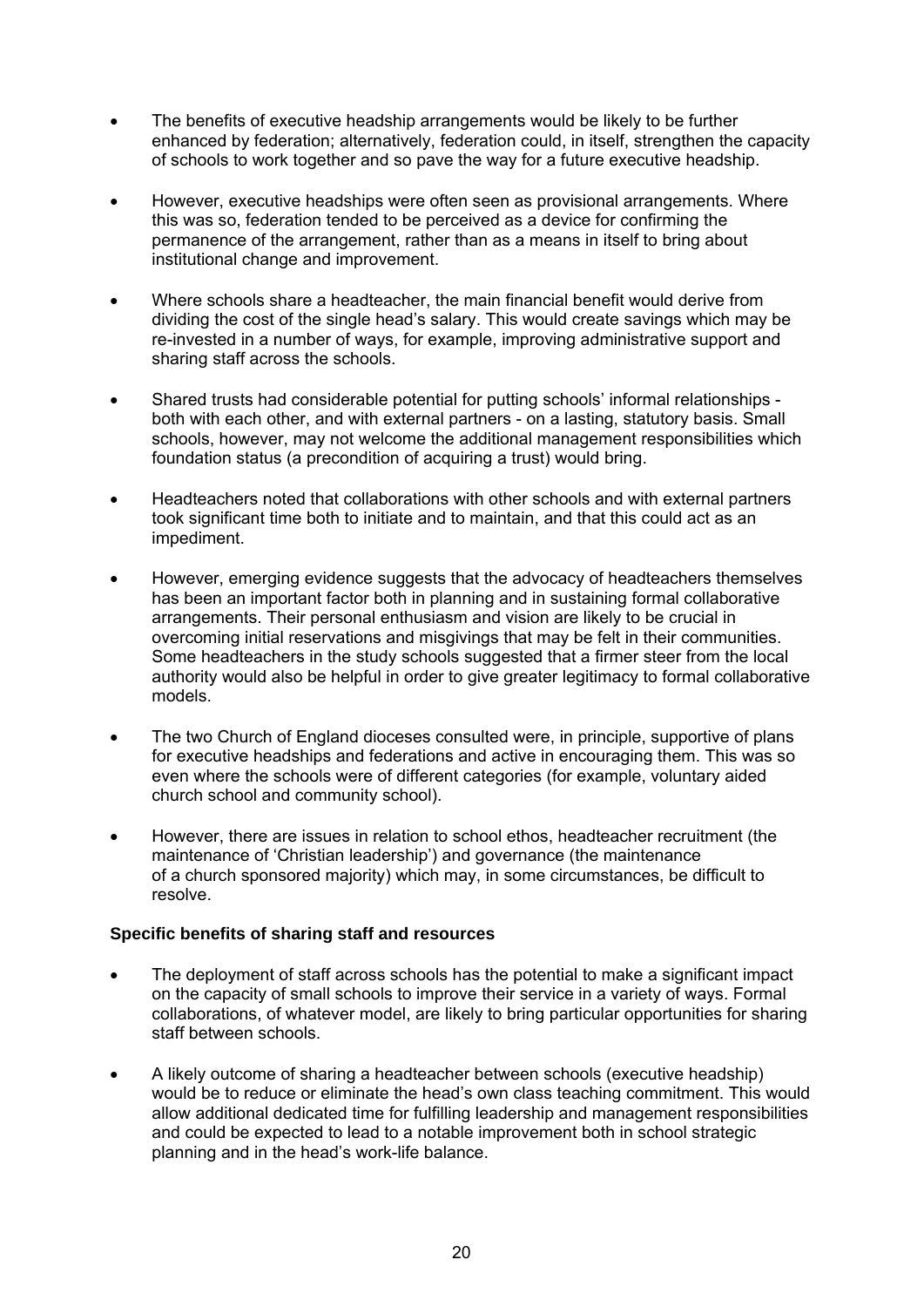- An executive headteacher would need to be supported by a senior leader in each of the participating partnership schools, in order to ensure that each school is able to deal effectively with any day-to-day management issues. This would create new opportunities for leadership development within the schools as well as providing a senior leadership structure to support the executive headteacher.
- The widening of the staff pool in schools in a formal collaboration would create new opportunities for sharing expertise and specialist skills; for example, a federation might deploy a special educational needs co-ordinator or a specialist teacher of French across sites. Arrangements for professional development could also be strengthened, for example, by enabling staff peer observation between the schools.
- There is likely to be potential for collaborating schools to rationalise their administrative arrangements to make both efficiency and value-for-money savings, for example by employing a joint school administrator or school business manager.
- Schools in some form of partnership would be better able to make arrangements for their pupils to work together; this would, for example, broaden social interaction and raise the level of peer stimulus and challenge. Likewise, sharing of resources could allow a school to compensate for inadequacies, for example the lack of a hall suitable for teaching physical education.

### **Shared trusts**

- The small schools in the study were, in general, not well informed about the opportunities that might be afforded by the range of formal collaboration options, except where particular local models were in evidence. Of the study schools, none had sufficient knowledge about the possible benefits of trust status for it to be a factor in their planning.
- Schools which had already forged links with external partners, and therefore had the experience of working with them, were best placed to establish a trust. Sharing a trust could underpin these schools' commitment to common aims, for example, developing a rich and relevant curriculum which made extensive use of local expertise and resources.
- Potential external trust partners (for example, health, youth provision, museums, libraries and cultural centres) tended to cover a wide geographical area. Setting up a shared trust which comprised a larger group of schools than those studied (for example a high school and its feeder primaries) could be an effective way to establish partnerships committed to helping the schools move forward, including the improvement and sustainability of extended services.

### **The potential for co-locating extended services**

- The schools had found it difficult to provide access to the full range of extended services. This was largely for three reasons: lack of capacity in the schools and their immediate communities, low levels of demand in the sparsely populated rural areas they serve, and long distances of travel.
- All three groups of schools participated in shared arrangements for delivering extended services; this involved some degree of on-site provision, together with 'signposting' of services which were beyond the resources of the individual schools. There were, however, variations in how effective schools felt this to be in terms of ensuring that their communities had easy access to the full range of services.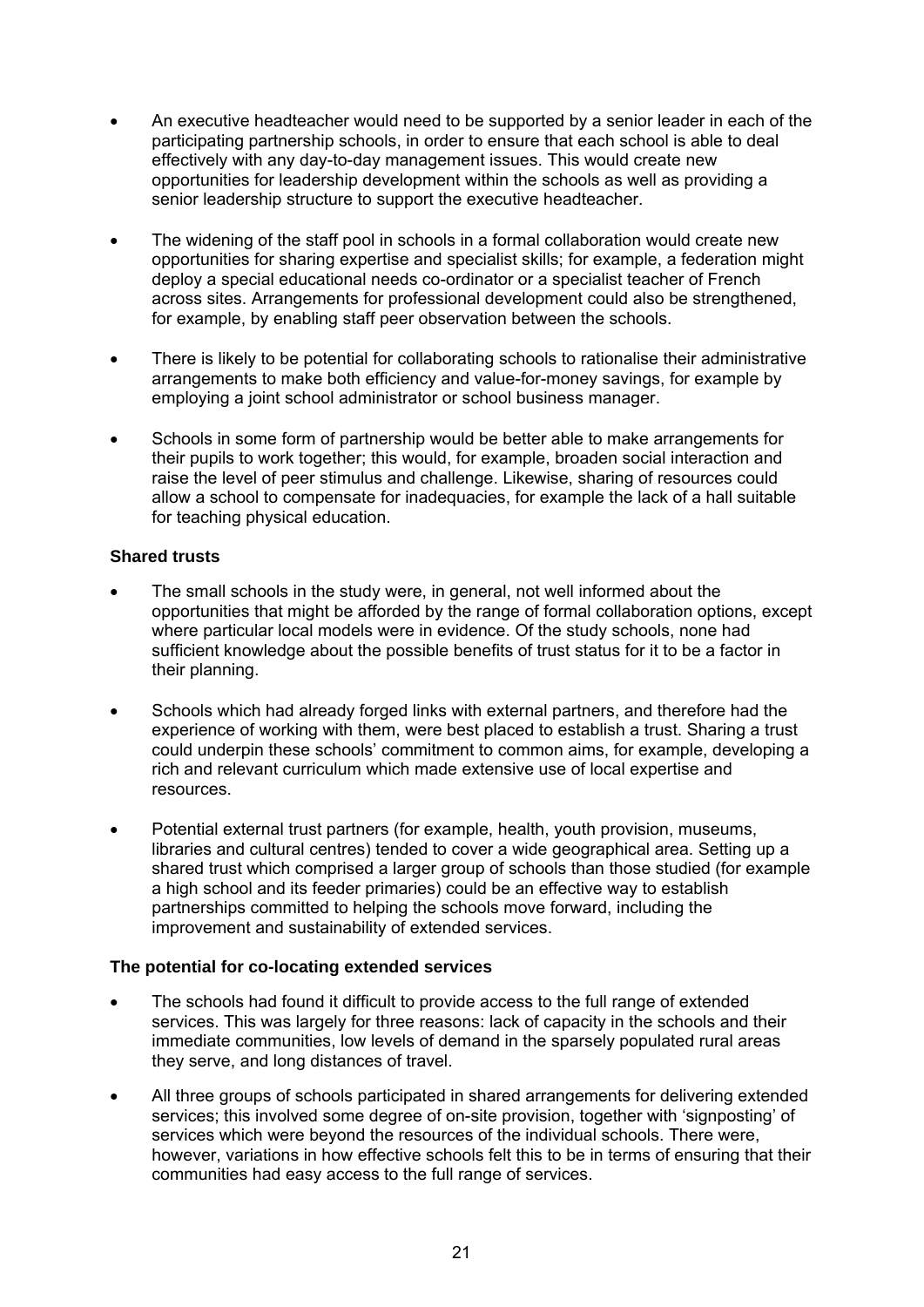• The low levels of demand for some services were exacerbated by poor local transport links. For some services (for example, childcare) it was reported that co-location was not favoured by parents if it involved the service being delivered at a distance. For other services, however (for example, health) parents were accustomed to travelling to the local hub, for example the market town. There was limited scope for co-location of such services solely within the groups of small schools studied.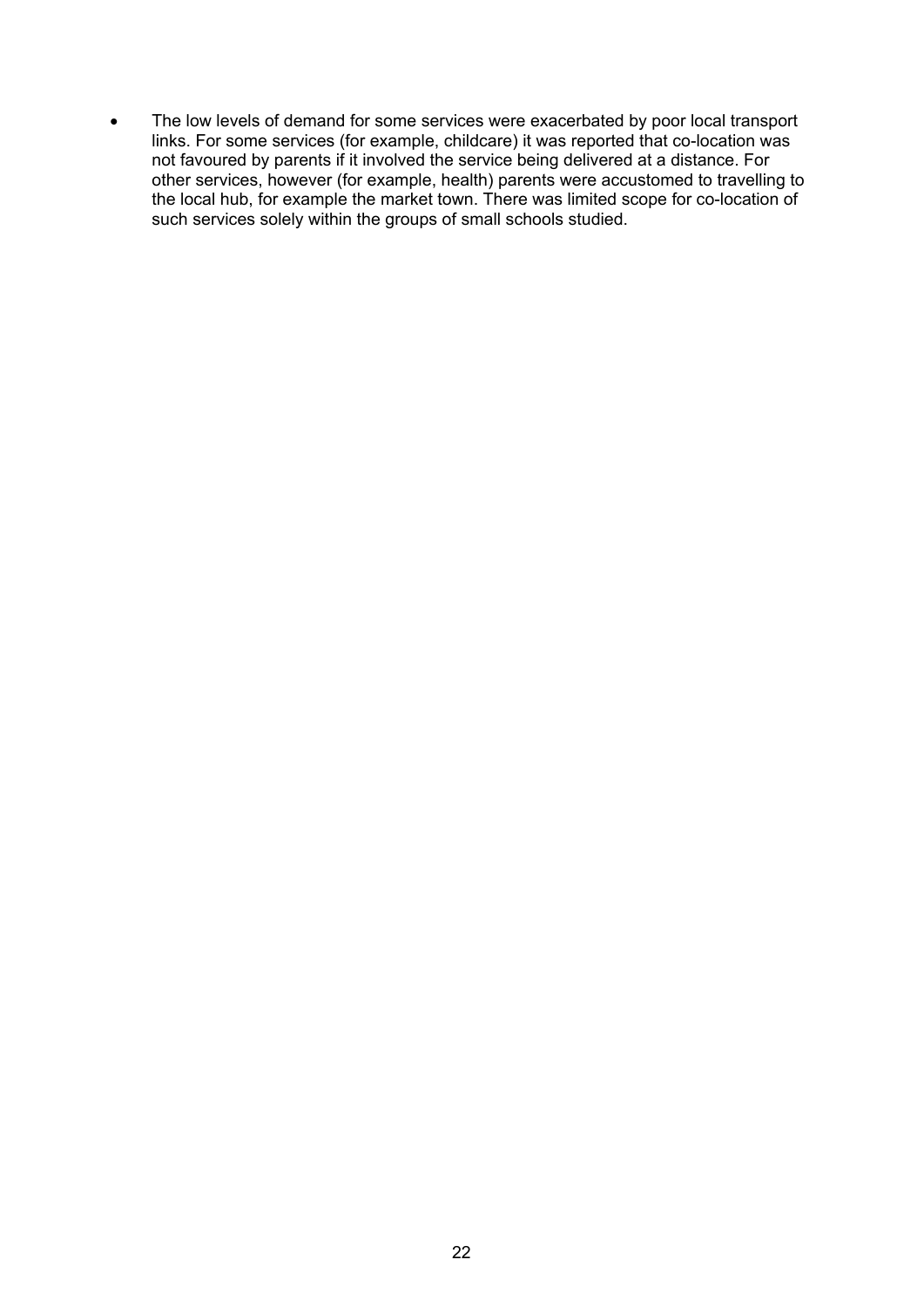### <span id="page-26-0"></span>**5. Case Studies and hypothetical collaboration models**

### **5.1 Norfolk**

### **Summary of main findings**

- The small schools in the study engaged in a diverse pattern of informal collaboration which made a significant contribution to staff professional development and the widening of children's learning experiences. Collaborative activity between schools was mostly carried out through the local authority cluster group (a secondary school plus all its feeder primary schools). This provided a strong network of interpersonal and professional support which heads found invaluable.
- These headteachers of small schools reported that it was increasingly difficult to find enough time to fulfill their leadership and management responsibilities. The lack of opportunities to delegate, within a small staff team, was a particular problem. Headteachers of the smallest schools had a substantial class teaching commitment and felt the tension between their different roles most acutely.
- The heads recognised the limitations of loose, informal collaborations. For example, frustrations were expressed about how much time they took to set up and maintain, and how their impact might be dissipated when projects come to an end. Moreover, it was felt that the local authority cluster group of schools was too large and too disparate to enable a strong focus on the needs of individual schools.
- The heads of three of the four schools in the sample were keen to explore opportunities to put collaboration on a more formal and permanent footing. Executive headship was felt to be an attractive model as it would directly address many of the problems which they had identified. Models for sharing staff (other than the head) they saw as potentially beneficial but there were inherent difficulties, such as the tendency for individual schools to put their own interests first.
- The chairs of governors in the sample schools were mostly sympathetic to the principle of formal collaboration, but felt that they were not representative of the governing bodies as a whole. Governors in general did not have a comprehensive knowledge of the range of statutory models which were available to them, or how they might embark on implementation.
- The schools had experienced difficulties in developing the full range of extended services in their immediate locality. This was partly due to the lack of capacity in a small school, and partly due to problems of viability in a sparsely populated area. The schools worked together to ensure that existing services were signposted. Formal collaboration might enable them to develop further their common approach to improving the level of current services.
- Norfolk local authority promoted a model of executive headship ('management partnership') which was felt to be a highly effective response both to struggling rural schools and to headteacher recruitment difficulties; there were eighteen in the local authority and the model was gaining wide acceptance. Management partnerships have helped secure the viability of many small rural schools and built leadership capacity within them. They were supported financially through the funding formula.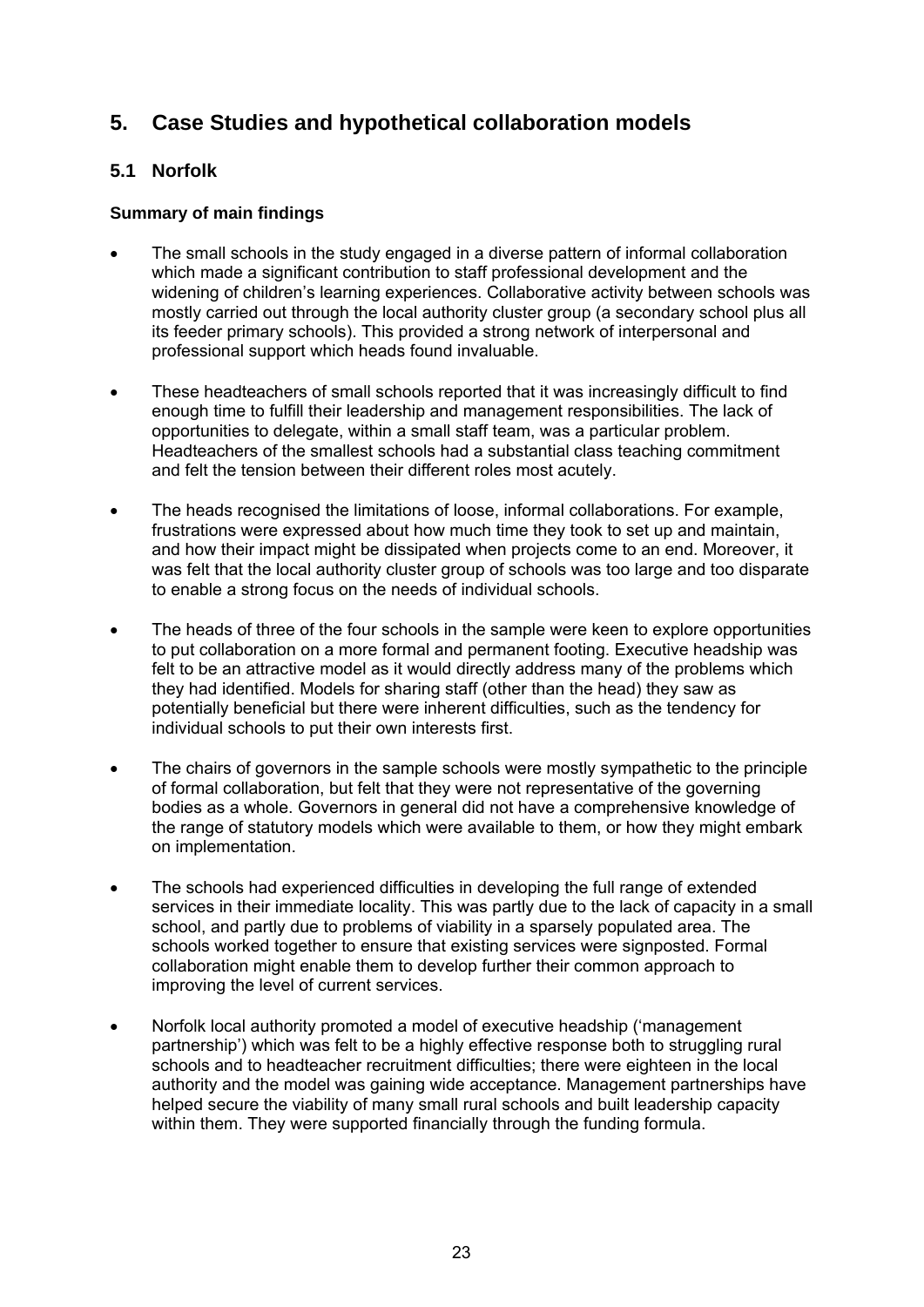- All four schools felt that particular local circumstances (geographical factors, for example) might act as a barrier to establishing formal collaborations, and that local decision-making would be important in finding a compatible partner or partners, and the right form of collaborative model.
- There was potential for creating a number of models of formal collaboration in the Norfolk sample of schools. Executive headships could be advantageous between Hilgay, Southery and Ten Mile Bank in any combination. The financial savings made by such arrangements (see Appendix 9) could be reinvested to develop a stronger leadership team across the schools, thus providing substantial support for the headteacher and strengthening the drive to improve teaching and learning.

### **The local authority view**

### *Main points:*

- Norfolk local authority had a strong commitment to improving the viability and effectiveness of its small schools, which comprised over a third of the primary schools in the county.
- The recruitment of headteachers to small schools was becoming increasingly difficult. This was in part because of the significant challenges in leading a small school successfully. As the demands on schools increased, the pressure on small school headteachers became particularly acute.
- Collaboration at various levels was facilitated and supported through a range of local authority policy initiatives. Support was reflected in the funding formula and through participation in seed-funded national initiatives and pilots. Most small schools were engaged in some form of informal collaboration, though the extent and quality was highly dependent on the effectiveness of leadership.
- Executive headship two or more schools led by one headteacher and called 'management partnership' locally - was actively promoted and supported by the local authority. The strategy was seen to be not only an effective response to recruitment difficulties but also a key way of improving leadership and educational provision. There was also support for federation thought this was less actively promoted.

### **Small schools in Norfolk**

At the time of the study, Norfolk had over 130 primary schools with fewer than one hundred pupils on roll and, of these, forty schools had fewer than fifty pupils on roll. Small schools comprised over one third of the total number of primary schools in the local authority. More than a quarter of them were church schools; of these, about two thirds were voluntary controlled and one third voluntary aided. As a rural shire county, it was recognised by the local authority that small schools would be a significant feature of the educational landscape and there was no overall policy to reorganise or close small schools.

The number of surplus places in primary schools was likely to increase over the next few years as the population of school-age children fell. Some parts of the county were likely to be more affected than others. Many small schools had surplus places (some a high proportion) but this was by no means true of all.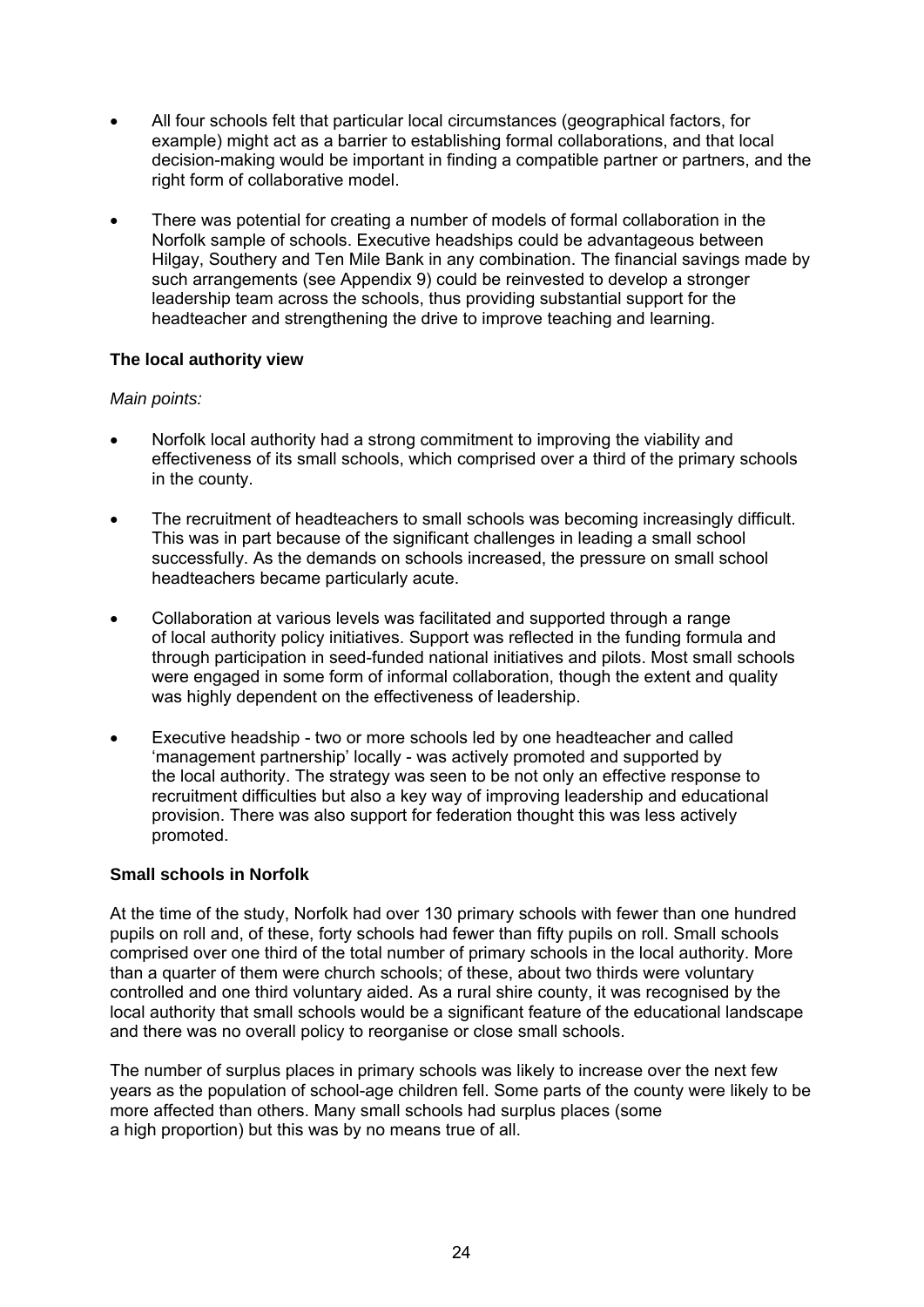In Norfolk, there was no correlation between school size and effectiveness, in terms of pupils' standards and progress. Statistically, small schools were no better and no worse than larger schools; this reflected the national picture. No small school in Norfolk had currently been judged to be of concern following an Ofsted inspection. An analysis of Ofsted reports showed that the profile of small schools was similar to that of larger schools, for example, a similar proportion of small schools were deemed to be good.

### **Local authority support for collaboration**

The local authority had a policy to encourage collaboration between small schools at a variety of levels. For example, school clusters (high schools and their feeder primaries) were funded in order to promote collaborative training and activities; this was a sum related to the number of schools in the cluster, irrespective of their size. The grant supported a rich pattern of collaborative events and activities - joint residential visits, music festivals, multicultural days, sports events and so on. It was felt by the authority to greatly enhance the curriculum and enabled small schools to tap into resources and expertise that wouldn't otherwise be available to them.

In the recent national initiative to promote Primary Strategy Learning Networks, small schools were designated as a priority in Norfolk and a large number of small schools were enabled to join networks, sometimes beyond their cluster boundaries. It was recognised, however, that such initiatives which received start-up funding often had a limited lifespan and there was no current data on the extent or effectiveness of network activity.

Also largely hidden from view was the extensive interchange of ideas and support which small schools undertook for themselves, often locally but sometimes at greater distances. Although the level (and the effectiveness) of collaborative activity was variable, it was likely that there were few small schools in Norfolk that were working in complete isolation. In a few cases, collaboration was at a fairly sophisticated level, for example, involving a joint appointment of a teacher for modern foreign languages, or working together through the use of ICT. Some clusters employed an ICT technician or a joint SENCo, though these arrangements tended to come and go as budgets and improvement priorities changed.

The evidence of collaborative endeavour in Norfolk suggested that it only worked where there was effective leadership. There had to be a sense of common purpose between the participating schools, and this could only be developed by people with a vision. That was why there were such variations between clusters. The role played by the headteacher of the high school was often a crucial factor, though this was not the only determinant of success. The importance of leadership also explained why initiatives came and went, and why promising developments sometimes went into decline when people moved on.

Following the introduction of School Improvement Partners, the LA had appointed cluster advisers to work with groups of schools; it was also envisaged that the increased emphasis on 'locality' working (Norfolk was divided into five regional localities) there would be more opportunities to support and promote collaboration. There was also a specific 'small schools plan' for the purchase of essential services from the LA.

### **Formal collaborations and management partnerships**

There were a number of formal models being tested which aimed to increase the sustainability of collaboration. One was participation in the NCSL Advanced School Business Manager pilot, in the Litcham cluster, with the aim "to create more time for headteachers and senior staff to focus on raising standards through improving teaching and learning". Another was the co-ordinated and comprehensive response to developing extended services in the Aylsham cluster. A third was the appointment of Parent Support Advisors to all clusters, following a successful pilot.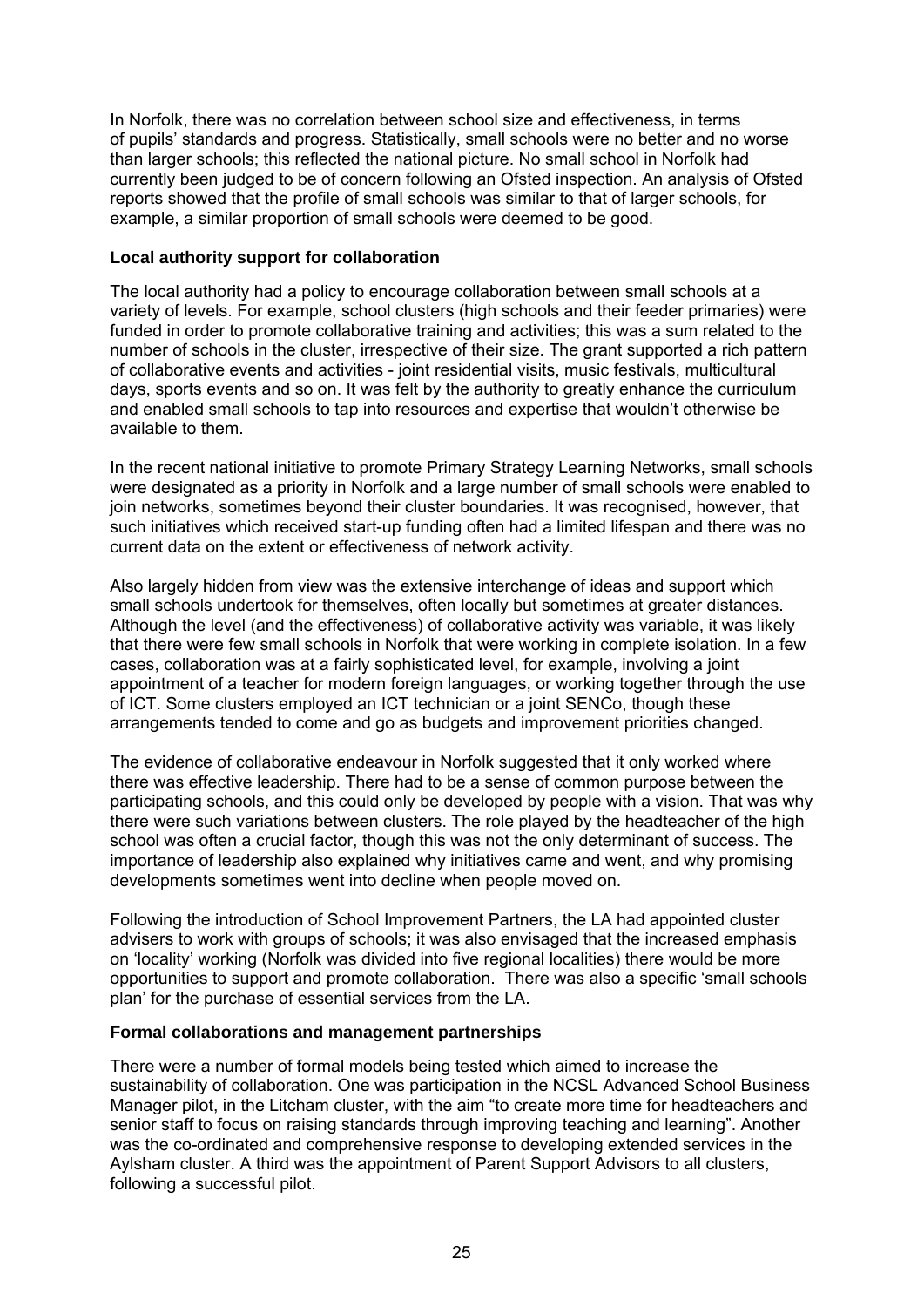One specific development over the past six or seven years had been the creation of a formal model of shared headship. In Norfolk this was termed 'management partnership' and was a direct response to the problems of headteacher recruitment and retention which were known to be getting worse. Management partnership was an executive arrangement whereby one headteacher led and managed two or more schools which retained their separate identities; the schools might or might not be federated. Originally involving two pairs of small schools, partnership had now moved beyond the experimental stage and was a recognised strategy to support the viability and effectiveness of small schools in Norfolk. There were eighteen partnerships in the county, with more in preparation. Typically, partnerships were between two nearby small rural schools, though there were some exceptions to the pattern.

Partnerships were funded by the local authority to enable the headteacher to be free of class teaching responsibilities. The additional money was based on the formula for funding splitsite schools and was currently around £20,000 a year. In some cases partnerships had led to the creation of a federation (two or more schools with a single governing body) and it was likely that more partnerships would pursue this course.

Each partnership had a different history, making it hard to generalise. The model was designed to be flexible and to meet the local needs of schools and their communities. Originally, partnerships were born of adversity and in four of them one of the schools had been in special measures. They were a pragmatic response to a critical situation, sponsored by the local authority and implemented by governing bodies as a result of informal discussion. They were often seen as a temporary arrangement - a nearby successful headteacher 'caretaking' another school through a difficult time. Increasingly, this was no longer the case. When a new headteacher was to be recruited, the local authority briefing to the governing body included management partnership as a positive option for consideration. There were examples for them to visit and headteachers of existing partnerships who were willing to talk to them.

The governors' decision was likely to be influenced by whether there was an 'eligible partner' in the vicinity. Generally, governing bodies remained keen to test the market in recruiting their own headteacher, though in a few instances, governing bodies had seen partnership as a first choice. In partnerships where the headteacher had moved on (two so far) governors had chosen to sustain the collaboration.

The culture was beginning to shift in the face of evidence of successful practice. The local authority intended to work to encourage this shift, as a key part of its succession planning strategy. It recognised that advocacy must be sensitive to governing bodies' statutory responsibilities and powers. However, the local authority would use its powers of intervention in schools where leadership or provision was inadequate and would arrange a management partnership if that was an appropriate response.

The local authority's analysis of the effectiveness of partnerships in Norfolk had confirmed its benefits. These included higher value added scores, raised expectations, recruitment of better quality staff, wider opportunities for professional development, and more effective leadership (including governance). Norfolk's Primary Strategy for Change submission to the DCSF identified partnership as a key strategy for improving the quality of school leadership in the county.

#### *Sources of information:*

- *Interview with a Senior Area Development Adviser, 15th October 2008*.
- *Telephone conversations and email exchanges with other local authority officers and representatives.*
- *Documentation provided by the local authority.*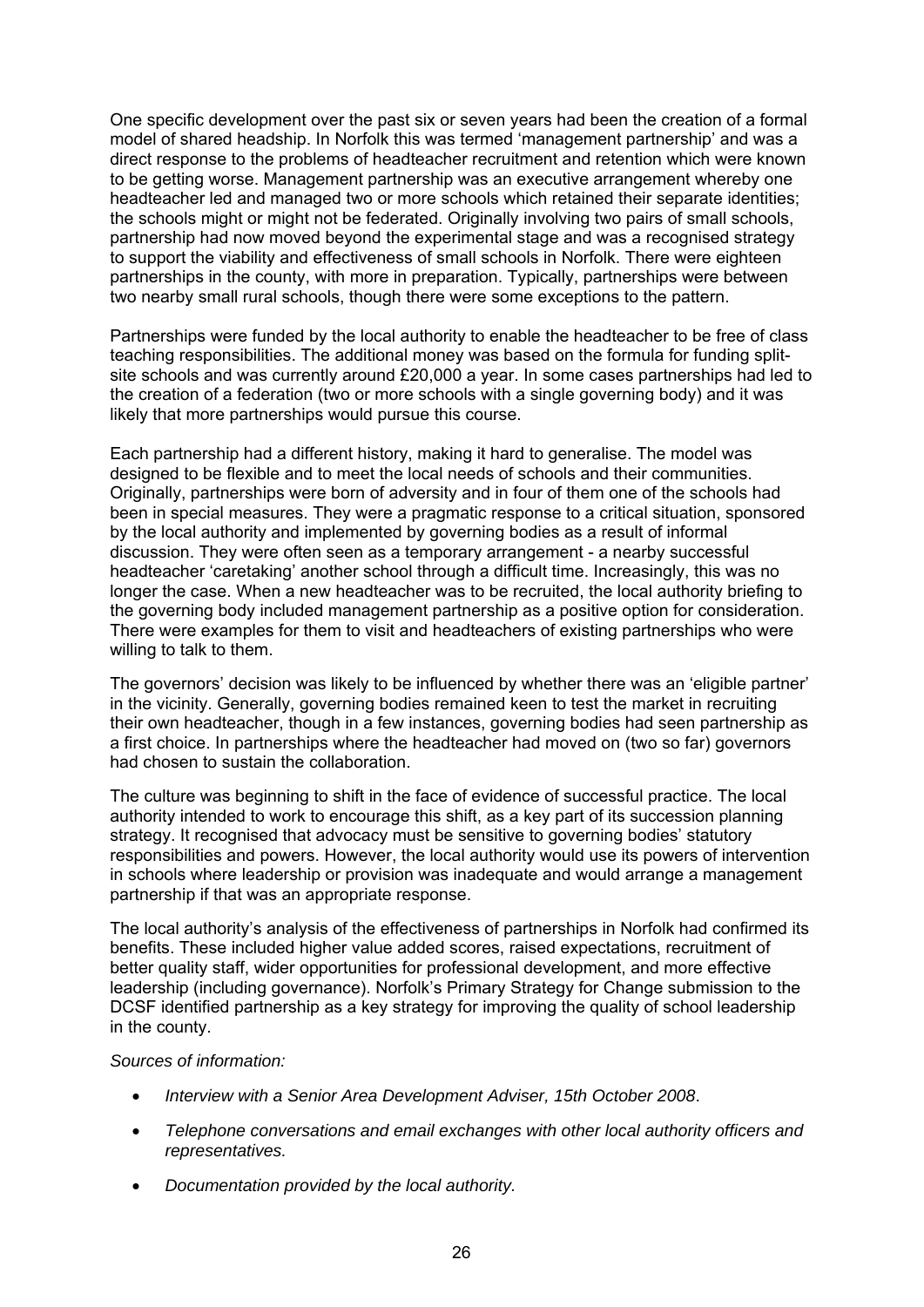### **The four schools - individual case studies**

Research focused on four small schools within the same geographical 'cluster'. The schools were located in the Fenlands, close to the Cambridgeshire border, and fed into Downham Market High School.

### **Denver CoE Primary School**

### *Main points:*

- The school was the largest of the small schools in the Norfolk sample. It had a track record of high standards and was consequently very popular, drawing in many pupils from beyond its catchment area. It was geographically separate from the other sample schools because of its close proximity to Downham Market.
- The school was able to support four classes and a headteacher with a relatively light teaching commitment. This was seen as a crucial element in its success and contributed towards its overall feeling of self-sufficiency.
- The school participated fully in the opportunities brought about by informal collaboration within the local cluster organisation. This was felt to be of real benefit to the school, though hard to quantify.
- The governors were keen to preserve the elements of success on which the school's reputation was based, and were unwilling to take any action which might undermine this. There was no strong imperative for increased collaborative activity. Likewise, the school currently perceived little need to seek formal collaboration with neighbouring schools.

### **Population and context**

The school roll currently stood at 100, which was lower than it had been for some time. This was due, however, to variations in year group size and was not expected to represent a downward trend. Most pupils were local, though there was a sizeable minority - more than a quarter - from outside the catchment area. There were four classes and the headteacher had a relatively light teaching load - currently around one or two afternoons per week. Both the head and the chair of governors felt that the school's size - the biggest of the small schools locally - enabled it to offer things which the smaller schools could not, and.was a contributory factor towards its success.

However, the chair of governors recognised that it was vulnerable to changes of school population - the recent decline in numbers had been significant and, as their chair commented, "twenty fewer children and we'd be in trouble". The school was very close to Downham Market and shared many of the characteristics of the town, which separated it from the more southerly village schools in the sample.

### **Standards and quality of provision**

The school scored highly in Key Stage 2 tests (100% attaining level 4 and above in English, maths and science in 2008). The school judged the behaviour and attitudes of the pupils to be outstanding, and achievements in sports were very good. The recent Ofsted inspection report (January 2008) endorsed the school's standards and direction and confirmed the head's view that "in terms of the way schools are measured, it is highly successful". However, the headteacher acknowledged that there was a "blip" in standards achieved by pupils a few years ago, when the school's Key Stage 2 test results had been poor. This had largely been due to staffing issues experienced at that time.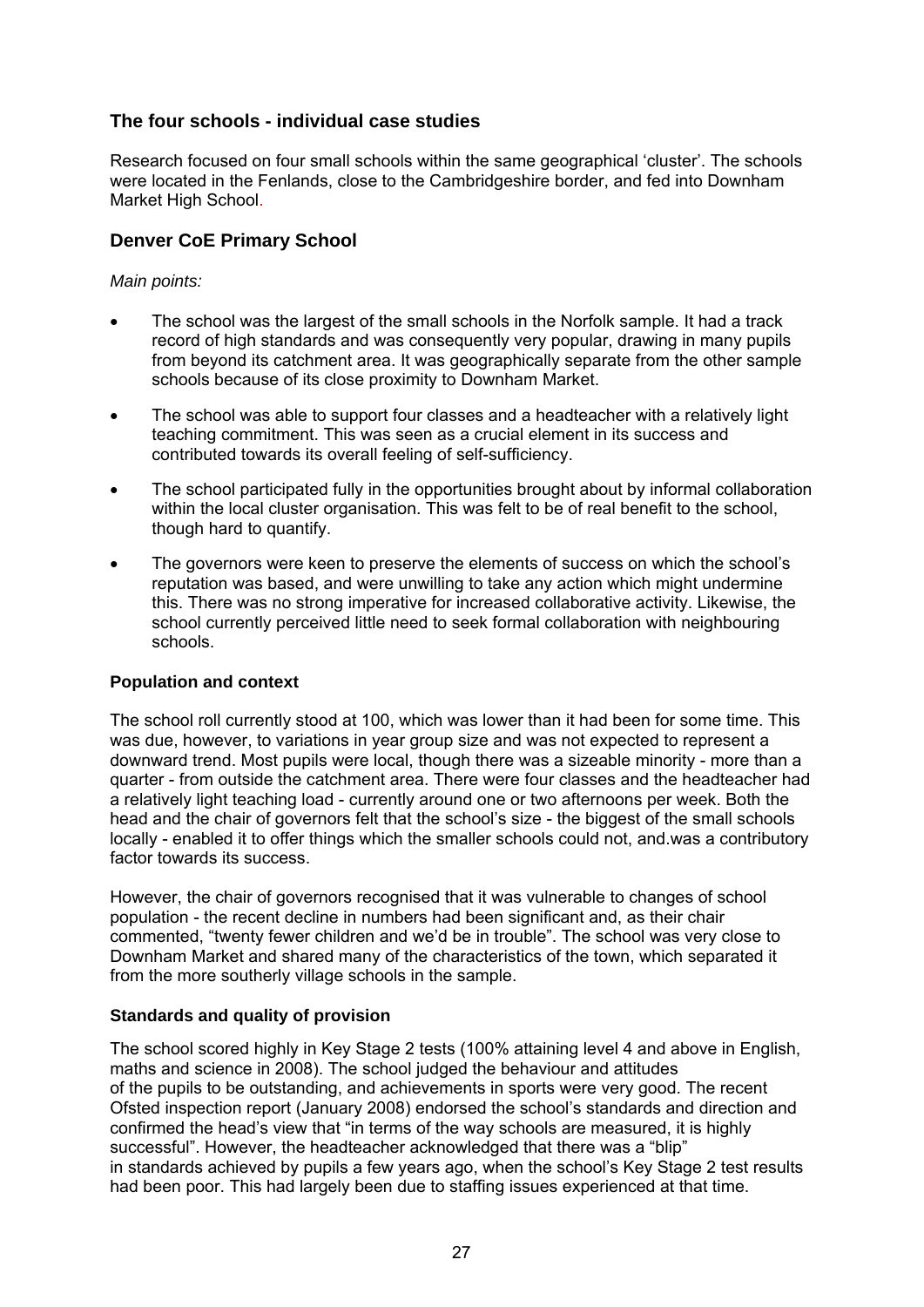### **Buildings, resources and staffing**

In general the school was very self-sufficient. It was well resourced, and the building was fit for purpose, having been recently modified and extended. There was a strong team of teachers, including some recently appointed. There were four teaching assistants, all with HLTA status. In addition, there were four teaching assistants employed to support pupils with statements of special educational need. The school, in the head's view, provided "good" opportunities for further professional training and "adequate" opportunities for leadership development. There had not been major difficulties with recruitment and retention of staff. The head felt that the school's reputation had been a factor in this.

#### **Leadership and management**

The current headteacher was relatively new, having replaced a long-serving and highly regarded head who had recently retired. The head shared the school's commitment to high standards and excellence of provision, and was strongly supported by the governing body. At the time of her appointment, governors had been clear that they wished to appoint their own head for the school. They had no wish to respond to the local authority's invitation to consider as an option partnership with another school. Because of the school's long record of success, there had been little impetus for structural change.

#### **Extended services**

The school provided a range of extended services through the local cluster organisation. A cluster website was under development, which would signpost the provision of all extended services available in the local area. Downham Market provided the full range of services, and people in the village accessed these as the town was in easy reach. The school did not operate a breakfast club and there had been no specific demand for after-school childcare. However, it did run a wide range of after-school clubs, such as cookery and recorders, which attracted good numbers. The school had also supported a holiday club in the village. Recently, a well-regarded nursery in Downham Market closed and the school was asked if it would accommodate it; however, the application foundered because of difficulties in accessing the premises. There was no health centre in the village but the school had good liaison with the school nurse.

### **Future priorities**

Future school priorities included maintaining standards at their current high levels; improving music provision, specifically by giving Key Stage 2 pupils an opportunity to learn a musical instrument; further improving performance drama; and strengthening community links (especially links with the church).

#### **Current collaboration**

The headteacher, who had moved into Norfolk from another local authority, strongly welcomed the significant informal collaboration at cluster level which had provided her with a valuable network of support. She attended the regular cluster meetings of local heads; the activities which these meetings generated were extensive and wide-ranging. They included inter-school sports fixtures, opportunities for staff to meet (for example, teachers of Year 6 pupils), and involvement in mathematics and technology projects. The impetus for collaborative ventures came from the primary school headteachers themselves; priorities were discussed and agreed collectively. The school had participated fully in these initiatives and, the head said, "has always been happy to go along with them". She felt that there has been a beneficial impact in the school, though this was hard to quantify. There was some small-scale sharing of resources (mathematical equipment, for example). The cluster had no history of formal collaboration, such as joint appointments of staff.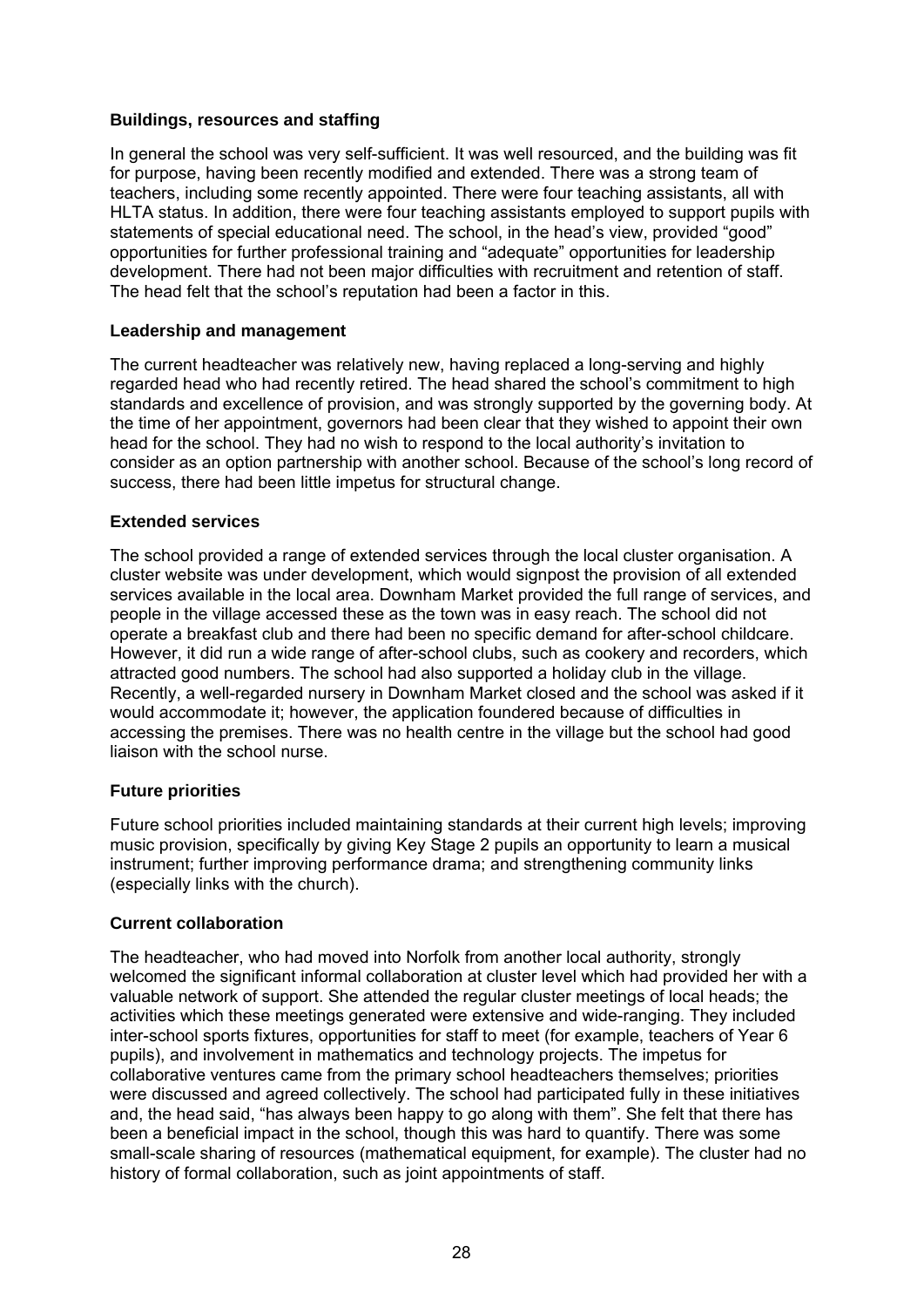### **School perceptions of benefits of and barriers to further collaboration**

The chair of governors acknowledged that in the past the school had been "quite insular" and that the effects of this were still being felt. The school recognised that there was scope for further collaborative activity, for example a more regular opportunity for teachers to observe lessons in other schools. These had sometimes been arranged on an ad hoc basis and had been possible because of the trust which had been built up between the schools through regular cluster activity.

The head was aware that her relative inexperience meant that she was "still finding out what was happening in the cluster" and she therefore had few suggestions for collaborative development. She felt that sharing staff would pose logistical difficulties, and was a response to a need which, for them, didn't exist. In her view, the complexities of meeting together, in order to initiate and sustain a project, was in itself a barrier to more collaboration. "I don't see whether there's time for anything more", she commented.

### **School perceptions of attitudes of governors, parents and the community**

The headteacher felt that parents "want to hang onto what they've got" and that "the abiding impression is that people are generally happy with how it is". The local community, and the governing body, did not wish anything to happen which might affect the school's high reputation. "They are very protective about the way things are done and wouldn't want things to change", the head commented. She added that this meant that it was difficult to see what kind of formal collaboration would be welcomed by governors; the school above all wanted to preserve its own identity.

However, the head herself remained open-minded and was very willing to take part in further discussion. There was no reluctance to change where change was needed. The chair of governors confirmed this view. He felt that governors would need "a lot of convincing", though he would not discount some type of formal collaboration, such as shared headship, with another school - "you should never say never". However, he was aware that a number of potential obstacles would need to be overcome. Governors would be particularly keen to ensure continuity for children in the classroom. The school's church status would also need to be considered. Parents' perceptions would be important - governors would have to be very careful how they got the message across if a radical change was proposed.

*Sources of information:* 

- *Interview with the headteacher, Denver CoE Primary, 20th October 2008.*
- *Interview with the chair of governors, 10th November 2008.*
- *Documentation supplied by the school and documents researched online.*

### **Hilgay Village CoE Primary School**

*Main points:* 

- The school participated actively in a range of cluster-based collaborative ventures, many of which were regarded as having made a significant contribution to the improvement of teaching and learning in the school.
- The school felt that informal collaboration was not only valuable in itself but also prepared the ground for more structural and lasting collaboration.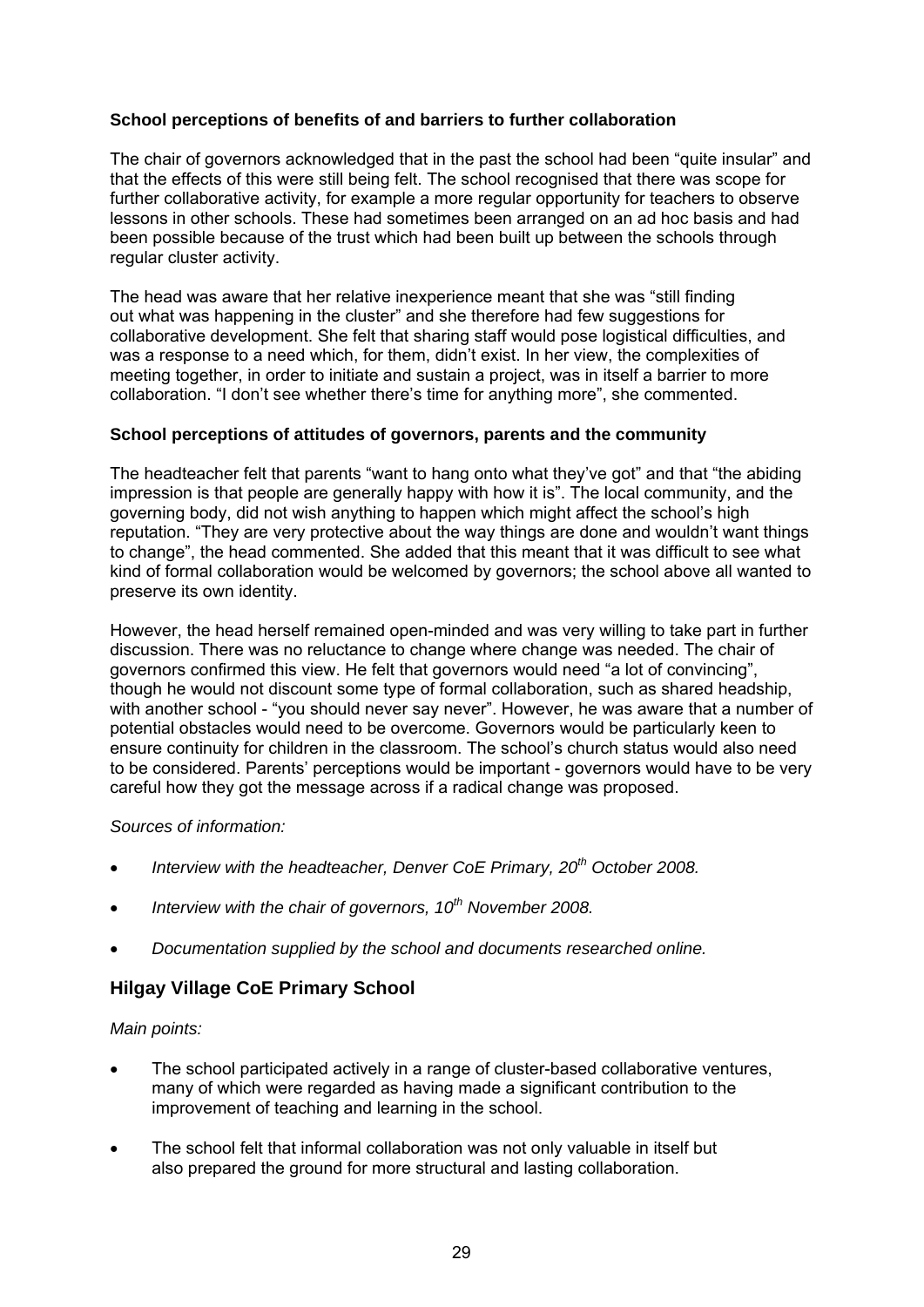- The head considered that arranging informal collaboration was often a complex and time-consuming logistical exercise. He felt that there would be substantial obstacles to organising more formal collaboration, such as the deployment of teachers with specialist skills across a group of schools.
- In the school's view, formal collaboration of some type was desirable and necessary for the future, but this needed vision and a clear trigger to overcome the barriers.

### **Population and context**

The catchment area of the school was very rural, and the population, the headteacher reported, had high indicators of deprivation. There was significant mobility of pupils, necessitating periodic rearrangement of class groups since year cohorts varied greatly in size. The school roll, currently fifty-six, had fluctuated and this had had a big impact on the budget, making forward-planning and continuity very difficult.

### **Standards and quality of provision**

The school prided itself on offering a very high standard of individual care. The school had very small numbers in each year group, but standards were reported to be above average, with children making generally good progress. Pupils had a positive attitude to their work and were keen to do well; it was a school which, the head said, "serves the local community well".

### **Buildings, resources and staffing**

Recruitment of high quality teaching staff had been a significant issue for the school in recent years. Continuity had been affected by staff moving on, by illness and by maternity leave. When the overall staff complement was small, this kind of event had an impact which was much more significant than in a larger school. All teachers had particular skills and expertise, though the small size of the staff team meant that breadth was compromised and the range of responsibilities was too great. For example, the school had a teacher of French-Canadian origin, so was well equipped to teach French. But, conversely, there was no-one with specialist skills in art; here, the head stated, "we just get by", knowing that standards were not as high as they could be.

The building was only adequate, and in some respects not fit for purpose – there was no hall, for example. The school had little flexibility in terms of spending on resources, due to its small size.

### **Leadership and management**

The headteacher commented that being a head of a small school was very challenging. He noted that he alone was at the centre of the enterprise – certainly far more so than in a larger school. "Everything emanates from the head", he said, "and this is an exhausting role". The class teaching commitment (currently three days a week) was a heavy burden, taking up a significant amount of the headteacher's time even when he was not timetabled in the classroom. There was never enough time for leadership activities, nor for the range of management responsibilities which were currently expected.

### **Extended services**

Together with other schools in the cluster, the school had plans to signpost a range of extended services through a website. Some after-school clubs were offered but there was little demand for more comprehensive before- and after-school care. In a small rural community, people expected to travel to the nearby market town to access a range of services, such as health or leisure, which would not be viable in the village.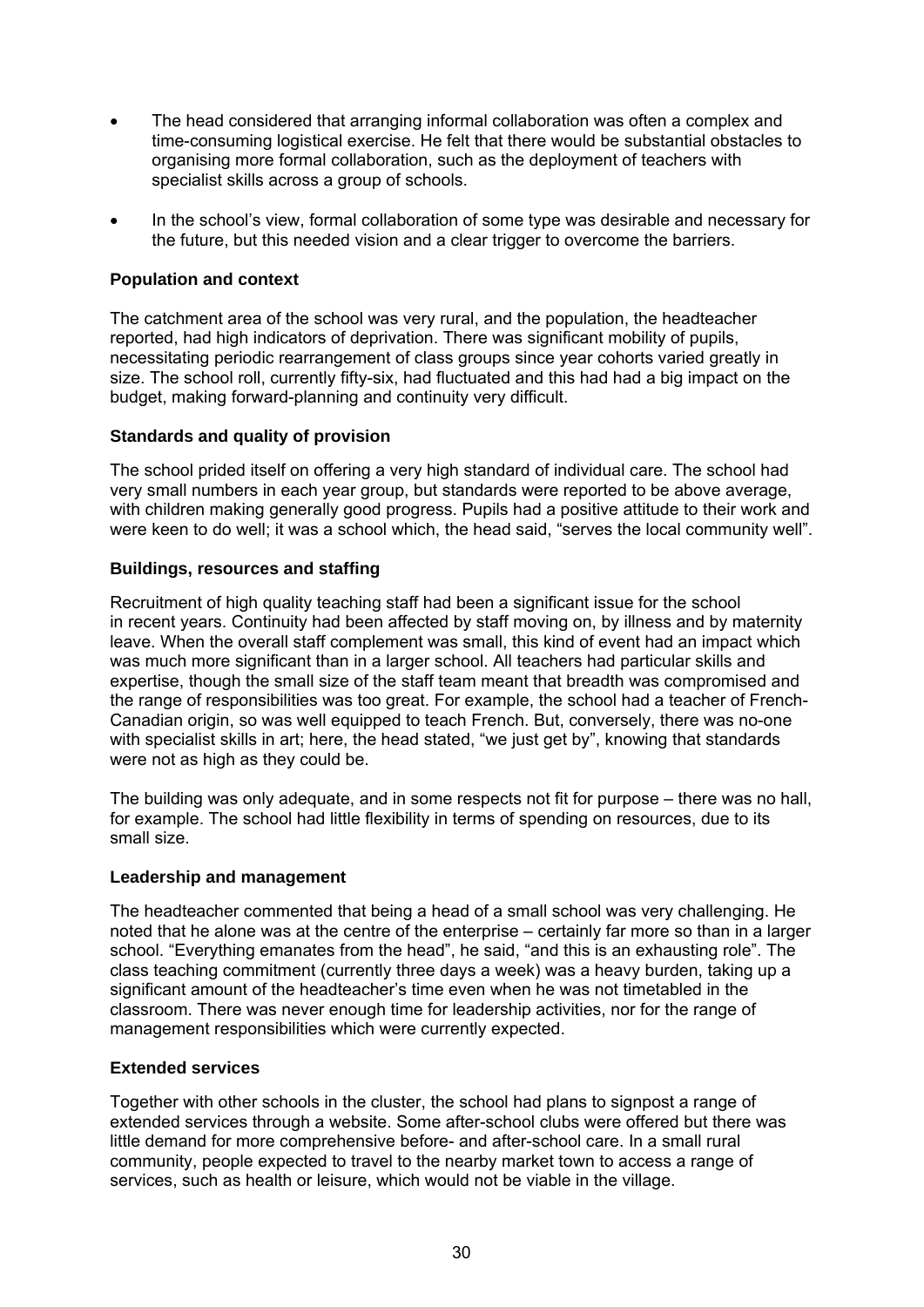### **Future priorities**

The school aimed to consolidate its recent gains in order to ensure that it could continue to improve. This included the embedding of recent initiatives such as the revised literacy and numeracy frameworks, and the introduction of new strategies for assessing pupil progress. There was also recognition of the need to develop the roles of key staff in order to diversify leadership opportunities.

### **Current collaboration**

The local cluster was a very important forum for discussing common issues, and had recently greatly improved.There was a much clearer focus on teaching and learning issues, rather than simply management or organisational matters. A good example of this was the recent work with St John's College, Cambridge and the Gatsby Foundation. This had enabled maths and science subject leaders to work together under expert guidance. The most recent focus had been to relate the science curriculum to the creative curriculum. Participation had not only led to good professional development, but had greatly increased teachers' selfesteem. The development of expertise across the cluster had been very powerful, helping to embed change in the school. For example, when one of the key teachers left, another stepped up. It also made a lasting impact on standards in the school, particularly the quality of scientific thinking.

This example also helped the staff to look at what else could be done to develop collaborative approaches. The schools had provided opportunities for Year 6 teachers to work on school transfer issues, and enabled SENCos and PE co-ordinators to work together. Informal collaboration, it was suggested, could help to prepare the ground for something more lasting: "it gets us talking and working together". There were many small-scale cases of this type. For example, the organiser of the local Silver Band, who had taught music in the school for some time, now also taught in Denver. However, in the head's view "true collaboration" had to bring about durable change. It was not just about management or logistical arrangements like sharing a bus, which was useful but of itself changed nothing. Even a valuable extended programme like the St John's project had left nothing behind in terms of long-term sustainable development.

The head found that informal contact with colleagues was immensely valuable and he ensured that he found time for this as part of his personal professional development. He had also taken part in the NCSL Leading Small Primary Schools programme and greatly valued the opportunity to work closely with two headteacher colleagues. But again the association was temporary, not lasting. Likewise the Primary Leadership Programme provided good opportunities to work closely with other heads, though it was "derailed", the head said, because of staffing problems. All of these experiences were very valuable, but did not in themselves provide a basis for sustainable collaboration.

### **School perceptions of benefits of and barriers to further collaboration**

The headteacher argued strongly for the mutual advantages which collaboration could confer. However, he noted that most current local schemes for collaboration or networking involved bidding for financial support. This in itself discriminated against small schools, where there was often no time to engage in 'extra' tasks. The bidding system did have advantages, he felt, since it secured commitment to the project. However, something more structural was needed for small schools, if the considerable investment of time was to be worthwhile. Schools only participated with commitment if they saw it as relevant to their particular issues at that time. They are cautious, the head commented: they ask the questions "Is it going to mean more work? If so, how much will I have to give?"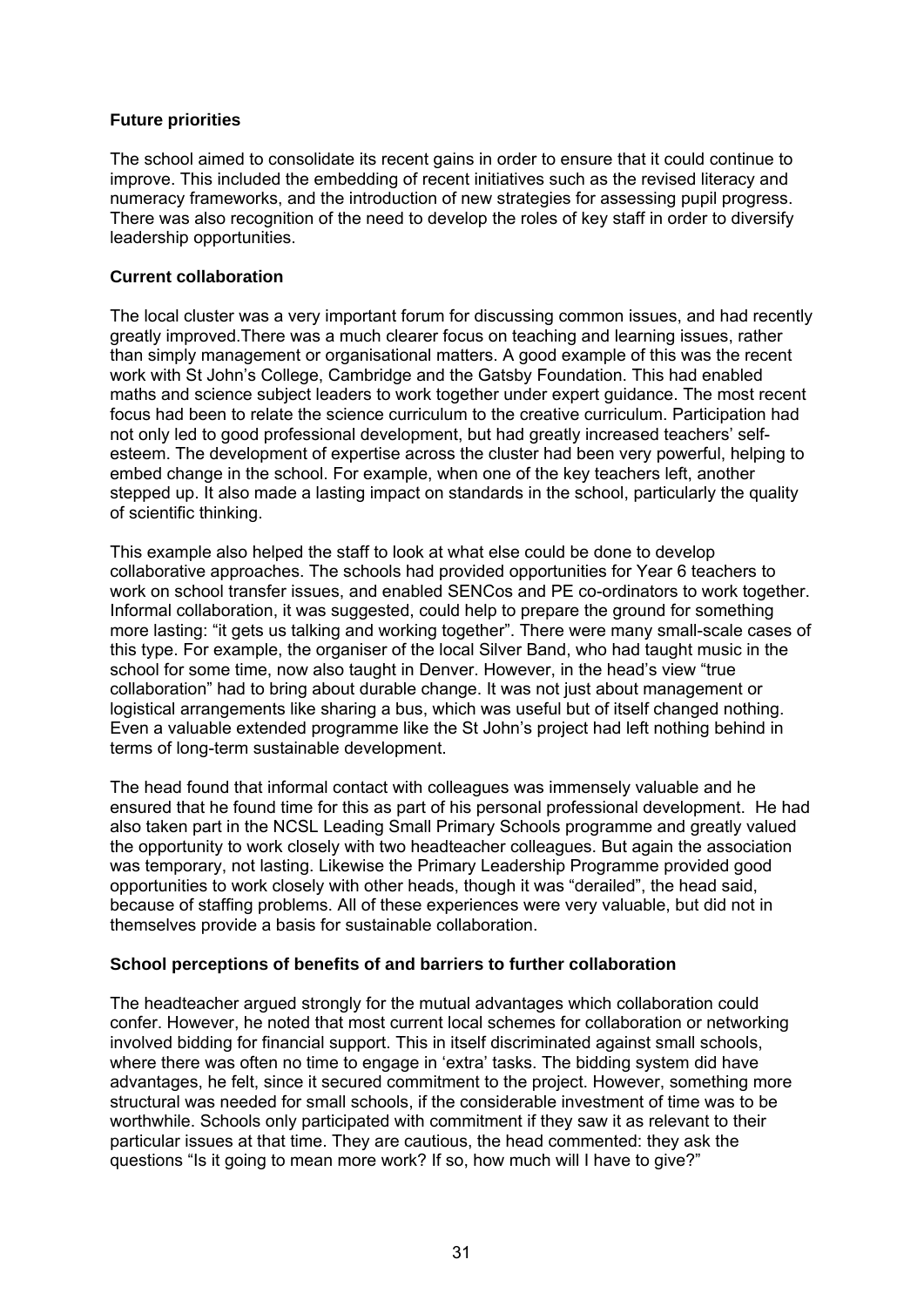Collaboration, in this head's view, was above all an opportunity to broaden the pool of skills. It needed to be conceived as "give and take", so that schools could complement each other. It was easy to agree this in principle, but much harder to establish the mechanisms to make it happen. "All sorts of issues get in the way", he pointed out. The cluster had had recent experience of this, being encouraged by the local authority to appoint a teacher from one of the cluster schools to be a leading teacher for gifted and talented pupils and to work across a group of six schools. The scheme foundered because no school was prepared to release their best teacher for extensive work in other schools when their core purpose was seen as raising standards in their own schools.

The head also saw the differences between schools as a key obstacle; he commented that "they have different histories, different strengths, and different issues". Working alone, "you can't see into each others' boxes", but collaboration opened you out to other schools, and sometimes heads could be fearful of that. The headteacher's view was that collaborative initiatives have to be driven by someone; it needed someone with the passion and commitment to see changes through. The school would be open to proposals for formal collaboration, but "there needs to be a clear trigger" which would overcome all the barriers. "Someone needs to have the vision", he added, "and the belief that it is possible".

### **School perceptions of attitudes of governors, parents and the community**

The chair of governors - the local vicar - was strongly in favour of greater collaboration between schools, pointing out the parallels with recent developments in the Church of England. The headteacher felt that the community would be open to opportunities for shared headship, though there might be some residual resistance from more established families. Parents would definitely need to be kept informed about any formal collaboration plans which may arise. The head pointed out that they are largely unaware of the level of informal collaboration which currently exists. He commented that "they don't generally know that we meet together, talk together" – for example, if they wanted to move their child to another school, they were surprised to discover that there is communication between the heads.

#### *Sources of information:*

- *Interview with the headteacher, 16th October 2008.*
- *Documentation supplied by the school and researched online.*

### **Ten Mile Bank Primary School**

#### *Main points:*

- The school was conscious, as a result of its own recent history, of the vulnerability of a very small school. It was therefore very receptive to the possibility of entering into a formal collaboration with one or more neighbouring schools.
- The school staff, particularly the headteacher, felt under pressure from their wide range of commitments and from the need to preserve the continuity of children's learning. These were potentially inhibiting factors to collaboration.
- The school was confident that it had much to offer other schools as well as gain from them. However, it felt that its openness to change might not be reciprocated by other schools.
- The local authority was seen by the school as playing a potentially vital role in promoting and securing formal collaboration.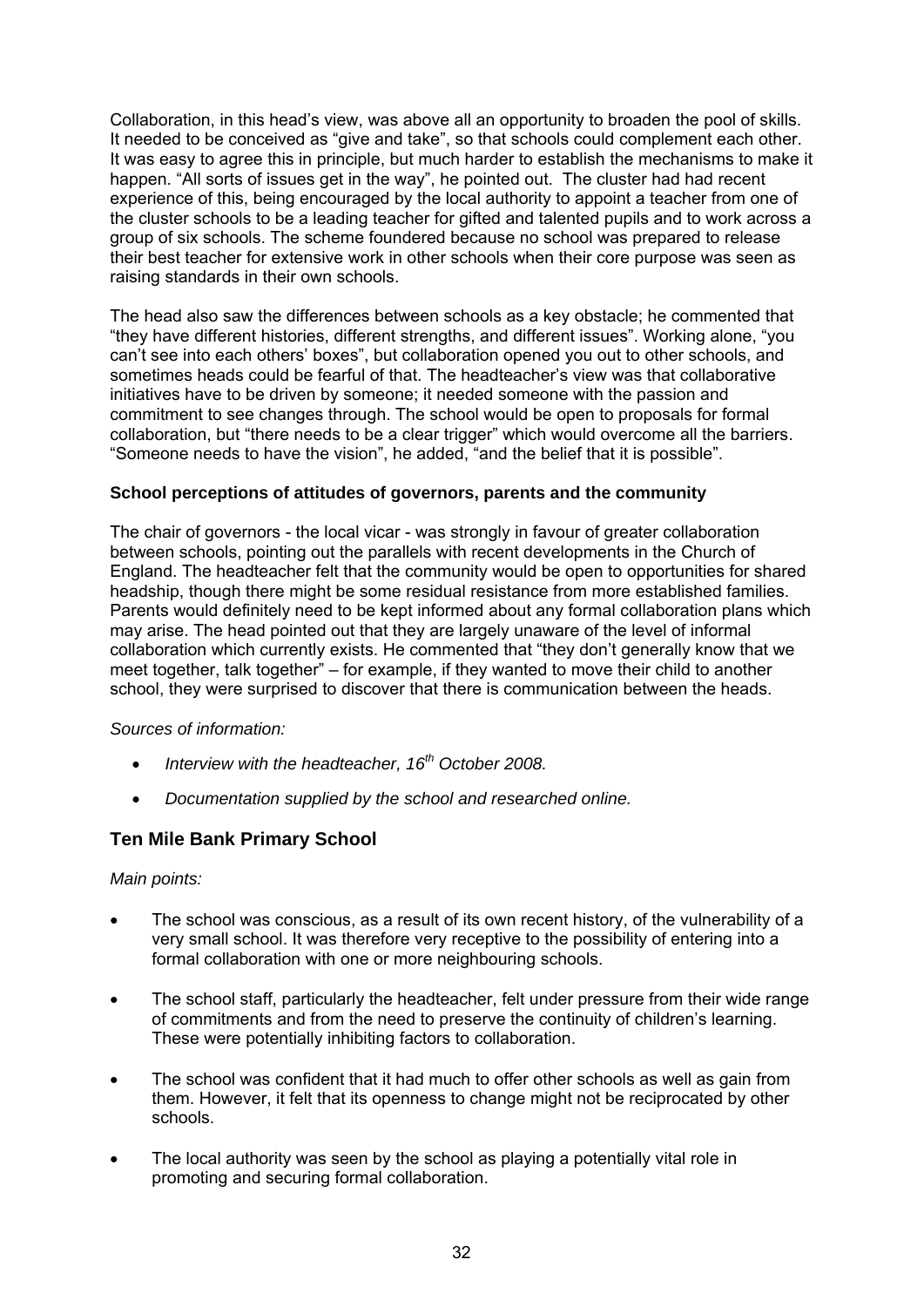## **Population and context**

The school had shrunk significantly in size over time (mainly for demographic reasons related to the decline of the farming population). The current twenty-nine pupils on the school roll lived in the village; a few children were lost to neighbouring schools perceived by parents to be more successful. The village, generally speaking, was still a poor agricultural community; some neighbouring villages were noticeably more affluent and historically, the head noted, there was a "sharp divide" between the village and its nearest neighbour. He added that there were no major industries locally and that "the school is the biggest employer in the village".

## **Standards and quality of provision**

The school had had some difficulties in the past, but was now greatly improved under the current headteacher. The last Ofsted inspection (2007) judged the school to be satisfactory with good elements. The school, though very small, now functioned very effectively; "children get a good deal here", the head stated. The staff and governors worked hard to overcome any disadvantages of size, and the community now had confidence in the school. The small size brought advantages, too; it was a very close-knit community, and children were very well cared for. The headteacher had had the experience of being a head in a larger school, so brought an interesting perspective to the issues.

## **Buildings, resources and staffing**

The building, adapted from a cottage hospital formerly sited in the village, was generous in size and more than adequate for the current number on roll. The pupils were arranged in two classes, with a consequent wide age-range in each. Other than the head, there were no fulltime members of staff. There were three part-time teachers (working the equivalent of six days between them) and a small but experienced team of teaching assistants. The secretary, who worked twenty hours a week, was currently on maternity leave and had a temporary replacement.

#### **Leadership and management**

The head taught four days a week, with only one day for leadership and management. That day was often taken up with obligatory meetings or training, often off-site, leaving even less time for focusing on school business. "People expect to be able to demand your time whenever they want it", he commented. The school could only afford a part-time secretary, meaning that the head had to spend time doing routine administrative tasks - dealing with requests, dinner money, telephone calls and so on (this was confirmed throughout the interview). The head added that, in trying to build up the school's reputation, it had been important to ensure that it dealt well with hard-to-reach parents and vulnerable children; all this took time.

The headteacher's four days' contact with his class had to remain paramount and, he said, "the pressure to raise standards is relentless". He was totally responsible for the class - he noted that "all the planning, all the programming, is mine" - even on his one non-contact day. Children in the class looked to him, even when he was not teaching them. Maintaining the balance between roles was a continuing difficulty as, he commented, "you are constantly juggling priorities". The focus on teaching can mean that other things piled up; he noted that "whenever I come back from a day out of school, there are umpteen stickies attached to my desk". He felt the job was only possible because of his wide experience.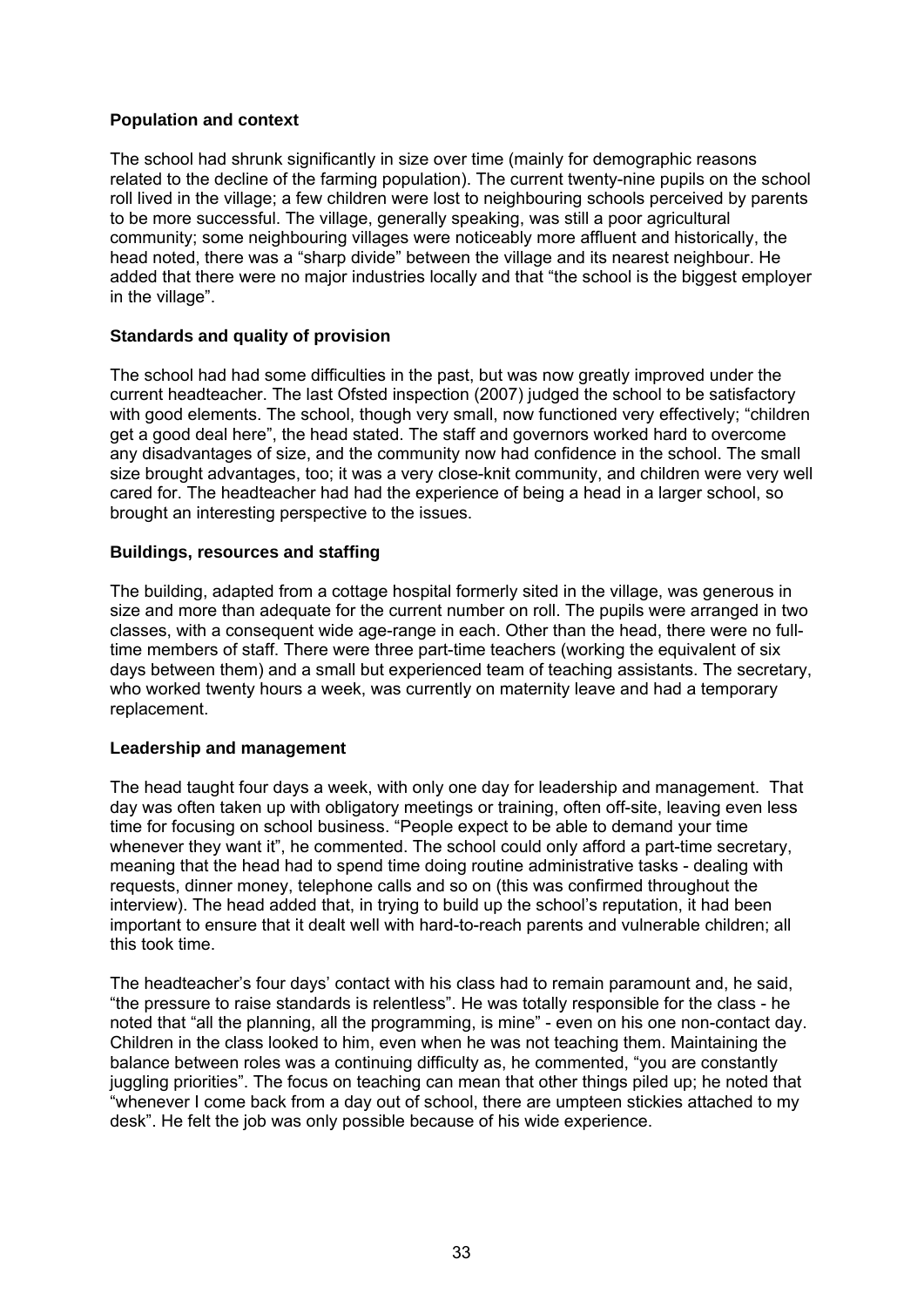As in other small schools, there were difficulties in ensuring subject leadership in all areas. "We cover the core, and we do it well", he pointed out, but not all subjects had clear direction from someone with expertise. These responsibilities, he felt, could be shared between schools.

#### **Extended services**

The school took seriously its responsibilities with regard to extended services - the school was the most important focal point of village life. The school had run a breakfast club some years ago, but numbers were very low and it was not economically viable. There was little demand for after school care partly because there were few families where both parents were in full-time employment and partly because there tended to be strong family networks.

There were very few professional families in the village. The school ran a range of afterschool clubs, however, which were well attended. The school offered use of its computers to the community, but, he said, "so far there have been no takers". The cluster's extended services website signposted all the services in the area which families might want to use childminders, after-school care in the market town, health services and so on. Most services were concentrated in the market town, which was nearby and which people looked to quite naturally. But he felt that there was certainly scope for "satellite services", for example a health visitor, which could be located in the school, say one afternoon a week. There had been no consideration of trust status, though the school would be open to any suggestions that could be shown to benefit the community.

## **Future priorities**

Improvement priorities identified in the current school development plan included ensuring that leadership and management, at all levels, was focused on raising levels of achievement. The school also intended to develop further the provision for Foundation Stage pupils and to raise standards in numeracy throughout the school.

#### **Current collaboration**

Cluster organisation was very strong and extensive informal links had been forged between the schools. There was, the head said, "a good turnout" to meetings and a lot of cluster events. The school had good links with the receiving high school, though it had recently not been as active as in the past. As a specialist school for technology, it had specific funding for outreach work, but it didn't share information about how that funding was disbursed. The sports partnership with another local high school enabled sports coaches to visit the school and allowed pupils to attend events at the high school site.

Other collaborative ventures have been arranged independently of the high school. Collaborative initiatives have depended on individuals who have been prepared to take a lead, so they have not been systematic. The smaller schools in the cluster have often relied on the headteachers of larger schools to write bids for collaborative projects; writing a bid was, the head noted, a very time-consuming process. The mathematics and technology projects with St John's College, Cambridge and the Gatsby Foundation had been particularly valuable. They enabled primary school staff to meet together to pursue common issues. However, there had been frustrations because not all schools, in the head's view, had an equal commitment to the benefits of working together.

Other collaborative links had been made in response to specific issues. For example, a gifted child in Year 6 had needed a greater level of challenge than a small year group could provide. The head therefore had arranged for him to attend occasional sessions at another school. The head ran cycling proficiency sessions at another local small school, as it didn't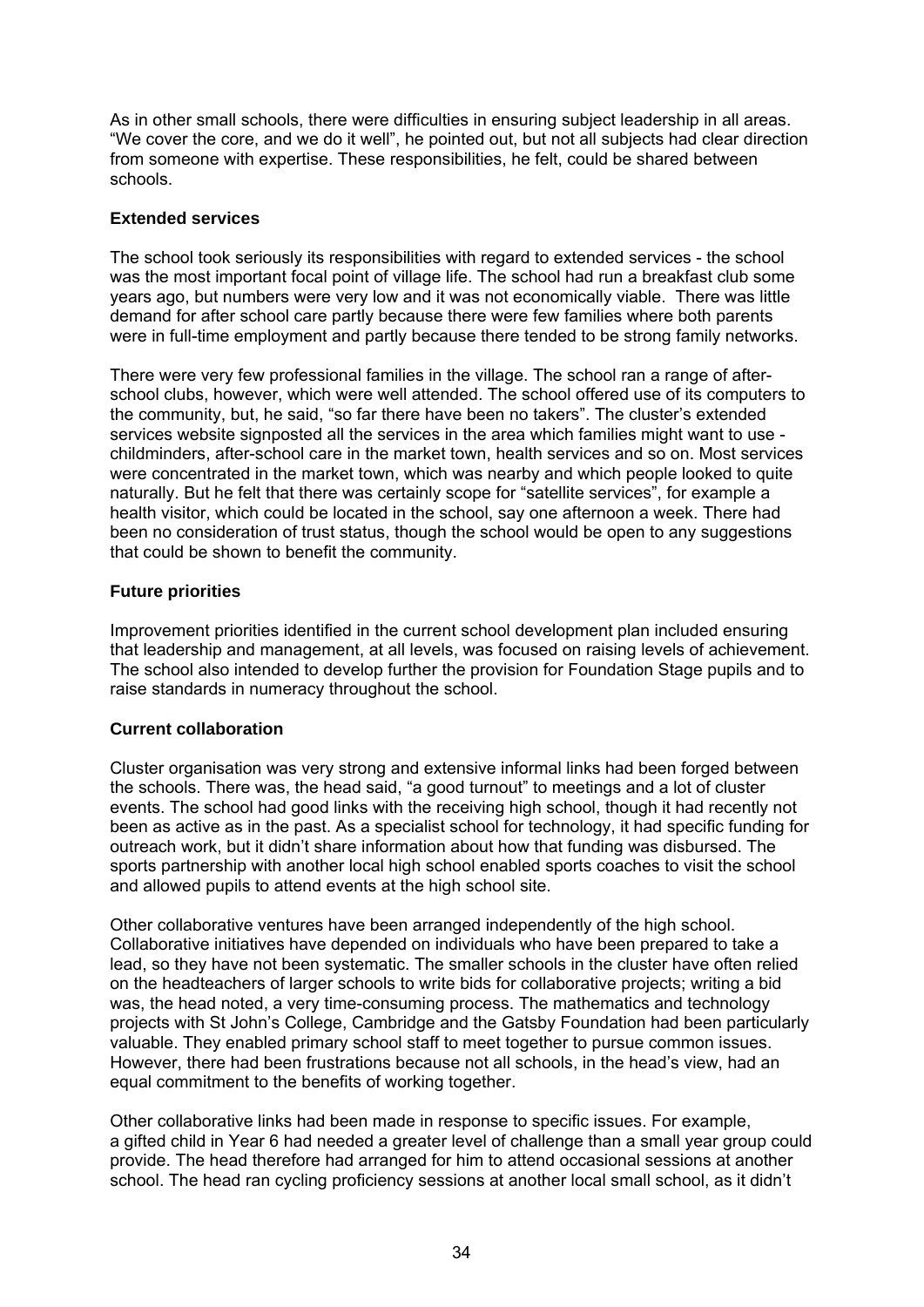have the expertise. He felt that there was scope to extend this kind of skill-sharing. He felt that it should be possible for groups of children to work in other schools, to take advantage of their expertise, though, he noted, "moving groups of children around is very expensive".

#### **School perceptions of benefits of and barriers to further collaboration**

In the head's view, there were "so many benefits" to collaborative partnerships. In the long term, it was a way of preserving a school in the community, by making it viable. "We want to do everything possible to assist the local authority in keeping schools open", he added. Collaboration clearly had the potential to enhance the quality of education, in all kinds of ways. But he felt that his own school's enthusiasm hadn't always been matched by other schools which could be more reluctant to share and wary of greater openness.

There was a lot of unrealised potential for sharing resources, which would certainly help a small school budget. He felt that it should be possible to organise things so that key resources are moved around from school to school, just as they would be in a larger single school. Similarly, there was currently no sharing of staff across the cluster, though the head felt that there was tremendous potential for doing so "if the will was there". He commented that there was a perception that his school was keener on collaboration because it was "a needy case", though, he added, "that's not our view at all". The school recognised it had gaps, but also key strengths which could add value to other schools. They could offer leadership and administrative experience and expertise in ICT, French and mathematics. In return, it would like science, environmental sustainability, music and shared residential activities. "We're happy to trade", he said in summary. However, the head was also realistic about the difficulties, commenting that "there are clear barriers to increased informal collaboration and most of them have to do with time".

Helping another school was a tremendous development opportunity for a teacher. But collaboration could bring problems if it meant that members of staff are out of school too much. Teachers found meeting colleagues from other schools to be very valuable, but, he added, "they want to be in their classes, teaching". They knew that too much time out led to discontinuity and loss of direction for their pupils. "Too much diversionary activity is not the answer", he said; "it does nothing for standards".

The local authority had sought to encourage collaboration through cluster grants and discussions. The additional cluster funding helped sustain the range of informal liaison. The recent LA surplus places survey suggested some ideas, and there had been proposals at the time of appointment of new heads. But more needed to be done to break down barriers between schools, to be, in the head's words, "more proactive in pushing collaboration". Also, to put together formal partnerships would need a strategic plan which included agreement about what to do with incumbent headteachers.

#### **School perceptions of attitudes of governors, parents and the community**

The possibilities of a management partnership had been discussed in the school in the past, though the opportunity had not arisen at the right time. The chair of governors was enthusiastic about the benefits that such a partnership would bring - it's "a logical, a good idea", he said; "it's right on the money, exactly what's needed". The right opportunity might occur again; the head is eligible to retire relatively soon, and headteachers of neighbouring schools are known to be looking for other posts, so vacancies may well occur. The chair of governors was, however, aware that not all members of the governing body wholly shared his view. There was some convincing to do, both there and in the wider community.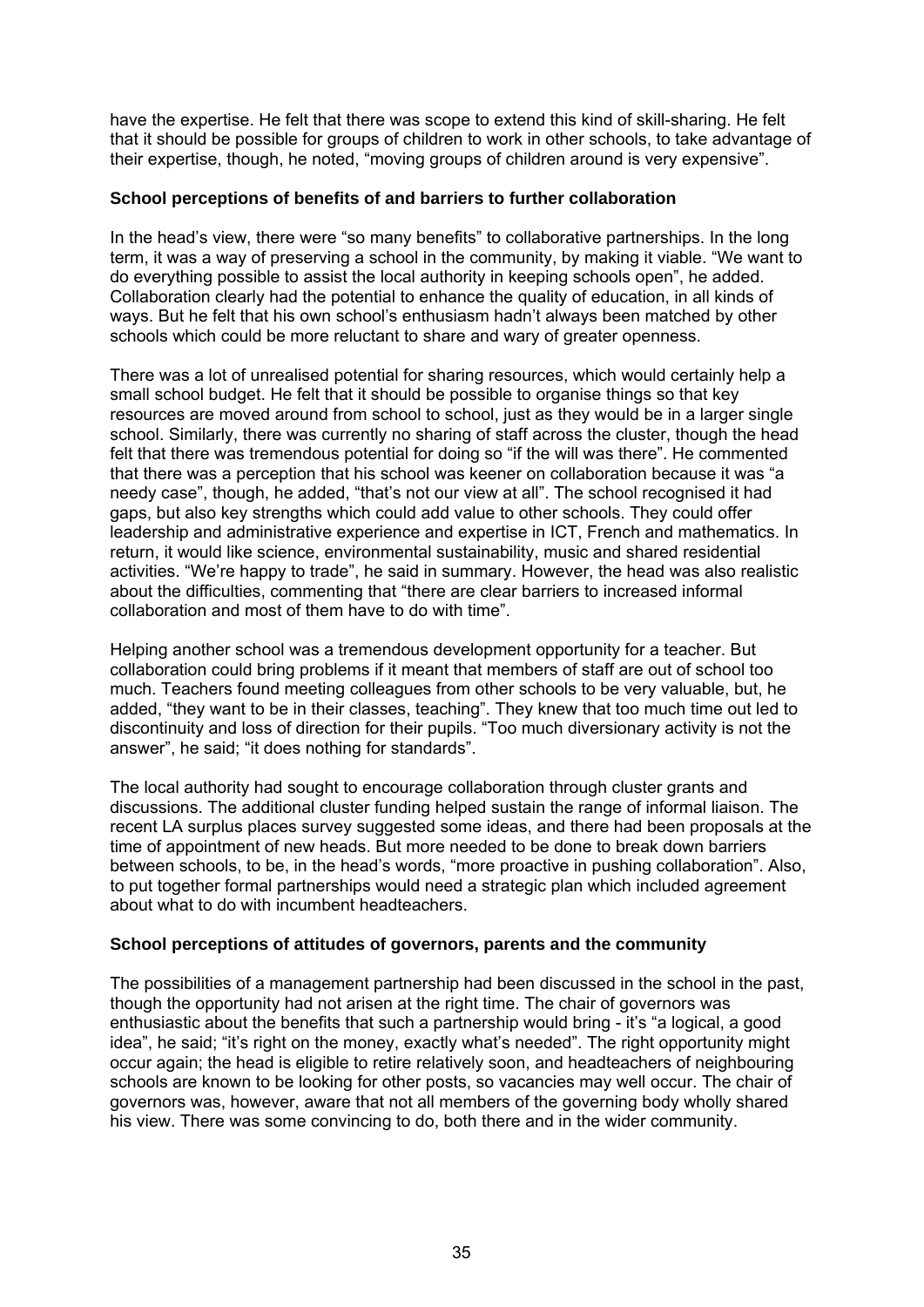*Sources of information:* 

- *Interviews with the headteacher and chair of governors (who is also a parent), 22nd October 2008.*
- *Documentation supplied by the school and researched online.*

# **Southery Primary School**

*Main points:* 

- The school's recent history illustrated the sudden changes in fortune to which small schools can be subject.
- The school was involved in a range of informal collaborative ventures, mostly through the local cluster. These were in themselves beneficial but had little impact on a school's long-term development or vulnerability.
- The governing body recognised the potential which formal collaboration had for strengthening the school. There was a probability that it would be considered favourably in the future.

# **Population and context**

The current roll was ninety-three. Standards on entry, particularly in language and literacy, were below average. Many pupils presented challenging behaviour but there were few who qualified for statements of special educational need. The catchment area had significant elements of rural deprivation and the school reported that parents generally had very low aspirations for their children. Pupil mobility was high, which had led to imbalance in year groups. Ten of the fifteen Year 6 pupils in 2006 had joined the school that year. The school roll would remain lower than in recent years and this might necessitate the reduction of the teaching staffing in the future.

# **Standards and quality of provision**

The headteacher had been in post about four years. The school had been placed in the Ofsted category of serious weaknesses shortly after he was appointed; there had been a lot of development work to be done. However, improvement was rapid. The Ofsted inspection (March 2007) reported "some good and occasionally outstanding teaching", a strong ethos and high quality of care. The significant improvements were noted as "considerable" and standards were on the rise. Recent school progress data confirmed this trend.

# **Buildings, resources and staffing**

The school was sited in the village centre, occupying a restricted site with inadequate playing field facilities. The school had undergone some recent remodeling and redecoration. However, classrooms were small and there was a general lack of space in the school, particularly for withdrawing children who had difficulty engaging with their learning. There had recently been significant staffing changes following a loss of two teachers (that is, half of the total complement). This followed disruption caused by a teacher's absence for a year, and a maternity leave shortly afterwards. The school's recent staffing difficulties illustrated how easy it was, the head said, for a small school "very quickly to go from a position of strength to a position of weakness". Recruitment of high quality staff was not easy in an isolated rural area (and it was particularly difficult to attract male staff) and building a new team took time.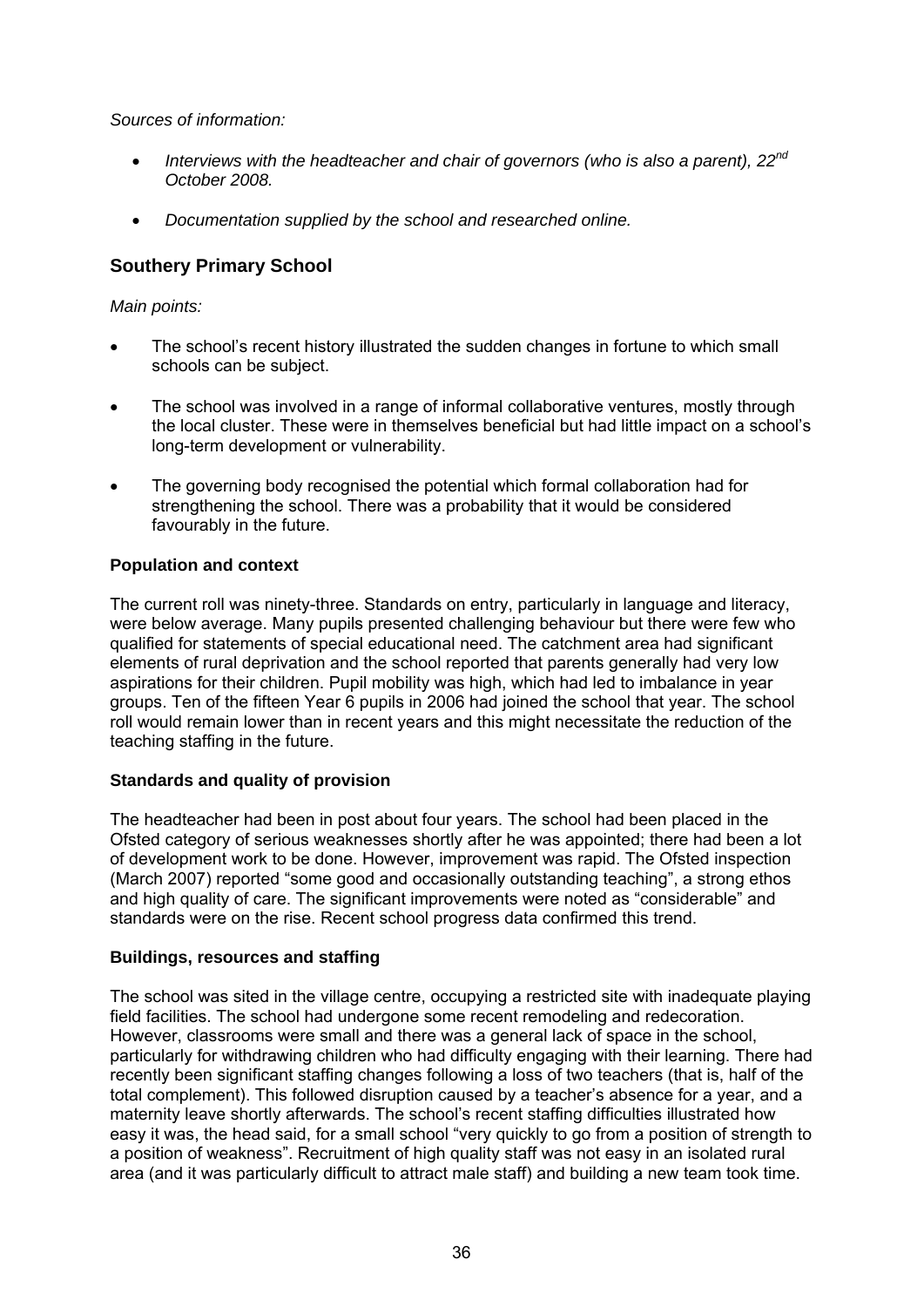There was only a small pool to call on for supply work. At the moment, recruitment and retention of staff remained the school's biggest challenge. A small school, the head noted, was very vulnerable to sudden change.

#### **Leadership and management**

The headteacher did not currently have a class teaching commitment, but covered for colleagues during their planning and preparation time. However, these arrangements varied from year to year, depending on budget priorities, and a non class teaching role was unlikely to be sustainable in the long term. Much time had to be invested, he commented, in "making sure that initiatives are being implemented". A heavy load fell on the shoulders of a small team; the fact that the school has had three newly qualified teachers recently has further increased the burden on others. This situation might represent rapid professional development for some, he commented: "everyone has responsibility for whole school development so everyone has an opportunity to make a mark". But it could be lonely and stressful for those without inner resilience and there was a dearth of role models or people to turn to for advice.

# **Extended services**

The school provided some extended services and signposted others through the cluster's extended services website. After-school clubs were well subscribed. The local playgroup now offered full day-care. The school had offered opportunities for members of the community to make use of its ICT facilities, though no-one had taken up the offer. There had been little response to the extended services consultation. Few children in the school had two parents in work, and much local employment was part-time. The school did not generally serve professional families, there being very few professionals in the village. Extended opening hours also currently posed logistical problems - for example, with relation to who was responsible for cleaning and locking up the school.

# **Future priorities**

The school's improvement priorities centred on the consolidation and continuation of recent gains. There was a focus on raising standards in a number of non-core subjects as well as in English and mathematics. Strategies for improving teaching and learning included providing opportunities for peer observation and widening expertise through class exchange. There was encouragement, in the words of the plan, to "try something new" and to develop more creative approaches to curriculum planning. The school was also conscious of the need to improve leadership and management opportunities for staff through the delegation of key responsibilities and to support this through better self-evaluation processes.

#### **Current collaboration**

The head felt that, in general, effective support was provided through the local cluster of schools. There were regular headteacher meetings which, the head said, were "reasonably well attended". They helped to ensure that all schools were aware of local and national developments. They also provided valuable opportunities for contact with more experienced colleagues, allowing a degree of informal mentoring. Regular cluster training was useful, though sometimes not sufficiently specific to school needs.

Any collaborative arrangement, the head noted, tended to be the result of an initiative taken by individual headteacher - when they had time to do so. There were no arrangements for the local authority to be regularly represented at cluster meetings, and the high school had changed its criteria for outreach work so that it now worked with selected schools rather than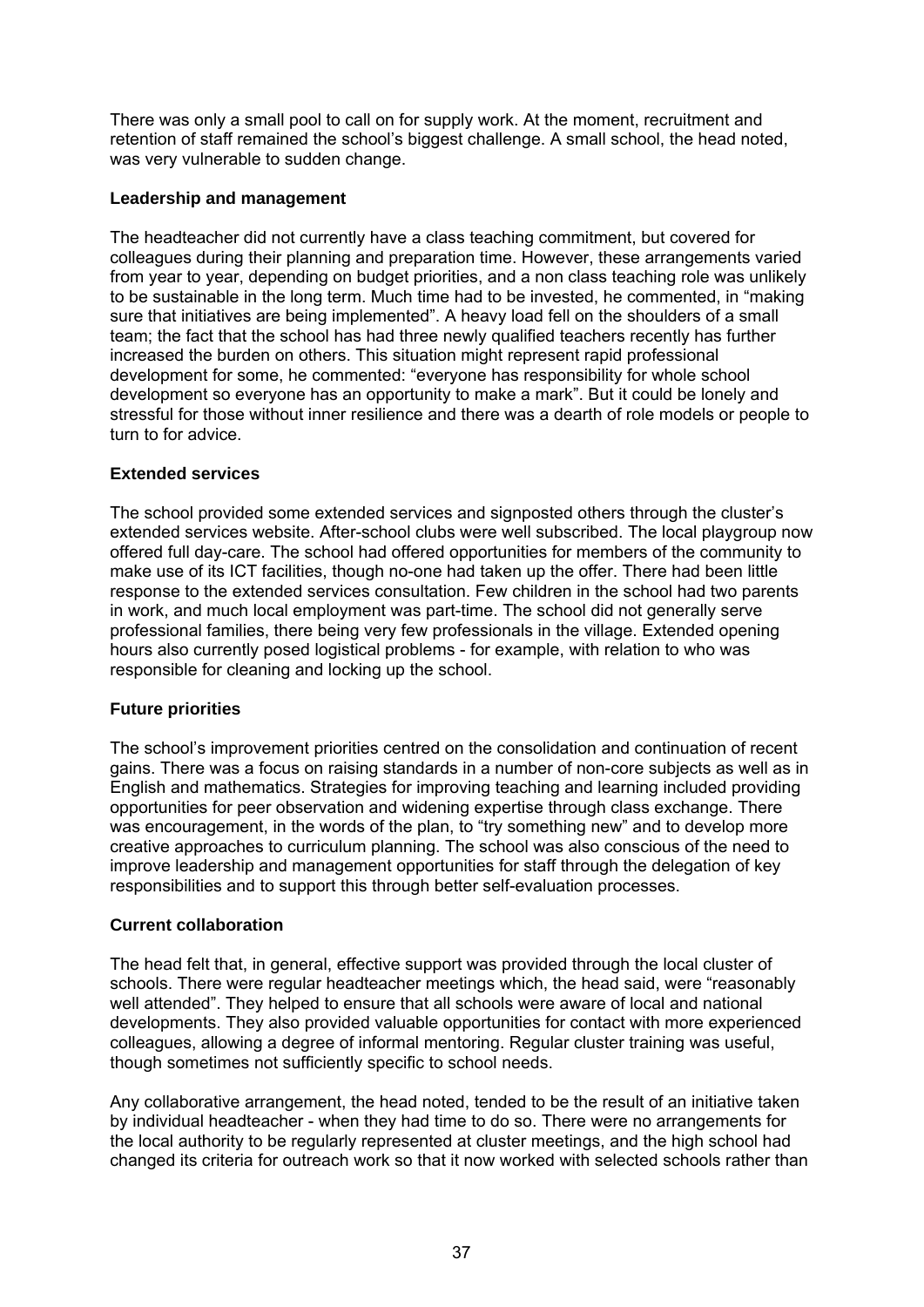with all feeder schools; this change had been rather divisive, leaving some schools with no support and others with an unrealistic requirement to attend frequent development meetings. Nevertheless, overall the school benefited significantly from being a member of the cluster. The additional funding enabled the schools to act on ideas that otherwise would not get off the ground. "Without the cluster funding there would be very little collaboration", the head noted.

## **School perceptions of benefits of and barriers to further collaboration**

The head commented that "we've done a few good things together" and that this "provides a platform for future development". Nevertheless he felt that there was probably a lot more that could be done together, for example in sharing policies and resources. He was very conscious that all the schools were trying to do the same things individually. Opportunities for subject leaders or SENCos to meet together were highly valuable, though time out of the classroom could compromise the quality of learning there; "development comes at a cost", he noted. There was clearly potential for key members of staff to work across the schools; the new cluster parent support adviser could provide a model for this.

## **School perceptions of attitudes of governors, parents and the community**

The governing body had discussed a proposal for executive headship with a school in a different cluster, though governors felt that they didn't know enough to make an informed decision and had therefore been reluctant to proceed. Worries were expressed about not having the headteacher on site all the time, given the current issues in the school. However, governors were alert to the advantages of such a partnership: "it could strengthen the position of any school", the chair commented, enabling it to provide a higher and more consistent standard of education. Governors felt no sense of rivalry with neighbouring schools; in the chair's view "any supposed barriers would vanish as soon as the benefits were felt". However, it would need to be carefully "sold" to the community (including some governors).

Despite recent and current problems, the school was optimistic about the future. Governors had seen how quickly improvement could be effected by a good headteacher. They were firmly committed to keeping the school open, and continuing to provide education in the community.

#### *Sources of information:*

- *Interviews with the headteacher, chair of governors and parent governor, 24th October 2008.*
- *Documentation supplied by the school and researched online.*

# **Collective meeting of the four schools and individual school follow-up interviews**

At the suggestion of one of the heads of the study schools, a meeting was arranged for all four headteachers, together with governors representing all four schools. The purpose of this meeting was to carry forward some of the ideas generated in the initial individual school visits and to explore areas of commonality. It was intended that the discussion might help to identify what hypothetical models of formal collaboration might be most fruitful. It might also suggest some practical next steps which could take their informal collaboration into a new, more formal, phase. In the event, the latter turned out to be an over-ambitious aim. However, the meeting provided a valuable open forum which covered new ground and raised further the level of trust between the schools.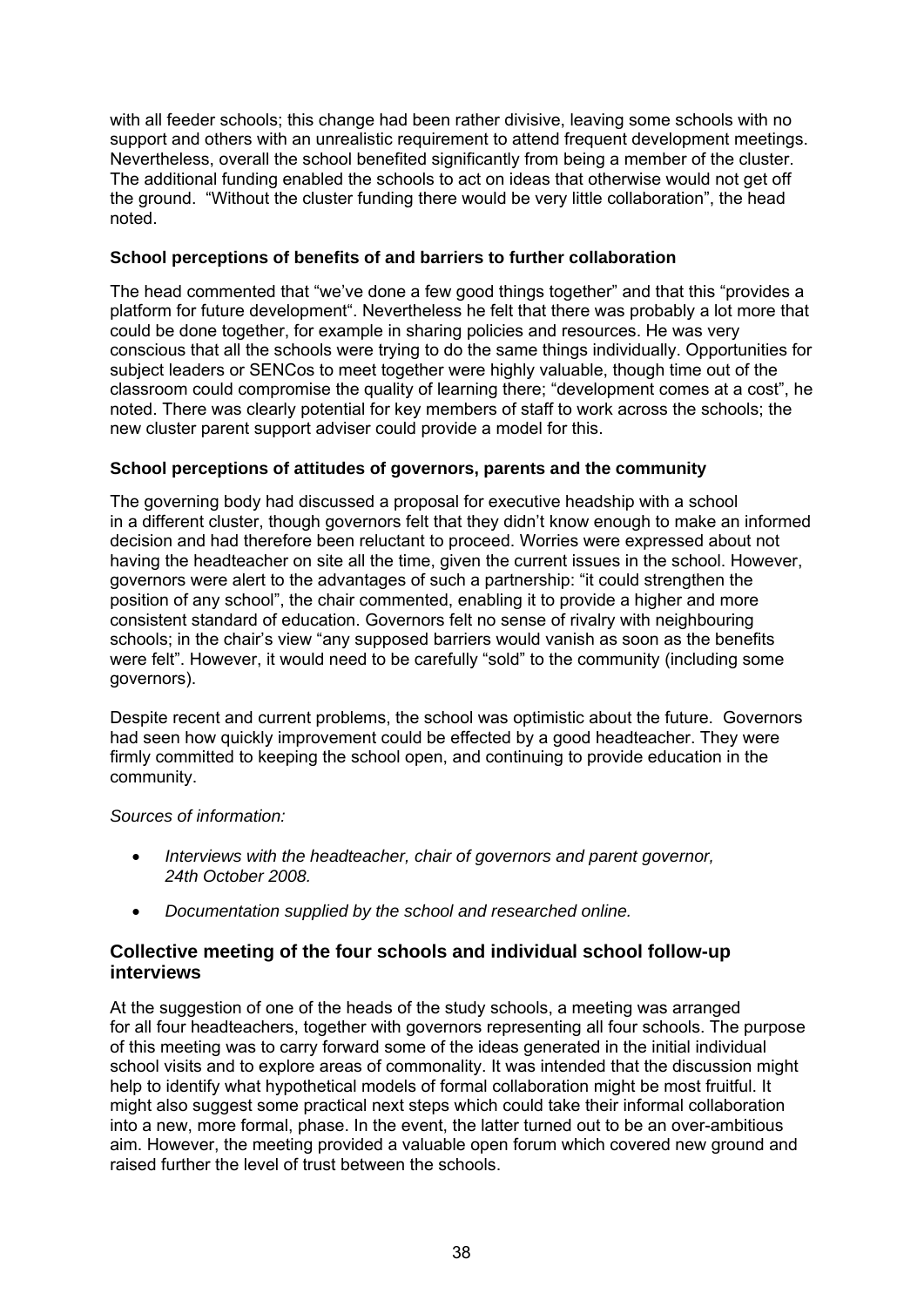It was felt to be a particularly valuable experience for governors, who generally had little knowledge of the benefits of alternative leadership arrangements.

A document was circulated in advance, outlining the commonalities and the differences between the schools which had emerged in the initial school visits and seeking to identify some potential areas for growth (see Appendix 4). Below is a summary of key points made during the course of the discussion. This should not be taken to imply that there was consensus about every view expressed, though many points secured wide agreement.

- All four were currently successful schools, serving their communities well. This had not always been the case, and might not be again in the future. Decline might be triggered by a number of unexpected events, such as the failure to recruit a new head or a significant reduction in the number on roll. Schools were very conscious of their potential vulnerability.
- The four schools had a good track record of working together, mostly through the local authority cluster organisation. Headteachers were on good terms with one another and there was much 'sharing and caring' interchange between them.
- There were, one head commented, "so many different ways of collaborating", most of them informal and reliant on goodwill and personal networks. Specific collaborative projects took time to initiate and to sustain, and generally had a fixed lifespan. Informal collaboration therefore remained fragile and temporary, and constantly in need of renewal.
- Nevertheless, informal collaboration "prepared the ground" for consideration of more formal collaboration, and was greatly to be valued. Small-scale collaboration was often in response to a specific need, for example to provide additional challenge for a gifted child.
- The benefits of any collaborative activity had to be seen, by all parties, as clear and immediate. Anything less than total commitment would undermine collaborative endeavour and cause it to give way to other priorities.
- In principle, formal collaboration could be a key way of reducing vulnerability, providing some degree of 'insurance protection' as well as having the potential to increase effectiveness.
- Although the schools shared a similar ethos, they each had a unique identity and individuality which they were keen to preserve. Informal collaboration left the distinctiveness of a school relatively intact. Formal collaborations, on the other hand, necessitated the forging of a new identity.
- There would be no support for a collaborative model which was perceived to compromise the key benefits of small schools, for example, individual attention to children's learning needs, continuity of care, and accessibility of staff.
- Parents, and the community at large, showed great loyalty to their school and generally expressed a wish to keep things as they are. Plans for change were, in the words of one head, "often beyond people's comprehension" and needed to be carefully prepared and explained.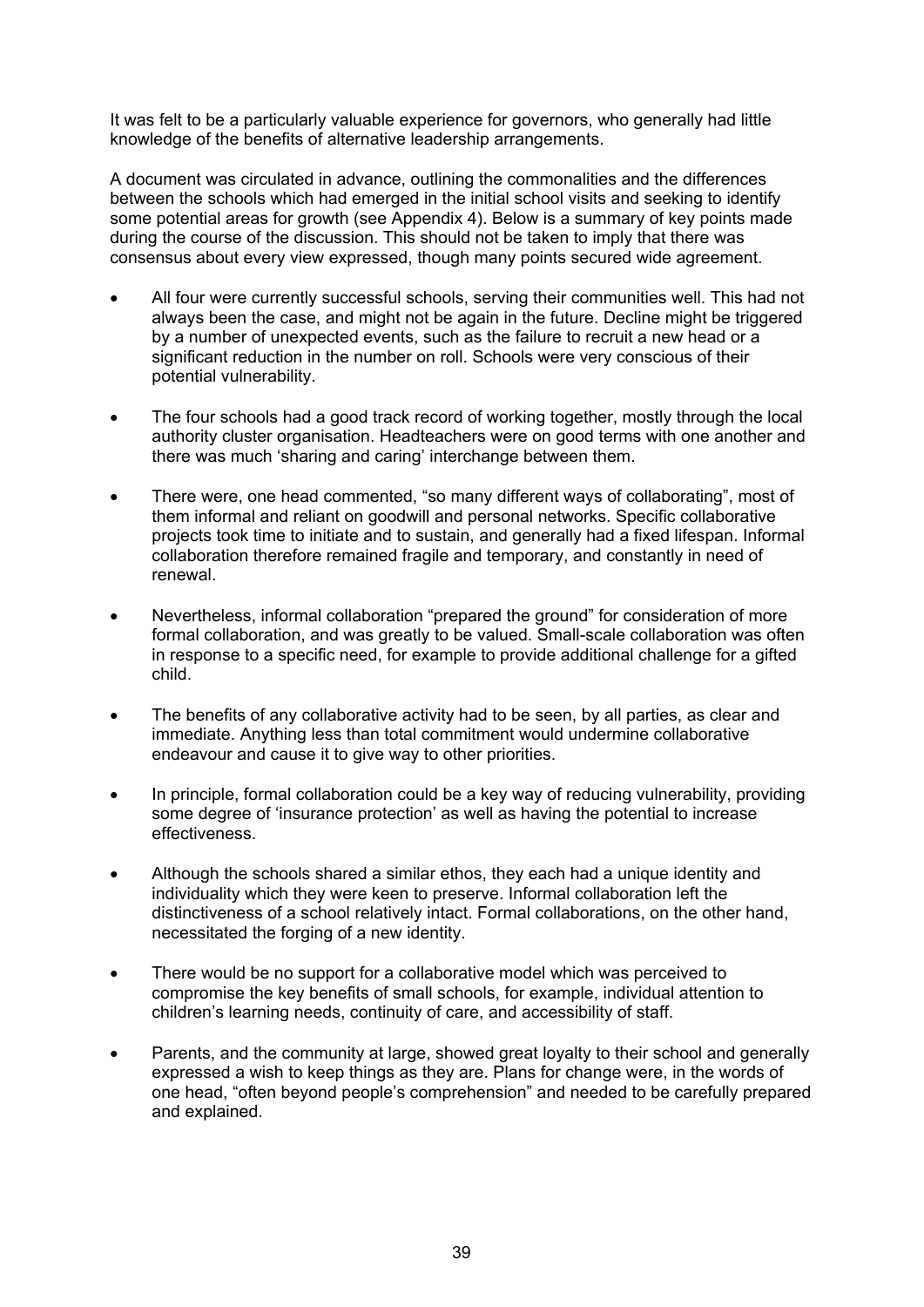Two weeks later, the headteachers were interviewed in turn and were invited to reflect on their participation in the study - in particular, the extent to which the school might wish to act on the ideas generated. A summary of the key points from the four interviews follows:

- All four headteachers found the experience valuable and felt that it had, to a greater or lesser extent, helped to develop their understanding.One headteacher (who had recently attended a relevant conference in London) felt that the discussions had made him "more positive and less sceptical", and that he now saw formal collaboration as "an essential move for the future" which would "secure the future of small schools in the community". Another head principally valued the discussions because he was "already thinking along those lines anyway".
- The headteachers felt that the discussions had been just as valuable for the chairs of governors. It had "offered a new agenda", one said, opening up possibilities that they are unlikely to have considered and dispelling some of the misunderstandings they may have harboured. The heads were conscious, however, that not all governors had been party to the discussions. One head foresaw "rifts" in the governing body over issues of formal collaboration, with more recent governors open to new ideas but "established governors … less inclined to be flexible". Another head suggested that governors with a professional background might have parallel experience in their own field and would therefore be more likely to be sympathetic to alternative models of organisation.
- All four heads perceived that their job was, in the words of one of them, "just getting harder all the time". One significant recent development was the increasing accountability demands. It was now necessary not just to do the job well but, one head said, to "keep on proving" that you are doing so. Lack of time for gathering evidence of effectiveness had become another element in a small school's vulnerability. Two heads felt that the position was particularly tenuous in schools where the head had a class teaching responsibility. One commented that it was the commitment which "tied you to a class", rather than the time spent teaching per se, which imposed the greatest limitations on the headteacher's ability to lead.
- Some disappointment was expressed at the apparent lack of progress made at the joint discussion involving all four schools, despite the overt willingness to work together in principle. One head, however, suggested that the issues were too complex to expect a definite outcome. All four heads agreed that the meeting had strengthened trust and developed the culture of helping one another, even if it didn't lead to an immediate programme of action.
- One headteacher felt that the way forward was "informally at first, with preparations leading to more formal collaboration". He suggested investigating the feasibility of a cluster school business manager as a next step. A focus on sharing administrative tasks, he thought, would promote joint working in other areas. He also proposed "the development of a sub-cluster" as a smaller working group of schools.
- Another headteacher saw a qualitative difference between collaborations involving joint staff appointments and those involving a unified executive. The former might be a convenient logistical arrangement but it "doesn't bind the schools together". The latter, on the other hand, would ensure interdependence of the two schools and enable both to work together for the common good.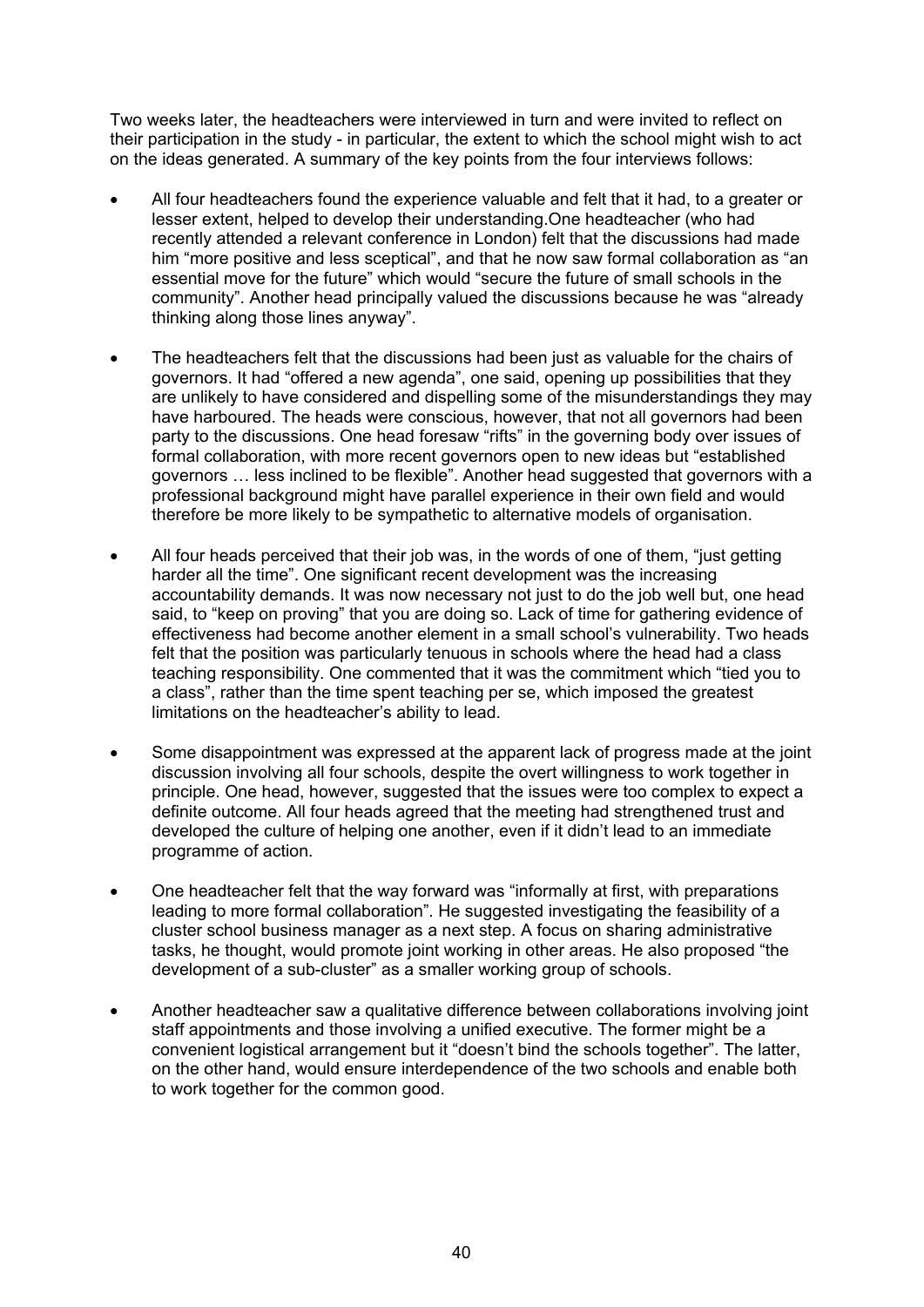- The same headteacher felt that "even the smallest school needs a leadership team" in order to fulfil current expectations. But he recognised how difficult it was for small schools to develop one within their available resources. "That's why things continue to centre around the head", he added. Shared headship, he reflected, would automatically bring enhanced opportunities for distributed leadership which would benefit both schools.
- In one of the schools the possibility of a formal collaboration had become directly relevant, as the headteacher had recently secured another post. The governing body had considered the possibility of shared headship as a way forward, and had asked the local authority to brief it accordingly. The headteachers of two of the other schools stated that they might themselves be interested in executive headship if the opportunity presented itself.
- Three of the four headteachers commented on the importance of careful preparation, in order to ensure that a shared headship arrangement was successful. All three foresaw how crucial it would be to secure the support of parents and the community, consulting them, keeping them informed and seeking to allay their fears. One spoke of the need to "tread carefully" and "to get influential people on board". Another anticipated that the quality of teaching would be central to parents' concerns. Both saw the expertise of the local authority and of nearby partnership heads to be a valuable resource in persuading the community of the ensuing benefits.

# *Sources of information:*

- *Discussion between the four schools held on 20th November 2008, attended by the headteacher and chair of governors from Denver Primary, Hilgay Village Primary, Southery Primary and Ten Mile Bank Primary.*
- *Follow-up interviews with the headteachers of the four schools, 12th December 2008.*

# **The way forward: strategies and hypothetical models**

This section sketches hypothetical models for achieving more formal collaboration between all or some of the four schools in the sample. The models (and the strategies for moving towards them) are informed by the following:

- The current situation that the schools find themselves in.
- Their own perceptions of their strengths, weaknesses and development priorities.
- Suggestions and ideas generated in the interviews and discussions.
- Potential support which could be offered by the local authority or other agency.
- Knowledge of relevant developments, initiatives or projects, both local and national.

*All figures used in these models are mid-range for the school size and do not represent actual salaries of staff in the study schools*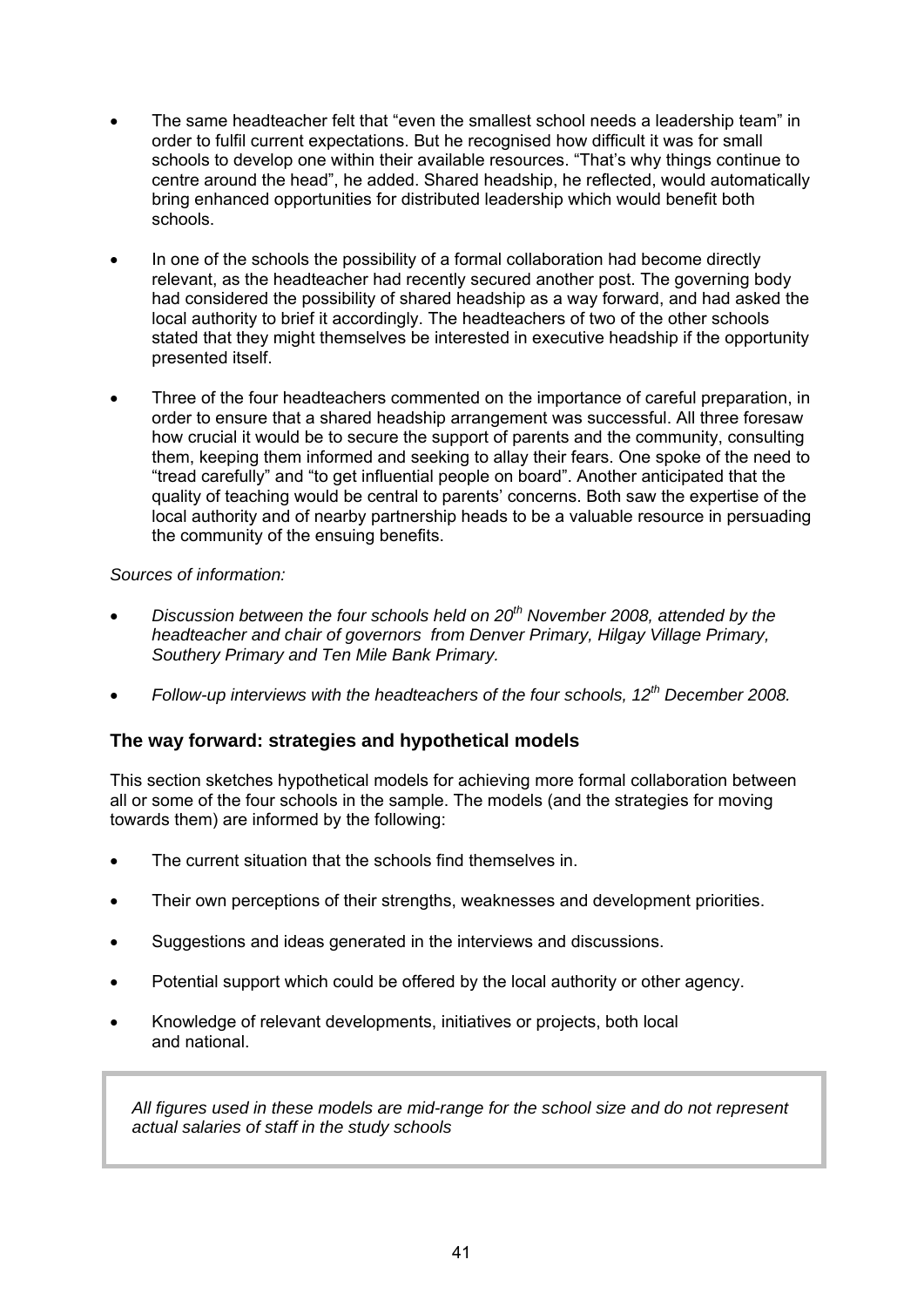## **Model 1 Federation - Hilgay / Ten Mile Bank / Southery**

The sample schools had an extensive track record of informal collaboration. However, they were conscious of the limitations of this and of the potential benefit of seeking a more formal partnership. This could be achieved through federation. A single governing body would open up possibilities for efficiencies in financial management, flexibility in staffing and increased opportunities for collaborative learning (for both staff and pupils). Increased collaboration between the communities would help to prepare the way for possible future executive headships.

Hilgay, Southery and Ten Mile Bank schools could potentially benefit most from the creation of a federation, in a variety of possible combinations (Denver, as a slightly larger and geographically separated school, would be unlikely to choose to be part of this). For example, the federation might be between Hilgay and Ten Mile Bank (the two smallest schools), or between Southery and Hilgay (the two southernmost schools) or between all three schools.

Federation would enable the three schools to address the individual weaknesses they had identified in their provision. For example, Ten Mile Bank could share the use of the hall and outdoor space which Hilgay and Southery lack. Pupils learning together across the three schools would widen learning opportunities through peer interaction; this could be especially beneficial for gifted and talented pupils, which had been a specific issue for Ten Mile Bank. All the headteachers would have greater opportunities for monitoring and evaluating learning and teaching across the schools through carrying out observations with their peer headteachers. Similar opportunities for peer learning could be created for other teachers, again addressing a concern expressed by Southery.

#### **Model 2 Executive headships - Hilgay / Ten Mile Bank / Southery**

A successful executive headship would also be likely to centre around Hilgay, Southery and Ten Mile Bank schools (for a variety of geographical, historical and contextual reasons, Denver Primary would be less likely to be receptive than the other three schools in the study). Executive headship is seen within Norfolk as a highly effective model for securing a school's long-term viability, and might become a real option if heads moved on in the near future, as some were expected to do. As with federation, possible combinations include Hilgay and Ten Mile Bank (the two smallest schools) or Southery and either Hilgay or Ten Mile Bank. Also worthy of consideration is the more ambitious plan of executive headship between all three schools. The possible imminent vacancy of one or more of these three headships gives added point to this model.

Under the Norfolk scheme of support for such management partnerships, there would be a significant financial incentive. The schools would save the cost of one of the heads (or two, in a three-way partnership) but there would, however, be additional staffing costs including the need to appoint a teacher or teachers to cover the heads' current class teaching time (either three or four days a week). If there is no other senior leader in the school, one would need to be appointed.

#### **Financial implications**

Detailed calculations of the financial implications of executive headship models can be found in Appendix 10. The following table is a summary of these findings.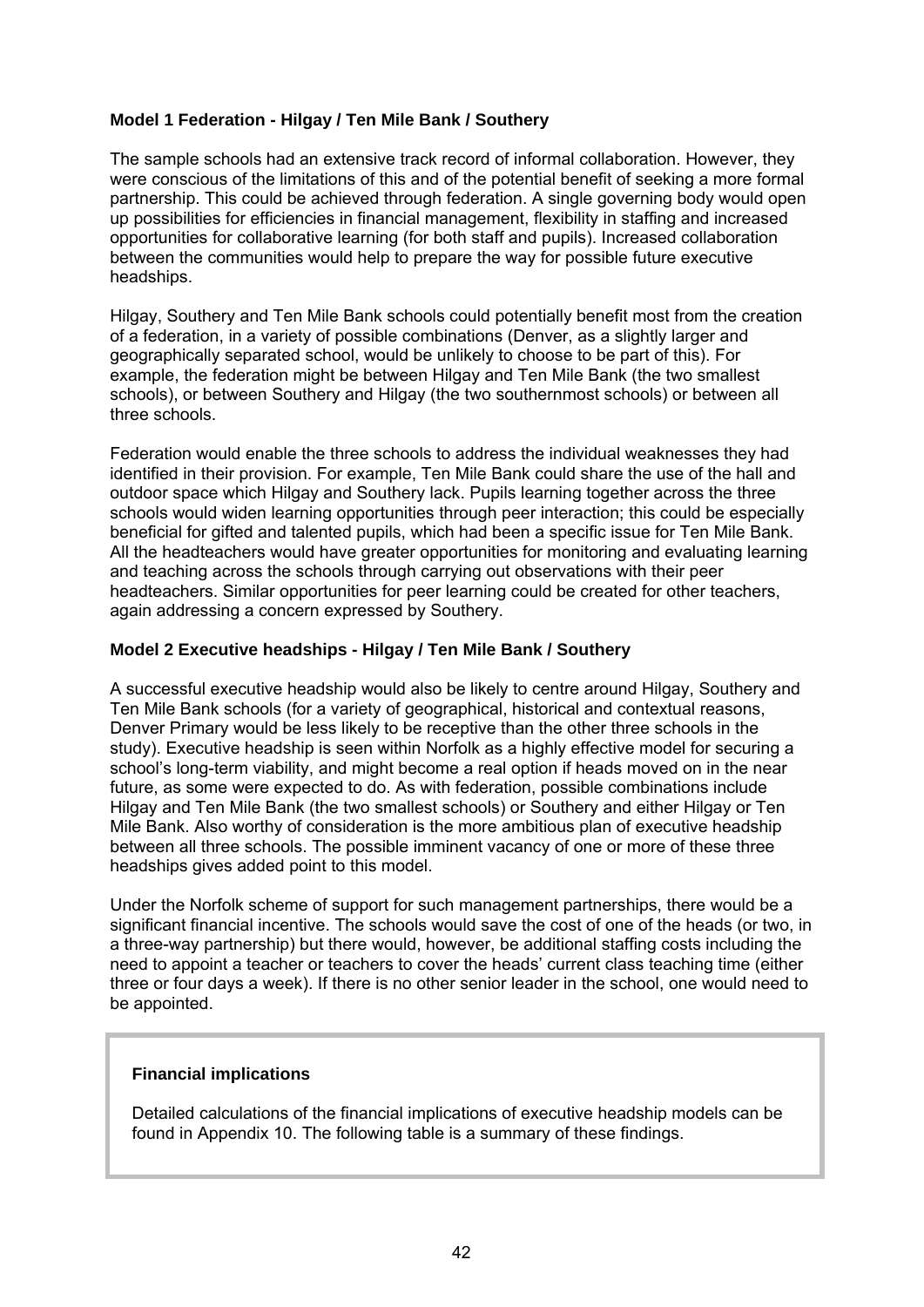## **Financial advantages of executive headships in Norfolk**

| <b>Executive</b><br>headship             | <b>Savings</b>                     | <b>Additional costs</b>                                                                         | <b>Available for school</b><br>improvement            |
|------------------------------------------|------------------------------------|-------------------------------------------------------------------------------------------------|-------------------------------------------------------|
| Executive<br>headship<br>(two schools)   | One head's salary<br>£53,200       | Salary rise (head) <sup>20</sup><br>£5,505<br>Class teacher<br>£28,000<br>Assistant head £3,800 | £15,800 + £20,000<br>additional LA formula<br>funding |
| Executive<br>headship<br>(three schools) | Two heads'<br>salaries<br>£106,400 | Salary rise (head)<br>£12,461<br>Class teacher<br>£28,000<br>Two assistant heads<br>£7,600      | £58,330 + £20,000<br>additional LA formula<br>funding |

#### **Headteacher management support**

The recruitment of a joint school business manager for the three (or all four) schools would both lighten the burden on their headteachers and provide valuable management expertise. It would also enable the schools to 'grow together' and facilitate the sharing of good practice as well as enabling joint procurement. The new postholder, holding a Certificate in School Business Management (CSBM) or Diploma in School Business Management, would, among other duties, be responsible for writing bids to secure new funding streams. This might be a new appointment or an enhancement of the current administrative postholder in one of the schools.

# **Financial implications**

Training for a business manager through NCSL is free for small schools but schools fund any supply and travel costs. There are also potential improvements to the efficiency of financial and site management. Potentially, an SBM could raise significant additional funds and enable schools to make economies in spending on resources. Additionally, there would be significant savings of headteacher time, freeing them to do what they do best - lead learning and teaching. However, there would be the additional salary costs of employing a shared school business manager. This could range from an increase in salary for an existing member of staff (possibly between £5,000-8,000 per annum) to the full costs of a new appointment. A term time only appointment to be shared by two or three schools would cost in the region of £25,000 - £30,000 depending on experience. This figure would be lower if other administrative support is reduced.

<span id="page-46-0"></span><sup>-</sup><sup>20</sup> The School Teachers' Pay and Conditions Document 2009 includes interim pay arrangements for headteachers who are accountable for more than one school on a temporary or permanent basis. Since the present study predates this national directive, precise figures were not available. However, the combined size of these two schools remains within the Group 1 range, so the increase of the headteacher's pay assumed here in recognition of the additional responsibility remains broadly in keeping with the new guidance. See [www.teachernet.gov.uk/management/payandperformance/pay/](http://www.teachernet.gov.uk/management/payandperformance/pay/)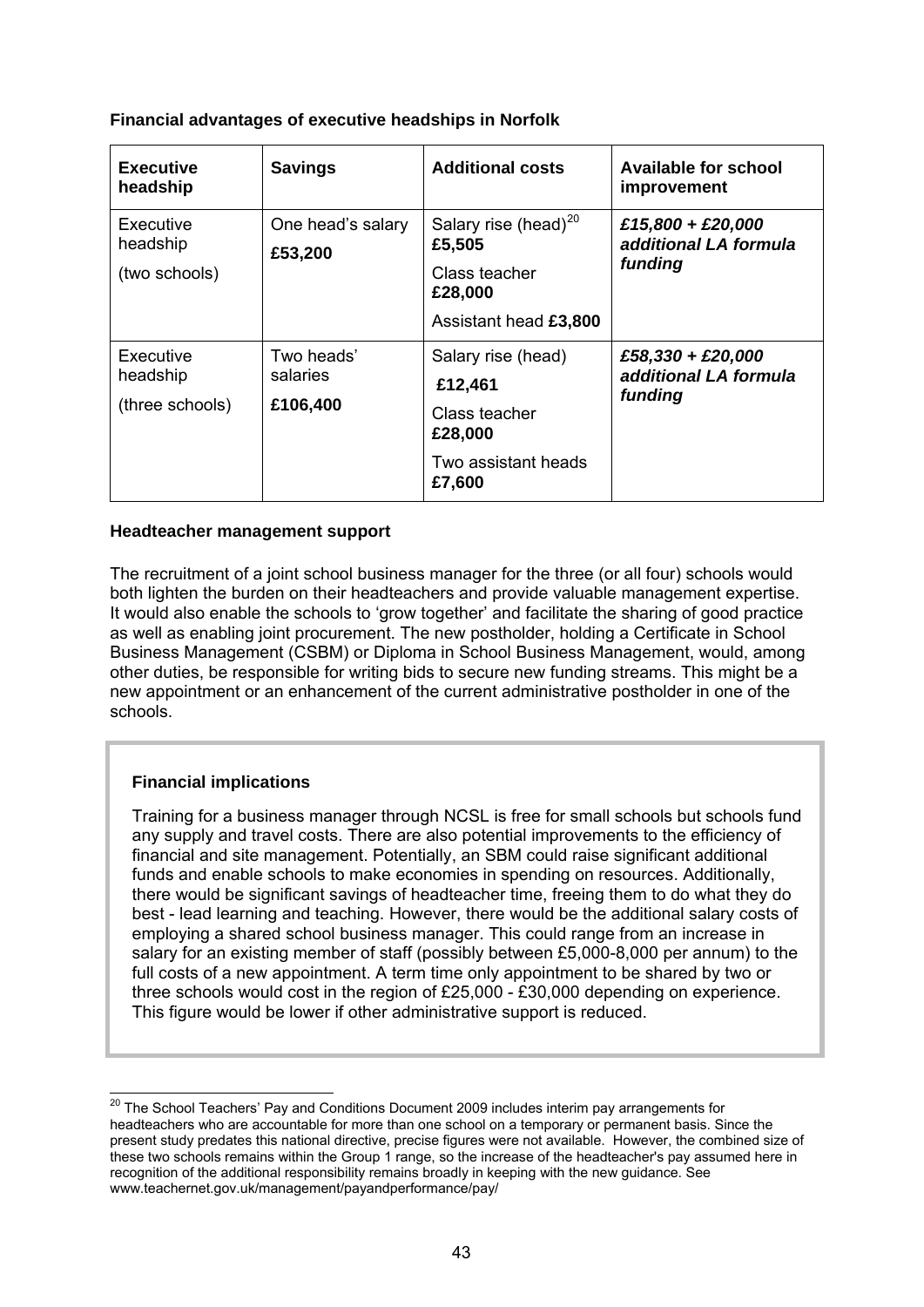#### **Teacher development and building leadership capacity**

The schools acknowledged that there was much to be gained by a wider sharing of skills and expertise held within individual schools (for example, in ICT, art and design and French). There were clearly barriers to be overcome here, but the potential benefits were great. A way forward would be for the schools to develop a strategic plan for distributed leadership across the group of schools. This would give current members of their teaching staffs the opportunity to develop their expertise and to exercise responsibility beyond their own school, thus aiding teacher retention and providing an incentive for recruiting skilled staff when vacancies occurred. This strategy would build on the work already done in the cluster, particularly in the areas of mathematics and science. The schools would, over time, be likely to create a middle leadership tier which could contribute to the next generation of small school headteachers. A start could be made by enrolling teachers on the Leading from the Middle programme. If the schools were in an executive headship arrangement or were federated, even further benefits could be expected. The formal structure would make it clearer that middle leaders had an overarching responsibility for the whole partnership, with clearer lines of accountability and the likelihood of more decisive strategic direction.

#### **Financial implications**

The sharing of skills between schools is often difficult for small schools to achieve given the limitations of staff numbers and time. However, the increased flexibility that an executive headship provides is a significant enabling factor in sharing and developing expertise, including middle leadership across the schools. Whilst there are unlikely to be financial savings, there are considerable staff development benefits through the greater capacity that the headteacher's non-teaching role and the employment of additional staff, for example a business manager and HLTA, provide to the school.

#### **Joint appointment of staff**

Three of the schools considered that there was scope to appoint a joint member of staff to co-ordinate a key aspect of work. This might, for example, be an HLTA with responsibility for supporting pupils with special educational needs, or those who are gifted and talented, or both. The same (or different) appointment could provide in-house cover for sickness and training. There were clearly financial and logistical issues to be addressed, but this would be a symbolic as well as a practical solution to a pressing problem. The schools might meet together (with support from their finance officer) in order to audit current needs and draw up a role specification. In time, the group of schools might support several such posts. Again, this model would be likely to be significantly more successful if the schools were in an executive headship or were federated, as the postholder could more easily promote commonalities of approach between the schools.

#### **Financial implications**

The estimated annual costs of an HLTA on point 24 are £22,000 including oncosts, which, taking into account the need for an additional class teacher (to cover the previous class teaching commitments of the two headteachers), is broadly equivalent to the saving to be made from having one headteacher. Furthermore, there are cost savings that would come from the ability to cover essential functions from within the schools' staffing complement, rather than, for example, having to pay for supply teachers.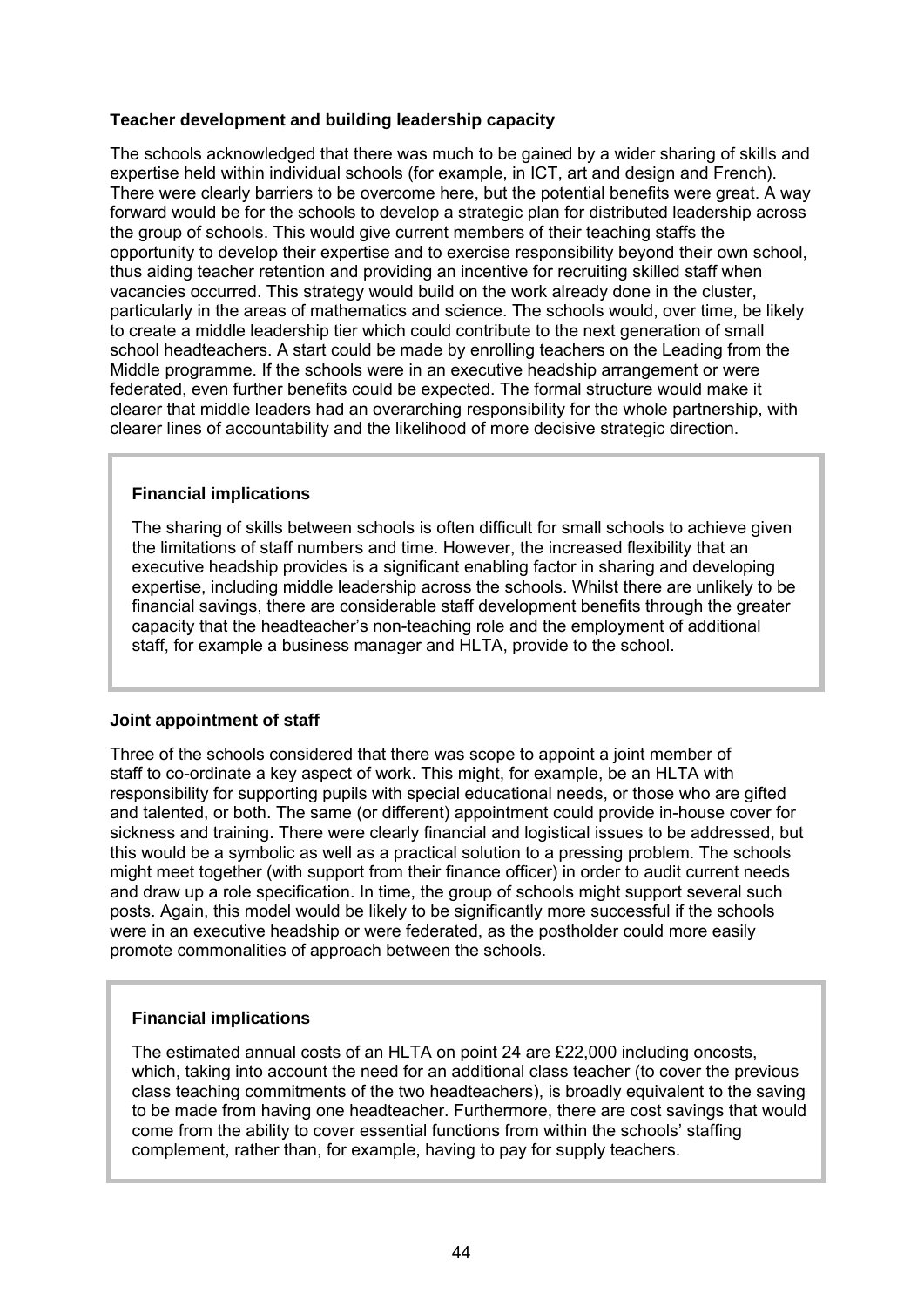The educational outcomes that would be expected include significantly improved practice in special educational needs and provision for gifted and talented pupils.

#### **Curriculum Development**

The schools in the sample acknowledged the considerable value of joint activity with other schools through the local authority cluster organisation, particularly in the area of curriculum development. At the same time, they felt that this group of schools was too large and too disparate to focus precisely on their needs. Consideration could therefore be given to the formation of a more formal, tightly-knit 'inner group' which could draw up a joint strategic plan for implementing new initiatives and policies. Working together in this way would save much time and effort, as well as drawing on a wider range of skills and expertise. It would also promote the pooling of resources, better use of facilities, shared pupil activities such as cultural events and better opportunities for peer observation. The current informal interchange between the schools would form a good basis for such a step. There would be an important role for the use of ICT in this development, for example the creation of a joint virtual learning environment.

This model might act as a staging-post in developing an executive headship or federation, or both. There would be further savings, in terms of time spent at senior leadership level, if this were so. Alternatively, the group of schools could consider setting up a shared trust, as a way of securing their commitment to joint curriculum development. This could also be a way of involving on a more permanent basis some of the external partners which had helped promote innovative teaching in the schools.

#### **Financial implications**

The formation of an 'inner group' and the drawing up of a strategic plan will require more time from the schools in the early stages. However the potential benefits are significant, as described above. They include economies of time and effort through the sharing of responsibilities, information, initiatives and policies between schools.

The schools could also make savings through the joint organization of cultural events and professional development activities, and the pooling of resources rather than their replication in each school.

Examples of this include:

- a) Pupil activities / events e.g. educational visits; theatre groups; dance groups; musical events; typically these cost £500 -1,000 for an individual school. These costs can be cut to half or less when small schools join together, and also provides pupils with the opportunity to mix with a larger group of children than in their own school.
- b) Shared professional development in addition to promoting and sharing good practice across the group of schools, there are some significant savings to be made from joint training, for example
- the average cost of sending a teacher on a one-day course is approximately £325 (£150 in fees and £175 in supply cover).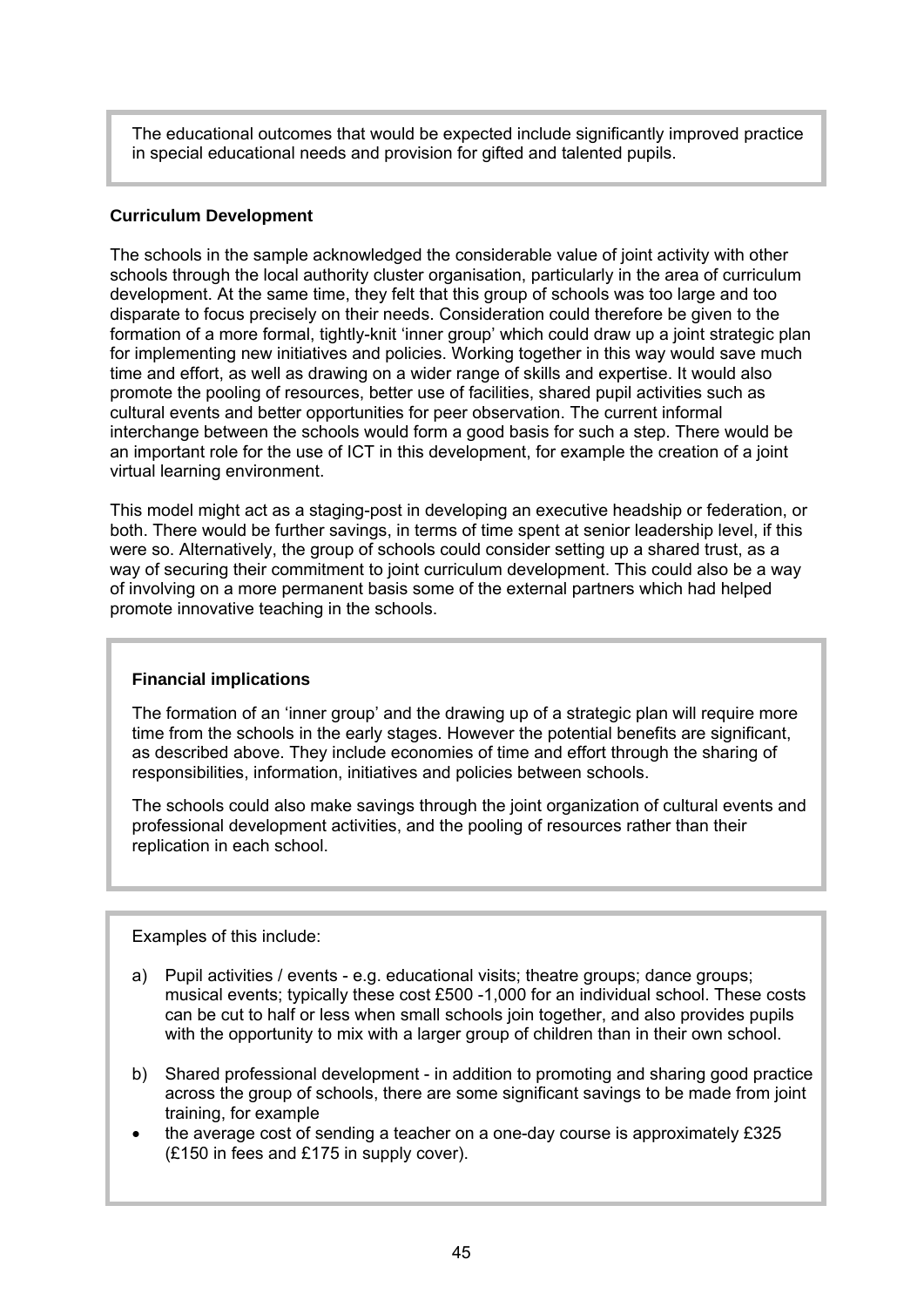- typical costs of a shared training day are £600 (£500 in consultant's fees and £100 in refreshments and materials)
- for 30 staff (teachers, HLTAs, TAs) coming together from four schools this equates to around £20 per person. If four such days were arranged annually, each school would pay approximately £600 rather than around  $£1,300$  which is the estimated cost of buying places on four oneday courses over the year.

#### **Extended services**

The area children's centre was sited in the nearby town of Downham Market; none of the four sample schools had an attached children's centre. All of the sample schools lacked the resources, both human and material, to offer many extended services, and the village communities they served were too small to make them viable.

The development of a cluster website to signpost extended services provided a useful model for disseminating essential information. However, it was not without inherent problems, for example the assumptions it made about ICT skills and internet access. The schools might therefore seek to investigate other ways of extending their joint capacity to offer more local services, complementing those offered in Downham Market. Formal collaboration would enable the schools to rationalise their existing extended service provision, and possibly to provide some economy of scale to expand the range. A shared trust involving a larger group of schools could help to support all children and young people in the area, through better coordination of services.

# **5.2 Cornwall**

*Summary of main findings:* 

- The study schools had engaged in extensive informal collaborations for a number of years. The heads valued them primarily for their personal and professional support, in order to avoid isolation. Among the wider benefits reported were wider learning opportunities for pupils and a larger pool of staff expertise to draw on.
- The local authority's support strategy for small schools has created small self-selected 'clusters' of schools, often with a high degree of interdependence. It was recognised, both by the local authority and by the schools themselves, that these clusters provided a strong infrastructure on which formal collaborations such as executive headships, federations, or both, could be built.
- There was a valuable support network, funded by the local authority, for the development of extended services, which encouraged schools to find collaborative solutions to problems. However, the network served a large geographical area and its role in promoting formal collaborations was, by headteachers, considered less effective than more local groupings.
- The local authority had encouraged headteachers and governors to consider the future pattern of education in their geographical area. This initiative had alerted school stakeholders to the difficulties faced by small schools, and presented them with the opportunity to consider new models of school organisation and leadership.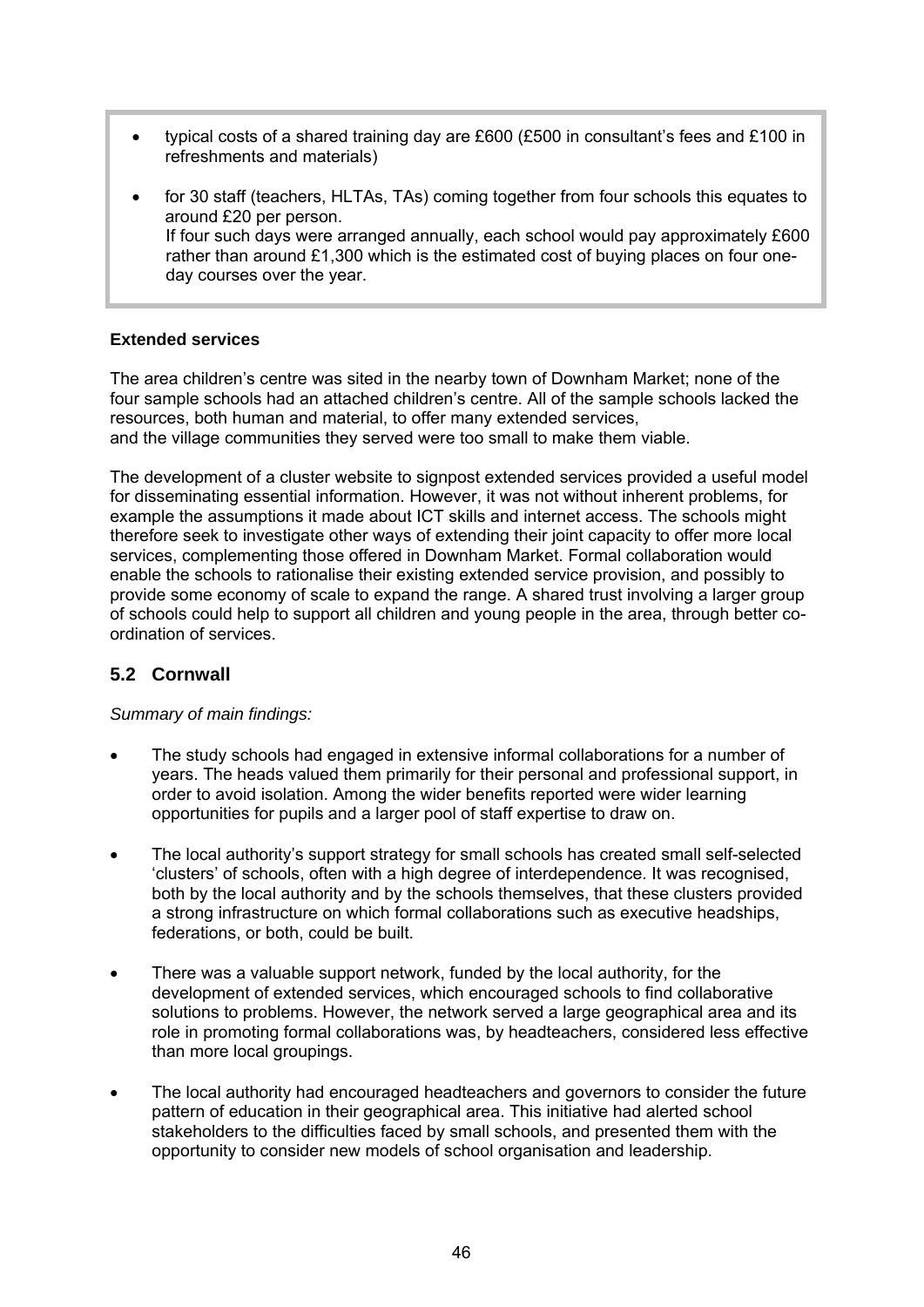- The local authority advocated executive headship as a key strategy; this was largely influenced by the difficulties experienced in recruiting headteachers for small schools, though it was also aware of other benefits which were likely to ensue. Executive headships were set up for a three-year trial period in order to test their viability and sustainability. Schools were encouraged to consider federations but there was no strong impetus towards their formation.
- Where executive headships existed, the initiative for their formation had generally come from the schools and often from the heads themselves. Heads considered the key benefit of executive headship to be the additional time created for reflection, analysis and school improvement activity, as well as ensuring a better work-life balance. They also identified as an important consequence the opportunities for developing leadership capacity. However, not all headteachers in the study had a personal interest in becoming an executive head.
- Recent events, in which one of the study schools temporarily lost the confidence of its community following the establishment of an executive headship arrangement, have shown how vulnerable small schools can be. Consequently schools and the local authority have become more aware that intended executive headships must be on a secure footing, that teaching arrangements in the schools must not be adversely affected, and that communities must be kept fully informed.
- There was potential for creating and extending a number of models of formal collaboration in the Cornwall sample of schools. Two of the four schools in the study had recently embarked on an executive headship arrangement which might be further strengthened by federation. There was also scope for the development of formal collaboration between schools through federation, executive headship or shared trust status. The financial savings made by such arrangements (see Appendix 9) could be reinvested in the establishment of a strong leadership team to work across the schools.
- Further development of the wider Lizard cluster, through the development of a collaborative virtual learning environment (VLE), would enable staff, pupils and governors from different schools to work together more closely. 'Virtual collaboration' might help foster a united approach and draw communities together, preparing the ground for a formal collaborative arrangement.

#### **The local authority view**

#### *Main points:*

- Small rural schools in Cornwall were experiencing three significant challenges: the recruitment of headteachers; surplus places; and poor accommodation. These were key drivers in the local authority's support for alternative models of headship.
- The local authority's strategy was to involve the schools themselves in determining solutions to the above problems, potentially moving communities beyond a parochial view and enabling them to consider what forms of school organisation may be best for the wider area.
- There was a well-established system of 'clusters' between small, self-selected groups of small schools that provided the infrastructure for collaboration of various kinds and degrees. These were valued highly by the small school heads. Local authority organised networks, on the other hand, were often regarded as too big, with nonteaching heads having a stronger voice than representatives from the smaller schools.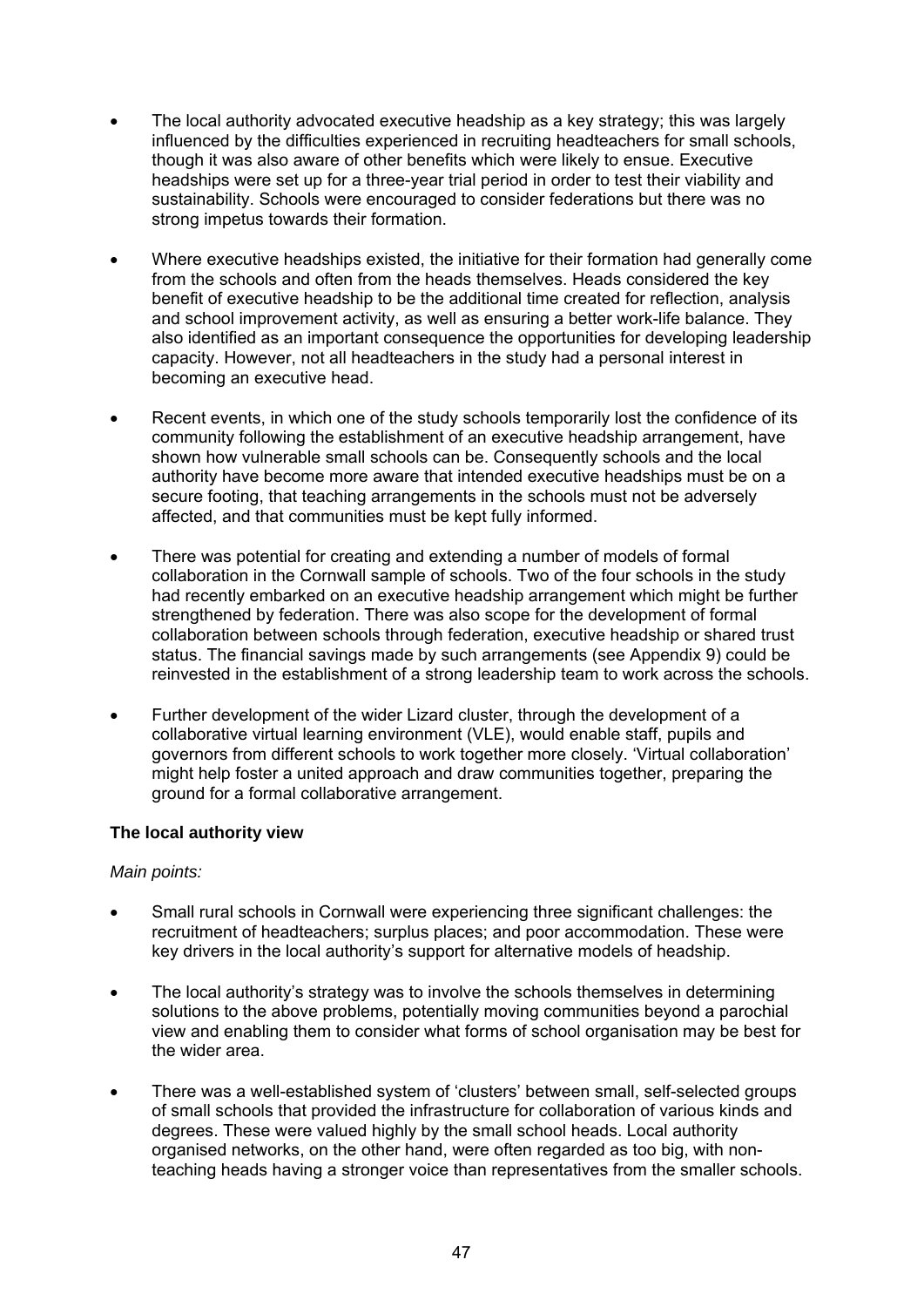- The initiative for forming executive headships in Cornwall had generally come from the schools themselves rather than from the local authority. However, the local authority provided advice and support for governors and a structure for implementation, including a review after three years. Federation was not proposed as an option during this period, though schools might choose it thereafter.
- Executive headships introduced some savings at schools level but might also have additional costs; the net balance did not represent an overall cost reduction to the local authority, as the schools retained separate budgets. The local authority view was that the rationale for executive headship should not be to reduce costs but to make the best use of leadership expertise.
- The local authority recognised the importance of consulting all stakeholders, including parents. Parents' views were generally taken into account through discussion with parent governors. Parents sometimes perceived that executive headship created time for leadership at the expense of the quality of teaching. They often needed to be convinced of its benefits.

#### **Small schools in Cornwall**

1

At the time of the study, Cornwall defined a small school as one with 150 pupils or fewer; a very small school had fifty pupils or fewer. Using this definition, virtually all Cornish primary schools were small. Cornwall also had many schools with surplus places and inadequate school buildings. Fifty per cent of headteachers in Cornwall were over fifty and twenty-five percent were over fifty-five. Many small schools had found it difficult to recruit headteachers, especially latterly.

#### **Local authority support for collaboration**

Small schools were encouraged to join together in small 'clusters' and local authority grants were given in response to action plans which they submitted $^{21}$  $^{21}$  $^{21}$ . Clusters varied in size from two upwards and nearly all small schools belonged to one. These arrangements had been in place for about twenty years; the groupings were very flexible, and schools occasionally chose to move from one cluster to another. The LA view was that decisions about groupings were best taken locally, and the system had served Cornwall well. Cluster activities varied greatly, but generally involved joint pupil activities and common professional development. Some clusters had very advanced collaborative arrangements, for example, sharing subject leaders or administrative staff. Clusters were able to purchase LA adviser support collectively, for example on-site training, and this was common.

The LA also had a 'network' organisation: networks were groups of schools based on area primary schools and the high schools they feed. They were larger groupings and more cumbersome. They had been less instrumental in bringing about change than clusters. However, networks were used to promote some collaborative arrangements, for example the teaching of modern foreign languages or the provision of extended services.

<span id="page-51-0"></span><sup>&</sup>lt;sup>21</sup> In February 2009 the research team was informed that, from April 2009, grants to support small school clusters would be withdrawn.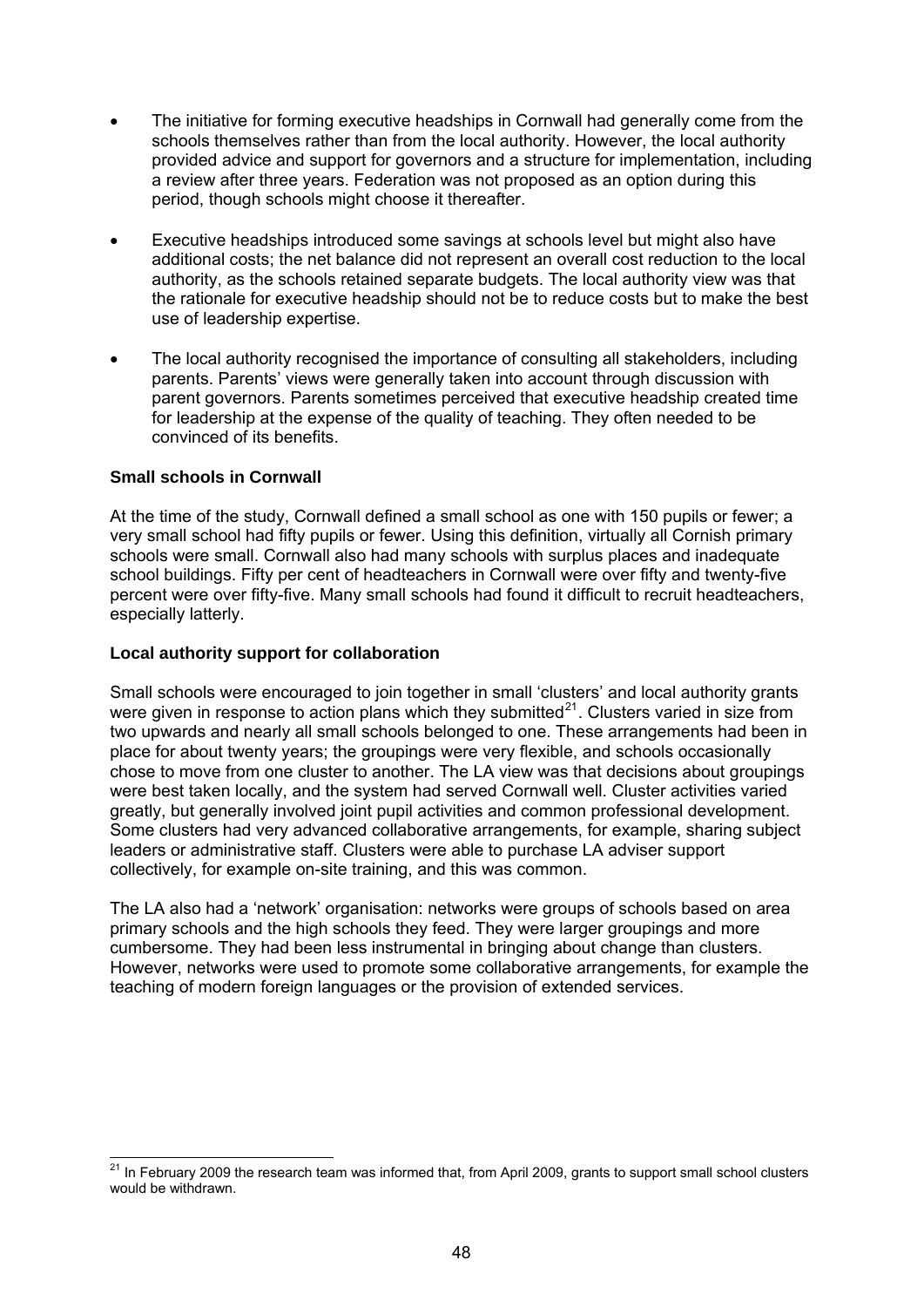#### **Succession planning and leadership development**

The local authority sought to identify potential school leaders early in their careers and to encourage and inform them about a range of alternative forms of leadership.

For example, a large conference was held in the summer term 2008 for aspirant leaders and governors. This included a workshop on alternative forms of leadership run by an executive headteacher. This was to be followed by a training session on school leadership for governors to be held termly in each area.

In response to the challenges identified, the local authority had consulted with headteachers and governors in local network groups to create its Primary Strategy for Change. Each network produced hypothetical plans for their local area during a visioning day in May 2008. The plans for the Lizard area (where the sample schools were sited) included the federation of existing small schools or the closure of all ten schools and the building of a new three to sixteen school on a vacant central site.

#### **Formal collaborations and management partnerships**

Initiatives for executive headship, where two schools were led by one headteacher, had generally come from the schools themselves. The local authority supported the idea where it emerged; a designated officer met with the governing bodies to explore the idea with them and advise on the process. The local authority also advised on possible partners for executive headship if one was sought. Parents were involved, normally through the parent governors. It was unusual for governors to see executive headship as a first option; most liked to advertise for a head as their first strategy for filling a vacancy.

Executive headships were for a three year period initially; the local authority considered they needed to be allowed a trial period in order to test their resilience. During this time schools had separate governing bodies and could decide to revert to separate headteachers. If the executive headship was successful they could work towards federation or amalgamation. If they federated they would continue to have two separate school budgets but governance would be by a single governing body. If they amalgamated, the two schools would become one, with a single budget. However, in the one recent example which had opted for this solution, the amalgamated school would remain on two sites and communities would retain their local provision. Executive headships have been formed between schools of varying sizes and between Church of England and community schools. The local authority also encouraged federation between schools of different phases.

It was the local authority's view that executive headships did not reduce surplus places or create opportunities for reducing funding; the aim was that they were able to provide a higher quality of leadership. They also offered new career opportunities for other members of staff to develop their leadership, since a member of staff in each school was identified to deal with the day-to-day management when the headteacher was elsewhere.

There were many benefits to executive headship arrangements. The most obvious was that they provided a way of filling headship vacancies and therefore of keeping small schools open. That was vitally important to rural communities which had small schools at their heart. The local authority vision was that small schools should remain open because communities needed them. But the schools had to be effective; there was no support for ineffective schools. Also, if a school declined significantly in size, closure became an option.

There were a number of obstacles to be overcome.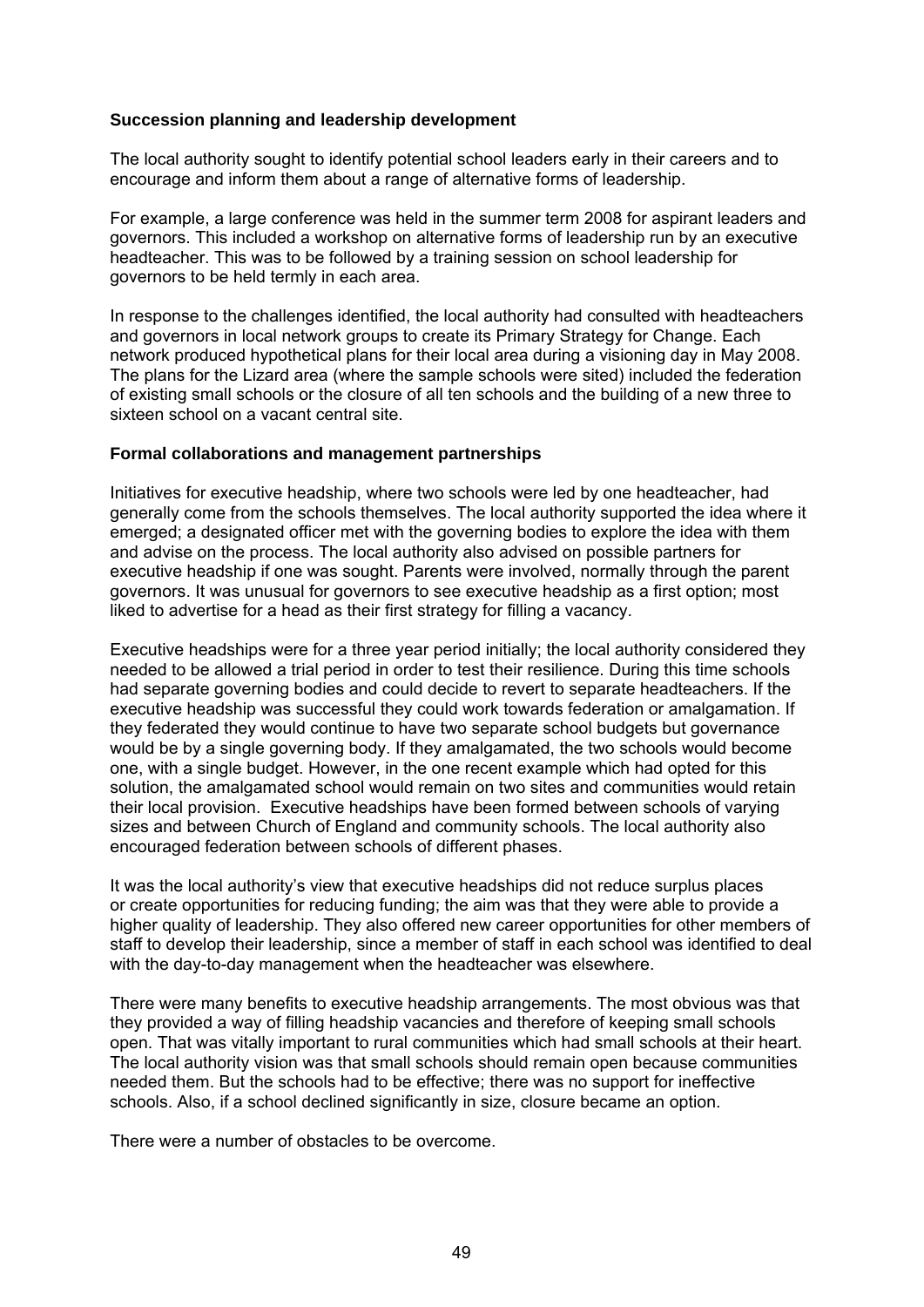- Governors and parents needed to be persuaded; the professionals could see the logic, but members of the community saw things from another perspective. The local authority had learned the importance of taking account of parents' views; the officer noted that "it is very hard to repair the loss of faith in a school". The local authority tended to see shared headship as a leadership and management solution; for parents, however, it was mainly a teaching and learning issue - that is, they were primarily concerned with the quality of teaching which their children were receiving. Some headteachers also saw it that way, and had turned down the opportunity for shared headship because they valued their personal teaching role.
- There was no additional financial incentive beyond a transitional grant of £5000, which released headteachers to plan for the new executive headship arrangement. In one instance, the local authority funded the redundancy of a headteacher to enable an executive headship to be established. However, the recent phasing out of small school adjustment within the funding formula had reduced small school budgets and made executive headship financially attractive. However, the opportunity to save money by sharing a head was not, from the local authority point of view, the main motive; in any case, the savings were partly offset by additional costs, for example increased staff salaries and travel costs between sites.
- The church status of many primary schools was also a potential barrier. The diocesan policy was that executive headship should only occur between a church school and a community school if 'Christian leadership' was maintained. Given the high proportion of church schools, there was a danger that this might limit choice and diversity.

#### *Sources of information:*

- *Interview with a Local Authority Officer with responsibility for leadership and management including succession planning, 21st November 2008.*
- *Interview with Local Authority Adviser with responsibility for small schools, 25th November 2008.*
- *Documentation provided by the local authority.*

# **The view of the Anglican Diocese of Truro**

*Summary of main points:* 

- The diocese recognised that it has a role in long-term strategic planning, in partnership with the local authority, for possible formal collaborations between schools; this needed to be done before the relevant headships become vacant.
- The diocese had no problem with formal collaboration between church and non-church schools as long as Christian leadership was maintained. It was recognised that this stance might have equal opportunities implications for future headship appointments if these were to be limited only to those who are practising Christians.
- There was a role for the diocese in educating both foundation governors and the wider community about alternative forms of school leadership.
- Locally, vicars often had experience of linking disparate communities within their parish and were able to be key supporters of executive headteachers who were linking two or more schools.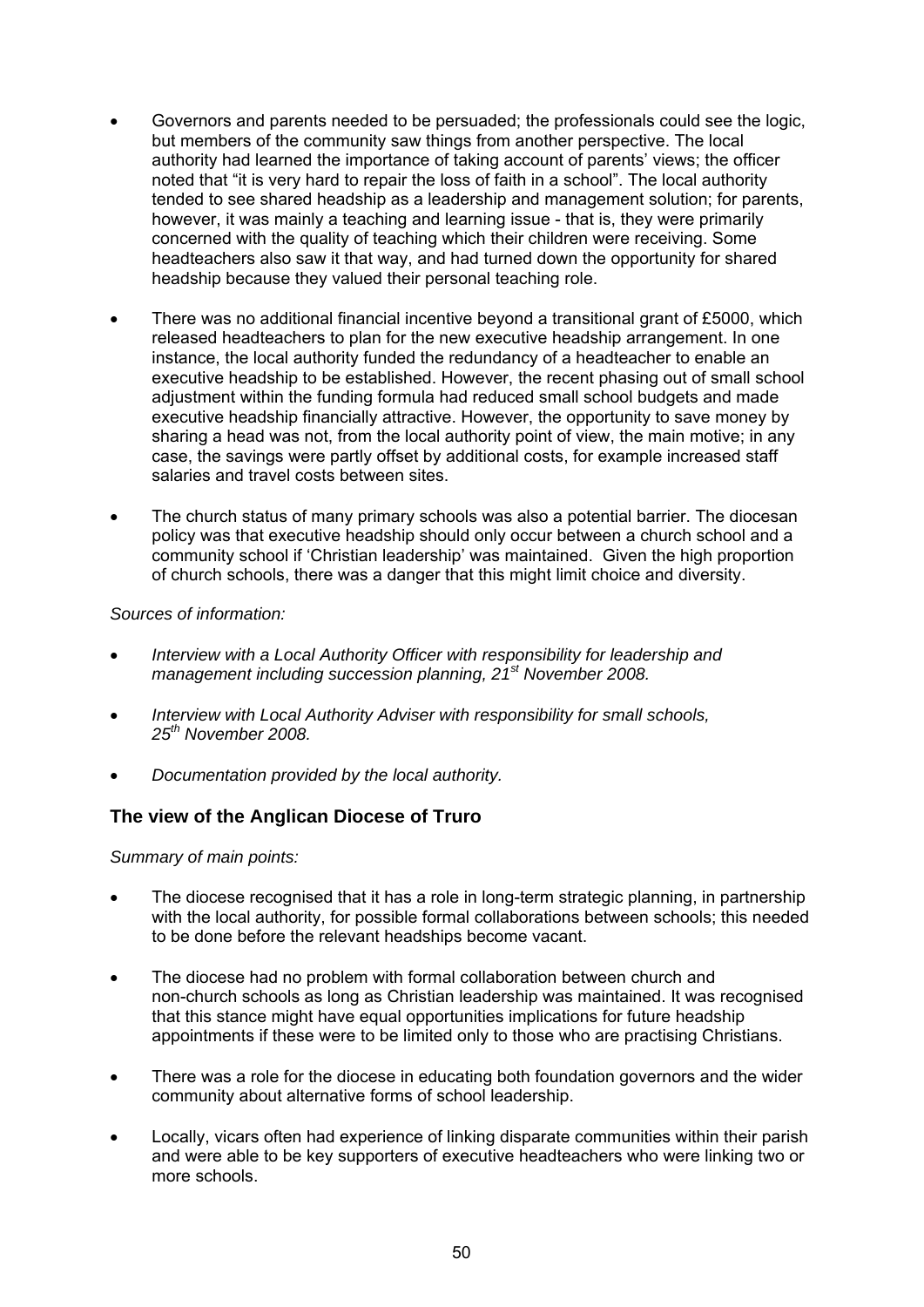The diocese of Truro was enthusiastic about collaboration between small schools and, on the Isles of Scilly, had direct experience of a federation of five schools led by one headteacher.

The director considered it to be essential to plan strategically for the development of federated schools (with a single governing body) rather than just executive headships. Working closely with the local authority, she wished to assess where collaborations might naturally take place before headships became vacant. She said that there is a need for "doing it differently, otherwise events will overtake us".

There were many small church schools in the county; federation between church and community schools would be acceptable to the diocese as long as Christian leadership was ensured. For example, a large church primary (400+ pupils) was collaborating with a small rural school even though there was little financial advantage for the school to do so. Governor anxiety about this executive headship had been based around the question "how will we be sure we'll get our fair share of time?" It had been important to promote the idea of a multi-base head rather than an outreach head.

The diocese had a role in working with foundation governors, parishes, priests and parochial church councils (PCCs) to educate them about alternative school leadership models. They needed, she said, to "sow the seed" with new governors and then be "really brave" in promoting change. In order to convince people, it would be important to have successful case studies within the county as exemplars. Local vicars who were accustomed to pulling various communities together could be key players here.

The diocesan director of education felt that consultation had its place but communities lost heart if findings were not acted upon swiftly. There was a fine balance between consultation and decisive action. For example, a church school had closed recently, but fears about the 'death of the community' had been unfounded. The director felt that "it might be painful at the time, but people move on quickly". Already, many families travelled to schools other than their local school in order to access extended services.

#### *Source of information:*

• *Interview with the Director of Education, Diocese of Truro, 25th November 2008.* 

#### **School Case Studies**

# **Garras Primary and St Martin-in-Meneage Primary Schools**

#### *Main points:*

- There were many benefits in executive headship arrangements: wider learning opportunities for children, access to a larger 'talent pool' of staff, improved professional development, and a clearer focus on strategic leadership.
- The drive for formal collaboration could often come from the headteachers themselves.
- Parents' perceptions of collaboration (even if inaccurate) had to be taken into account. No school, particularly a small rural school, could afford to lose the confidence of its parents. Any dilution of the quality of teaching following executive headship was likely to undermine the credibility of the collaboration.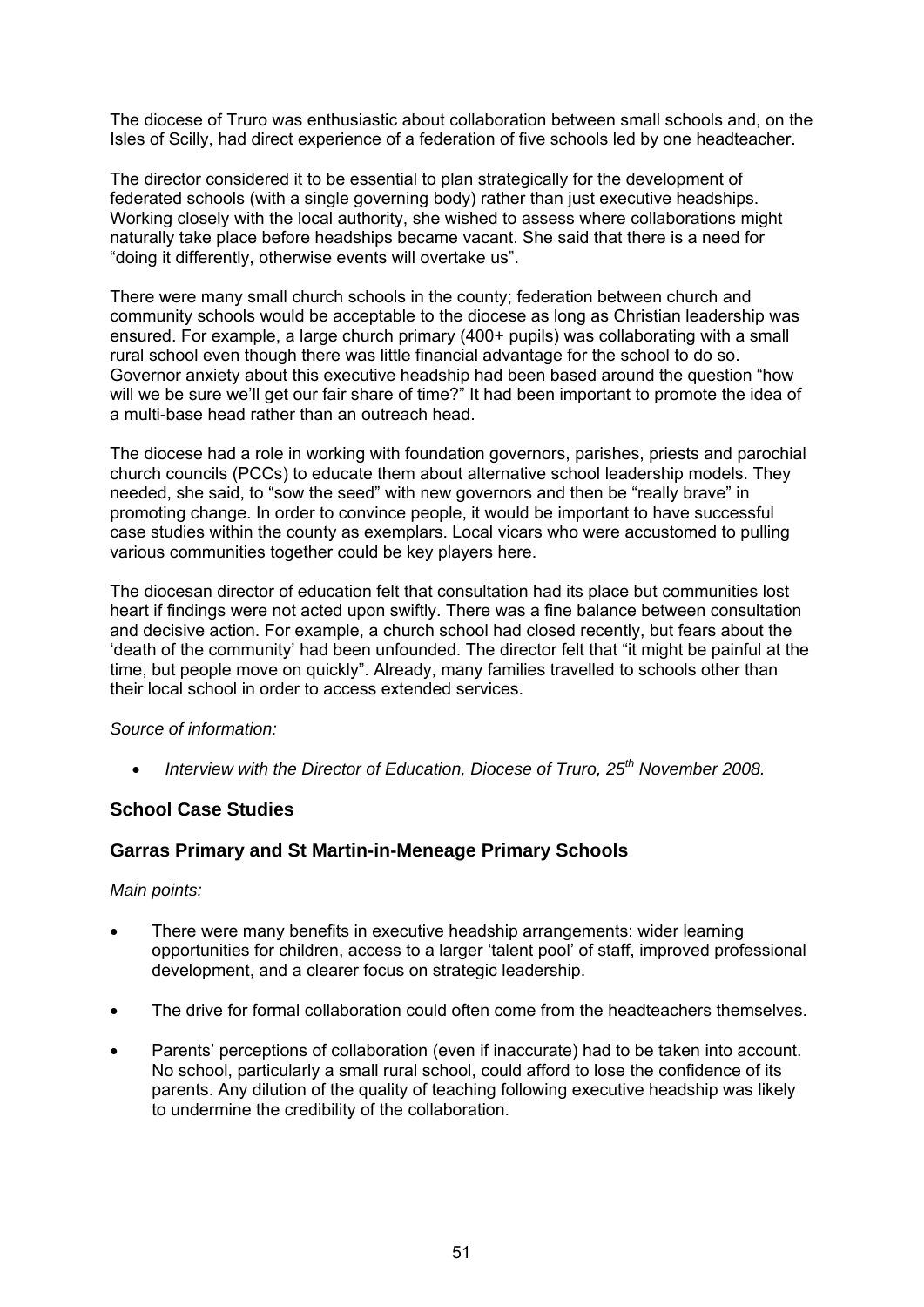• Formal collaboration produced efficiency savings in terms of more effective use of resources, both human and material, and more secure financial planning. This did not imply that there were savings to be made in the schools' overall budgets.

#### **Population and context**

Garras and St Martin-in-Meneage schools worked in close partnership and have had an executive headteacher since September 2008.

Garras Primary School currently had twelve pupils, of whom ten were boys. This represented a recent decline in numbers during the recent temporary shared headship arrangement with Manaccan Primary School (see 'Executive headship' section below); previously the number on roll was forty-one. On entry, children's attainment was broadly average in that they arrived at school with a range of language, mathematical and social skills. The school was situated in an area of outstanding natural beauty close to the Lizard Peninsula where many visit and purchase second homes, though the local population had a high level of deprivation. The distinctive dispersed settlement pattern on the Lizard reflected the special economic history of farming, fishing, mining and quarrying. Families lived in a mixture of privately owned and rented houses and farms. House prices were high and this deterred many local people with young families from buying in the area.

St Martin-in-Meneage Primary School currently had forty-two pupils; there were more boys than girls, though the imbalance was less pronounced than at Garras. On entry, children's attainment was broadly average, with year cohorts varying in terms of developmental level, the proportion of summer born children and gender. The school served a close-knit rural community in an area of outstanding natural beauty close to the Helford River. About a third of the children came from farming families and several generations of these families had been educated at the school.

#### **Standards and quality of provision**

The schools were well staffed, had been recently endorsed by Ofsted and had a positive vision. The educational outcomes for children were good. At Garras, an analysis of recent performance data demonstrated that children did better than the national average in reading, writing and mathematics by the time children left the school and that, allowing for variations within small cohort sizes, overall progress was good. The picture was similar at St Martin school. The average point scores over the past few years showed the school consistently achieving above the national average in all core subjects. Progress using contextual value added measures was generally good, though variable from year to year because of small cohorts. Both schools had been successful before linking, and remained so, but children's learning opportunities had been widened. Each school, the head commented, preserved what small schools did best – the quality of individual care and the ethos of belonging - but they were now more outward-looking.

#### **Leadership and management**

The headteacher was experienced and had been head at Garras for a number of years. The executive partnership with St Martin followed the retirement of the St Martin headteacher, though the link had been planned for some time. Currently the executive head divided her time equally between the two schools and did not have a class teaching commitment. The executive headship arrangement had afforded the teaching staff of both schools new opportunities for leadership which had not been open to them when the schools were led separately.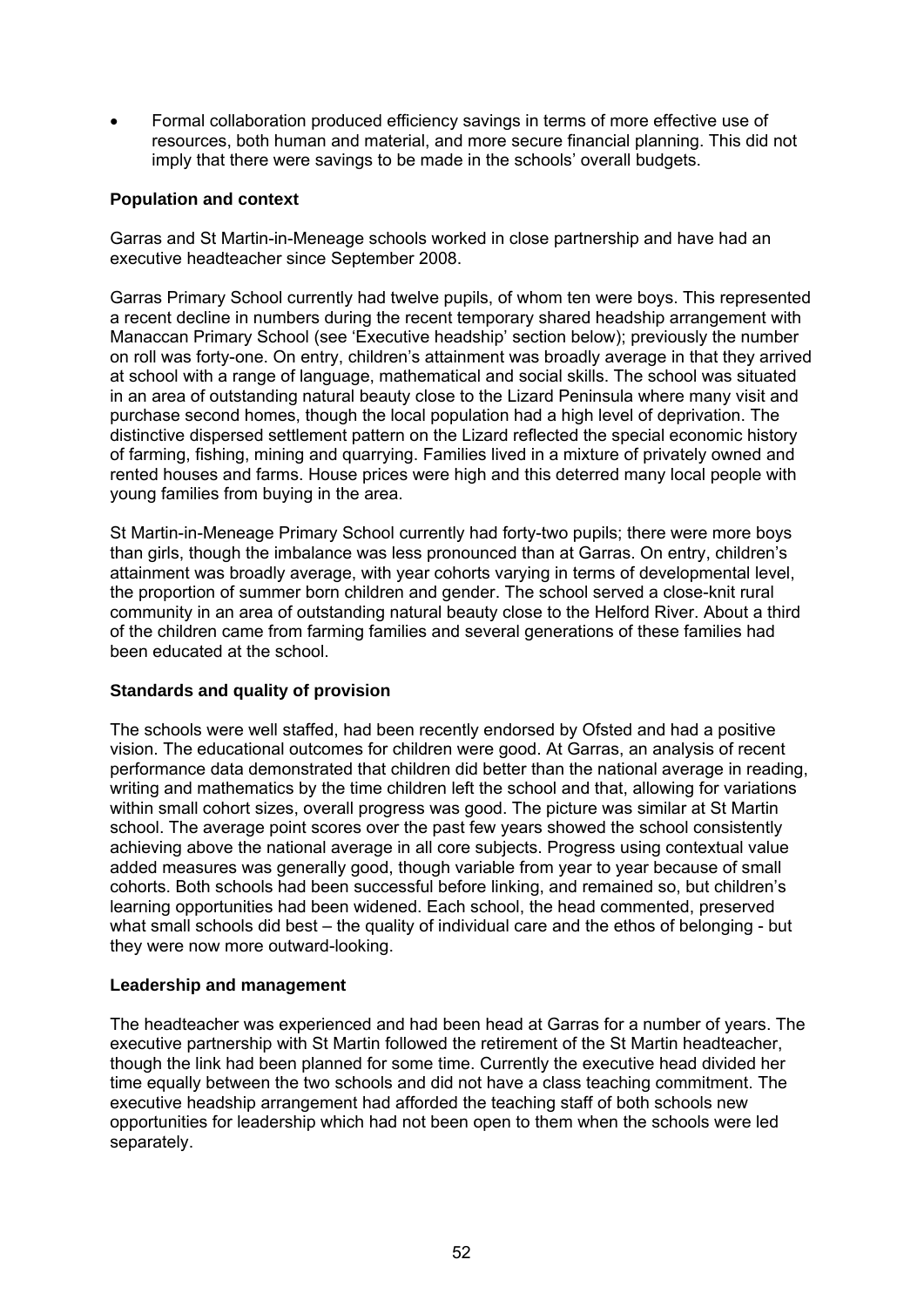#### **Buildings, resources and staffing**

The building and facilities at Garras were generally fit for purpose, though the youngest children had no covered area for outside activities in poor weather. At St Martin, facilities were also reasonably spacious for the size of school, though classes were housed in elderly temporary classrooms. The old building had a small hall where assemblies, drama, dance, music and gymnastics were taught. This was also the dining room and there was another mobile classroom which was used for music tuition, meetings and by the under-fives group. Both schools were adequately resourced for their size and the executive partnership, though still at an early stage, was allowing some value for money rationalisation. This included, for example, some joint procurement and holding resources in common. At Garras, staffing was currently generous due to the recent decline in the school roll. In addition to the executive head, there was one full-time and two part-time teachers, together with a part-time HLTA.

At St Martin the teaching staff had a range of specialist interests. Additional specialist teachers or instructors were employed for certain subjects, giving pupils experience of both male and female teachers. Teachers were well supported by a small team of teaching assistants. The part-time school secretary worked in both schools, as did the school bursar, thus reducing the overall administrative workload.

#### **Extended Services**

A range of additional extra-curricular opportunities was provided, some with the support of the sports partnership. Community use of the school at Garras had diminished recently as clubs had run out of funding. One member of staff had the parent support qualification. Services not provided were signposted through the SKILL (South Kerrier Initiative for Linking Learning) extended schools network (see Appendix 8). Membership of the SKILL initiative had, the head said, been a positive experience. It provided very effective support for heads: opportunities to collaborate, to share good practice and to visit one another's schools. The regular briefing sheets, she felt, offered a useful source of important information. Pupils benefited from many additional opportunities including outdoor pursuits and gifted and talented classes. There was no provision, beyond the clubs, for after-school care, and little demand for it - the answer to extended services, the head commented, tended to be extended families.

The local pre-school was based on the Garras site and five children would be moving through to the school in September 2009. This would improve the school's roll and make a contribution to its recovery.

#### **Future priorities**

The two schools would continue to work as one, the head said, in order to further improve provision for the children in the area. This would involve closer collaboration between the governing bodies and new opportunities for pupils, for example improving learning through a webcam link between the schools.

The maintenance of secure rolls within the year groups was seen to be vital at Garras, and the establishment of pre-school provision from last September was one strategy to attract new parents to the school. Children from the two schools would be offered more opportunities for working and playing together. One key priority was to encourage even more children to learn an instrument, bringing the music provision at Garras up to the same high standard as at St Martin. A key priority at St Martin was to raise the profile of multi-cultural education by giving pupils a broader range of experiences which would equip them to live in an ethnically diverse society.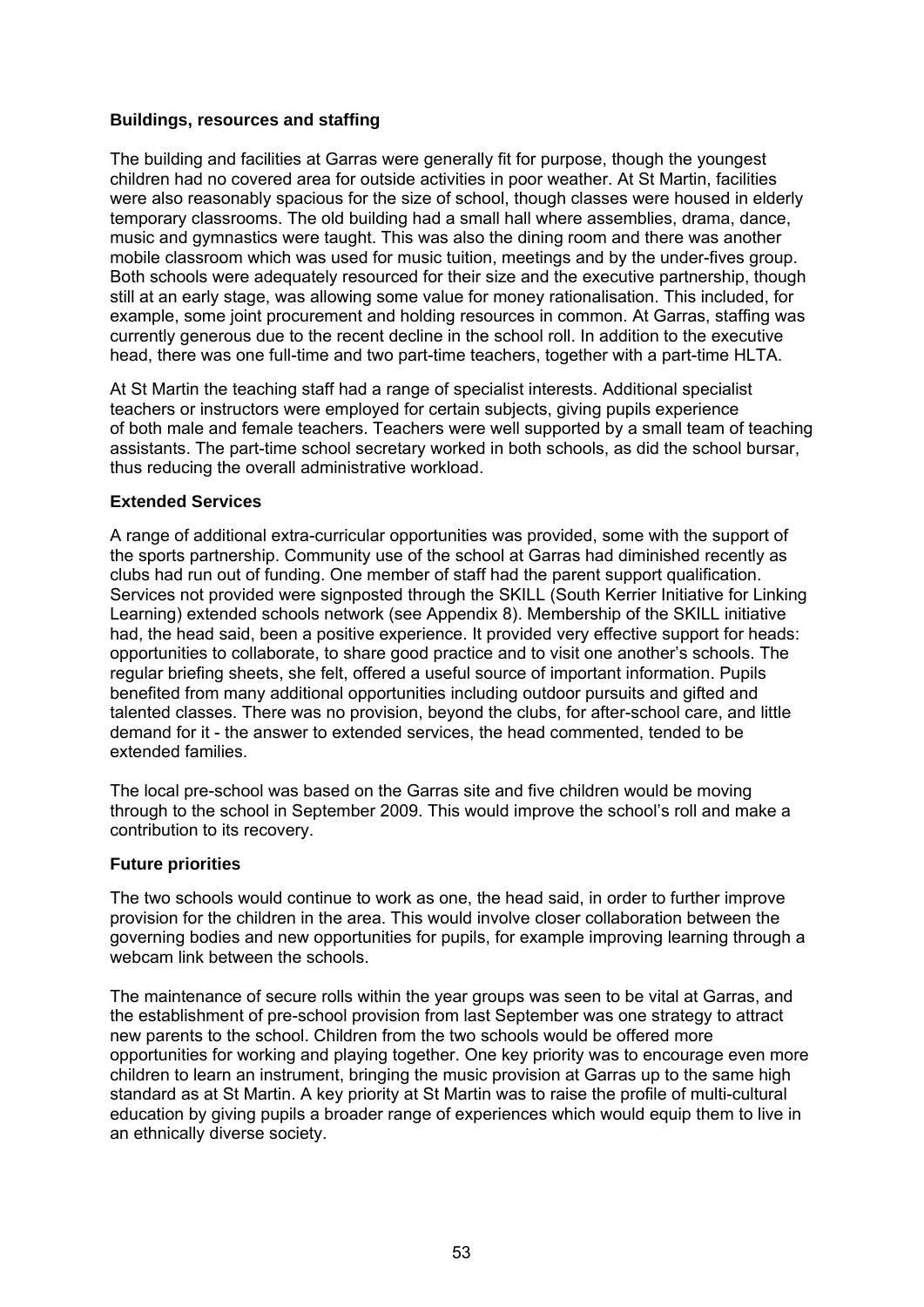## **Executive headship**

The headteacher has been in post at Garras school for eleven years. During that time she had established a personal and professional friendship with the head of St Martin school. Over a long period of time they had informal discussions about the possibility of formalising the close collaboration which they had built up. This was largely in response to their perception that the job of a small school headteacher was "becoming completely unsustainable" as a result of the increasing workload. "When you are teaching three or even four days a week, it means that office work has to be done at the end of the school day", the head commented; "you just reach a point where you can't do it any more". The plans for formalising the collaboration were laid carefully, informed both by professional literature and by visiting schools in another local authority. The headteachers' thinking was openly shared with the governing bodies of the two schools, and appeared regularly on the agendas of their meetings. The local authority was involved, approved the idea and offered support for its implementation. So when the headteacher of St Martin School retired in the summer of 2008 there was strong all-round support from both governing bodies, and from the local authority, for the scheme whereby the head of Garras would become executive head of both schools for a three year trial period. It was felt from the beginning, the head reported, to be "definitely the best option" with both schools, especially St Martin, having much to gain.

In the meantime, an unplanned eventuality intervened. The headteacher of another nearby primary school (Manaccan) fell ill and was expected to be absent for a lengthy period. The head of Garras was asked, at short notice, to take on this school for the autumn term 2007 in addition to her own. The governors agreed, but the situation swiftly deteriorated shortly after the new arrangements began. The key point at issue was the cover provided for the Garras headteacher's class. Because this was organised at short notice, it was only possible to engage a number of supply teachers, at least in the short term. Although their teaching was at least satisfactory, continuity was interrupted and parents' confidence in the school was undermined. This was particularly so when the chair of governors resigned, and removed her children from the school. Her action was followed by other parents, and the school roll fell from 41 to 12 (where it still stands). It was clear, in retrospect, that the community felt that it had been misled about the impact of the plans for collaboration, though at the time "no-one could have predicted the level of dissent". This experience knocked the planned executive headship between Garras and St Martin off-balance, but it did not prevent it.

#### **School perceptions of benefits and barriers to collaboration**

The key benefit of executive headship was the time it created for school development. Headship was "not just about sustaining what you've got, it's about moving the school on". the head commented. Significant time was needed to provide leadership in a school, whatever its size; the executive headship enabled the headteacher to prioritise this as part of her work. The current arrangement created space for proper planning, rather than simply responding to outside pressures.

There were also clear efficiency gains. Although the executive headship between Garras and St Martin was relatively new, the advantages were already being felt and the head noted that "we are starting to function as one unit". For example, she noted, "when we take the children swimming, we need one bus not two; teaching can be done by one swimming instructor not two". The schools had joint trips, for example to an archaeological dig, and a joint Christmas production, to be performed in both village churches. Key Stage 1 physical education lessons were held weekly for children of both schools together. Specific teaching and learning needs could be addressed together, for example with regard to gender issues (there are very few girls, particularly at Garras) or Year 6 transition to secondary school.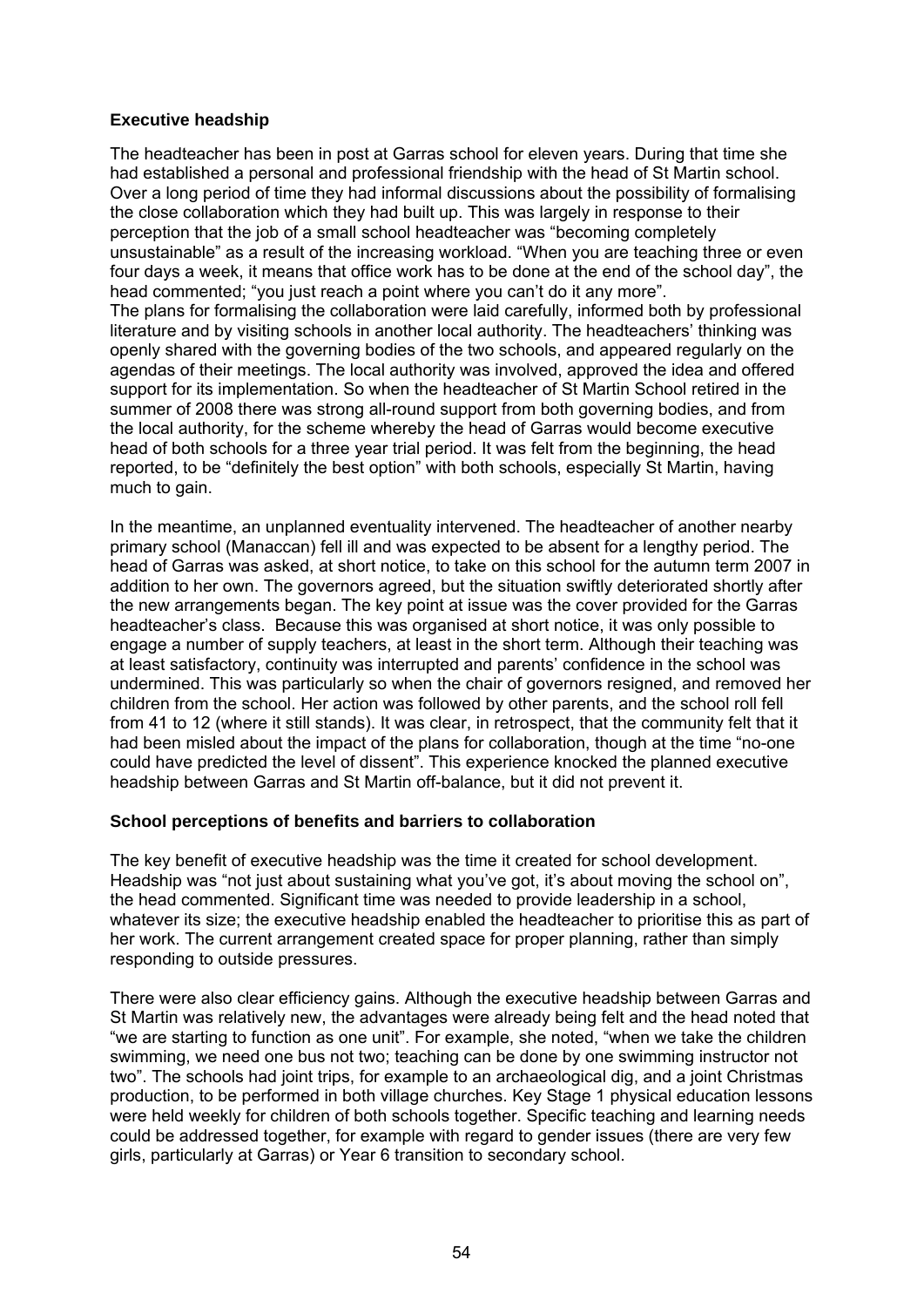The schools were "growing together" and providing new opportunities for professional development. The head believed that teachers in small schools "really value collaboration" and "tend to be very collegiate people". Each school had an assistant head, who "has to make decisions when you're not there". She noted that this "changes their whole mindset" and provided them with real opportunities to exercise leadership. "You can see a real difference in confidence", she pointed out. It had also put them on the leadership spine for the first time, "giving them a career path and a purpose".

The link had also provided other opportunities for distributed leadership - for example, the HLTAs at one site have inspired the TAs at the other site to seek the higher level qualification. Joint INSET meetings held in each school had, the head says, "improved the cross-fertilisation of ideas" and enabled better sharing of specialist skills. One part-time secretary worked on both sites, and the schools shared the same school improvement partner, the same bursar, the same local financial support technician and the same clerk. The newly qualified teacher at one school was mentored by a teacher (the assistant head) at the other.

All in all, to the benefit of both schools, the head believed that "it has produced a much flatter management system", and utilised the skills of a much larger group of professionals than is available to a single school.

#### **School perceptions of attitudes of parents and the community**

Some hard lessons had been learned from the Garras experience and, the head admitted, "mistakes were made". It was a reminder, she added, that "we have to keep our parents sweet", as success in a small school depended wholly on ensuring that parents are on your side. Because, in her words, "people are very protective of their local communities", there was a need to keep parents informed every step of the way. This meant taking plans for change to parents for formal consultation. Many parents were suspicious of change and assessed it in relation to the immediate impact on their children. This needed to be recognised in every action (for example, being very careful about the nuances of the language used, avoiding the unguarded use of terms like "my school" or "my children"). There was also much to learn about "joining communities" from the experience of the Church of England, she commented, which had faced similar issues when uniting the ministries of neighbouring parishes.

#### *Sources of information:*

*:*

- 
- *Interview with the executive headteacher, Garras Primary and St Martin-in-Meneage Primary Schools, Garras chair of governors and St Martin chair of governors, 25th November 2008.*
- *Documentation supplied by the school and researched online.*

#### **Further areas of potential collaboration that emerged from the study of Garras and St Martin-in Meneage Primary Schools**

The following models were discussed during a second interview with the executive headteacher. (See Appendix 5)

#### *Main points:*

• Executive headship of three schools would be possible but would raise some challenging practical issues.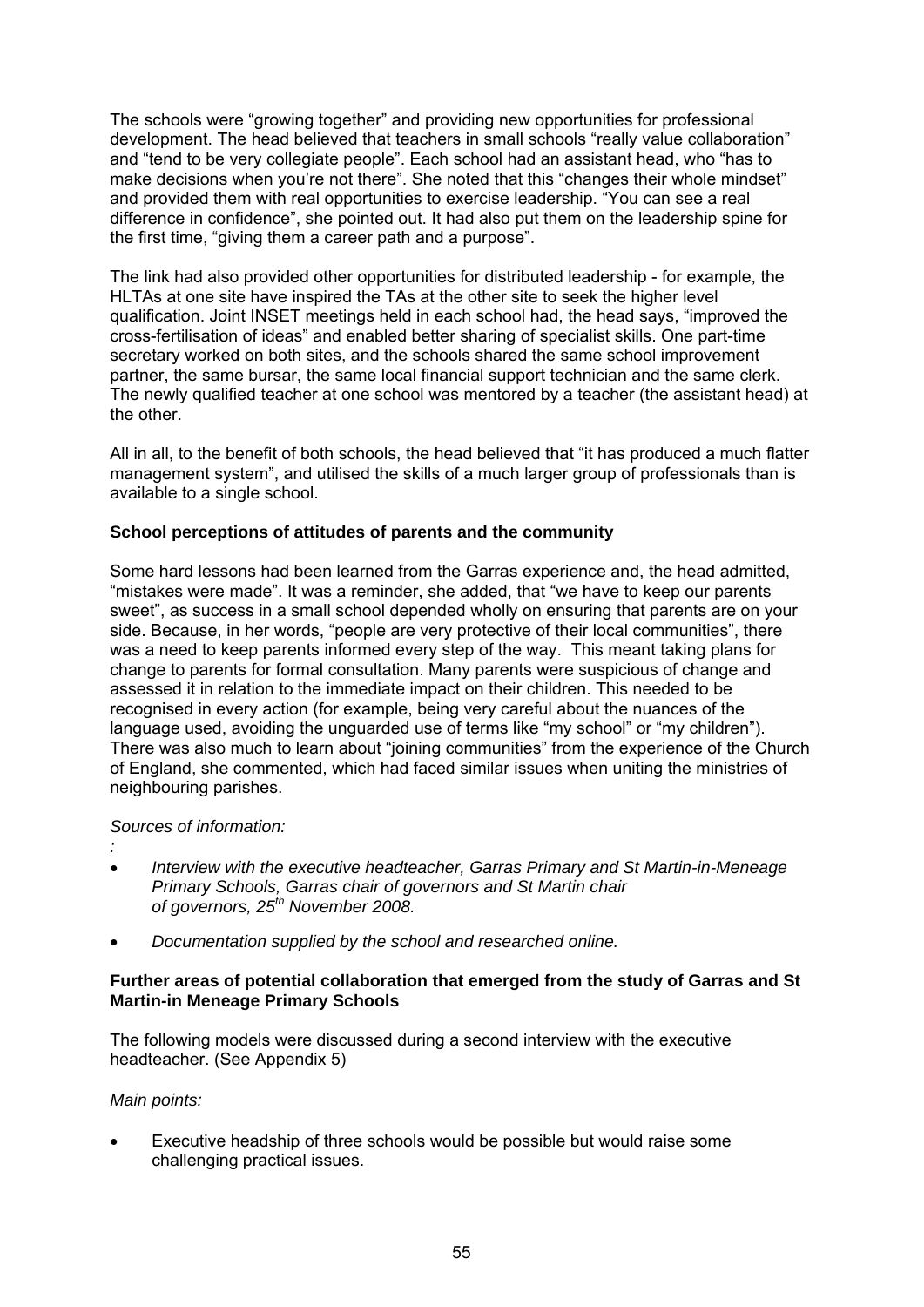- Although governors had not looked beyond the pilot, they did not anticipate federation of the two schools as a long term outcome.
- It was important that those who took on executive headship had a clear vision of what they expected to achieve in the medium to long term, and that they shared this plan with governors, parents and the wider community.
- Executive heads could also be prone to isolation, so membership of wider support networks remained important.
- Formal collaboration had an impact on school improvement through, for example, the pooling of resources and staff expertise and through broadening training opportunities.

#### **Executive headship in more than two schools**

The headteacher had experience of two executive headship arrangements, firstly between Garras, her original school, and Manaccan (as an interim measure) and subsequently between Garras and St Martin as a three year pilot. Given these experiences, she felt that a shared headship of three schools could work, given the right circumstances and staffing. There would, however, be some significant practical difficulties to overcome, for example, how to split the headteacher's time equitably between the three schools and how to minimise the time lost in travelling between sites. The main challenge would be to gain the confidence of the three communities, together with their governors, staff and parents.

#### **Sustaining the executive headship in the longer term**

The headteacher believed that the three-year executive headship pilot had 'saved' both schools for the time being, but that governors had given little thought to how the arrangement might continue beyond the trial period. Current indications were that neither set of governors would consider the development of a 'hard' federation, as they had little information about what advantages this might bestow.

Although no formal plan had been drawn up, the headteacher had a clear vision of what she wanted to achieve by the end of the three year period. She intended that the partnership of the two schools would be firmly established and that the benefits of the executive headship would be apparent to all, and particularly to parents and governors in both communities. Resources, expertise and training would be shared between the schools. The budgets would be rationalised to take account of the loss of the small school grant so that the schools would be financially secure. The assistant headteacher would receive training in order to ensure that leadership was effective. Other staff including support staff would have leadership responsibilities.

#### **School improvement and the impact of the executive headship**

The headteacher believed that executive headship was having a noticeable effect on school improvement. Above all it provided the time for leadership and reflection that were denied to the head of a single small school. Collaborative activities were easier to arrange: consequently, there were wider opportunities for pupils' learning and for staff professional development. Good practice could be more easily spread from one school to the other and new initiatives tried with more staff than would be possible in one school. In short, the headteacher believed that the benefits of executive headship were substantial, for the school, its pupils and staff. It provided her with greater professional satisfaction and a significantly better work-life balance.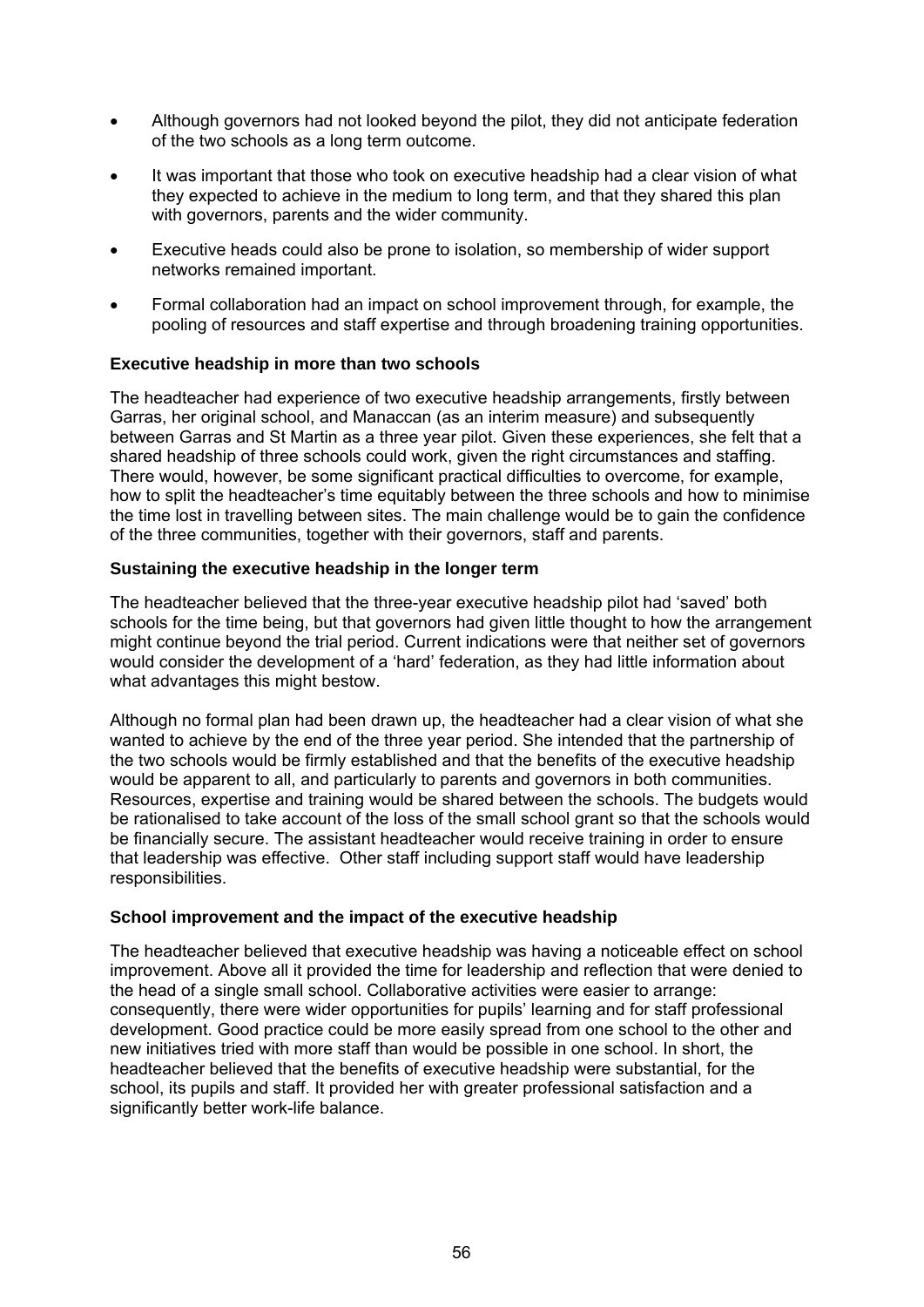# **Landewednack Community Primary School**

#### *Main points:*

- Landewednack was a successful school that was financially secure, at least in the short-to-medium term. It was able to support three classes and a headteacher with a relatively light teaching commitment.
- Informal collaboration served the school and its pupils and staff well, through the close links with Grade Ruan Primary School, the Lizard cluster and the SKILL network.
- The school provided the core offer for extended services.
- Against this background, there was currently no motivation for considering formal collaboration, although the headteacher acknowledged that this might be necessary in the future in order to ensure the school's survival.

## **Population and context**

The school provided for children from four to eleven years old in the main school, and for children aged two to four in attached childcare provision. The school had seventy-five pupils on roll, organised into three classes. The proportion of pupils taking free school meals was broadly average as was the overall percentage of pupils with special educational needs, although the number of children with statements was well above average.

Pupils came from Lizard village and other surrounding small villages. The catchment was reported as being the twenty-fifth most deprived parish in Cornwall. There was a large amount of seasonal employment and many families existed within a low wage economy. Although the school was not a denominational school, it had strong links with the local church and chapel.

# **Standards and quality of provision**

Landewednack was reported by Ofsted (November 2008) to be a good school. Small cohorts (usually fewer than twelve) provided wide variations in attainment from year to year depending on the composition of each year group, but generally standards at the end of Year 6 were above the national average and pupils made good progress. Recent school data indicated that standards in writing were lower than in reading and mathematics.

# **Leadership and management**

The headteacher has been at the school for a number of years, as teacher, acting head on two occasions and as substantive headteacher for the last eight years. The school had a large budgetary surplus (nearly twenty per cent was carried forward in March 2008) due to an underspend on the money allocated for the new school library. This had enabled the reduction of the headteacher's teaching commitment from two-and-a-half to one-and-a-half days and would provide additional funding for further improvements to the school site, for example a fitness trail.

The headteacher considered that her biggest challenge was the lack of time to fulfil her responsibilities and the consequent poor work-life balance that she experienced. She felt three main pressures on her time: her class teaching commitment, the considerable number of additional opportunities the school provided for its pupils and the management of the Children's Centre as well as the school. A further significant factor was the small number of staff to whom she was able to delegate responsibilities. She was also frustrated by the bureaucracy she encountered in dealing with simple matters, for example the repair of a broken window.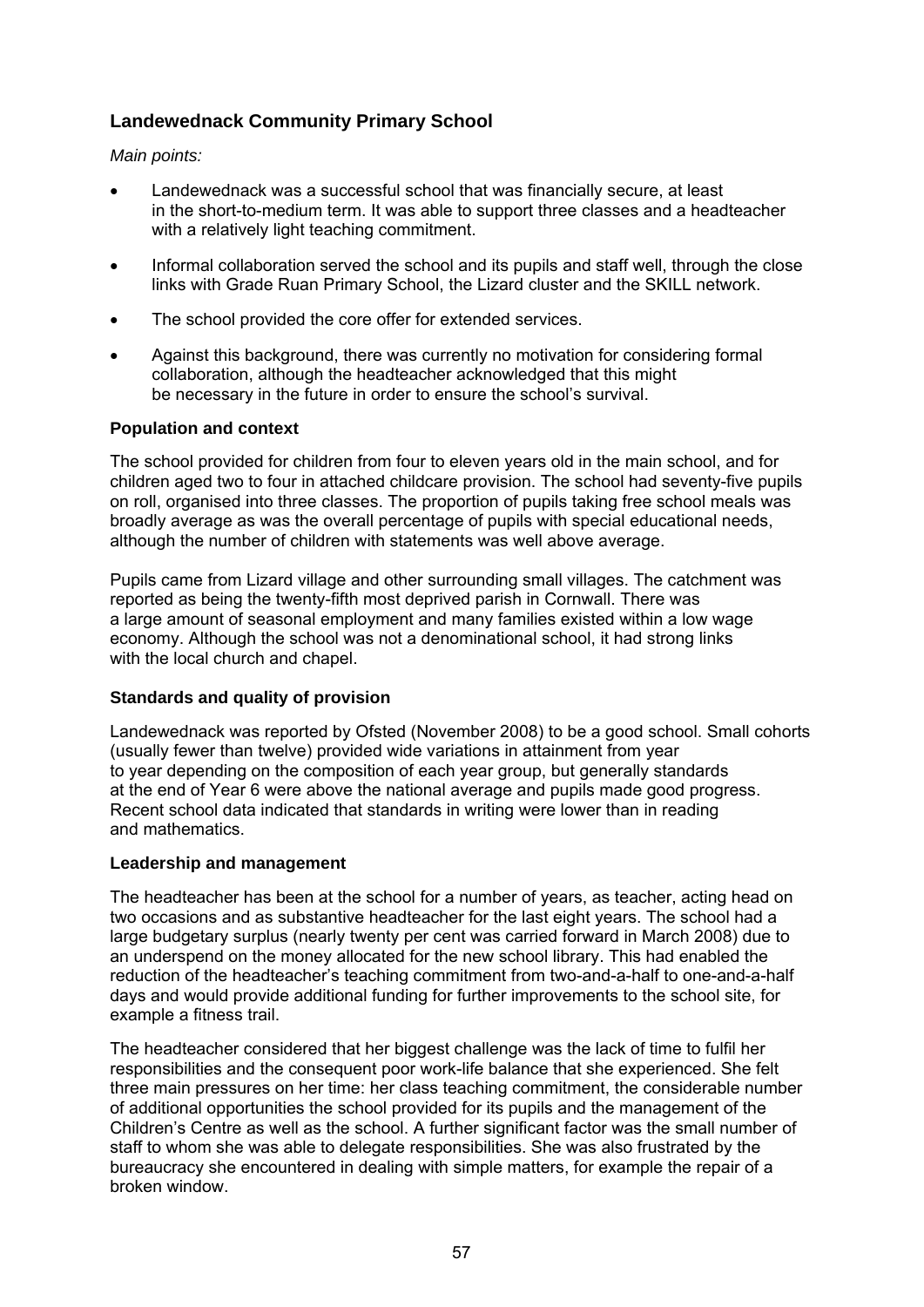#### **Buildings, resources and staffing**

The school had three adequately sized classrooms, a new school library, a large community sports hall and a purpose built Children's Centre. It also had a school playing field and a small playground around the main buildings. The school was well resourced and did not need to borrow from other schools.

The school had 3.7 full time equivalent (FTE) teachers including the headteacher; only the head and one other member of staff were full-time. The school had no deputy or teaching and learning responsibility (TLR) post although several teachers were very experienced. Teachers had designated responsibilities for the core subjects and for ICT, PE and music.

The teaching staff complement was stable; no teacher had left or joined the school in the last two years. Teachers worked hard and contributed much to the school but none had expressed any intention to seek promotion. This made it difficult for the headteacher to allocate additional roles to them and significantly increased her workload. For example, she was the school's coordinator for both special educational needs and gifted and talented pupils.

With the exception of French, which had not been provided until recently, teachers were able to cover all areas of the curriculum competently. There were particular strengths in ICT that the headteacher felt could be of benefit to other schools. Staff had ready access to professional development opportunities, but the necessity to attend compulsory training meant that there was rarely any time for anything more.

The school had good levels of administrative support from the bought-in bursar, the office manager (21 hours), IT support (5 hours) and administration of the Little Lizard Children's Centre (2.5 hours). There were also 2.9 FTE teaching assistants. The Children's Centre was staffed by 1.5 FTE nursery assistants.

#### **Extended Services**

During her time at the school, the headteacher had been very influential in the development of its facilities, including the community sports hall and the childcare facility.

The school provided the full extended services core offer through its on-site Children's Centre, with childcare available from eight to six o'clock for fifty weeks of the year. Other services were 'signposted' through the extended schools co-ordinator who was based at Helston Secondary School. The community sports hall was used by local clubs and community groups.

These developments had been initiated by the headteacher and funded through a series of grants she had obtained from different sources. No financial support had been received from the local authority or SKILL network. The headteacher had also arranged for the Lizard Outreach Trust minibus to be based at the school; she also handled its bookings, which gave Landewednack ready access to the minibus.

The school had established many partnerships within the local community and with other organisations including the National Trust, the Maja Tham Trust and the Cornwall Children's Fund. The head noted that pupils had benefited from these links through a wide range of additional learning opportunities both in and out of school.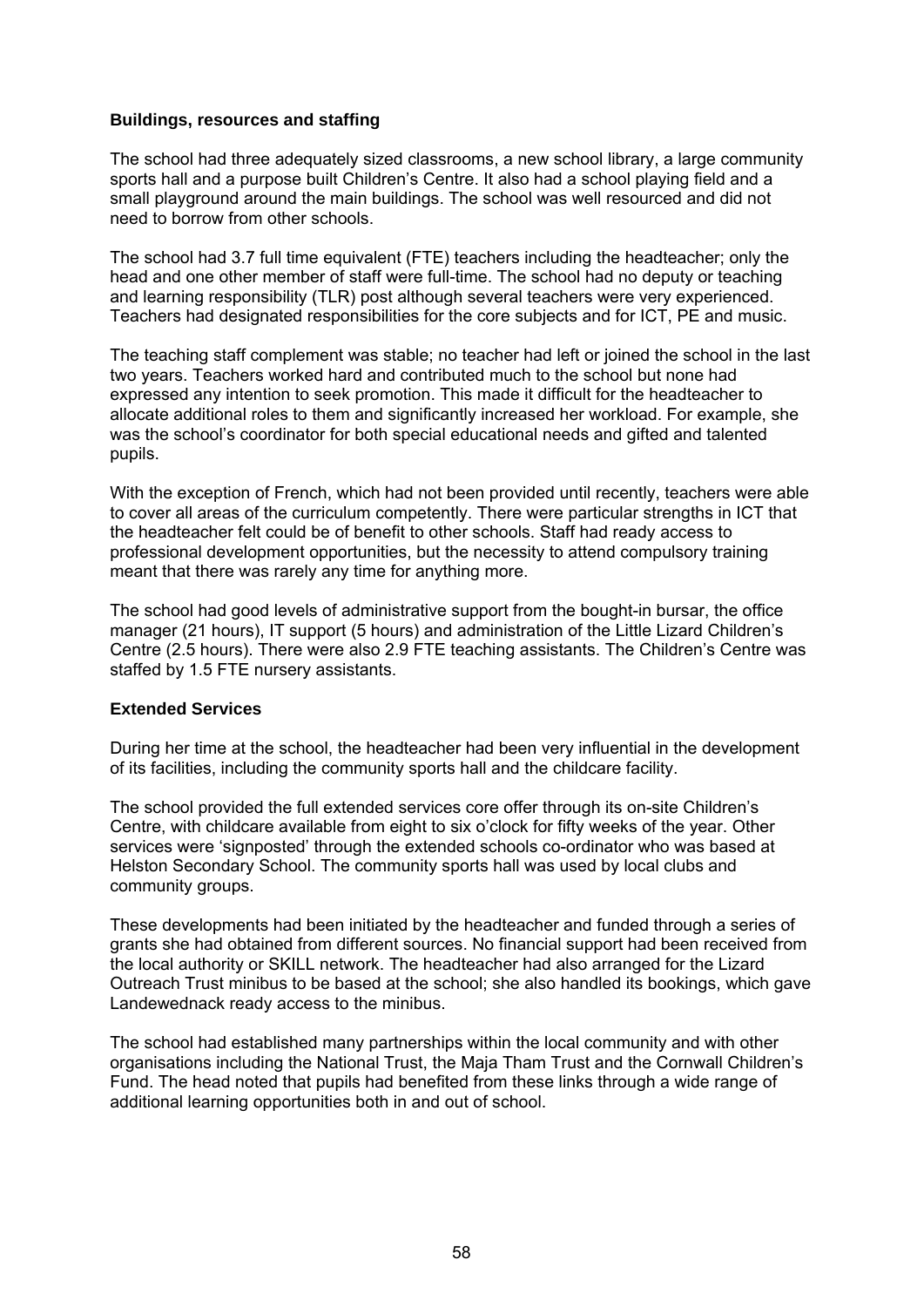## **Future priorities**

The school aimed to continue to raise standards in the core subjects through such strategies as the development of APP (Assessing Pupil Progress) and the improved use of targeted intervention programmes. It also intended to develop further the Children's Centre services. Other priorities included the improvement of the external environment and the review of provision for pupils with special educational needs.

The school was also strengthening its links with the SKILL network in order to take better advantage of the opportunities it offers.

#### **Current collaboration**

The headteacher was a strong advocate of informal collaboration because of the benefits for pupils, for example, the way in which collaborative projects had enriched the curriculum. They were, she commented, opportunities that the school could not have afforded if working alone, and had enabled pupils from different schools to mix before transferring to secondary school. She also placed a high value on the mutual support that arose from informal links at headship level, particularly in the absence of senior management teams, which enabled heads to discuss issues they felt unable to raise with the local authority, staff or governors. Much of this activity had been developed in partnership with the neighbouring school at Grade Ruan, largely through the close and mutually supportive personal relationship that has been developed between the two headteachers.

The school has participated in other collaborative ventures that have been organised through the SKILL initiative into which the school pays £500 per annum. These have included training on such topics as assessment for learning, courses for governors and activities for pupils including gifted and talented master classes. Recently, Landewednack and Grade Ruan secured SKILL funding of £5000 for a highly successful multicultural arts week (art, music and story telling) that has led to the formation of an after school samba club for parents and pupils in the two schools.

The headteacher is a member of the SKILL extended services management committee which she has found useful in being able to meet with professionals from housing, police and health services.

Prior to the inception of SKILL, the local Lizard headteachers had their own cluster support network. This group was now re-forming and had met recently to write some policy documents for individual schools to amend and adopt. Pupils at Landewednack also benefited from the many activities and events that the Sports Partnership provided to local schools.

#### **School perceptions of benefits and barriers to collaboration**

Whilst the headteacher was enthusiastic about the benefits of collaborative activities for staff and pupils, she was concerned over the time taken to organise them and over the prohibitive transport costs. She hoped that the SKILL coordinator would take on more of the responsibility and organisation to lighten the load on individual headteachers.

Looking to the future, the head doubted whether an executive headship would be appropriate for Landewednack, particularly given the negative experience of a neighbouring school (Garras). She and governors believed that Landewednack met the extended schools agenda well, worked effectively within the SKILL network to the benefit of its pupils and staff and was large enough to survive as a single school. Nor was there any financial imperative to consider other models of leadership at this time. The budget was healthy and should be able to maintain the present structure, despite the loss of the local small schools grant.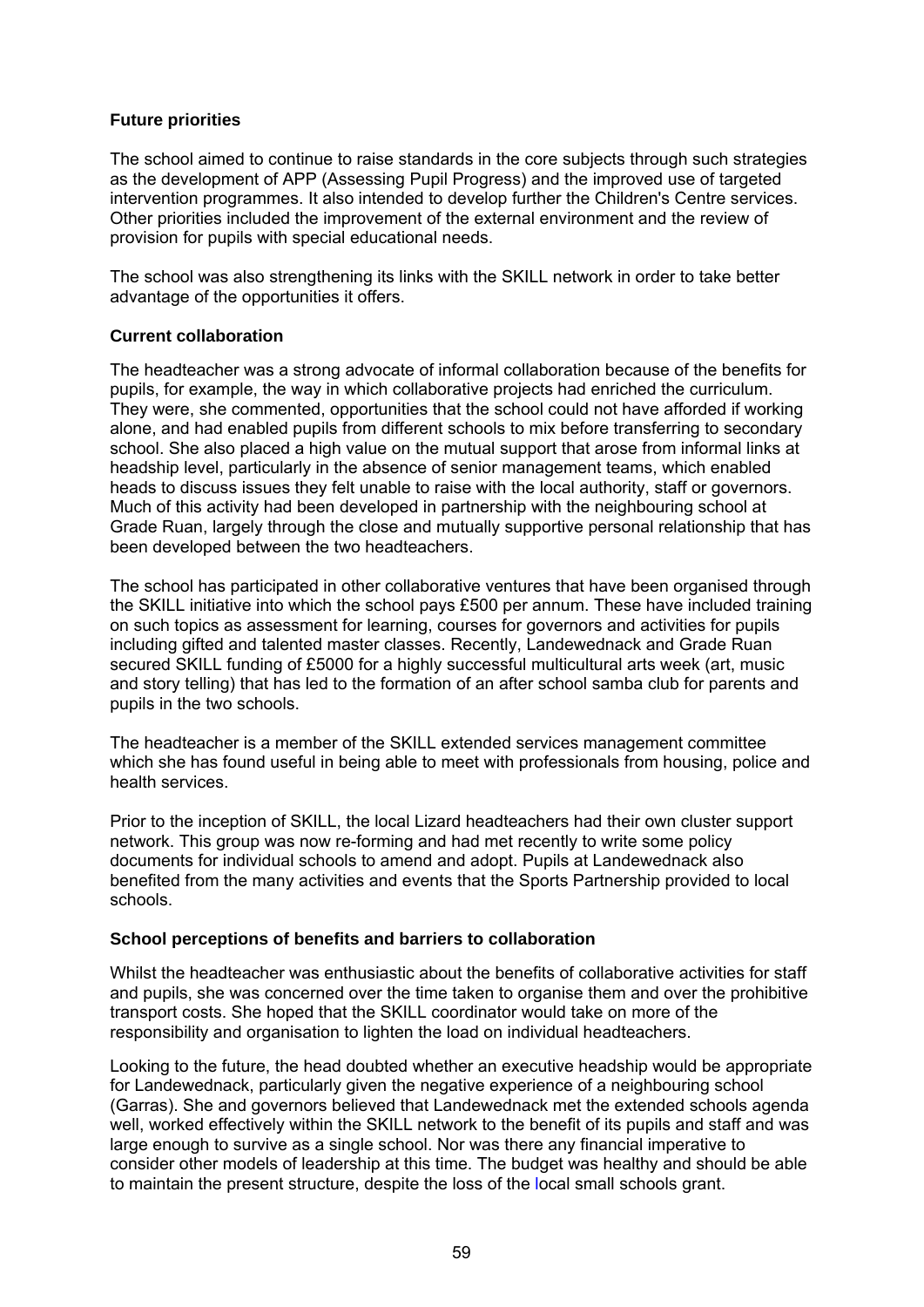The headteacher believed that executive headship raised many issues that needed careful handling. For example, she said, the communities served by Landewednack and Grade Ruan schools had significant differences. Popular perception was that Landewednack was the 'poor relation' of the two. Furthermore, it might be that neither of the incumbent headteachers would be the right person to become executive headteacher. Personally, she felt she did not have the capacity to take on such a role.

## **School perceptions of attitudes of parents and the community**

The headteacher reported that the governing body was very committed to the current forms of informal collaboration because they could see beneficial outcomes for pupils. She believed that governors were enthusiastic about belonging to the SKILL network because they felt that the training courses it provided for governors enabled them to understand the wider educational picture. In turn, this would help to ensure that they were able to secure the long term independence of Landewednack Primary School.

Governors had been part of the local area consultation with the LA that focused on how the Primary Strategy for Change could be implemented in the local region. The proposal to close all schools in the Lizard area and build a new all-through school instead was firmly rejected by governors, who were adamant that Landewednack must retain its own school as the focus of educational and community services. They viewed formal collaboration as weakening this position and a prelude to amalgamation or closure. Their vision for the school was to develop further as a community centre for families and pupils with professionals from health and social services appointed specifically to the Lizard area.

#### *Sources of information:*

- *Interview with the headteacher, Landewednack Community Primary School, 4th December 2008.*
- *Documentation supplied by the school and researched online.*

# **Grade Ruan CoE Primary School**

#### *Main points:*

- The school was currently self-sufficient with three classes, a good reputation and a headteacher who currently taught for one-and-a-half days a week. However, this equilibrium could be lost if the school roll declined (for example, if the local emergency housing situation changed).
- Collaboration has been used effectively to enrich the curriculum for pupils in and out of school hours but there was no impetus to seek more formal arrangements with other schools.
- The denominational character of the school (voluntary controlled Church of England) would need to be taken into consideration when undertaking federation with a community school.
- The school was meeting its obligations for extended services through the 'signposting' of opportunities that are available at Landewednack.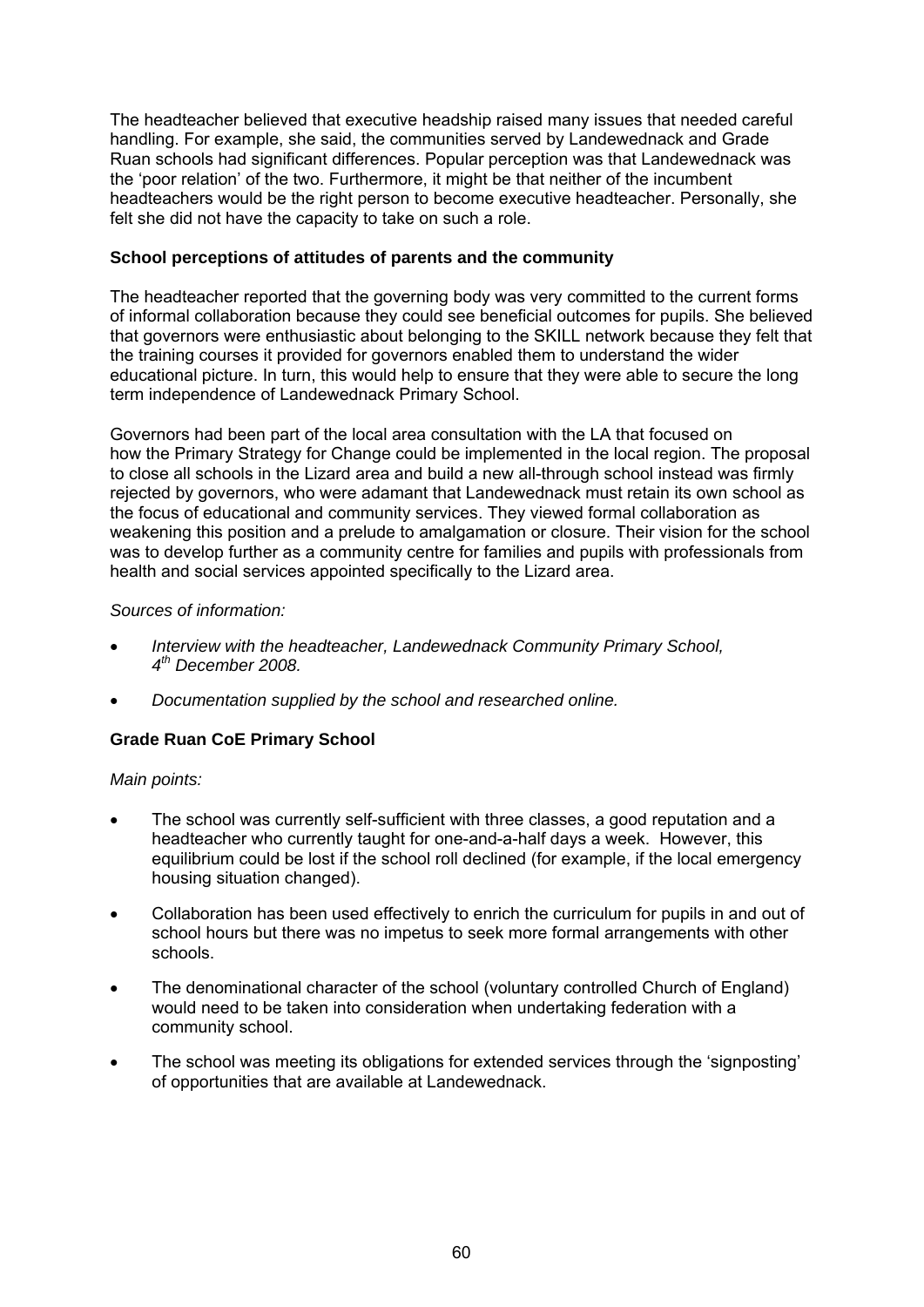#### **Population and context**

The school had seventy-five children aged four to eleven on roll, organised into three classes. The proportion of pupils taking free school meals was broadly average but has increased rapidly over recent years. A higher than average proportion of pupils had special educational needs and pupil mobility was also above the national average. Approximately a quarter of pupils were living in temporary accommodation.

Pupils came mainly from the village, and most had attended the local pre-school before entering Grade Ruan School. Parents were engaged in a variety of work including farm work, manual labour, small businesses and the professions. There was some unemployment. A number of families were migrant workers from different parts of Europe. This was not evident from school-level data on pupil ethnicity, probably due to the transitory nature of the families. The school had strong links with the church as a voluntary controlled Church of England school.

#### **Standards and quality of provision**

The Ofsted inspection of 2006 found Grade Ruan a confident and successful school, highly regarded by its community, where pupils achieved well and made good progress. Pupils' attainment on entry was broadly in line with the national age-related expectations for children of this age, although the small size of cohorts meant that performance data varied widely from year to year. By the time pupils left the school at the end of Year 6, standards were consistently above average in the core subjects.

#### **Leadership and management**

The headteacher was in her fifth year at the school with a current teaching commitment of one-and-a-half days a week. Her leadership and the team work with governors and staff were highlighted as strengths of the school by Ofsted in 2006.

The school had a tight budget with a carry forward for 2008-09 of 1.6 per cent. This would be exacerbated by the withdrawal of the local small schools grant over the next three years. The headteacher was confident that she could manage this diminishing budget through the retirement of staff, the loss of the TLR allowance and the additional funding that the school would receive when a teacher became an advanced skills teacher (AST). She believed that the school would continue to be financially viable within its current structure and that there were no financial incentives, therefore, for more formal collaboration. However, she was aware that her own workload could increase substantially when the TLR teacher left and if the reduced budget required her to take on a higher class teaching commitment.

The headteacher considered that her major challenge as leader of a small school was the lack of time and energy to fulfil the different responsibilities to the extent that she would like. Factors such as balancing the teaching commitment with leadership responsibilities, and the lack of senior staff with whom she could share her thinking, contributed significantly to this situation.

The range of out-of-school and enrichment activities made further demands on her time. Additional tasks included writing bids, organising the events themselves and encouraging families to participate (for example by providing transport after clubs). Additional energy, motivation and drive were required in order to sustain collaborative activities once they have been set up.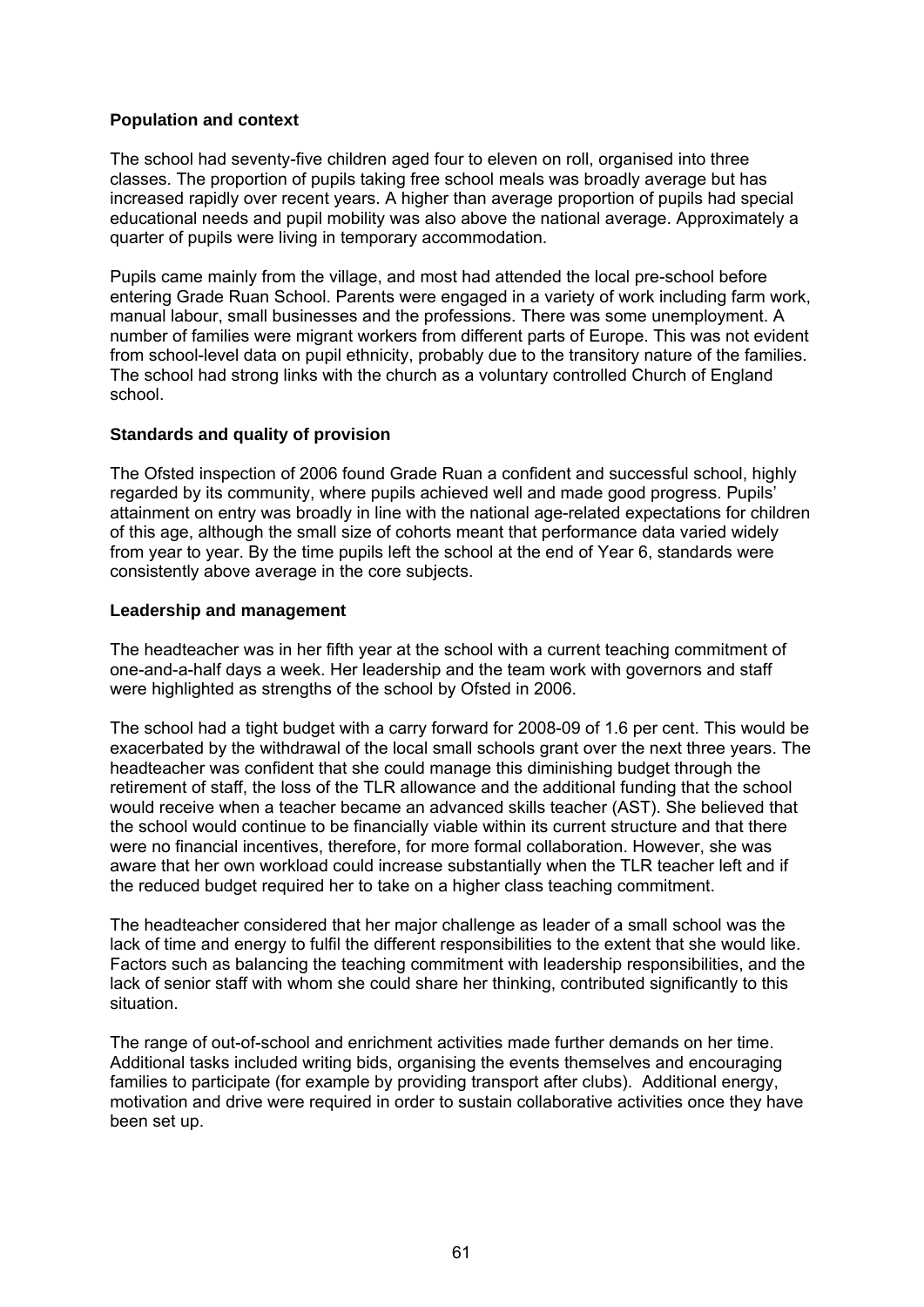#### **Buildings, resources and staffing**

The school had adequate accommodation although some parts needed refurbishment. The original nineteenth century building housed the ICT suite, the junior library and one classroom. Other classes were taught in a separate block with its own toilets and cloakrooms. A modern extension provided a staff room and office accommodation. The school had a large hall that was opened in 2005 following local fund raising. There was a hard area outside with markings for various activities and an activity playhouse for younger children. The school used the village recreation field across the adjacent lane and a local meadow for environmental and outdoor education. The school felt that it is well resourced with the exception of ICT which needed upgrading. There was no recent sharing of staff or resources with other schools.

The school had 4.0 FTE teachers including the headteacher but no deputy or senior teacher, although the early years teacher was shortly to become an advanced skills teacher (AST). The school also had 2.6 FTE teaching assistants, and adequate levels of administrative support including an efficient bought-in bursar.

The small number of teachers and the large number of responsibilities that needed to be taken on added considerably to the headteacher's workload. It was for this reason that she had decided that the school would not appoint another newly qualified teacher when the next vacancy occurs. She also found that developing high quality subject leadership was very difficult in a small school. For example, she felt that ICT had suffered because there was no member of staff with appropriate expertise.

In the head's view, the reduction of classes to three several years ago - resulting in a wider age range in teaching groups and fewer staff to take on responsibilities - had contributed to a fall in standards.

#### **Extended Services**

Other than a wide range of after-school clubs, the school was unable to provide the core offer for extended services, having found little demand from parents. Instead governors had taken the decision to signpost parents to the year-round childcare facilities that were available at Landewednack Primary School five miles away.

#### **Future priorities**

Priorities for the school this year included the development of subject leadership, the induction of the NQT and a thorough overhaul of ICT following the appointment of an experienced technician. Ongoing priorities included raising standards in writing, particularly for boys, and further maintenance and refurbishment of the buildings.

#### **Current collaborations**

The school has established strong partnerships with many external organizations and agencies. These included the local secondary school at Mullion, the SKILL network, the local South Lizard cluster, Penryn Sports College, local churches, School Centred Initial Teacher Training (SCITT), Training and Development Agency for Schools (TDA), local colleges, Duchy Ballet, Family Learning and the Cornwall Children's Fund. Many of these provided additional learning experiences for pupils while others provided staff training opportunities.

The school is part of the SKILL (South Kerrier Initiative for Linking Learning) Extended Schools and Community Change Project. The headteacher welcomed the fact that the newly appointed co-ordinator was recently a small school head but would like it clarified who has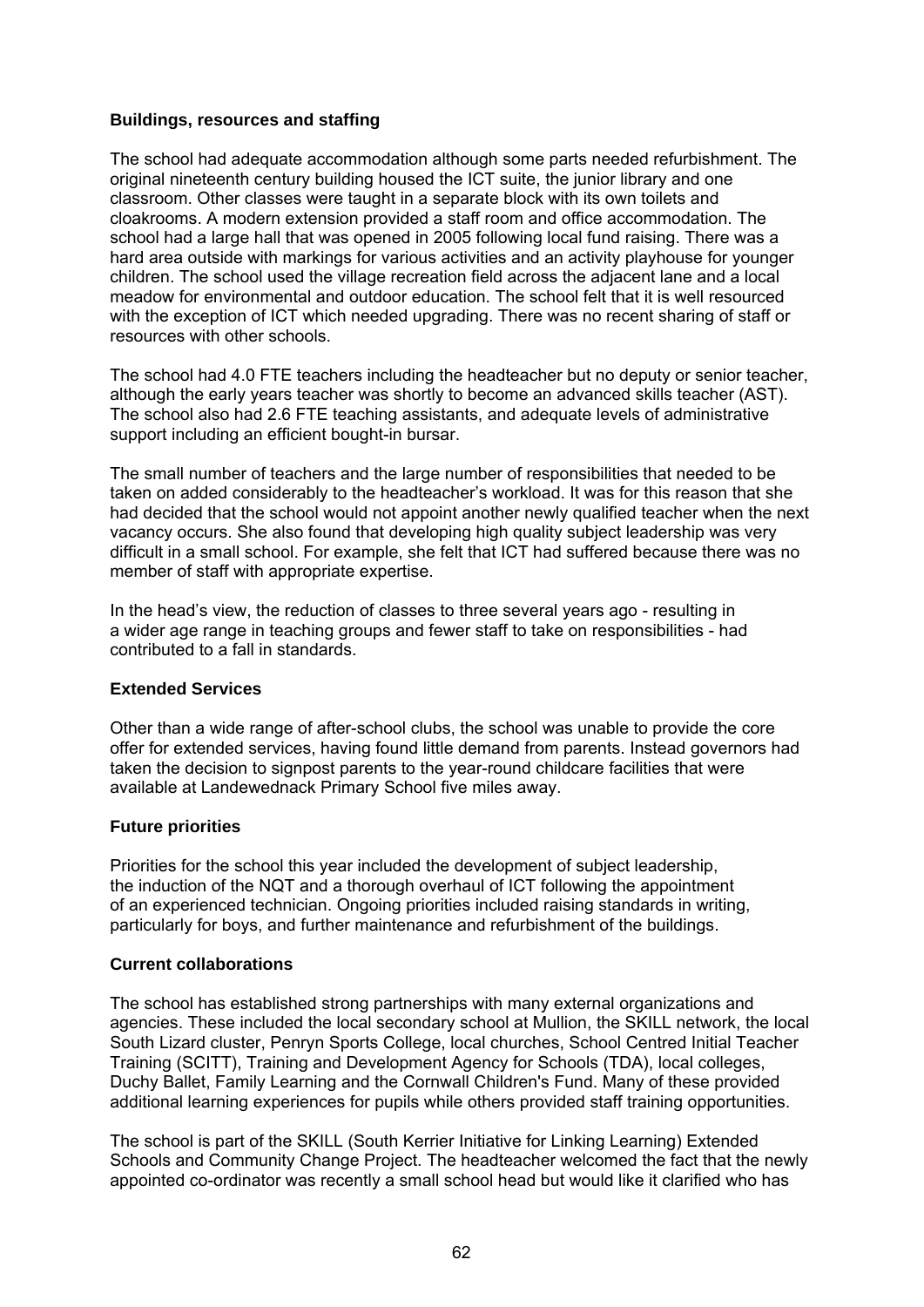the authority to decide what monies are spent. She was concerned about the dominance of large school headteachers on the network group; she also felt that the briefing papers were over-elaborate and added to her workload rather than reduced it.

There was a good deal of informal collaboration with the neighbouring school of Landewednack that had stemmed from the close and supportive relationship between the two headteachers. The main focus has been to provide joint events and opportunities to enrich the curriculum and widen pupils' experience. These have included the Purcell Outreach Project which subsidised instrumental tuition in each school and provided visiting musicians, and a grant of £5000 from the SKILL network for a multicultural arts week. The two schools have also shared some documents, for example their travel plans.

#### **School perceptions of benefits and barriers to collaboration**

Despite the many pressures, the headteacher believed that Grade Ruan is large enough to remain independent of a formal collaborative arrangement at this time, but argued strongly that it was essential for her wellbeing and effective functioning to belong to a good support network. To this end, she has been a prime mover is re-establishing the Lizard cluster of local primary schools which had ceased with the development of the SKILL network. The group planned to hold termly meetings and organise inter-school visits.

However, a major problem for collaborative initiatives was that of transporting children to activities. A collaborative bid with two other schools for a project for the Polish children was obtained in 2006, but did not go ahead as it was not possible to secure the necessary taxi and minibus transport to bring children from other schools to Grade Ruan.

Collaboration between Landewednack and Grade Ruan has benefited the curriculum and provided mutual support for the two headteachers, but the head believed that the current success of each school and the prevalent attitudes of governors and parents were barriers to closer collaboration. Partnership with external agencies was deemed outstanding by Ofsted (2006) because of the way in which it enhanced and enriched the curriculum. Against this background, the headteacher felt there was little incentive for significant change, although she recognised that a sizeable fall in numbers, for example, if the temporary housing facility closed, could seriously threaten the school's sustainability.

Although she did not believe that executive headship was appropriate for the school at present, the headteacher felt that this model could provide an effective means to help resolve the major challenge for small schools, that of ensuring that headteachers were able to fulfil all their roles. She felt that executive headship was ultimately inevitable, but that there were too many barriers for it to happen in the next two to three years. These included her own wish not take on the position. She also felt that the strong and distinct identities of two communities, and adverse staff, parent and governor attitudes towards formal links would act as potential barriers. Grade Ruan had gained children from Garras because of parental reaction to the former executive headship arrangement there (that is, with Manaccan). It was clear, she noted, that the Garras pilot had had repercussions across the Lizard.

#### **School perceptions of attitudes of parents and the community**

The headteacher reported that community feeling, including that of the governors, was very strongly in favour of retaining one headteacher in each school. Governors had attended network meetings at which various proposals for the future organisation of schools was discussed but had remained committed to the school being self-sufficient.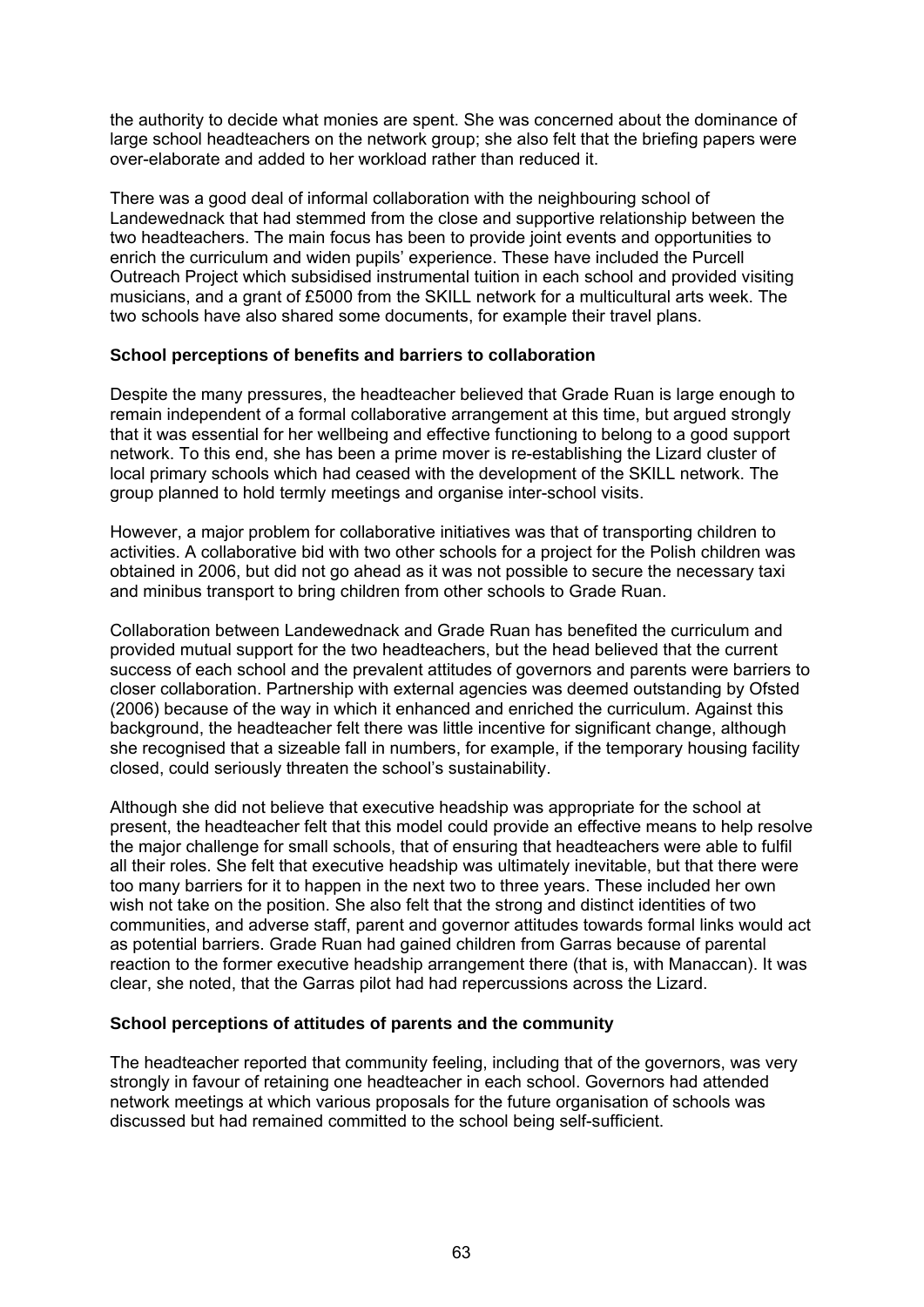The headteacher also believed that the experience at Garras was widely known amongst parents and the wider community and that it had influenced people's views against such a model locally.

## *Sources of information:*

- *Interview with the headteacher of Grade Ruan CoE Primary School, 5th December 2008.*
- *Documentation supplied by the school and researched online.*

#### **Further areas of potential collaboration that emerged from the study of Landewednack and Grade Ruan Primary Schools**

Landewednack and Grade Ruan had a long history of collaboration that had provided mutual support for the two headteachers and curriculum enhancement for both schools. Both headteachers were keen to develop "sustainable ways of working" which would improve their wellbeing and effectiveness. The following models were developed through a joint second meeting between the researcher and both headteachers. (See Appendix 5 for structure).

## **Commonalities between Landewednack and Grade Ruan Primary Schools**

Each school was of similar size and organisation, including the head's teaching commitment. Each had a similar philosophy with a strong belief in its role at 'the heart of the local community' and in the benefits of collaboration at informal level. Each served a community in which there is an unusual amount of seasonal, low paid employment and in which pupil mobility is above average. The proportion of pupils with special educational needs was also above average. Each school offered a significantly enriched curriculum through partnerships with other agencies. Current priorities in each school included writing, subject leadership and aspects of assessment.

#### **Differences**

There were differences in the schools' status: Grade Ruan was CoE voluntary controlled, Landewednack a community school. Landewednack provided the core extended services on site, while Grade Ruan provided only after-school clubs. Another significant difference was in the current financial situation of the schools: Grade Ruan had a higher wage bill, due to current staff being very experienced and its viability might also be further threatened if the local temporary housing were to close. ICT provision was a strength in Landewednack but a priority for development in Grade Ruan following the departure of the ICT subject leader.

#### **Shared concerns**

The challenges faced by each school were largely the same, relating mainly to the workload of the headteachers, the small number of staff and the absence of other senior leaders. Both valued external support networks highly. Developing effective subject leadership was also an area of concern to both schools, as was their individual capacity to initiate and sustain collaborative activities. The pressure to maintain a broad range of extra-curricular activities further added to the considerable strain on the two headteachers.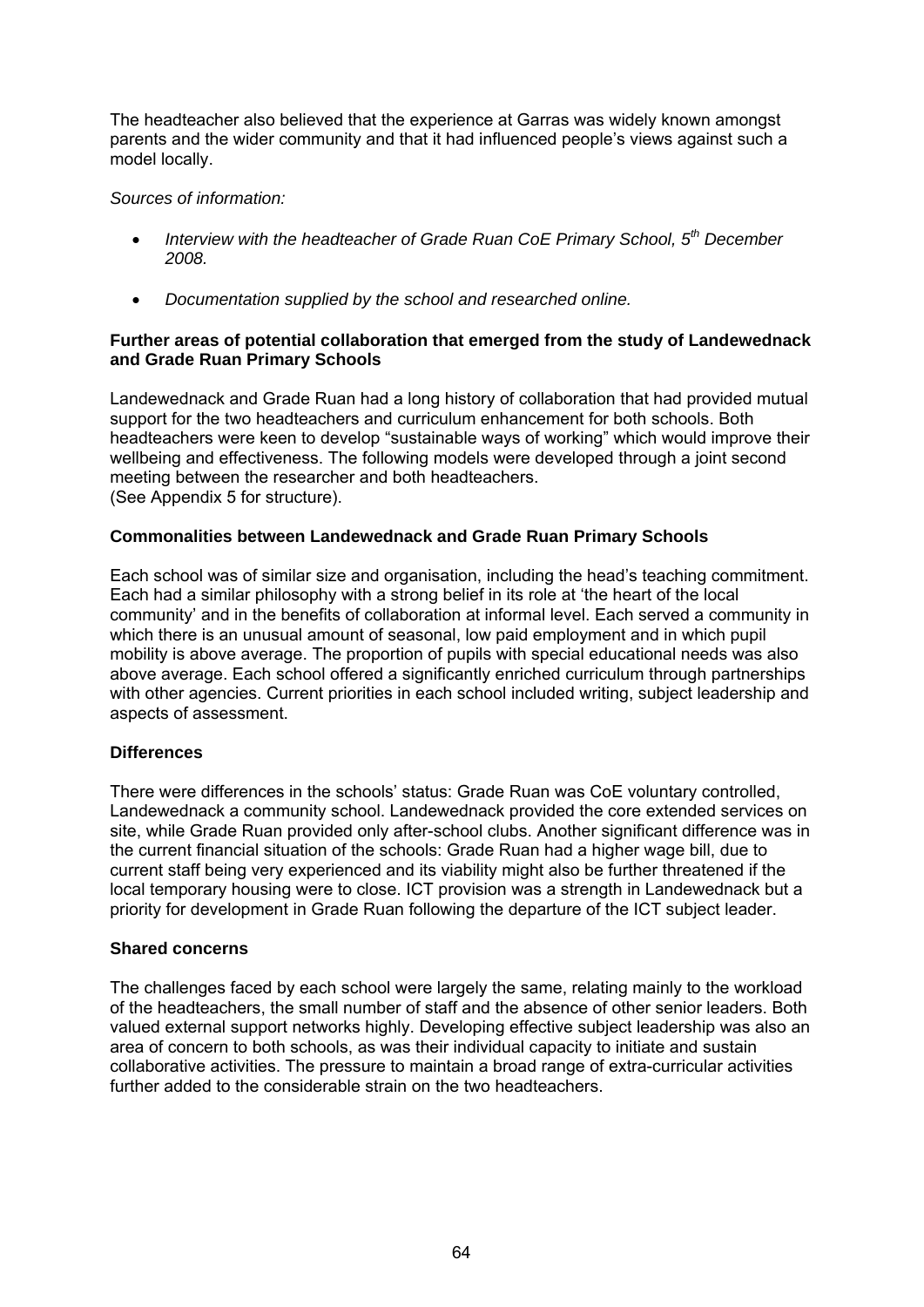## **The continued development of informal models of collaboration**

The two schools had a long and productive history of working together, at headship level in particular. Although there was no perceived impetus for more formal collaboration between the schools at this time, the two headteachers were keen to extend the ways in which they collaborated in order to reduce workloads and make more efficient use of time. They had therefore decided to ask the SKILL Coordinator and other heads to widen the scope of SKILL's work and improve its support to them, for example, by making grant applications on their behalf.

The need for a good support network prompted their decision to reinstate the Lizard cluster. They anticipated that this support network could also provide opportunities to share and learn from a wider group of schools. They also agreed to strengthen informal collaboration in a number of ways. For example, in future the two headteachers intended to look for opportunities for each of their schools to lead on a different initiative and then share the learning with the other school. When appropriate, specific staff expertise would be made available to the other school. Initially, this would involve ICT which was well established in Landewednack but not at Grade Ruan. The two schools would also collaborate on aspects of assessment. Both were introducing the Assessment of Pupil Performance initiative and believed that it would be helpful to share materials and review progress together. They had agreed to share aspects of school self-evaluation with each other, for example, their selfevaluation evidence files. They also intended to exchange other policies and documents that were in development.

A priority for both schools was to improve standards of writing. The heads felt that this would be a good opportunity to work together, perhaps arranging joint training sessions and drawing up a common action plan. A further priority for each school was developing provision for gifted and talented learners - the heads were attending the same course. They therefore intended to work together by writing a common policy and action plan, and meeting regularly to review progress.

#### **Moving towards executive headship and/or federation**

The heads remained cautious about moving towards formal collaboration because of the experience of a neighbouring head at Garras. Both had been approached by the local authority to take on a second (more distant) school but had refused because of current workloads and worries stemming from the Garras experience. Besides, neither school had anyone to take on the assistant headteacher role when the head is working in the other school.

Neither headteacher wished to take on two schools as executive headteacher but such an arrangement was seen as inevitable for their two schools within the next five to ten years if each village is to retain its school. They felt that financial pressures, the difficulties of recruiting heads and the substantial workload were barriers to the continuation of the current system. Also relevant was the difficulty of recruiting teachers who were able to teach mixedage classes effectively and who were willing to give the additional commitment that was required by successful small schools.

The heads felt that neighbouring schools were not always in the best position to collaborate formally because of local sensitivities; a link with a school some distance away, however, could work well. They also believed that other models should be considered, for example, the use of a consultant headteacher who might provide support to an inexperienced or part-time headteacher in another school for a day a week. They did not anticipate any cost benefits to executive headship because of the need to free the headteacher from a class teaching commitment, as well as the costs of upgrading the salary of the assistant headteacher in each school.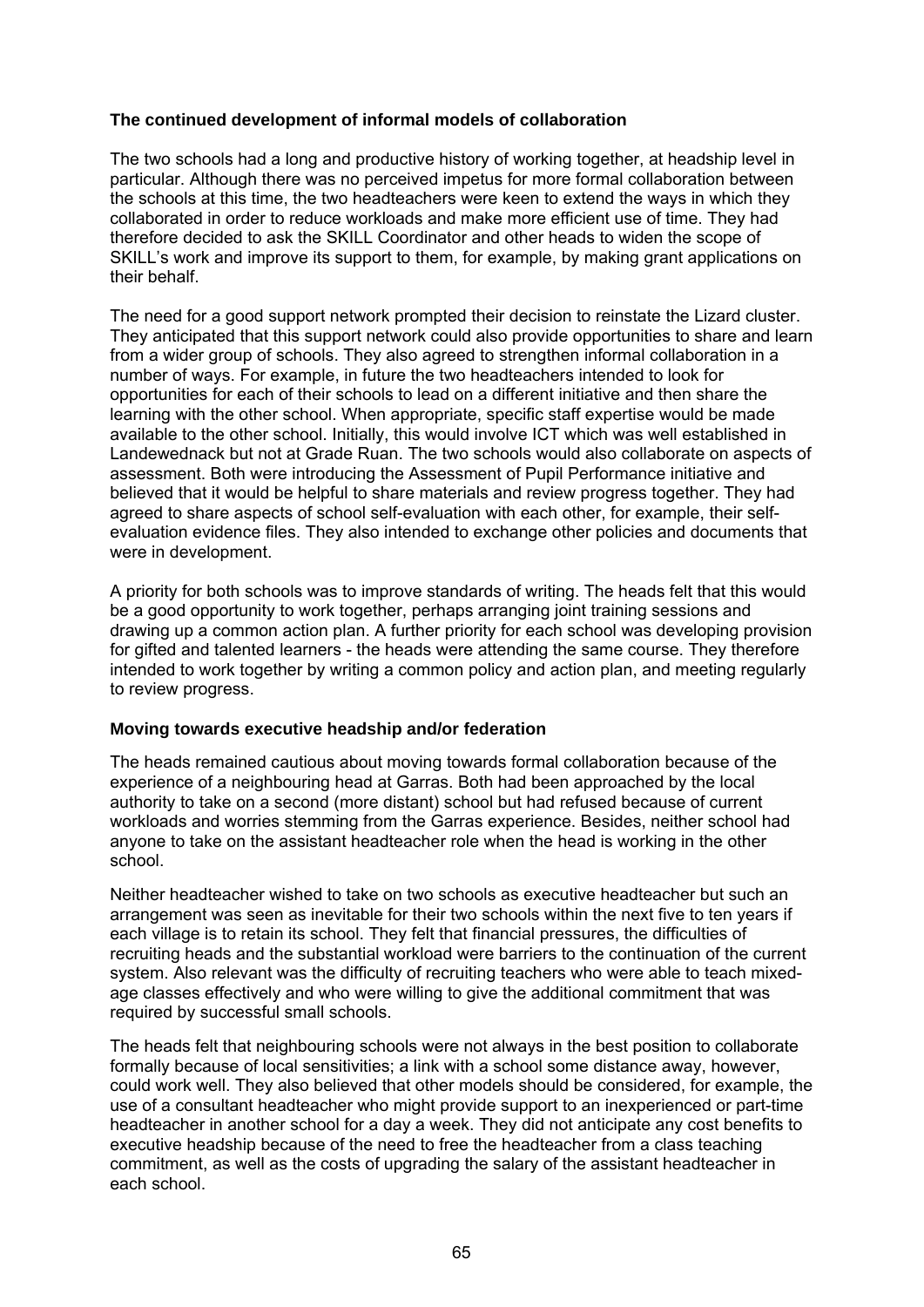# **Another executive head's perspective**

# **St Keverne and Coverack Primary Schools**

St Keverne and Coverack were two schools in the Lizard cluster which, like Garras and St Martin, were linked (from September 2008) by an executive headship. The transition from separate to joint headship had been achieved successfully.

#### *Summary of main points:*

- Executive headships were felt by the headteacher to be a way of preserving small local schools and could be a useful transition to federation.
- The move to executive headship had improved the work-life balance and leadership of the headteacher, despite having two schools and related governing bodies to service. The lack of class teaching responsibility could, the head felt, make executive headship a more attractive career choice than small school teaching headships.
- The success of the St Keverne/Coverack executive headship had, in the head's view, relied upon high quality administrative support (CSBM) in both schools and "credible leadership" when the headteacher was not present.
- Opportunities had been created for leadership development of staff in both schools.
- The head and the local vicar, as a governor of both schools, hoped that more interaction and co-operation between the schools would help to pull together two different communities within one parish.
- St Keverne had the space to accommodate further extended services for the local area.

Coverack school had forty-eight pupils on roll with just one surplus place. St Keverne had declined in recent years from 120 to fifty-eight pupils. Coverack was perceived as an affluent village, the head related, and St Keverne as more disadvantaged. The schools were four miles apart.

The headteacher had been at Coverack Primary School for fifteen years. In 2007 the headteacher at the neighbouring St Keverne Primary had moved to the local authority school improvement team. A senior teacher had been asked to cover the headship, initially for two terms. The governing body had requested local authority support in arranging an executive headship and the current head had been approached. He and his governing body had agreed that it was the best way to secure the future of both schools, especially since their own headteacher expected to retire in three years time. There had been a history of collaboration between the two schools for joint governor training, staff training and pupil projects.

The executive headship of the two schools started in September 2008. The head worked in each school for two-and-a-half days each week but now only taught when he covered for absent staff. This had reduced his workload even though, with two governing bodies, he now had twice as many meetings to attend. The governing bodies had a clear intention to keep the two schools open. The vicar of St Keverne was a member of both governing bodies and his parish included both communities.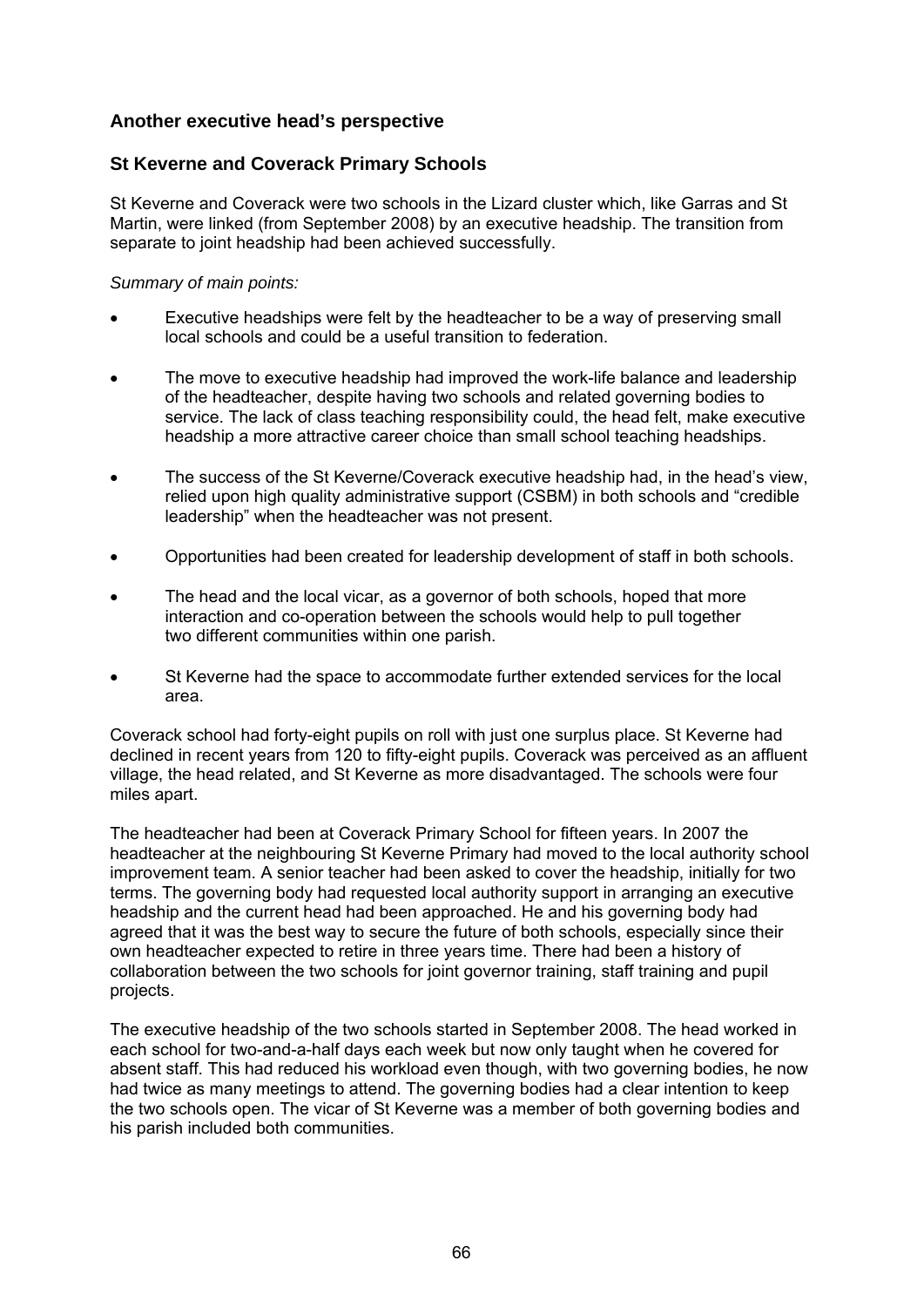He and the headteacher hoped that more co-operation between the schools would also bring the communities closer together*.* 

So far, the collaboration was felt to be working well because of the strength of the teaching and administrative teams in both schools and because all the governors were involved. Three experienced senior teachers led the schools when the headteacher was elsewhere and both of the secretaries had completed the CSBM training.

Although economies of scale might be possible (for example in grounds maintenance), financial savings had been minimal because of the need to replace the headteacher's teaching time and to fund teaching and learning responsibility allowances. Restricted budgets had forced the headteacher to reduce staff already at St Keverne and he feared that he could be forced back into taking on a teaching role in the future. However, he hoped that in three years time he would lead two good schools and that when he retired the executive headship would be seen as a desirable promotion and a more attractive proposition than a single headship.

As a school which is under capacity, St Keverne had space for the expansion of extended services. There was a playgroup on site but it could only afford to run in the mornings. Library services and adult education classes were also held at the school. It would, he believed, be ideally suited to development as a children's centre or 'one stop shop'. Pre-school care was provided at St Keverne and after-school care at Coverack but it was difficult for these to be self-sustaining without adequate continuation funding. With the LA in transition (a new unitary authority from April 2009) and additional small schools funding already removed, future levels of support were unclear.

#### *Source of information:*

• *Interview with the executive headteacher of St Keverne and Coverack schools, 24th November 2008.* 

#### **The way forward - strategies and hypothetical models**

This section sketches hypothetical models for improving school viability and effectiveness through more formal collaboration between all or some of the four schools in the sample. The models (and the strategies for moving towards them) are informed by the following:

- The current working contexts of the schools.
- Their own analysis of their effectiveness and their development needs.
- Ideas generated during the course of interviews and discussions.
- Support which might be offered by the local authority, diocese or other agency.
- Knowledge of relevant developments, initiatives or projects, both local and national.

*All figures used in these models are mid-range for the school size and do not represent actual salaries of staff in the study schools*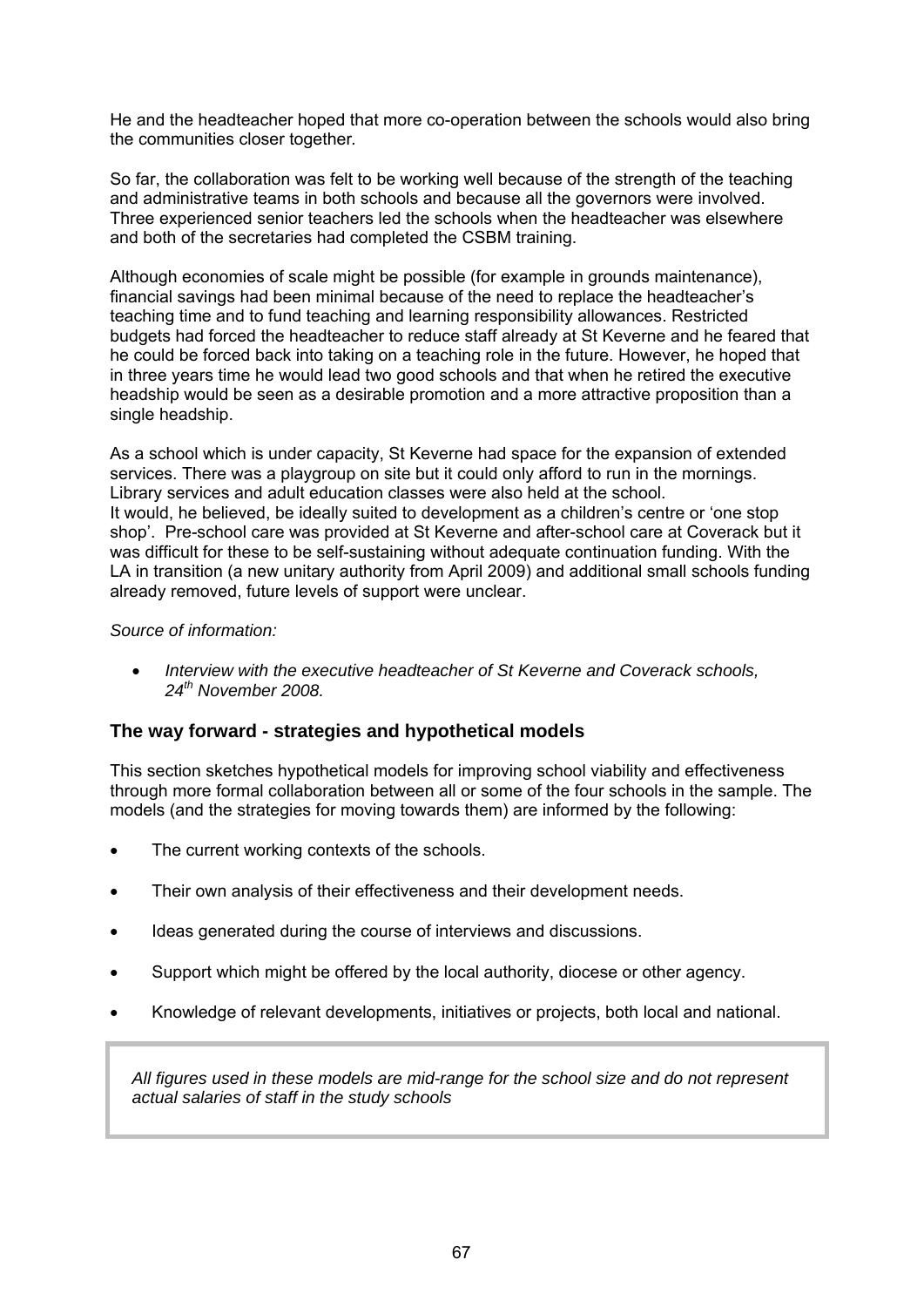#### **Potential executive headships, federations or shared trusts**

The Cornwall Primary Strategy for Change identified a number of potential executive headships and / or federations, based on the geographical distribution of the nine primary schools of the Lizard cluster. Among these are:

Garras and St Martin-in-Meneage;

Grade Ruan and Landewednack.

#### **Garras and St Martin-in-Meneage**

#### **Current situation**

The two schools were in the early stages of an executive headship. Staff were beginning to work across the two schools and the (separate) governing bodies were continuing to evolve ways of working together.

#### **Model 1 - Federation between Garras and St Martin**

A further development of the current executive headship arrangement would be an agreement for the governing bodies to seek federation. The key benefit would be to underline the schools' long-term commitment to working together. Shared governance would also lead to additional improvements in efficiency, with consequent reductions in workload for both governors and head.

## **Grade Ruan and Landewednack**

There were strong existing links between the two schools. The headteachers worked together on a number of issues and supported one another. They were keen to extend this to the sharing of staff skills. The local vicar was a governor at both schools.

#### **Model 2 - Federation: Landewednack / Grade Ruan**

The two schools would retain separate heads but have a single governing body, which would facilitate increased sharing of staff (for instance, HLTA and curriculum co-ordination for ICT).

The sharing of an ICT curriculum co-ordinator and technical support would help Grade Ruan to address a key development priority. Both schools would benefit from sharing an HLTA to support provision for pupils who are gifted and talented or who have special education needs. The latter could also provide reliable class cover for both headteachers.

#### **Model 3 - Executive Headship: Landewednack / Grade Ruan**

Although there was no immediate intention to form an executive headship between Grade Ruan and Landewednack, the schools worked closely together and were paving the way for such an arrangement in the future if priorities changed. This might be triggered by a fall in the numbers on roll and consequent reductions in funding. Transition to an executive headship would be simplified if the schools were already federated.

An executive headship could provide a number of benefits, including increasing the likelihood of recruiting and sustaining high calibre leadership and improving career opportunities for other staff. It should also result in a better work-life balance because of the increased capacity for sharing responsibilities within a larger staff pool. There would also be potential gains for pupils, in terms of wider curriculum opportunities and membership of a larger social group.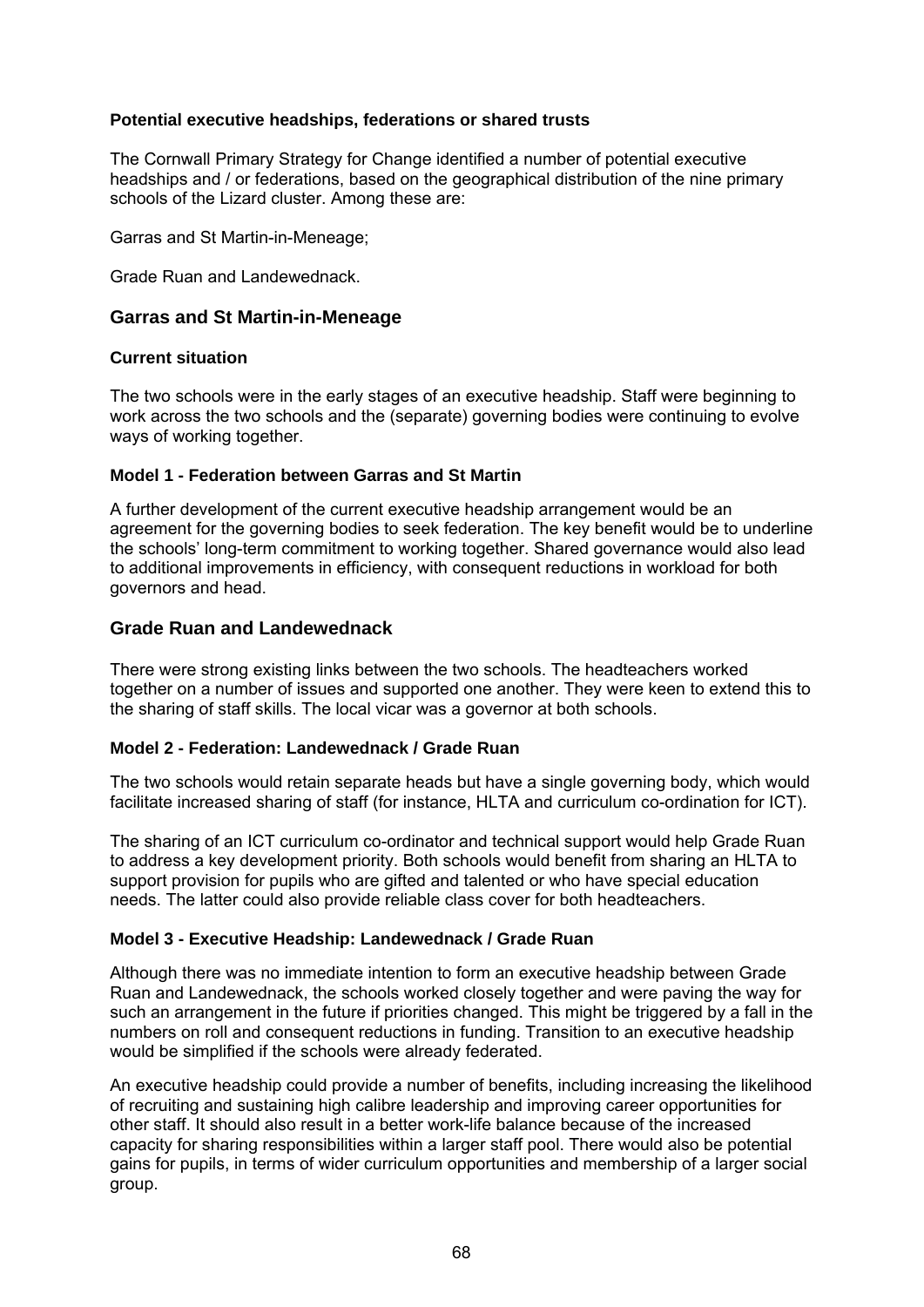Although Grade Ruan is a church school and Landewednack a community school, they both have a similar ethos and a common chair of governors in the local vicar. Preparation for their formal collaboration would need to include shared training and other development activities; diocesan involvement would be an important component. This would lead to a collective vision based on an analysis of overall strategic priorities. Time would be needed for school leaders to plan, implement and monitor this preparatory work.

### **Financial implications**

Detailed calculations of the financial implications of the executive headship model for Cornwall can be found in Appendix 10. The following table is a summary of these findings.

| <b>Executive</b><br>headship                            | <b>Savings</b>               | <b>Additional costs</b>                                                              | <b>Available for school</b><br>improvement |
|---------------------------------------------------------|------------------------------|--------------------------------------------------------------------------------------|--------------------------------------------|
| Executive<br>headship<br>Landewedn<br>ack/Grade<br>Ruan | One head's salary<br>£53,200 | Salary rise (head)<br>£5,505<br>Class teacher<br>£14,000<br>Assistant head<br>£3,800 | £29,650                                    |

#### **Financial advantage of executive headship in Cornwall**

# **Model 4 - Shared trust**

Landewednack, Garras and St Martin would be well placed to acquire trust status. Landewednack already has a large number of external partners including the National Trust and the local Primary Care Trust (especially in relation to the Children's Centre). All three schools have links with the local sports trust.

The Trust and Foundation Schools Partnership (TFSP) outlines the following as key benefits of a trust:

- it strengthens existing relationships by placing them on a more formal footing, helping to clarify roles and responsibilities and demonstrating long-term commitment.
- it ensures that the good practice and positive links with partners continues after the involvement of those who initiated them have ended.
- it gives the school the autonomy to decide its own admissions policy, employ staff and manage its own assets.

To acquire trust status, Landewednack would follow the process outlined in Appendix 11. This takes a minimum of fifteen weeks during which time the school would both become a foundation school and acquire trust status. This legal consultative process would be led by the governing body and headteacher and result in new instruments of government. They would apply to the TFSP, receiving £10,000 funding from the DCSF to support the legal costs and any other support required to progress the application. The TFSP would also provide two days consultant support and would act as a broker in finding suitable local partners for the trust.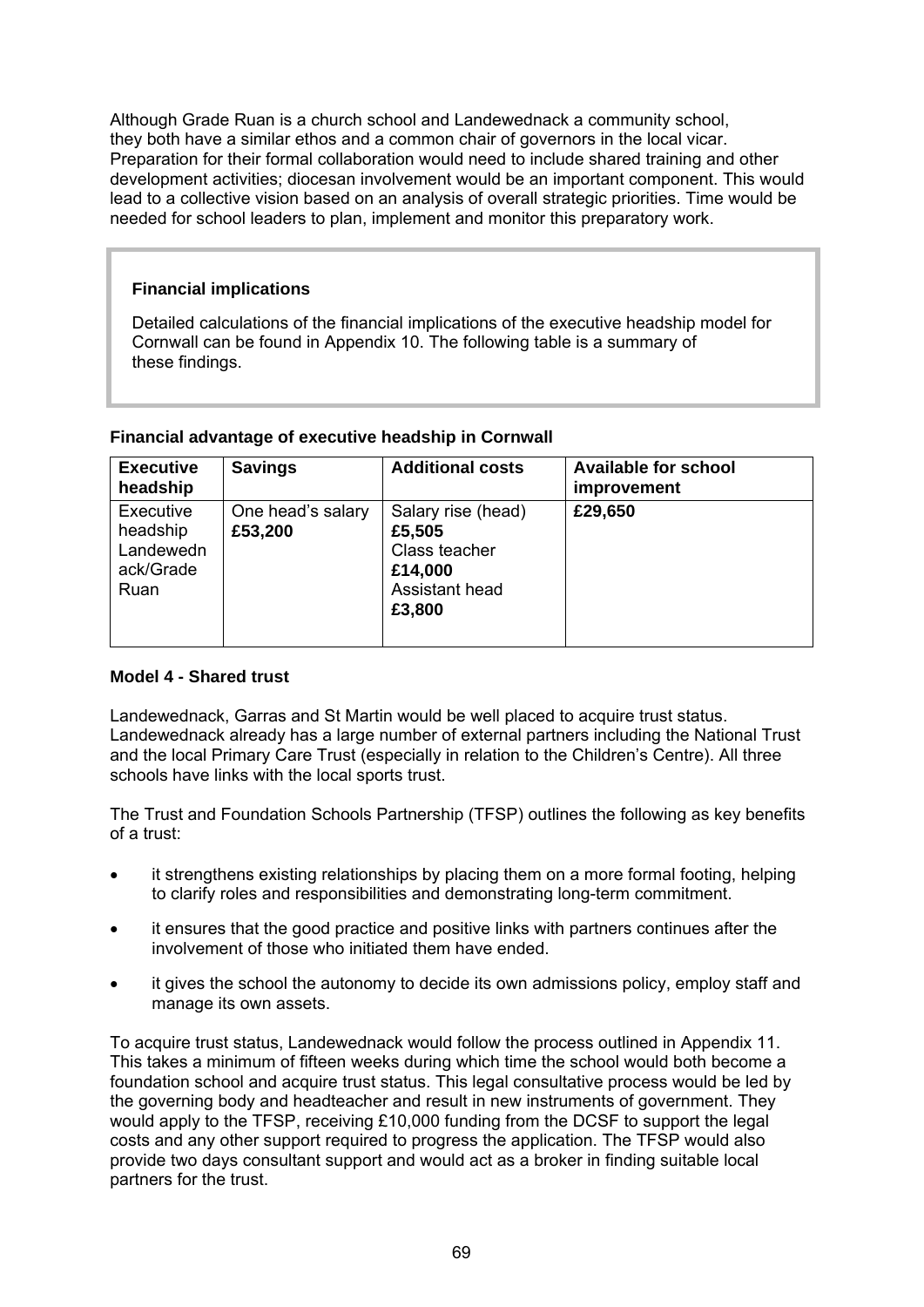Initially, Grade Ruan (as a church school) could become an associate member of the trust and, later, other schools of all phases in the Lizard area might choose to become part of a larger shared trust. A shared trust involving all Lizard schools could greatly strengthen the capacity to co-ordinate extended services throughout the peninsular. The children's centre situated at Landewednack could be a hub for the whole Lizard area, co-ordinating extended services, sharing its expertise and offering the use of its social centre and sports hall. The local Primary Care Trust could be a key partner.

#### **Distributed leadership**

Reducing the workload of the headteachers would enable them to become more effective leaders and teachers, and improve their work-life balance. The heavy workload of small school headteachers has been recognised by the local authority and diocese as a major barrier to recruitment. The development of distributed leadership to include all members of staff would help to overcome this.

The joint appointment of a HLTA for Grade Ruan and Landewednack schools would work under the direction of the headteachers in their role as special educational needs and gifted and talented co-ordinators. The appointee could, for example, organise intervention groups and provide class cover in both schools.

The appointment of a joint school business manager with CSBM training could reduce significantly the headteachers' workload in areas such as bid writing, site management and finance, and reduce the cost of buying in local authority financial support.

The SKILL co-ordinator could write bids on behalf of the Lizard schools after discussing a strategic plan with all heads.

# **Financial implications**

Estimated annual costs (point 24) of an HLTA are £22,000 including on costs. This would be offset by savings which could be made in the supply teaching budgets of the two schools.

CSBM training - no course costs but supply and travel are paid by the school. However, a higher salary level would then need to be paid to the business manager. This could be as much as an additional £5,000 to 8,000 per annum).

Overall benefits from these two measures would include considerable improvements to the efficiency of financial and site management, together with significantly improved practices in SEN and G&T, and savings to the supply cover budget.

#### **Staff development and building leadership capacity**

Limited staff experience and expertise in some curriculum areas were reported by a number of schools. In some cases this was compounded by a lack of professional ambition or aspiration. Equally, however, there were others, including support staff, who had eagerly grasped development opportunities that were presented through collaborative arrangements. Neither Landewednack nor Grade Ruan had a deputy head or senior teacher (TLR) to share the leadership of the school.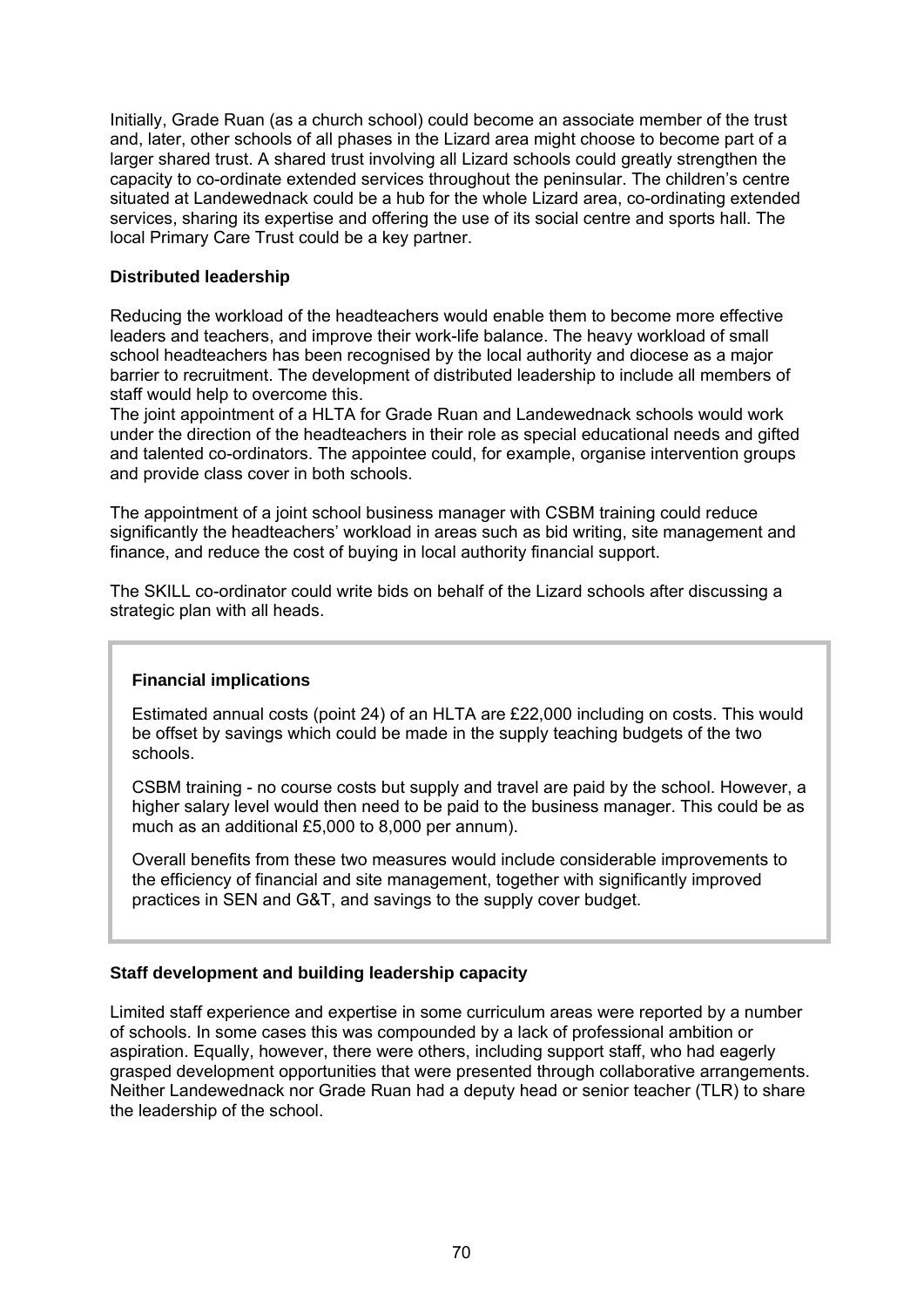The heads felt that it was essential that they and their staff develop an 'outward facing' view of education locally, and that they learned and benefited from one another's experience. This could be enhanced through a planned programme of inter-school visits involving staff at all levels, with follow-up debriefing within individual schools and within the cluster. The next step might be to create opportunities for staff to take on responsibilities across more than one school, providing career development and enabling two or more schools to consider their staffing needs in the context of a wider staff pool.

Groups of subject leaders across the SKILL network could attend NCSL Leading from the Middle or Leadership Pathways training. Additional leadership opportunities would be provided for the mentors that each programme requires. Middle leader training would also provide a pool of staff who might seek NPQH training in the future. Administrative staff in all schools could attend CSBM training.

The above proposals would need to be set within an agreed cluster plan for leadership development.

#### **Financial implications**

With limited budgets, time and staffing, many small schools might find the recommendations made in this section difficult to achieve. In an executive headship, however, the savings made from the headteacher's salary should enable both schools to fund the additional staff and training. There are no costs to small schools (below 100 pupils) for the NCSL programmes listed.

Benefits should be substantial in respect to improvements in staff expertise and motivation, career and professional development opportunities and recruitment and retention. Evidence from other shared headships and federations suggests that the quality of leadership, teaching and learning improves and that ultimately, standards of achievement rise.

#### **Curriculum development**

Currently, the development of the curriculum, through a range of specific projects, was an area of collaboration which was particularly strong. There was considerable scope for more systematic curriculum development to be undertaken with the other four schools from the smaller local area, or from all the schools in the Lizard cluster. This could involve shared professional training days, the development of resources, and joint working on common priorities from their school development plans (for example, writing, subject leadership).

Cluster or local working parties might be set up to enable subject leaders to work together in developing common schemes of work and policies, and, in the longer term, developing the model of one leader per subject working across two or more schools. Video conferencing would enable meetings to take place without extensive costs in time and travelling. This would help to provide a wider range of expertise, experience and resources than a single small school could command.

A virtual learning environment could be established to enable schools to share what they do best and to facilitate learning between the small year cohorts in each school. This would need LA support and a joint bid through SKILL for funding, but could be sustained using the existing ICT expertise in each area (present, for example, in Coverack, Landewednack and St Martin schools). When an experienced member of staff retired at Grade Ruan school, governors might seek to appoint a less experienced teacher with good ICT skills to work in partnership with the ICT leader at Landewednack.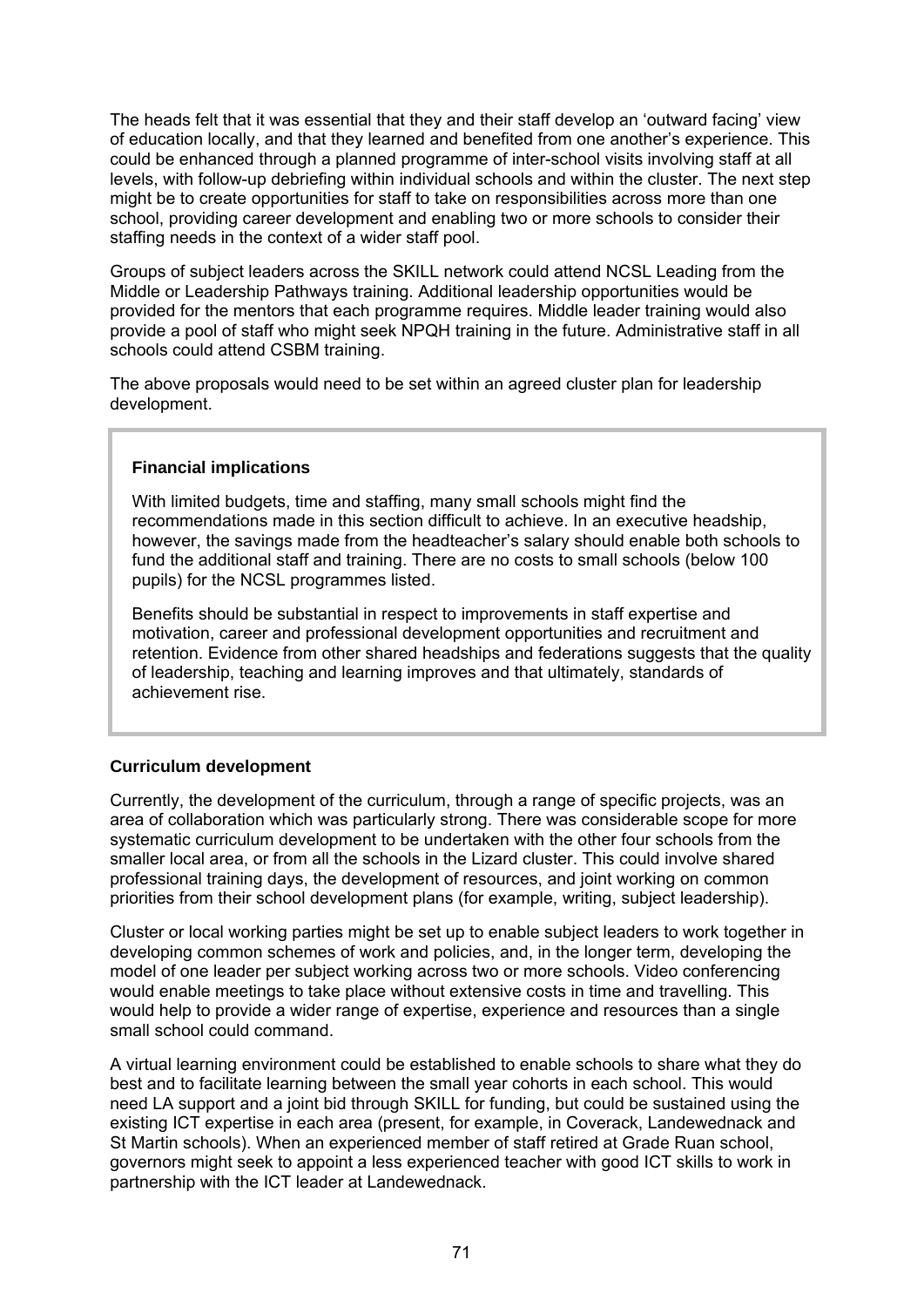### **Financial implications**

Initially, additional time would be needed to set up some of the recommendations in this section but there are considerable efficiencies of time to be made in the longer term through the production of common documents, plans and schemes, and because these and other responsibilities are shared between a larger group of professionals than available to one school alone.

### **Extended services**

The SKILL network has the potential to offer further support to schools, both through the wider network and the local Lizard cluster. It would be vital that a strategic, network-wide plan was agreed in order that all schools could provide the core offer and that a reasonable balance between breadth and viability was achieved.

Landewednack had the only children's centre in the study. This was well positioned to serve Landewednack and Grade Ruan. St Keverne had the space to develop satellite care provision, if funding were available; this could provide core extended services for St Keverne, Coverack, St Martin, Garras and Manaccan. Landewednack could advise the headteacher of St Keverne in setting this up. Social services and health personnel serving the whole Lizard cluster might be based at Landewednack, providing outreach to the centre at St Keverne. Garras/St Martin and St Keverne/Coverack could consider putting together joint bids through the SKILL network for combined enrichment events such as multicultural or performing arts days (similar to those organised by Landewednack and Grade Ruan). St Keverne has the capacity to host such events.

# **5.3 Northumberland**

# *Summary of main findings:*

- The study schools were very small and served rural areas whose population was highly dispersed. Headteachers spent a substantial amount of time teaching their classes; there were very few other members of staff and most were part-time. The heads reported that they were finding it increasingly difficult to respond to demands while maintaining a reasonable work-life balance.
- The medium for the most effective informal collaboration in rural Northumberland schools was felt by the schools to be the self-organised 'cluster', generally consisting of a small group of neighbouring schools. These were often well-established and contributed to curriculum innovation and professional development, as well as providing a network of personal support for the headteachers.
- These clusters provided a strong basis for the potential formation of future formal collaborations such as executive headships or federations. They were more valued by the schools than the large and geographically spread 'partnerships' based on high schools and their first and middle feeder schools.
- Many heads of small schools recognised that their current position was unlikely to be viable in the long term. They (and their governing bodies) were open to consideration of new models of leadership and in some cases preliminary thinking and preparation had been done. There was recognition that formal collaborations were likely to be the best way that very small schools could meet present and future expectations.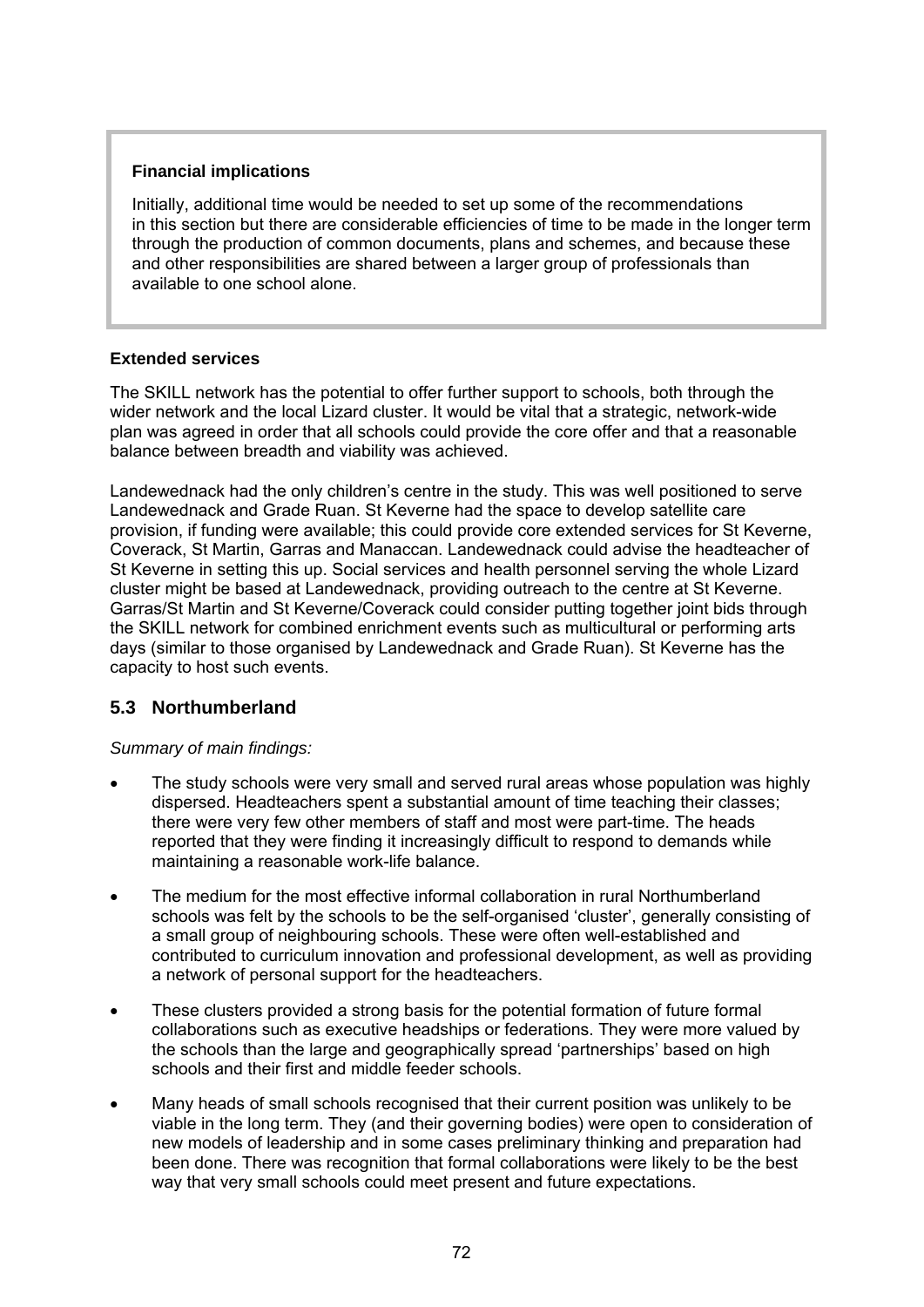- The local authority provided information about alternative models of leadership and its officers gave personal support to schools wishing to consider them. However, some heads felt uncertain about the future of their schools following the primary school reorganisation which was being undertaken. The schools had limited knowledge of the range of formal collaborative options and they reported that there were no local authority incentives which might encourage their investigation.
- The schools reported that a major burden was the necessity to adapt requirements to a small school context or to the sparsely populated communities which they serve. In relation to extended services, for example, they felt it was beyond their resources, even acting together, to overcome the obstacles of long distances, poor transport and low demand.
- These very small schools enjoyed close relationships with parents and were greatly valued by them. However, they reported that parents and other members of rural communities often had little understanding of the difficulties of running a small school, or of the benefits which alternative forms of leadership and organisation might bring. Local opposition to change was a potential obstacle to future development.
- There was potential for creating a number of models of formal collaborations in the Northumberland sample of schools, for example:
	- o Two were about to embark upon an executive headship which might further develop into a federation.
	- o There would be scope for the federation of a larger number of schools, some as executive headships and some with their own headteacher.

### **The local authority view**

#### *Main points*:

- The local authority encouraged collaboration; it provided schools with information about different leadership models, including federation, but did not initiate such arrangements, or support them financially. The prime movers were the schools themselves, led by their governing bodies.
- Groups of schools adopted different models of collaboration that suited their own local circumstances. Most involving small schools had arisen from a local difficulty (generally recruitment) rather than from strategic planning.
- Governing bodies of schools with an executive head did not necessarily see the arrangement as permanent; it was reviewed and sometimes ended following the departure of the executive headteacher.
- Geographical factors including isolation, transport difficulties and low numbers on roll limited the ability of small rural schools to offer extended services, although in some aspects there were examples of good practice.

# **Small schools in Northumberland**

At the time of the study, Northumberland had 136 first schools (four to nine years) of which sixty-three had fewer than one hundred pupils, thirty had fewer than fifty pupils and fifteen had fewer than thirty pupils. Over a third (37%) were denominational schools; of these, ten were voluntary aided Roman Catholic schools, thirty were voluntary aided Church of England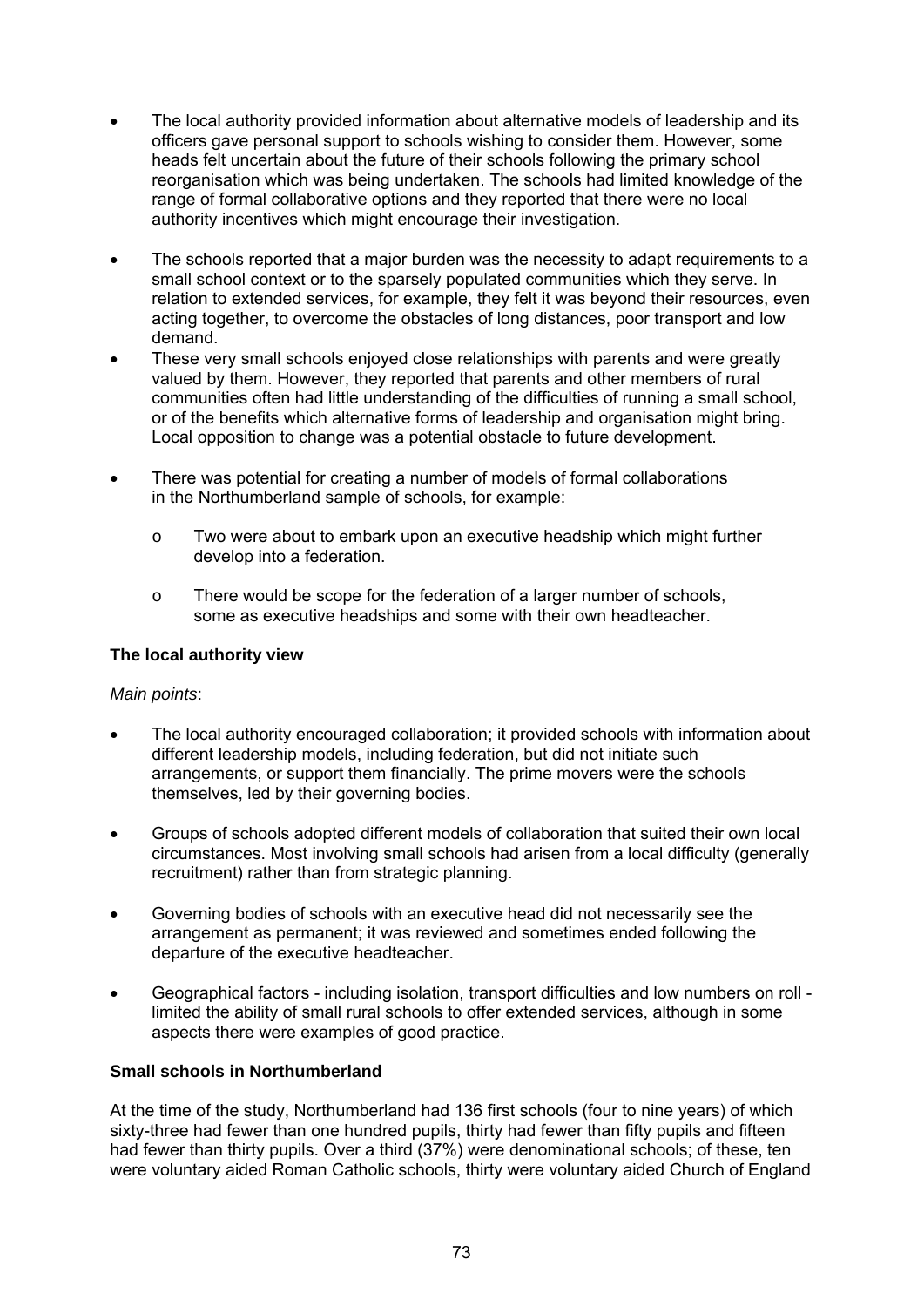schools and eleven were voluntary controlled Church of England schools. Approximately 35% of all first school headteachers were fifty-five years of age or older.

Northumberland is a large county and is the most sparsely populated in England, though there are some areas of dense population. More than half of the population live in less than five per cent of its total area, concentrated in the south-east. Small villages characterise the majority of the county; in the large tracts of moorland and upland areas, isolated hamlets are the only settlements found. Northumberland therefore regarded small rural primary schools as an essential part of the authority's educational provision despite their high running costs (it estimated that unit costs rose significantly once the number fell below ninety pupils). It also believed that the scattered nature of the population meant that even if models of leadership changed, the number of school units would need to remain largely the same. Some of the highest levels of surplus capacity were in some of the more remote areas where access to alternative provision was not practical for very young children. Small rural primary schools were felt to be very much part of the landscape in Northumberland.

Over the last four years, Northumberland has been implementing its 'Putting the Learner First' programme, which had been designed to improve standards at Key Stages 2 and 4, reduce surplus places (expected to rise to twenty-one per cent of places in first schools by 2011) and improve the condition of school accommodation. The programme included plans to move from a three-tier to a two-tier system, to be implemented over an extended time frame. There was no plan to close small schools, although two had closed during the past year at the request of their governing bodies.

Ofsted reports indicated that most small schools performed well in Northumberland, and better than the larger schools in the county (although this reflected a socio-economic factors as well as differences in size). The local authority attributed the high standards achieved by most small schools to the additional individual attention that their pupils received.

#### **Small school leadership**

The local authority was aware that its schools were less well funded than those in many authorities. Consequently, the headteachers of its small rural primary schools taught more extensively than in comparable schools elsewhere. A recent workforce analysis, carried out internally by the local authority, indicated that over half of Northumberland's first school headteachers had a teaching commitment of at least fifty per cent and that some taught for at least eighty per cent of the week. This commitment reduced the headteacher's capacity to provide effective leadership - including, for example, making creative use of HLTAs or school business managers, or indeed considering the possibility of becoming an executive head. The LA was concerned over the work-life balance of many small school headteachers, and the sustainability of some of the school's provision - for example after school clubs, which were dependent on the willingness of a small number of people to work well beyond the school day.

Recruitment to all primary schools continued to be problematic. In the last year, only half of the first school headship vacancies had been filled with a permanent appointment. This was particularly acute in the smaller primary schools where workload issues tended to reduce the number of applications. A further problem was the small differential between the salaries of small school headteachers and those of senior teachers in other schools.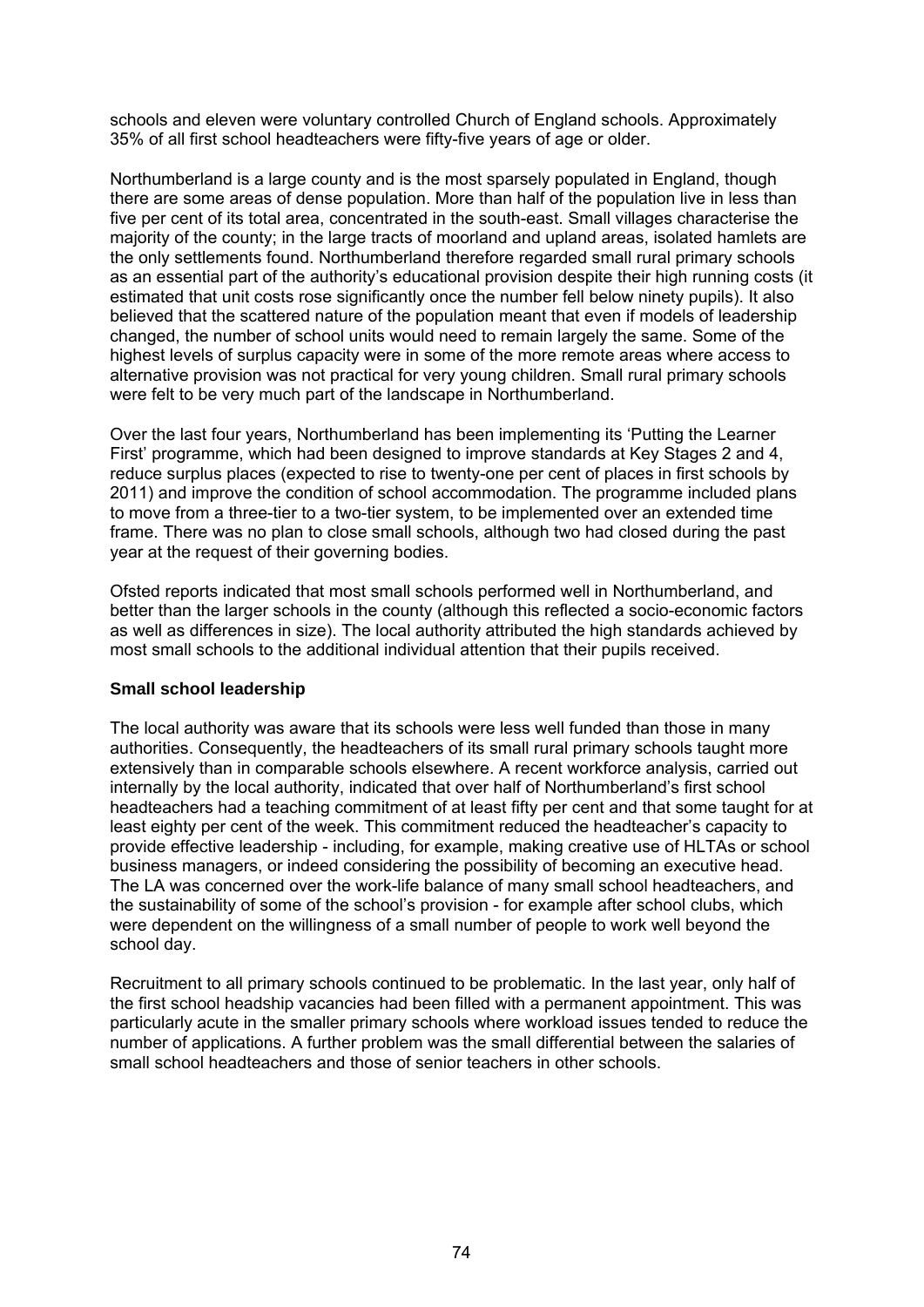#### **Local authority support for collaboration**

Northumberland actively promoted alternative forms of school leadership, through the work of its advisers on governors' selection panels, through its 'Leading in Northumberland' newsletters, and through conferences and other training opportunities for governors and headteachers. Its policy was underpinned by the principle that it is the governors of the schools and not the local authority who proposed alternative models such as federation and who led the consultation on their proposal. The local authority's role was to assist and facilitate this process.

The local authority had recently established a succession planning team and a strategy had been developed. A particular focus was on the critical role of governors. The strategy also aimed to identify future school leaders; to support schools in the recruitment, induction and retention of headteachers; and to assist the development of new models of school leadership. Initiatives had included an audit of headteachers willing to work beyond their own school; however, lack of funding had limited what could be achieved. Additional support for headteachers in small schools had been provided through the designation of an adviser with specific responsibility for small schools and through a revised induction programme for new headteachers. A key element of the programme was the opportunity to network with other heads and to undertake activities such as shared monitoring activities in one another's schools.

Northumberland believed that governors must be well informed if they are to consider different models of leadership and had produced a clear and instructive chart entitled 'The Federations Continuum' which set out the different characteristics of each level of collaboration. It had promoted the benefits of different approaches through the annual governors' conferences, through its newsletters and through the termly briefings for chairs of governors and headteachers. Governors had been asked to consider such questions as: what were they doing to ensure they could sustain quality leadership in the school? how willing were they to consider alternative models of leadership? and how would they like the local authority to support them?

#### **Models of collaboration in small schools**

Schools in Northumberland worked within one of fifteen regional 'partnerships', consisting of a high school and its feeder middle and first schools. A considerable degree of autonomy was distributed to these groups and they were encouraged to share practice and identify local solutions to local issues.

There was a high level of informal collaboration between small schools but more formal models were also developing, including one 'soft' federation and one shared headship. The LA recognised, however, that there was no sense of permanence in the 'soft' federations involving small primary schools. Each school retained its own governing body and budget and normal custom was that the collaborative arrangement was reviewed when the executive headteacher moved on. This might result in a move back to each school appointing its own headteacher, or to a suggested federation with another school, rather than a continuation of the current arrangement. LA advisers believed that the next step in supporting these groups would be to encourage long term succession planning within the partnerships.

#### **Extended services in small rural primary schools**

The local authority acknowledged that it was difficult for many of its small rural primary schools to offer the full range of extended services, although it felt that Northumberland had a good record of supporting its small schools in this respect. This was due mainly to the willingness of schools to work together within the regional partnerships for the benefit of all: for example, the Alnwick partnership had been able to subsidise activities in a small school using income generated by larger schools.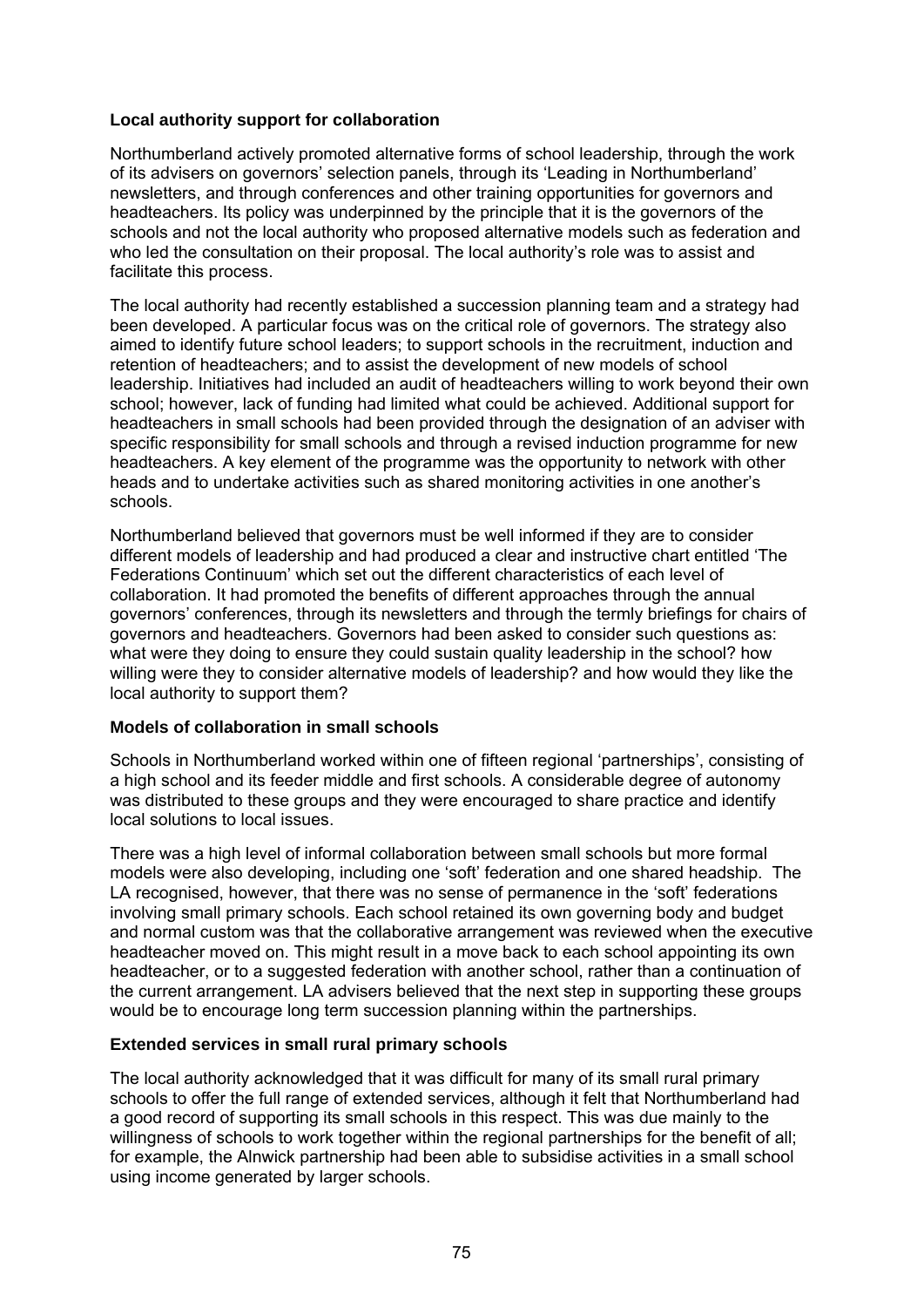Rural isolation, small numbers and the cost and difficulty of obtaining local transport were major inhibiting factors affecting the provision of pre- and post- school care, after school clubs, and the use of schools by community groups. The workload of small school headteachers was another factor which could affect the development of extended services. The signposting of services was not wholly satisfactory, given the long distances to be travelled and the reluctance of some parents for their young children to be transported from one school location to another. Poorer families and vulnerable children in particular were missing out.

Recent initiatives had led to an improvement in developing the core offer in rural areas. For example: each partnership now had an extended schools co-ordinator to help develop local activities and resources; Parent Support Advisers provided a rolling programme of parenting classes in different locations in the partnership to which they are attached; sports partnerships had had a beneficial impact on the quality of PE in small schools and had improved the range of after-school clubs.

### *Sources of information:*

- *Discussions with the School Workforce Adviser and the Extended Services Co-ordinator, 8th January 2009.*
- *Documentation provided by the local authority.*

# **The view of the Anglican Diocese of Newcastle**

### *Main points:*

- The diocese was fully committed to promoting and supporting collaborative leadership.
- The recruitment crisis in small rural schools and the unsustainable workloads of their headteachers made it essential to explore alternative models of school leadership.
- There was encouragement for governors to give serious consideration to executive headship as a possible leadership model, when working with them on headship appointments.
- The unique circumstances of each school required a pragmatic and flexible approach to collaboration, seizing opportunities when they arose.
- There was no objection to federations between church and community schools.

Working in close partnership with the local authority, the diocese felt that it had been in the forefront of the development of shared headships in Northumberland, driven by its concerns over the welfare and recruitment of headteachers to small rural primary schools. In response to these concerns, the diocese ensured that governors were aware of their duty of care to the individual when appointing a new headteacher, and consequently, that there were alternative models of leadership for them to consider, including federation. Despite this, most governing bodies wished to appoint their own headteacher.

The diocese had significant anxieties about the well-being of heads of small schools: expectations were regarded as "immoral". Demands on heads were reported to have grown substantially over recent years and took no account of the need for work-life balance.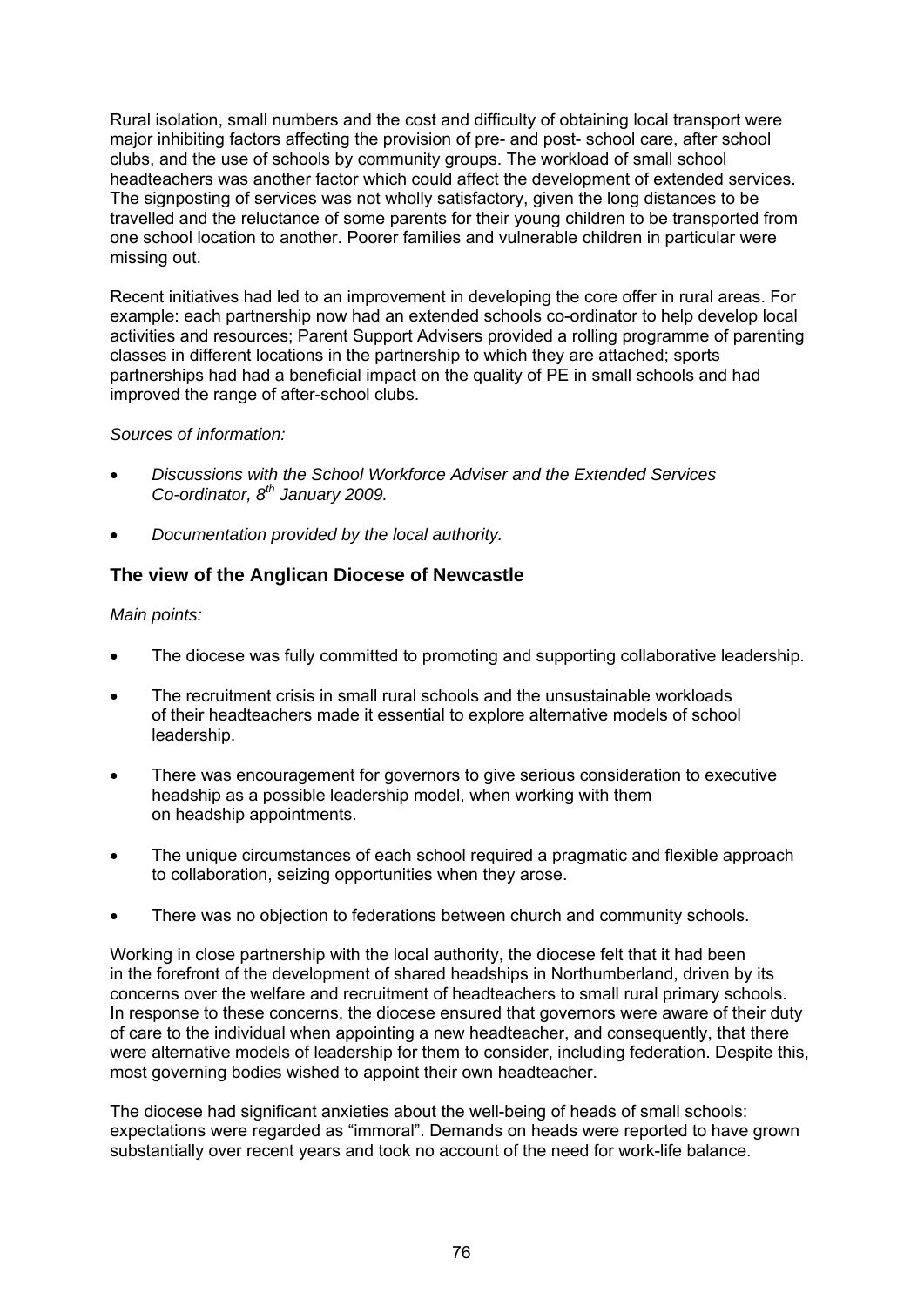Although most heads were effective, this was often at great personal cost. Increasingly, the role could only be fulfilled by the exceptional head. A fact finding visit to Norfolk several years ago, together with the experience gained from early federations in Northumberland, had convinced the diocese that a pragmatic and flexible approach to collaboration was needed. It was underpinned by the principle that the needs of the learner overrode any other concerns. With forty-one church schools in Northumberland, the diocese had been involved in many different models of collaboration, for example, a shared headship stemming from maternity leave, federation between a community middle school and a church first school, and a long standing federation around Holy Island that had more recently included a third school. However, in some situations governors did not always appreciate the potential benefit of collaborative arrangements and some had come to an end.

A notable example of successful collaboration was the West Tyne cluster of five schools that had been working closely together for several years. They pooled resources, including a teacher for RE; arranged joint theme days and weeks; provided cluster professional development training; and produced common documentation.

Two schools within the group had entered into a formal collaboration when one of the headteachers retired, while two other headteachers in the group shared the executive headship of a third school in the cluster. The diocese was currently working towards the formation of a three-to-nineteen academy co-sponsored with the Duke of Northumberland, which would replace ten schools, including two church schools.

The diocese felt that executive headship brought many benefits. It removed the class teaching commitment from the headteacher and enabled a larger team of staff to share resources, expertise and responsibilities across the schools. Where it was working well, the two governing bodies held their meetings on the same evening, with a joint session covering items of common concern, thus reducing the number of meetings that the headteacher needed to attend.

The diocese had a positive and enabling attitude to joint headship of church and community schools and had no objections to the executive headteacher coming from the community school. It invited these headteachers to become part of the church heads group; it also ensured that they were well briefed by diocesan advisers so that they understood both what it means to be the headteacher of a Church of England school and their responsibility for maintaining its Christian ethos.

#### *Source of information:*

• *Interview with the Director of Education, diocese of Newcastle, 7th January 2009.* 

#### **The Middle School Perspective**

Three of the four first schools in the study fed into the Dr Thomlinson CoE Middle School; the middle school and its six feeder first schools belonged to the Morpeth partnership. Collaboration within the partnership worked well at middle and high school level, for example with joint professional development training. The regular partnership meetings for headteachers were supplemented by meetings of smaller networks, including the middle school and its feeder schools. Some very small schools within the partnership also met as a discrete group to consider such issues as finance and the sharing of secretarial staff. Schools in the Rothbury area met termly, usually at headteacher level but additional meetings with a curriculum focus also took place. There were no formal meetings for governors of the group of schools now that the consultation over the move to a two tier structure had been completed, although a good proportion of middle school governors were also governors at one of the first schools and this helped to strengthen links between the local schools.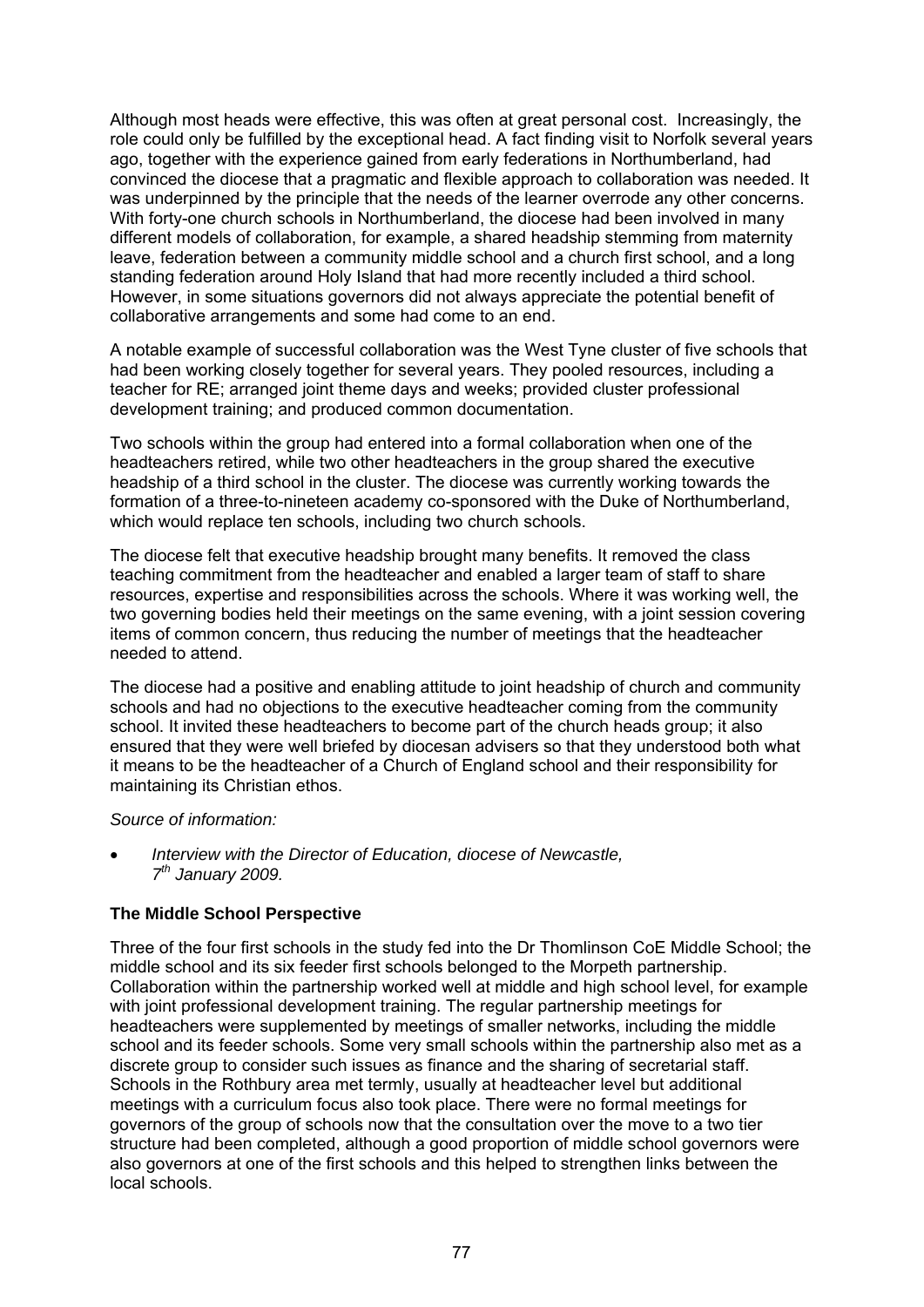The high school and the other two middle schools in the partnership are in the process of becoming a 'hard' federation (proposed for September 2009) with one governing body (but separate headteachers and budgets). Dr Thomlinson Middle School was invited to join this arrangement, although first schools were not, but chose to remain independent because it is a church school and is some distance from the other schools.

The head felt that there were many possibilities to extend collaboration between the middle school and its feeder schools, for example by an extension of the successful sports partnership model to other subject areas - for example ICT, where the middle school had significantly greater resources. This would also have the benefit of bringing together the very small numbers of children from each age group in each school.

The head also advocated a more creative approach to solving a range of problems which might, for example, include the joint funding of posts such as a school business manager. There was also potential for shared headship, with one head overseeing two or more schools - perhaps the middle school and one or more feeder schools. Previously, local governing bodies had been resistant to this proposal but he felt the climate might be changing now that there were concerns over falling rolls, recruitment difficulties and restricted career opportunities in very small first schools.

All partnerships had their own extended services co-ordinator. However, despite schools' efforts to provide pre- and post- school care in the local area using a commercial company, the demand had been insufficient and the small numbers interested were widely scattered between the local schools. This had led to the decision that the local schools would 'signpost' rather than provide a childcare service themselves. The middle school had a home/school link worker based on site but this service did not extend to the first schools. A range of clubs and other activities was offered to its pupils but most of these were held during lunchtimes to overcome after-school transport difficulties.

#### *Source of information:*

• *Interview with the headteacher of Dr Thomlinson CoE Middle School, Rothbury, 9th January 2009.* 

# **The four schools: individual case studies**

The four study schools were from two geographical 'partnerships'. The schools were located to the west and north-west of Alnwick. Three (Harbottle, Netherton Northside and Thropton) fed into Dr Thomlinson Middle School in Rothbury and then into Morpeth High School. Branton fed into Glendale Middle School and then Alnwick High School.

# **Harbottle CoE First School**

#### *Main points:*

- The school was very small and served an isolated though close-knit community. The headteacher had a large teaching commitment and was the only full-time member of staff. It was a popular and successful school, but the responsibilities of leadership were reported to be an increasing burden.
- Informal collaboration was extensive and had been a significant feature of the school for a long time. Relationships with two similar nearby schools were particularly strong, and this cluster had formed the basis of much of the development work undertaken in recent years.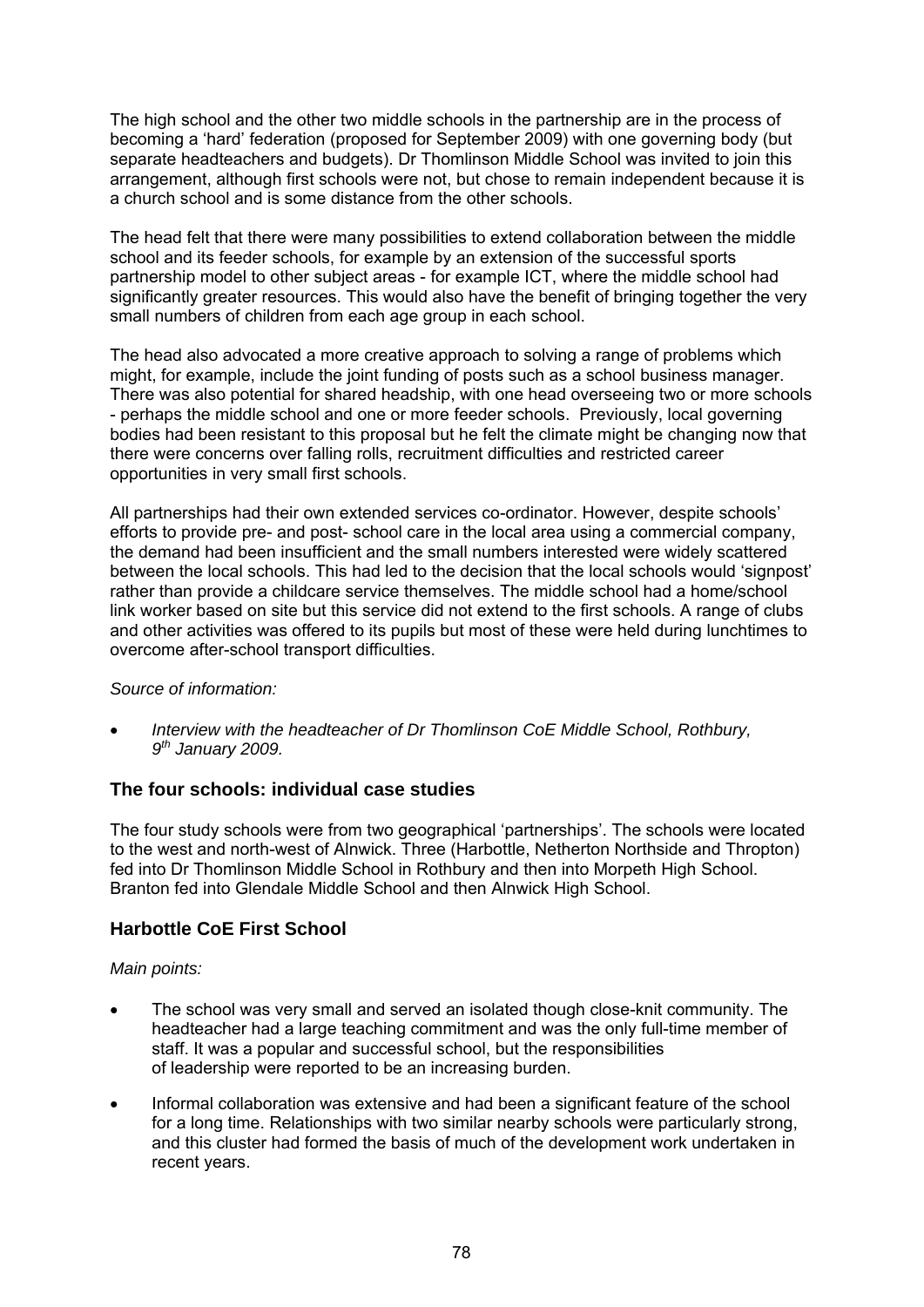The headteacher had agreed to lead one of these neighbouring schools under an executive headship arrangement with effect from April 2009. The proposal had the support of staff, governors, parents and community.

#### **Population and context**

The school currently had twenty-three pupils on roll (plus four part-time in the nursery) and numbers were slowly rising. If the school were to become a primary school following local authority proposals for reorganisation, numbers were likely to be around forty. The school population was widely scattered; four small villages and many isolated, outlying settlements were served, with some children travelling ten miles to school. Not all came from farming families. Some were craftspeople; others were professionals who had made a lifestyle choice to relocate to the area. A few were unemployed. The disparate nature of the catchment made it difficult to predict trends.

A quarter of the houses in the area were holiday homes. Children entered the school with a range of abilities, though generally they were average or above, except in language and communication, where they were often lower.

### **Standards and quality of provision**

Given their starting points, pupils achieved high standards, with results comparing favourably with national and local averages. Despite its very small size, the school prided itself on the richness of its curriculum. The school was a guardian for the nearby National Trust property at Cragside and used it for a variety of purposes. There were also links with National Parks, Forestry Commission and Young Enterprise as well as involvement in local issues. The school, the head said, "has a tradition of being aware of opportunities and taking advantage of them". Examples included links with the Campaign for Learning and 'learning to learn' skills programmes with Durham and Newcastle Universities. "We just listen out for things to get involved in," the head commented. Extensive use was made of outside expertise; she noted that "we are very lucky with the number of members of the community who come in and help". This included professionals (artist, poet, composer, musician, author), as well as artisans (woodworker, gardener, shepherd) - "you can value all sorts", she pointed out.

#### **Buildings, resources and staffing**

The school was housed in an early Victorian building which was in good condition. Together with the extra accommodation provided by a recent extension, it was adequate for present needs and included a well-equipped hall. The building was sited high above the road, but the recent addition of a slope and handrail had made access possible for pupils with disabilities. The school presented itself as a lively and busy learning environment and was wellresourced. The ICT suite was a particular asset, offering a generous ratio of computers to pupils. The head taught for three-and-a-half days a week. There were two other part-time teachers, and a small team of other part-time staff including two teaching assistants and a secretary; the head noted that "people all do far more than it says on their job description".

#### **Leadership and management**

The headteacher had very limited time away from the children and felt the pressure of the management role with its increasing bureaucratic demands. She had a collaborative approach to decision-making and all staff had good opportunities for exercising responsibility and pursuing professional development. However, most of the burden of leadership and management devolved upon her. "There's no-one to delegate to" she commented; "I'm the only full-time member of staff". However, contact with the children was her reason for doing the job and she would be very reluctant to see that go. Responding to new initiatives was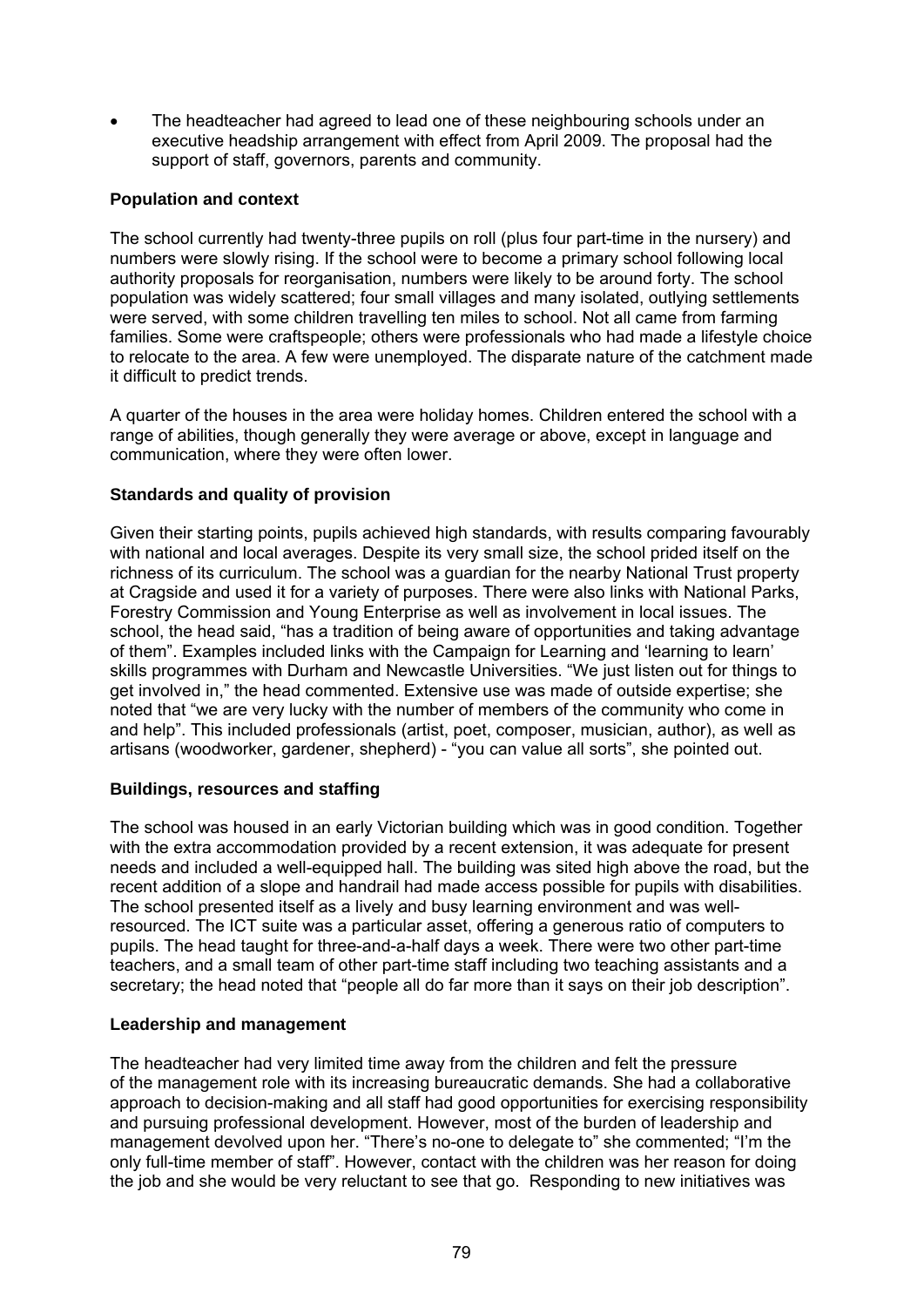one of the greatest challenges. The head said that she "is realistic about what is possible". "We'll sometimes say" she added, "we can't do that but we can do something different and maybe better".

The school's isolated position disadvantaged it in a number of ways. For example, training was difficult to access, as it was often held too far away. Likewise, after-school meetings often could not be reached in time. Essential professional support such as psychological assessments or speech therapy was sometimes slow to respond. However, the head felt very well supported by the governing body, and by the chair in particular.

### **Extended services**

Developing out-of-school activities had been a key improvement priority for the school this year. Following a parental survey, the range of lunchtime and after-school activities, mostly run by volunteers from the community, had been expanded. Further activities available in Rothbury were signposted, and some coaching sessions were run by the sports partnership. A week's holiday club, supported by the district council, had been put on last summer; it was well attended and it was hoped that it could be repeated. There was a very well-established mother and toddler group which met in the school; the school also offered sufficient nursery places for the community. A childminder who lived very close to the school was able to offer childcare to all parents who required it. Parents and governors considered this to be an impressive range for such a small school. Nevertheless, problems remained; for example, access to services in Rothbury were difficult for some families, and some children were unable to attend after-school sessions as three-quarters lived beyond reasonable walking distance.

### **Future priorities**

In addition to the above, the school development plan identified the intention to make further improvements in the quality of teaching through a range of creative and imaginative strategies. However, the current proposals for the headteacher to become executive head of the neighbouring Netherton school had subsumed these issues into one key priority: to make the new leadership arrangements effective so that they clearly benefited the pupils from both school communities.

#### **Current collaboration**

The school was involved in an intricate and overlapping web of informal collaborative arrangements. The oldest of these, and still the most significant, was the 'three valleys cluster' (with Netherton and Branton first schools). The three schools had developed a very close understanding because they had worked together for so long, but this had taken time to achieve. The benefits were enormous, the head believed: reducing isolation, sharing expertise, giving moral support, offering short-cuts and so on. But the headteacher was clear that compatibility - a shared vision - was an essential prerequisite for successful collaboration.

On a practical level, pupils from the three schools worked together on a joint project at least once a term - a recent example was a visit to Newcastle to see different places of worship. This did not just offer financial savings. It widened the peer group for children to socialise in, increased their access to expertise and provided them with additional challenge. Their joint ceilidh band symbolised their working together - it was a local fixture, performing in the villages and at regional festivals, and regularly raising money for charity.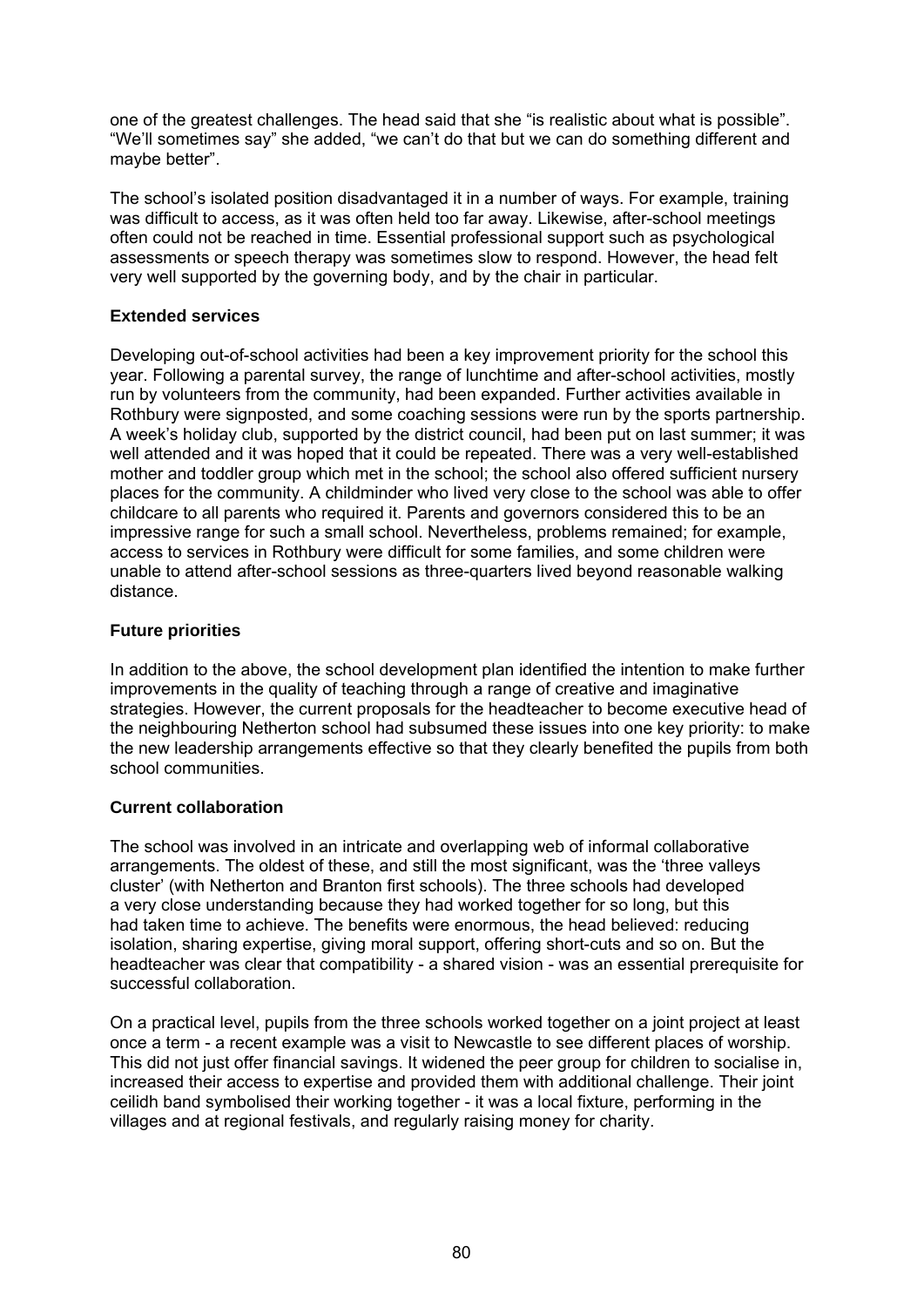There was also a range of other collaborative groupings, with different though related concerns and focuses. These included an augmented three valleys group - five schools which focused on common training needs and which had formed a Creative Partnership. The middle school (situated in Rothbury) and its feeder first schools formed the Coquet valley partnership, which sought to secure savings in access to services and resources as well as working to secure a smooth transition from first to middle school. Lastly, the school belonged to the Morpeth partnership which was made up of all schools which fed into the high school in Morpeth. This last group, the headteacher felt, had its value but was too unwieldy to be fully effective. It comprised too broad a range of interests, and its meetings were often inaccessible because of their distance and timing.

Informal collaboration had been well supported by the local authority in the past - for example, small school advisers had been funded to offer hands-on support for groups of small schools (the headteacher had formerly been one herself). Now, however, although officers and advisers were sympathetic and offered encouragement, there was significantly less active help.

#### **School perceptions of benefits of and barriers to further collaboration**

The school was very aware of the multiple advantages to be gained from collaboration. Working together - especially within the three valleys cluster - was on an informal basis but was not an add-on. It was woven into the culture of the school; it was how they met their obligations and developed their ideas.

However, there were inevitable barriers which needed to be overcome every time a new collaborative venture was embarked on. Some were due to circumstances, others to personalities. The list of inhibitors, the head commented, was predictable and familiar: time for leadership, management and innovation; and funding to support staff release, transport, training and resources. Seed funding was only partially effective - "we need more than a blast of money", the headteacher said, "because we're talking about people who are already working flat out".

Even when these obstacles were overcome, effective collaboration didn't necessarily follow. Schools had to be comfortable with their neighbours and partners, the head commented, and the deeper the collaboration, the more dependant they were on trust. It was easy to sign up to the principle, but for some it was only lip-service because the reality could be too threatening. She believed that "people get antagonistic if forced - they have to make their own mind up".

Plans for shared headship with the neighbouring first school in Netherton were well advanced; in many ways this had seemed a natural development from the three valleys collaboration. There was, however, a degree of caution: a four-term trial period had been agreed, after which the position would be reviewed by governors of both schools.

#### **School perceptions of attitudes of governors, parents and the community**

Governors played an active role in the life of the school and were both knowledgeable and supportive. The chair described the head as "a great plate-spinner" but governors were concerned about the demands on her and on her colleagues. Many parents were also prominent in offering the school practical, hands-on support. The community was an intimate one - most parents had known each other since they originally met at the mother and toddler group. Relationships between school and parents were very open - communication was very strong and "there are no secrets". The headteacher lived in the community and so was known on a personal level. Parents would be kept informed about the shared headship proposal; no objections were expected or difficulties envisaged.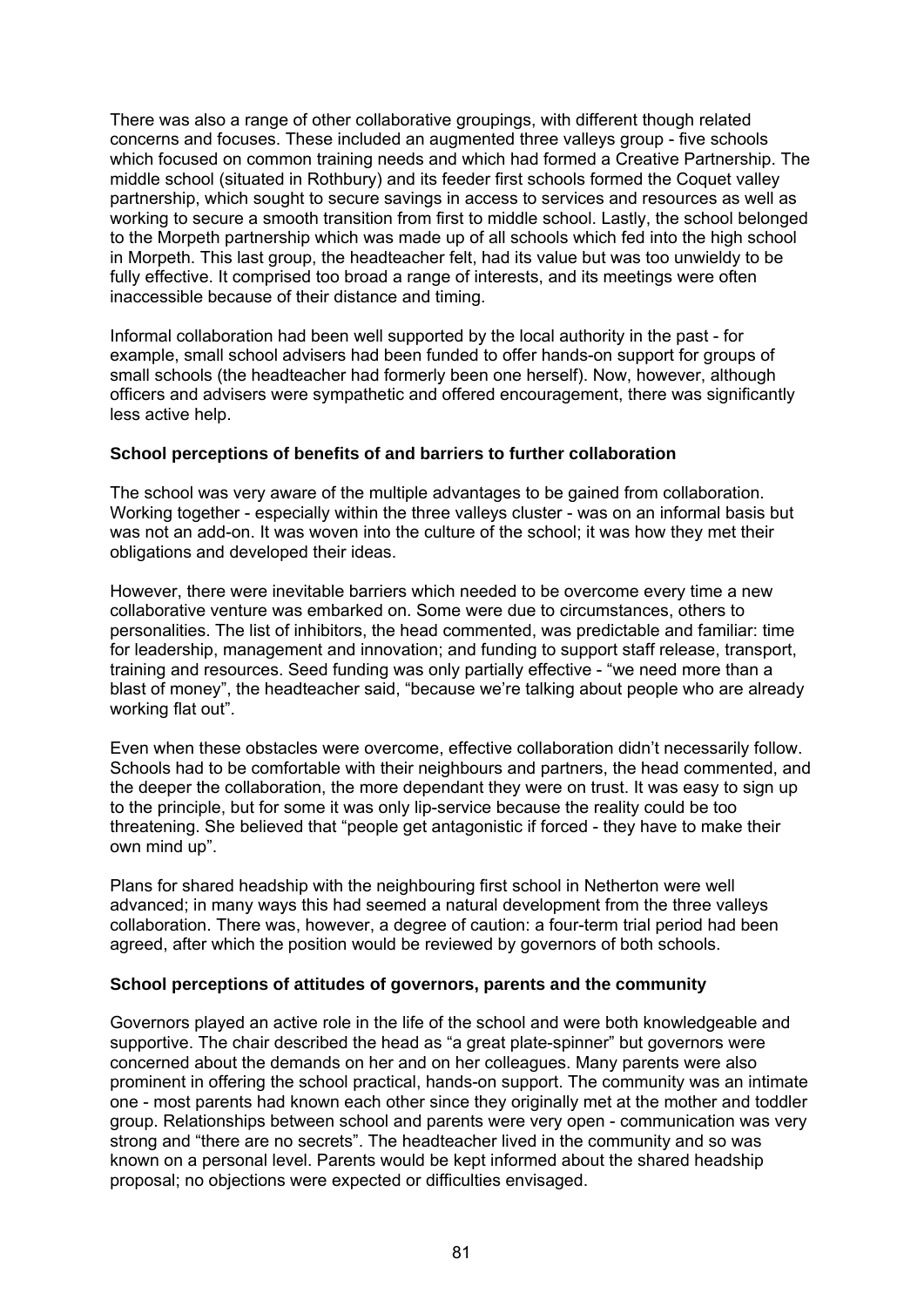*Sources of information:* 

- *Interview with the headteacher and chair of governors, Harbottle CoE First School, 15th January 2009.*
- *Documentation supplied by the school and documents researched online.*

# **Netherton Northside First School**

### *Main points:*

- The school, serving a remote rural community, was very small and becoming smaller. It was, however, a successful school with some outstanding features. The headteacher had a substantial teaching commitment; it was increasingly difficult to sustain both this and her leadership and management responsibilities.
- The school was firmly committed to collaboration and participated in a number of network groups. The most effective of these was the close-knit local cluster of three schools which had, over the years, become a major force for support and innovation.
- The head was to move on in April and it had been agreed that the headteacher of another of the cluster schools would take over as executive head. It was felt that this offered the best chance for the school to remain viable in the future. The school's stakeholders had been consulted and were prepared for the change.

#### **Population and context**

The school was slightly smaller than it used to be, and it was likely to decline further in the following year. It was not known whether this was a long-term trend as just one or two families moving into the area could make a significant difference. Currently there were sixteen pupils on roll (with two additional children in the nursery, one of whom had severe special educational needs). There was a foster carer in the community, so the school often had pupils who were looked after. Under the proposal for the school to be a primary school, there were likely to be around thirty pupils.

Many children lived in widely scattered and remote farmsteads; the houses in the village itself were often occupied by older people. Parents mainly worked in agricultural or building trades; a few were semi-professional. Their isolation could make it more difficult for children to socialise successfully, the headteacher said, so that they needed additional support in school. Children might lack experiences which those in more populous areas took for granted; for example, there were few opportunities to shop, so children might be unfamiliar with selecting items and handling money.

#### **Standards and quality of provision**

Children entered the school with a broad range of abilities; it was difficult to generalise, the head pointed out, because of the very small numbers. The high quality of teaching and the school's nurturing ethos ensured that all children made good progress. By the time they left at the end of Year 4, their attainment was above average, particularly in mathematics. Very effective use was made of a variety of community links, for example National Parks and the Creative Partnership, to enrich and broaden the curriculum. When last inspected by Ofsted (February 2006) the school was praised for its good all-round provision; its nurturing family ethos was particularly noted. It succeeded in being the "happy, bright and stimulating" school it aspired to be in its vision statement.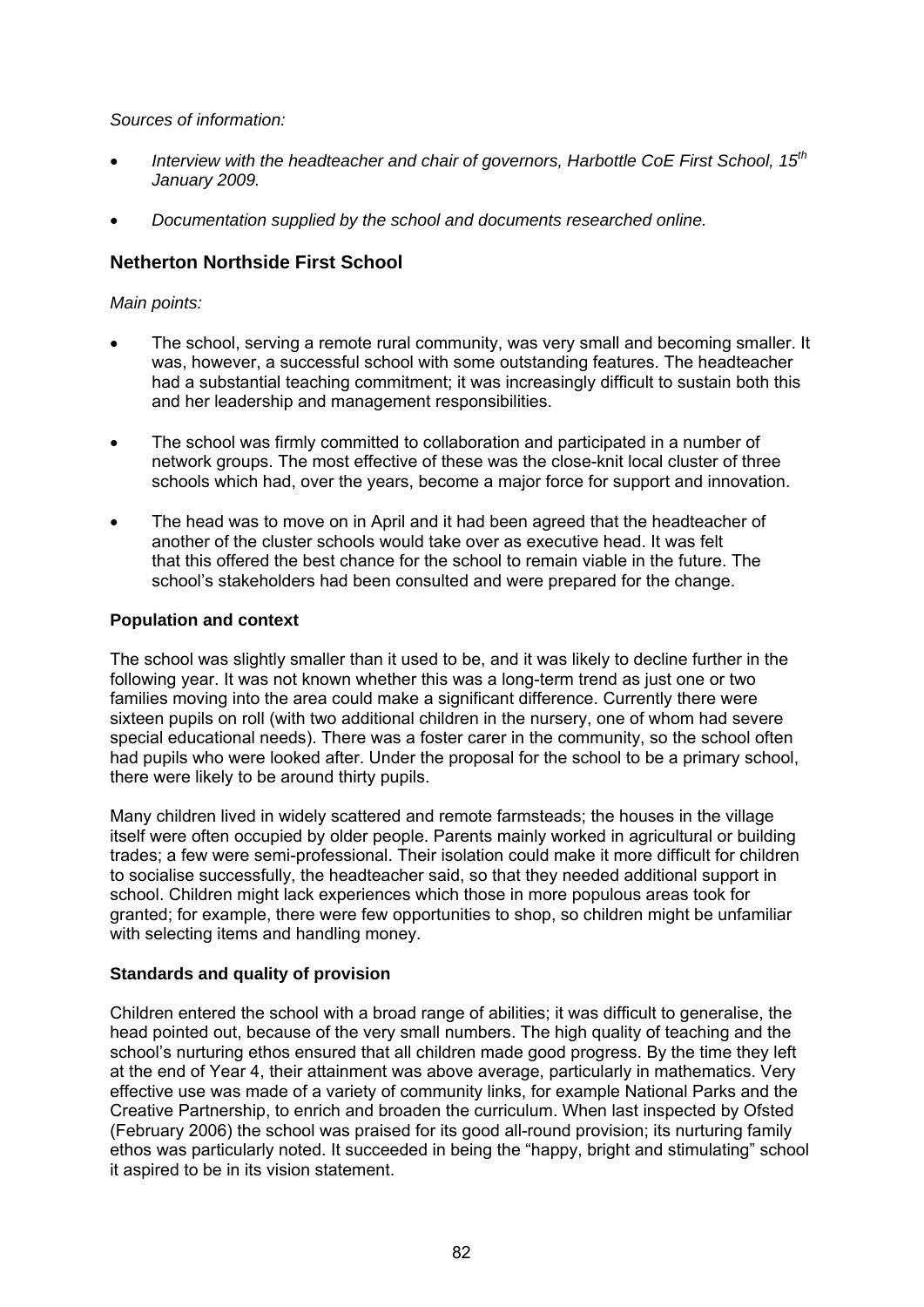#### **Buildings, resources and staffing**

The building was in very good condition and had recently been remodelled and extended. It was generous for the current number of pupils, having been planned with the intended reorganisation of the school in mind. It was also well resourced for a very small school; there had been recent investment in ICT and children now had access to a wide range of up-todate equipment to support their learning. All staff other than the head worked part-time. There were two part-time teachers (working a total of four days), three teaching assistants (one an HLTA), secretary, cook and caretaker.

#### **Leadership and management**

The headteacher had been in post for four years, having moved from another school in the three valleys cluster. She taught four days a week; the remaining one day, she said, is "woefully inadequate" for what needed to be done. This might include such things as sorting out a leaking roof, an electrical fault or the failure of ICT equipment. There was no-one else to do such essential maintenance, even though it diverted attention from pressing strategic matters. In the head's view "that's what's stopping the recruitment to small schools". However, "everybody mucks in", she added, and there was a palpable team spirit shown in staff conversation which flowed from strategy to organisation to children's progress and back again.

#### **Extended services**

The school was keen to meet its obligations with regard to offering extended services, though there were real difficulties in an isolated rural area. A range of after-school clubs was offered; recently, plans for after-school childcare had been made but proved to be unviable because of the very small numbers needing it. Available services were signposted by providing information through the school and neighbouring schools. The mother and toddler group performed a vital service, providing the school's first contact with the families of future pupils; the school also offered sufficient nursery places for the area. Many families did not have access to a car during the day, and there was no public transport. Accessing services further afield (for example in Rothbury) was a genuine problem for some.

#### **Future priorities**

The current school development plan identified the need to widen consultation within the school community. This was being done through more regular school council meetings and the establishment of eco-, travel plan and food committees. Opportunities were also being sought for parents to make a contribution to deciding on school priorities. Another key area was the revision of curriculum planning in the Early Years Foundation Stage to reflect changing circumstances within the school.

A third priority was to continue the work of developing the school grounds for school and community use.

#### **Current collaboration**

The most extensive - and most effective -collaboration with other schools was within the three valleys cluster, a self-help group of three neighbouring small schools in the area. This was already well established when the headteacher arrived, and she had knowledge of its workings from her previous school. The head felt that the size of the group was an important factor in its success: "it's just the right number - we all get on", she commented. Also significant was the way the three schools had grown together slowly over time, so that new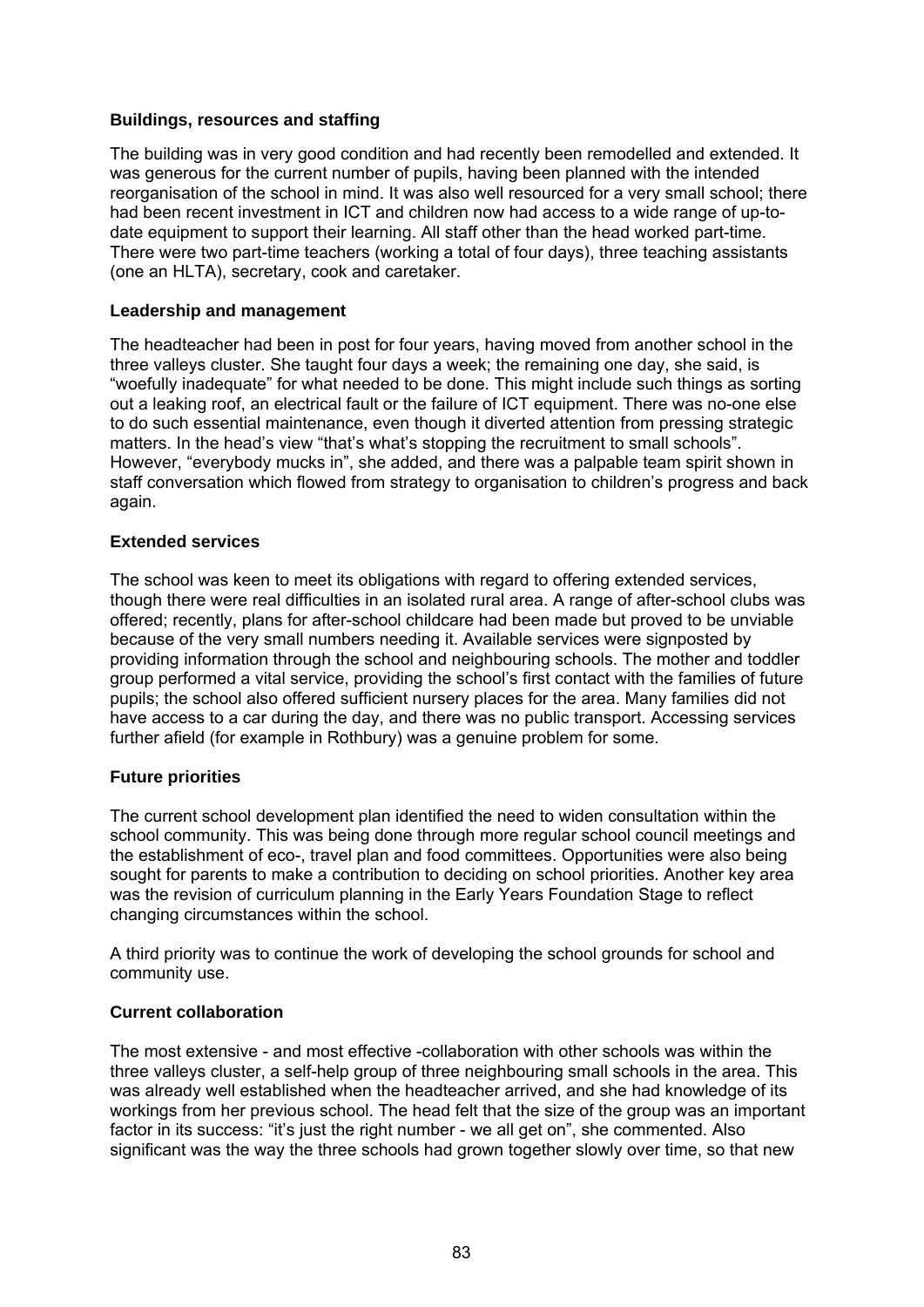heads were easily inducted into the ways of the cluster. "Things have evolved naturally, an incremental and needs-based evolution", she noted, so that now "it works like clockwork". The three heads talked frequently and met regularly, to share strategies, develop common approaches and to mull over new ideas. It was, she said, both a personal support network and a framework for professional development.

However, the head was very aware that some neighbouring schools were not part of this arrangement. This was the origin of the Coquet valley cluster - the three valleys cluster plus two. This group was the basis of a Creative Partnership but it did not have such an extensive developmental role. Rippling outwards, the school was also a member of the partnership groups which were formed around the middle and high schools. These provided a forum for sharing friendship and communicating information, but not much beyond that. They were not, in the head's view, where the main work was done.

The greatest benefit of the three valleys cluster was the widening of learning opportunities for the children. Everyone looked forward to the joint curriculum days which happened about three times a year; "they all get on" the head said, and "they all learn from each other". There were exciting activities on offer, plus the chance to make new friends and to meet up with old ones. It extended their intellectual curiosity at the same time as enhancing their self-esteem and co-operative skills.

The head was a strong advocate of schools working together closely. Collaboration, she said, provided the structure which underpinned "the potential of small schools to excel". However, it could not be delivered to order: she believed that "collaboration is vital to success but it must be needs-driven". She added that some ventures failed because "the schools want to close their doors to sharing". Also, schools had to find their own resources to work together; "financial support is nil", the head pointed out, and so additional costs such as supply cover fell disproportionally on small schools.

#### **School perceptions of benefits of and barriers to further collaboration**

The school naturally was strongly committed to the principles of collaboration, having had such a positive experience of sharing within the three valleys cluster. There had recently been a realisation, though, that things couldn't simply carry on as before. The educational context - new expectations, new demands - was continuing to change fast, and the schools had to change in response to it. So the head had chosen to move on to make way for a shared headship with nearby Harbottle school, commenting that "I knew I'd got to be the one to move in order for collaboration to happen". She was shortly to take up a post in a slightly larger school and was looking forward to the fresh challenge.

Meanwhile, planning for the new structure was going on apace. There was a determination to get it right, to build carefully on the firm foundations laid over the years. There were obstacles to be overcome - to do with communication, organisation and logistics - but there was optimism and confidence as the school moved into the next phase of its development. The local authority had welcomed the initiative, but took the view that it was for schools themselves to sort out any collaborative arrangements they wished.

#### **School perceptions of attitudes of governors, parents and the community**

Governors were highly committed to the school and had an active presence within it. The chair, the parent of a former pupil, had a very good understanding of current issues and of the difficulties of running a small school. "More and more work is outsourced to schools and you're not getting the back-up", she commented. The governing body had taken a strategic view of the school's future and actively sought the executive headship arrangement. The chair reported that "the conversation has been going on for years but it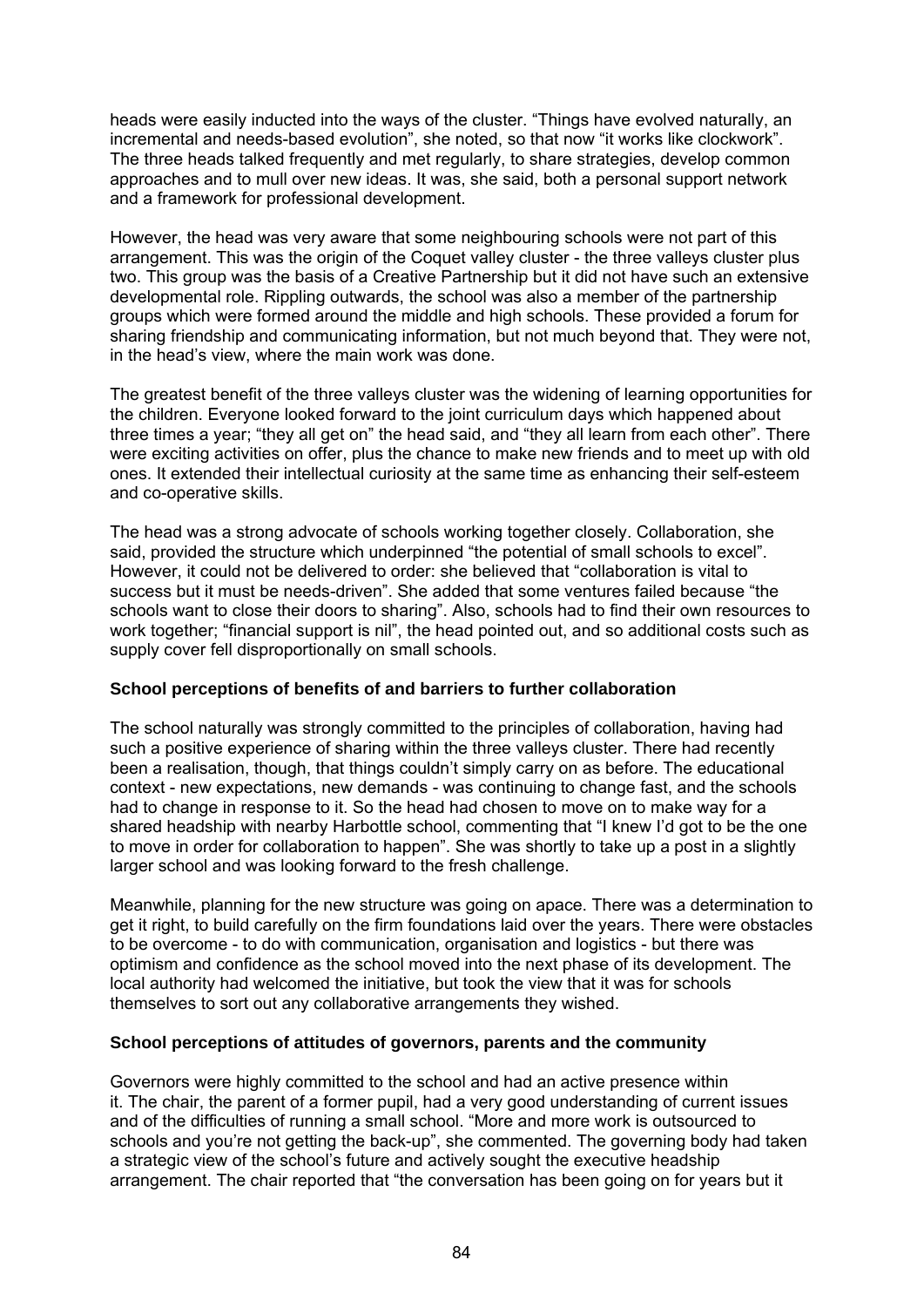was never addressed". Executive headship had not happened as a result of local authority intervention: "the local authority is very hands-off", she said; "it has had to come from us". Governors did not regard this as an undue risk; a much riskier course of action would have been to do nothing. The community was very close-knit so, the chair said, the school "gave out information as soon as we had it" rather than "firefighting rumours". Parents (some of whom are themselves governors) were generally supportive of the decision, despite "historical worries" based around a failed shared headship some years ago. They knew about falling rolls and agreed, the chair concluded, that "it's the way it's got to go or we're doomed".

#### *Sources of information:*

- *Interview with the headteacher, and chair of governors, Netherton Northside First School, 16th January 2009.*
- *Documentation supplied by the school and documents researched online.*

#### **Harbottle CoE First School and Netherton Northside First School: developing models for formal collaboration**

On a return visit to the schools  $(27<sup>th</sup>$  January 2009) a discussion was held with the headteachers of Harbottle First School and Netherton Northside First Schools. The governors at Netherton had indicated that they were concerned about the future viability of their school, following the impending fall in the roll and the moving on of the headteacher. Two days before the visit, the governors of Harbottle school had formally given their approval of shared headship of the two schools for a four-term trial period. The focus of the present meeting was to explore strategies for ensuring that the forthcoming formal collaboration was effective, securing value for money savings which could lead to improvements in provision. A framework document, based around twelve key points, was used to guide discussion (See Appendix 6) and a number of key questions were addressed:

- o What are the overall aims of the new collaborative arrangement?
- o What models of working together could be adopted to secure improvements in provision for pupils of both schools?
- o At what pace should changes be implemented, and how should they be agreed and communicated?
- o How might the success of the formal collaboration be measured at the end of the trial period?

The following is a summary of the discussion:

- **Communications***.* Both headteachers were conscious of the need to ensure that all members of the school community were kept in touch with developments. "The groundwork needs to be done", they felt, to ensure that a recent local example of a shared headship which "failed miserably" was not repeated. Communications within the communities were good - "there is a sense of community across parishes" - and this was greatly helped by a newsletter which they all received.
- **Time for leadership.** The headteacher, who currently taught for three-and-a-half days a week, would be able to reduce her teaching commitment to two afternoons per week (specialising in music and RE). This would enable her to devote significantly more time to strategic leadership, rather than just being, in her words, "the most expensive teacher". Considerable benefits would flow from this, not least "not being as frazzled" by trying to do so many things at once.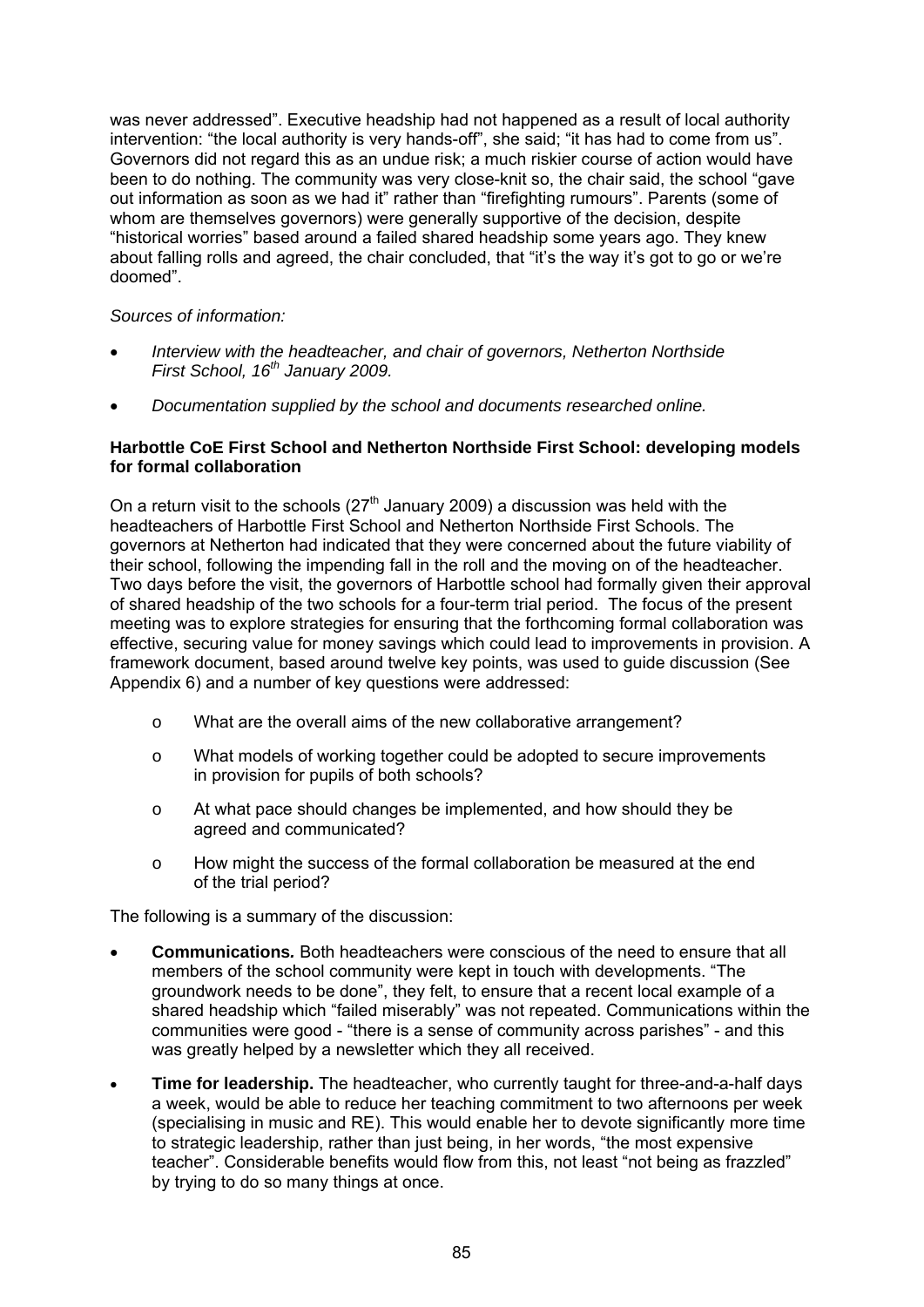- **Staff roles and responsibilities.** Everybody's roles and responsibilities would be affected by the shared headship, not just the head herself. Additional teaching staff would be recruited and total teaching time augmented and rearranged, though the details of the plan were still being agreed. There were no plans to offer responsibility allowances. The new situation was seen as not being substantially different from the existing one; for example, the school was already accustomed to the frequent absence of the head to attend meetings, and current arrangements for looking after the school were felt to work well.
- **Mechanisms for joint working.** The headteacher's vision was that, in time, staff would have the opportunity to work across the two schools in order to share their expertise more effectively. There would be shared curriculum planning, shared staff meetings and shared opportunities for professional development. This would, she said, be mirrored by "lots more work together with children" - not always in person, as transport costs were prohibitive, but through ICT. There were plans, for example, to purchase webcams for conferencing; opportunities for this would be easy to arrange as the two schools would be following the same curriculum.
- **Governance.** There would clearly be a need for the two governing bodies to work more closely together. The first step would be to create a joint staffing committee but other joint groups would follow. It would, however, be for governors to decide how they wished to work together and to determine the pace of change. It was likely to be on an evolutionary and incremental basis. There was, at the moment, no expectation that the two schools would continue to work together after the four-term trial period; there were, therefore, no current plans for the governing bodies to federate.
- **Parents' perceptions.** Parents were being kept informed of the plans and given the opportunity to share their worries (a meeting with the Harbottle parents was due to happen on the evening of the discussion). Parents were already familiar with the concept of working together through the termly joint curriculum days and through joint fundraising efforts. Opposition to the proposals was not anticipated, though it was acknowledged that parents of children at Harbottle would need to see that their school would also benefit from the arrangement.
- **Alignment of support.** There would be value for money savings to be made in a number of areas, for example, in service level agreements, a common resource pool and shared transport. Local authority support - for example, finance and school improvement support - was already aligned in both schools. Nationally, however, there were requirements and expectations, the heads commented, which did not recognise the reality of shared headship. These included the assumption that the schools would complete individual returns, keep separate self-evaluation forms and so on. Also, under current arrangements, the schools would be inspected by Ofsted separately (this would be equally true if the schools were federated). The head was obviously keen to avoid having to do everything twice - a new burden, she pointed out, in exchange for the old.

The above discussion formed the basis of a preliminary analysis of the possible ways forward for these two schools. The models proposed were based on their own preliminary planning, but were hypothetical (proposed models involving all four schools in the group, including more detailed costings, are to be found below).

• **Teaching costs.** Shared headship between the two schools would save the cost of one of the heads - approximately £40,000 (including add-on costs). The new executive head would continue to teach for two afternoons per week (that is, 0.2 FTE). In order to cover the two heads' present teaching commitment (four days a week in one school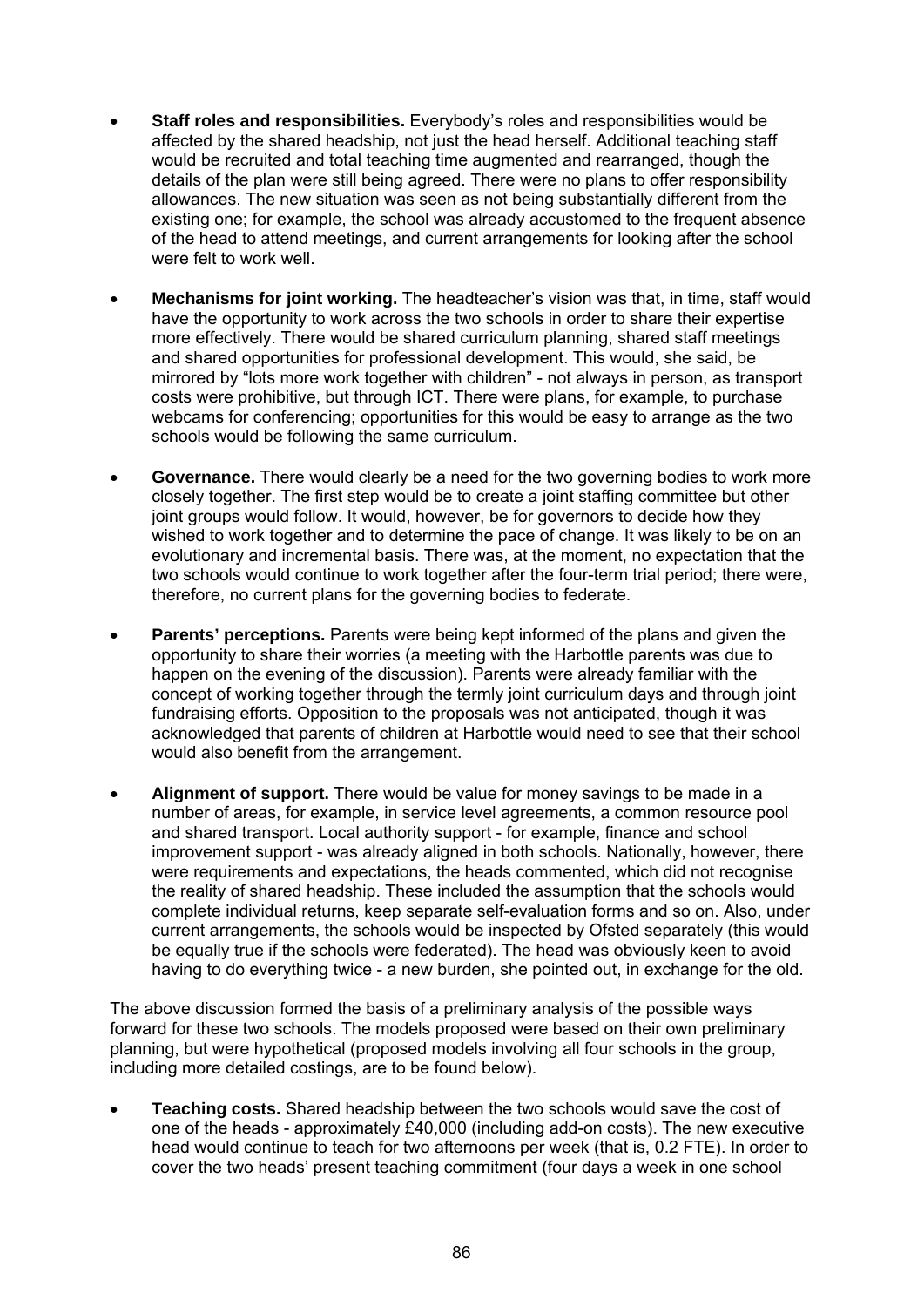and three-and-a-half in the other) a total of 1.3 FTE additional teaching time would be needed. This would cost (with add-ons) around £33,000, based on the current average cost of a teacher. The new teaching time could be made up in a number of ways: a new part-time teacher in each school; a full-time teacher and a part-time teacher working across both schools; a new full-time teacher, together with augmentation of present part-time teaching contracts; and so on. It would be affordable to increase the total teaching complement, possibly by up to two days (0.4 FTE).

- **Leadership team.** The above figures took no account of rewarding the headteacher, or other members of the teaching staff, for additional responsibilities. The headteacher might be paid an additional two points on the leadership spine (about  $£2,500$ ); to do so may require the schools to review their indicative salary range. The schools might wish to consider the need for a senior teacher or teacher-in-charge in each school (or, possibly, an assistant head across both schools). This would create a leadership team and reduce the burden on the head as the sole paid leader. The creation of a middle leadership tier would provide a career progression route for ambitious teachers and would aid both recruitment and retention. The overall cost for this might be between £3,000 and £7,000, depending on the solution found. As such, it would probably be an alternative to the augmentation of teaching time outlined above.
- **Responsibilities.** In time, a culture shift was likely to result from having staff, other than the headteacher, who worked across both schools. All members of staff would see themselves as having a responsibility towards the partnership as a whole, even if they themselves only worked in one of the schools. This shift could be accelerated by giving staff (including, perhaps, teaching assistants) specific responsibilities for both schools, maybe a core subject or special educational needs. This would have immense time benefits - the two schools would not need to double up on key roles. There were, however, cost implications - time to carry out the role on both sites, time and expense of travel, and so on. This might amount to around one day per week (0.2 fte), possibly shared on a rota basis between key responsibility holders - amounting to about £4,000.
- **Sharing expertise.** Working together would widen the pool of expertise available to the two schools. The present teaching staff had specific curriculum skills which would be of direct benefit to the school other than the one in which they are currently teaching. Sharing of teaching expertise had no quantifiable financial saving; it did have considerable benefits in terms of reducing the heavy workload borne by teachers in small schools, as well as potentially increasing job satisfaction. However, for some activities, the time and cost of travelling between sites would need to be taken into account.
- **Business management.** The two administrative staff (one in each school) worked parttime and had complementary strengths. There was scope for rationalising the administrative support, though this might be offset by the increased 'front-of-house' duties in the part-time absence of the head. The best solution would be to ensure that the headteacher had secretarial and administrative support for the whole week rather than just part of it - although this might be at the other site. This would entail increasing the hours for administrative support but would bring efficiency savings as less of the headteacher's time would be spent on routine administration. The responsibilities of the administrators (or of one of them) could be augmented to include business management, and training and accreditation sought for this. The cost of improving administrative and financial support in this way would be reasonably small. Training would be free, and an increase of, say, three hours of administrative support per week might be estimated at around £1,500 per annum, including a salary enhancement to reflect greater responsibilities.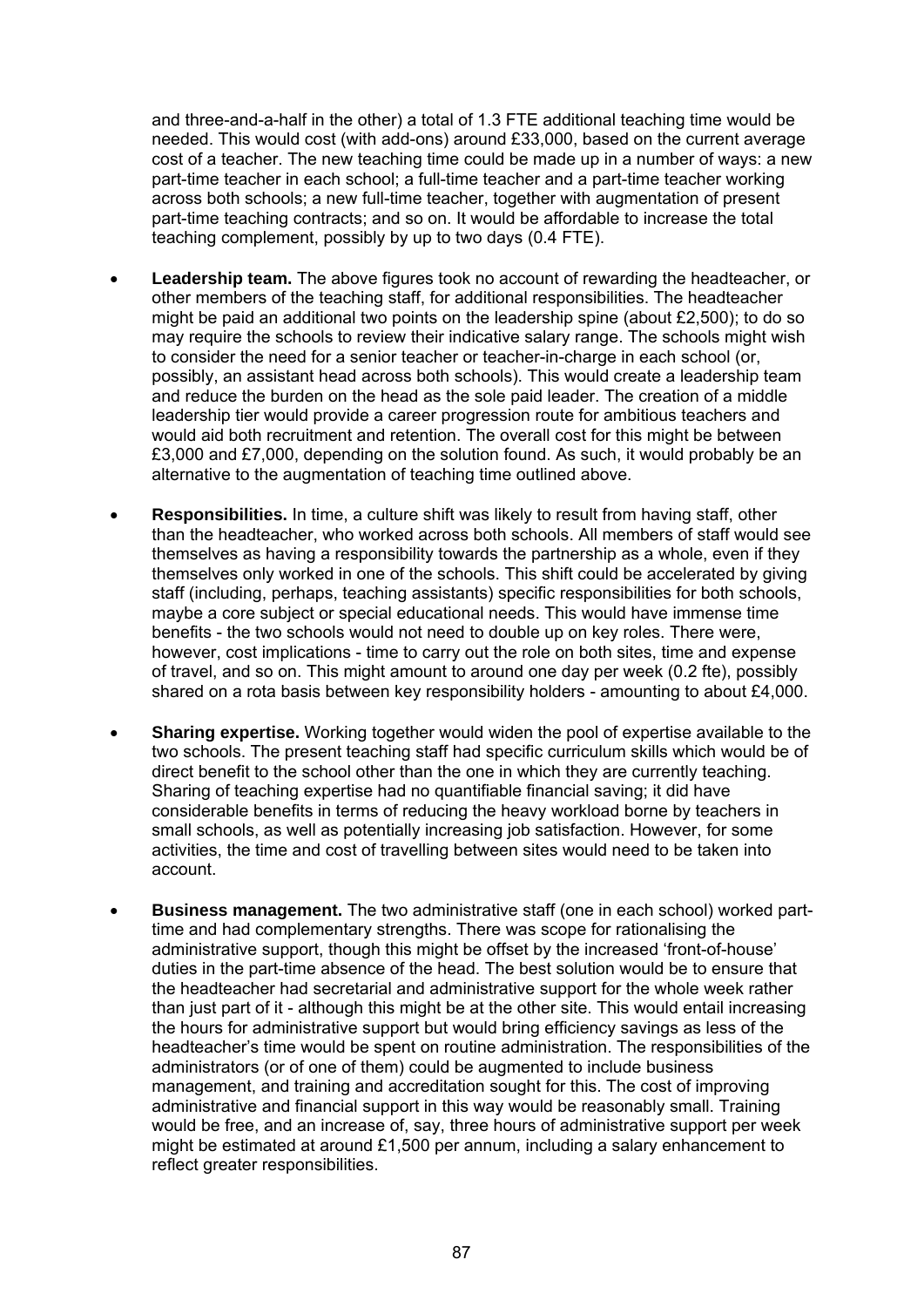- **Professional development.** The two schools had a long tradition of working together on professional training and development, both with each other and with other local schools. These arrangements could, of course, continue. In addition, the wider skill pool meant that the two schools would be better placed than before to meet some of their own professional development needs. For teaching staff, more flexible arrangements might mean that there would be a greater opportunity to engage in training, without the disadvantage of children losing continuity in their learning. For administrative staff, the opportunity to work as a team was likely to bring an enhancement in the skills of both.
- **Federation***.* The shared headship had been agreed for a trial period lasting four terms. When it was reviewed, governors at both schools might wish to consider federation as an option. This would have no major cost implications. However, the headteacher would only need to work with one governing body, not two; this would potentially save considerable time in terms of reporting and consultation, and would ensure that the schools were able to work even more closely together than solely under an executive arrangement. It would streamline further the decision-making process in the two schools and result in small additional efficiency savings. It might be that the two schools would be in a position to seek further partners to form a bigger alliance of schools. Their long-term relationship with Branton school suggested one possibility (though this school fed into a different middle school/high school group).

# **Branton Community First School**

#### *Main points:*

- With a roll of sixteen, the school felt itself to be on the edge of viability. Despite this, the headteacher was leading the school positively and improvements had been made which would benefit the pupils and local community.
- In the head's view, closure would be a positive option if a new primary school could be built locally to amalgamate three small schools and provide a hub for improved extended services for the whole area.
- Positive responses had been made in the past to local authority initiatives to partner small schools and move towards a two tier system but these had foundered due to lack of local authority resources.
- The school reported that it had gained a great deal from collaboration (especially within the three valleys cluster and Creative Partnership) which had enhanced the learning of pupils and supported the staff professionally and personally.
- More extensive collaboration with other local first schools and the local middle school, the head felt, would further enhance provision.

#### **Population and context**

Branton Community First School had sixteen pupils, four girls and twelve boys. Parents were largely employed in farming and tourism. The school served an area of recognised rural disadvantage though the eligibility of current pupils for free school meals was low. The number of pupils with special educational needs was above the national average because the school was chosen for a number of vulnerable pupils who had not coped in larger settings. None of the pupils lived in Branton village and several travelled long distances to school. Since many children lived in isolated farms, the head noted, the school served a vital social function as it was the only time they had contact with their peers.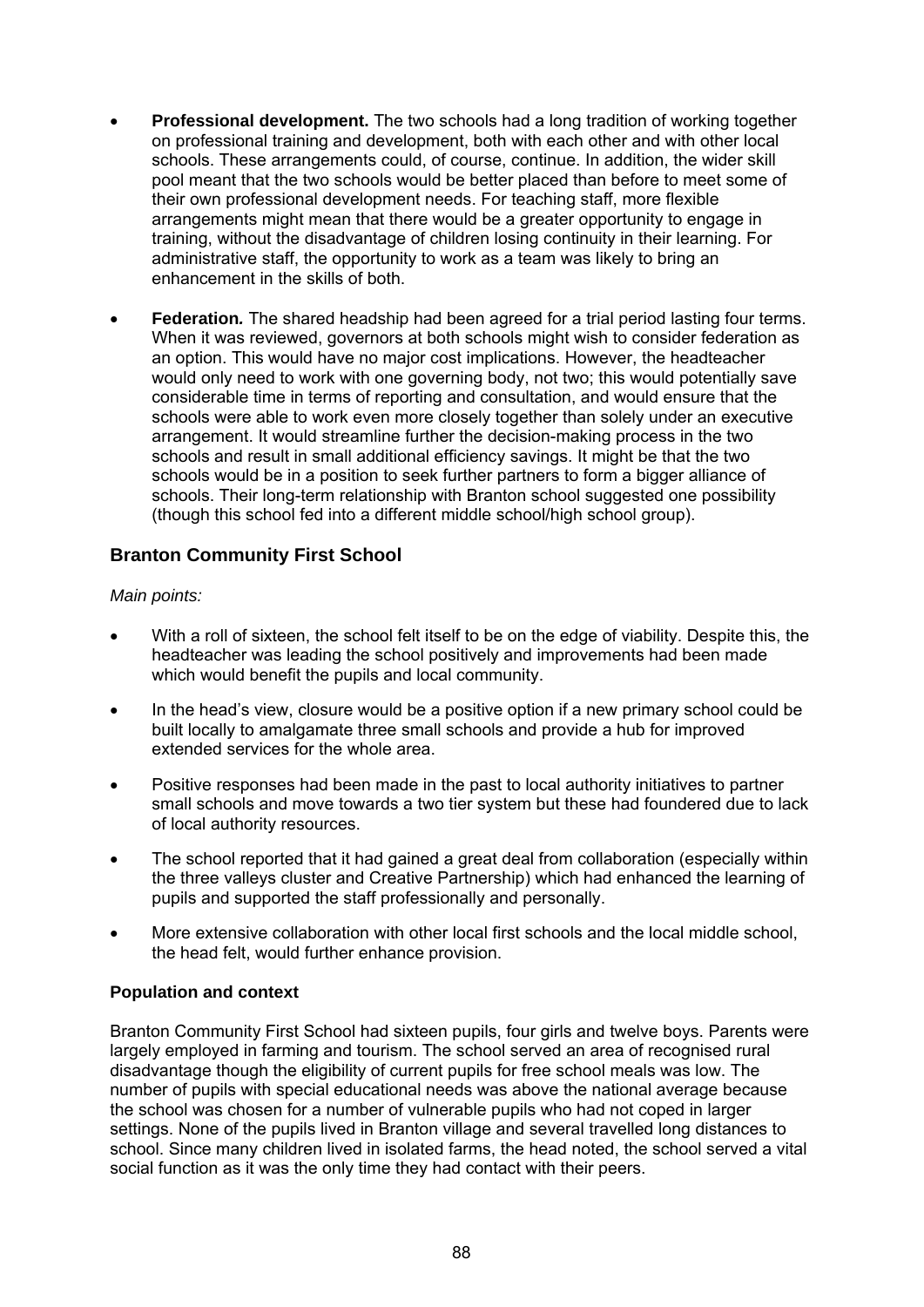After Branton, pupils transferred to Glendale Middle School in Wooler and then on to Alnwick High School.

#### **Standards and quality of provision**

Branton was recently deemed by Ofsted to be "a good school with outstanding features in provision, support and pastoral care of pupils". In partnership with two other small local schools (in the three valleys cluster) the school had developed an innovative curriculum which was rooted in the pupils' experience and the place in which they lived. Further enrichment came from specialist teaching and coaching, and from visits, some of them residential. Pupils made good progress and standards at the end of Year 2 were above the national average.

#### **Buildings, resources and staffing**

The 1925 building, consisting of two small classrooms and an entrance hall, was well maintained but required some improvement. In summer 2009, the toilet facilities and staff spaces would be updated and a new learning space (designed as a multiple use area and hall) added. These modernisations would be funded from the school's capital budget; the school had recruited its own architect and builder, and the headteacher would spend the summer as foreman.

The headteacher taught the whole school for two days, and Class 2 (the older pupils) for three mornings, a total of eighty per cent of her time. There was one other teacher who worked for three-and-a-half days. In addition, a teacher of Spanish was employed for one hour and a specialist PE teacher for two hours each week. A full-time teaching assistant supported a pupil with a statement of special educational needs, but had also been able to contribute substantially to the music curriculum by teaching recorders and musical notation. This resource might be lost when the pupil transferred to middle school at the end of the year.

A secretary was employed for eighteen hours per week to give both administrative and financial support. Technical and ICT support were bought from the local authority. The local high school had Specialist Technology status but the promised support visits, the head noted, had not taken place. However, Glendale Middle School was offering to provide ICT support.

The school worked closely with its parents and community to provide a range of enrichment activities related to the local environment. A heritage afternoon each week was supported by volunteers to gave pupils experience of lambing, calving and shearing through farm visits and related crafts such as weaving, knitting, proggy mat making, dry stone walling and woodwork. The whole community supported the school in providing this valuable resource.

The school relied heavily on fundraising to finance itself; the head noted that "if we managed on the school budget we wouldn't be viable". The head personally subsidised resources and paid for visitor lunches. As a result, the school had been able to carry forward £3,000 the previous year.

#### **Leadership and Management**

The headteacher had worked at Branton for twenty years, first as a teacher and then as head. She was aware of the vulnerability of such a small school, feeling she was constantly "walking a fine line". "All the time in small schools", she added, "you are relying on the goodwill of others: staff, parents and governors." But she noted that she is expected to be the main driver of all school improvement. For example, when a fund-raising committee for the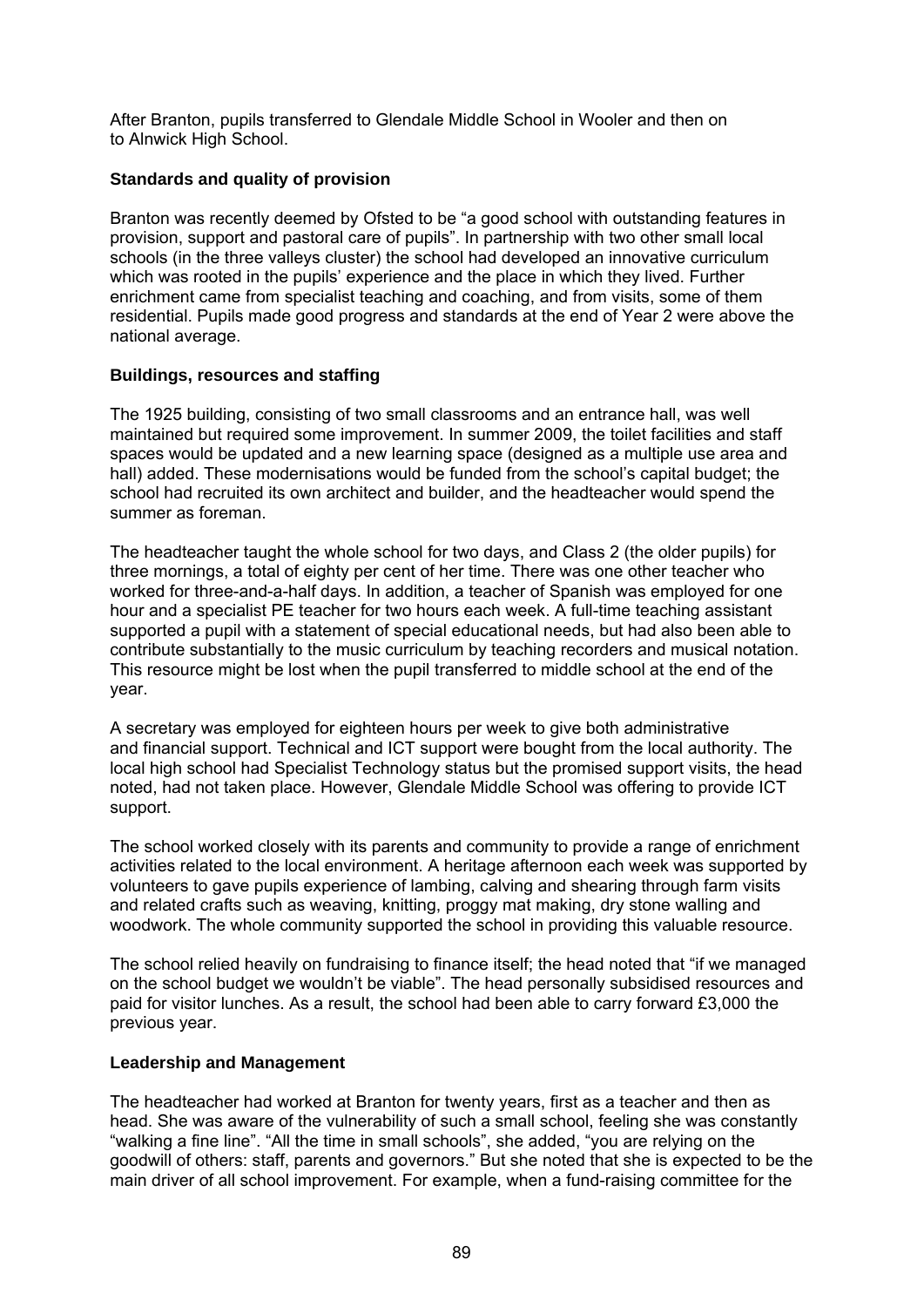new extension was needed, nobody came forward initially. "They expect the school to be here", she said, "but they don't know what a struggle it is - we're always under threat." However, at a governors' meeting following the fieldwork visit, two volunteers came forward and a community newsletter was produced.

In the last few years the school has responded positively to local authority proposals that small schools should federate and move to a two-tier structure. The headteacher would welcome a new purpose built primary school at Powburn, to replace several small schools in the area. But though plans had been drawn up and energy invested, no progress had been made, she said.

Staff were encouraged to attend training and to visit and liaise with other schools for professional development. The PE teacher worked in other local small schools and also liaised with the middle school as part of the North Northumberland Sports Partnership; she not only led PE but also developed specialist geographical skills through orienteering. The part-time teacher led the music and art curriculum, which included organising the ceilidh band. The secretary liaised with other administrative staff at local authority update meetings, which she found valuable.

The headteacher was aware that her heavy teaching commitment limited the amount of time she was able to spend on essential leadership tasks in school time, including monitoring the impact of new initiatives. She regularly worked on management tasks at the weekend.

#### **Extended Services**

Extended childcare services were provided by the headteacher personally. Because she was in the school, she was happy to look after children if parents needed to drop off a child early or pick them up late. However, formal after school activities were difficult to arrange, she pointed out; most pupils were collected by school transport, so additional activities relied upon parents being able to collect their children afterwards (for example, the ceilidh band, which rehearsed at Netherton). A recent scheme for sixth formers to provide after school activities had also foundered because of transport difficulties. There was no local pre-school provision; the local playgroup had closed recently. The school no longer provided education for three-year-olds following local authority advice that it was unsuitable for them to be included in a class with pupils from Key Stage 1; now, the head commented, these children had no pre-school experience. The area was deprived of services; families had to go to Alnwick or Wooler to access job centres and healthcare, post offices had closed and mobile library services were to be reduced. The extended schools co-ordinator and after hours school co-ordinator were also based in Alnwick.

The headteacher felt that a new primary school at Powburn could provide an easily accessible local centre for these facilities.

#### **Future Priorities**

Many of the school's improvement priorities related to the proposed new building (including the need to raise funds). One key aim was to provide a resource centre for the community including - in the long term - enhanced nursery provision which might improve the recruitment of pupils to the school. It was also intended to create an outside learning area for the youngest pupils. Other priorities included: working with other creative partnership schools (including evaluating the impact of the project); developing links with an urban school which might use the school as a resource for outdoor learning; and introducing Spanish into the curriculum.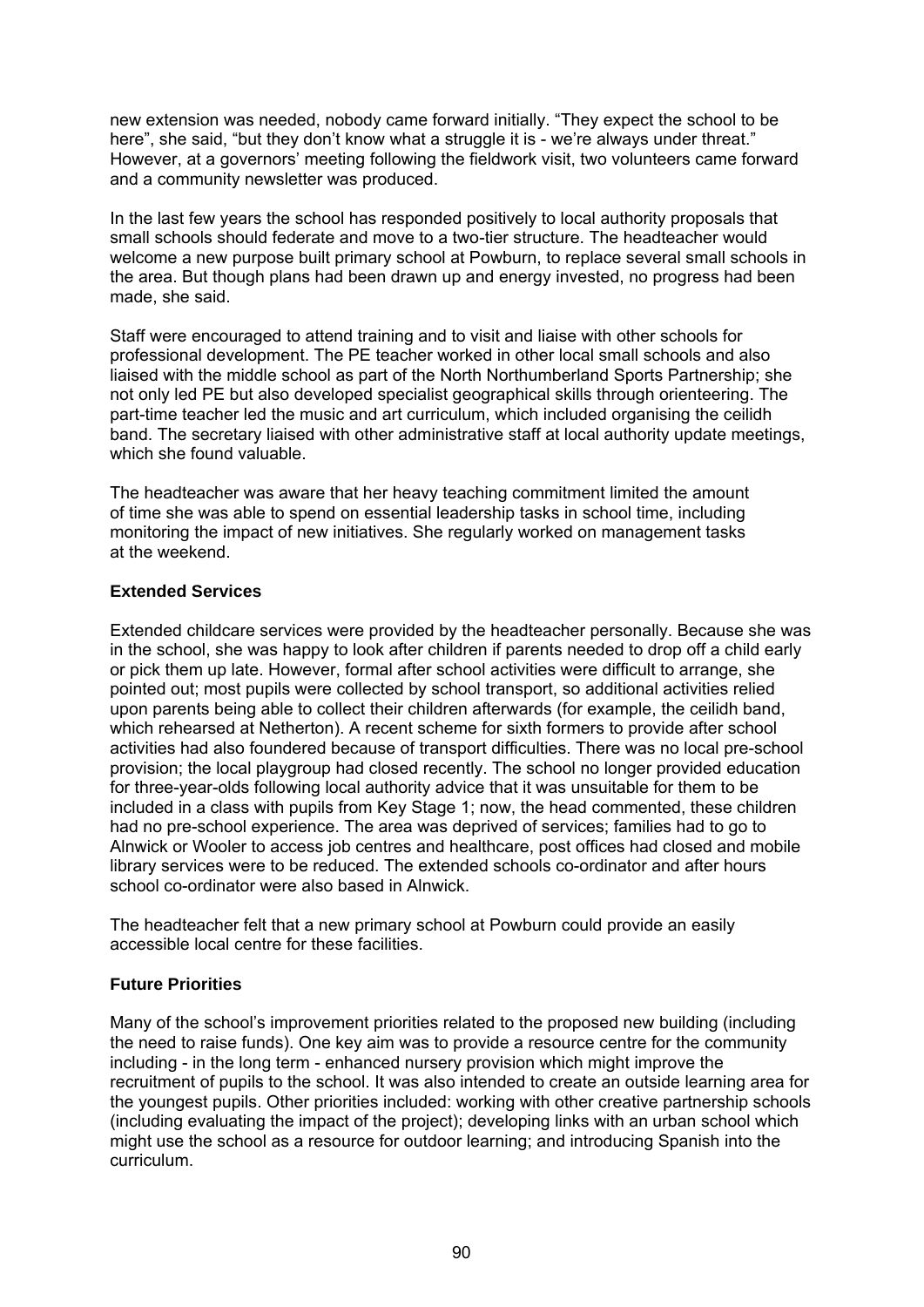#### **Current collaborations**

The collaboration between Harbottle, Netherton and Branton schools (the three valleys cluster) was well established; it was based upon personal friendships between the headteachers and the similarities in the size and educational vision of their schools. They had shared both professional and curriculum development and pupil learning activities (such as the ceidlih band), holding termly cluster days and twice-yearly Saturday workshops. Originally this cluster was supported by a local authority cluster teacher and a resource centre but both of these had gone.

Three years ago, Branton worked with Netherton to create a topic-based, creative curriculum. They invited Harbottle, Thropton, Milfield, Acklington and Amble first schools to join them in refining it. All seven schools were now using this curriculum plan, so it offered many opportunities for collaborative learning, using e-mail. This group of schools formed the basis of a Creative Partnership, through which they had acquired funding for visiting artists for learning enrichment opportunities.

The headteacher attended monthly meetings with lower, middle and high schools which form the Alnwick pyramid. It is through this collaboration that high quality sports coaching and facilities had been available for even the smallest schools through the North Northumberland Sports Partnership. For example, all children went swimming in Alnwick all year and the school PTA paid for transport. It would not be possible to share the cost of transport because distances between schools were too great.

### **School's perception of benefit and barriers to further collaboration**

The Three Valleys cluster, the head noted, provided considerable personal support for the headteachers in a forum based on trust, openness and support. The schools aimed to share the talents of their combined staffs and equipment. This had been of great benefit when the headteacher of Branton was absent in the summer: the Netherton headteacher oversaw the school until she returned. There were great benefits to the pupils of shared learning such as residential and other visits, for example the recent 'multi-cultural' visits to Newcastle. The only thing which inhibited collaboration in the cluster was the distance between schools - it took thirty five minutes to travel from Branton to Harbottle.

The headteacher would be open to any future proposals for collaboration which might benefit the pupils' learning. For example, the middle school at Glendale had achieved Technology Specialist Status and would welcome more feeder school involvement. However, she felt that communities could be a barrier to federation between schools; isolation could lead to very local loyalties. At one time the possibility of federation between Branton and Whittingham schools had been explored; it even went as far as joint governing body meetings and social events. However, the head commented, the proposal involved Branton becoming affiliated to the Church of England because the larger school was a church school. One parent objected to this and, the head says, "the locals didn't want it".

The Powburn new school model, which would include satellite health and community facilities and the closure of several lower schools, appeared to be more popular within the community. A local landowner was prepared to give the land; it was the local authority which was delaying progress because the funding was not available. The move to two tier schooling was being rolled out from the south of the county and it was unclear when it would reach the Branton area.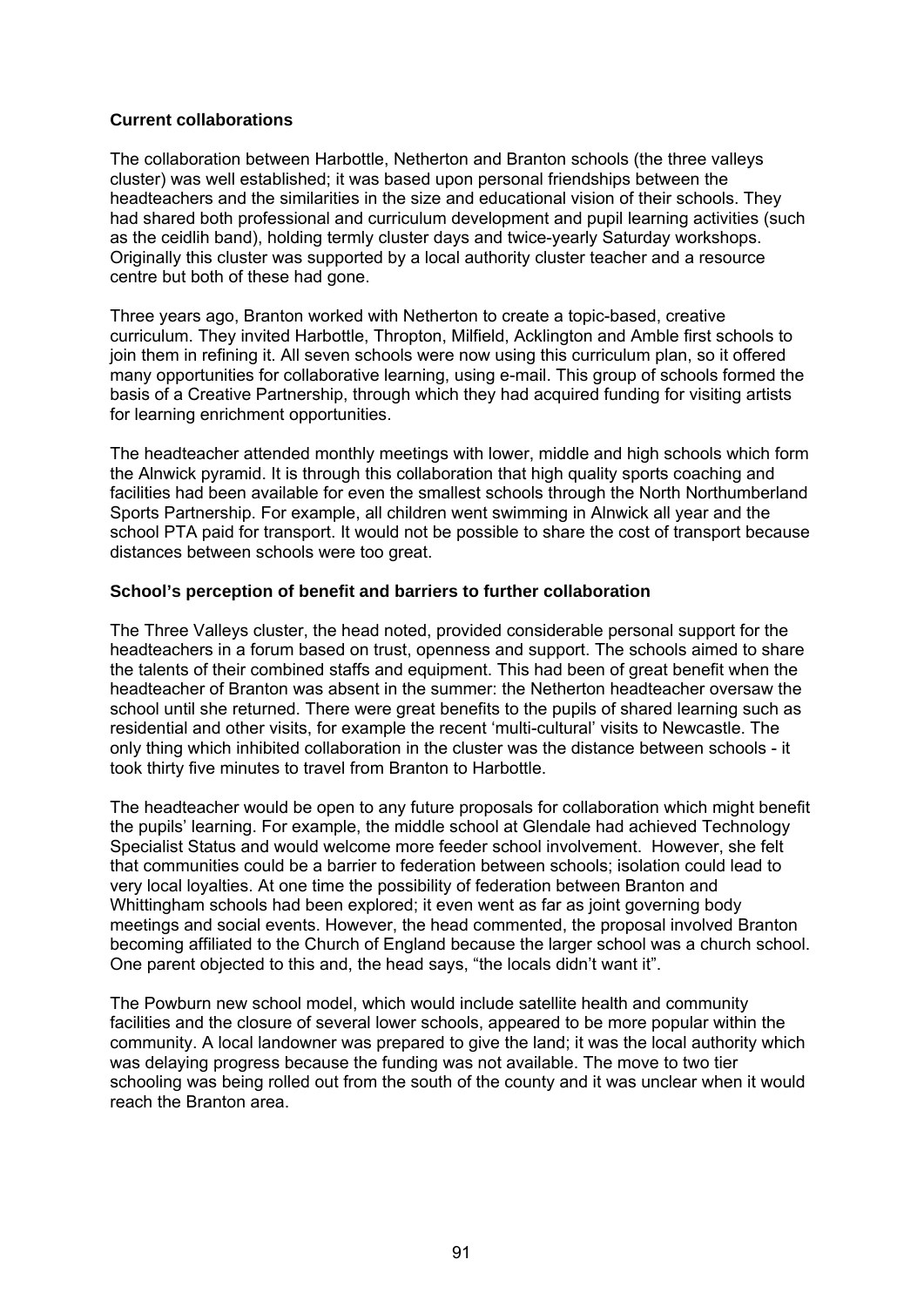#### **Attitudes of governors, parents and the community**

Governors and parents, according to the headteacher, could see great benefits to pupils in the shared activities within the three valleys cluster. For example, the ceilidh band enabled parents and children from the three schools to "get together and have a chance to mix." Joint ventures open to parents were well attended despite travel difficulties, which suggested parents valued and supported the benefits which collaboration brought. They were summarised by the head as: staff supporting one another, opportunities for shared training and curriculum development; enhancing the schools' capacity to embark on bigger projects; and increasing children's confidence through the widening of their experience. During the headteacher's absence through sickness, the head from Netherton had, the head said, provided "invaluable support". "The collaboration between the schools meant that her knowledge of Branton school and its ethos maintained continuity through what could otherwise have been a very difficult patch", she added.

Being part of the local pyramid ensured that small schools were not working in isolation or limited by small budgets. Collaboration could also raise the profile of the school in the wider community and promote its identity. The head reported that parents would welcome further links with the middle school, which could offer technology support.

Governors reported that, although both parents and governors could appreciate the financial efficiencies which would follow federation between two small schools, they had other concerns. ("I would wonder if they were getting one person to work twice as hard" one commented; "there are still a lot of 'what ifs'"). The potential benefits of the Powburn single school were clear to them but, a parent governor commented, "I think we would lose quite a lot as well - gain a lot but lose out on the special". For these governors, the prospect of losing the small school ethos and identity in a larger institution was a major concern.

Parents could see the possibilities of providing some extended services to the community as well as to the families of pupils once the improvements to the building had been completed, a governor noted. For example, a partnership with the Wildlife trust might see the school becoming a venue for a local club.

#### *Sources of information:*

- *Discussions with the headteacher, secretary, chair of governors and a parent governor of Branton First School, 16th January 2009.*
- *Documentation supplied by the school and documents researched online.*

#### **Further areas of potential collaboration between Branton and other schools**

The following models were developed from a second conversation with the headteacher of Branton First School.

#### **Community and school collaborations following the new extension**

Current plans for extending the school would improve foundation stage facilities and increase the school's capacity to offer a community venue. There was no village hall in Branton so the additional space could provide a meeting room for local clubs and groups. This would also provide income for the school.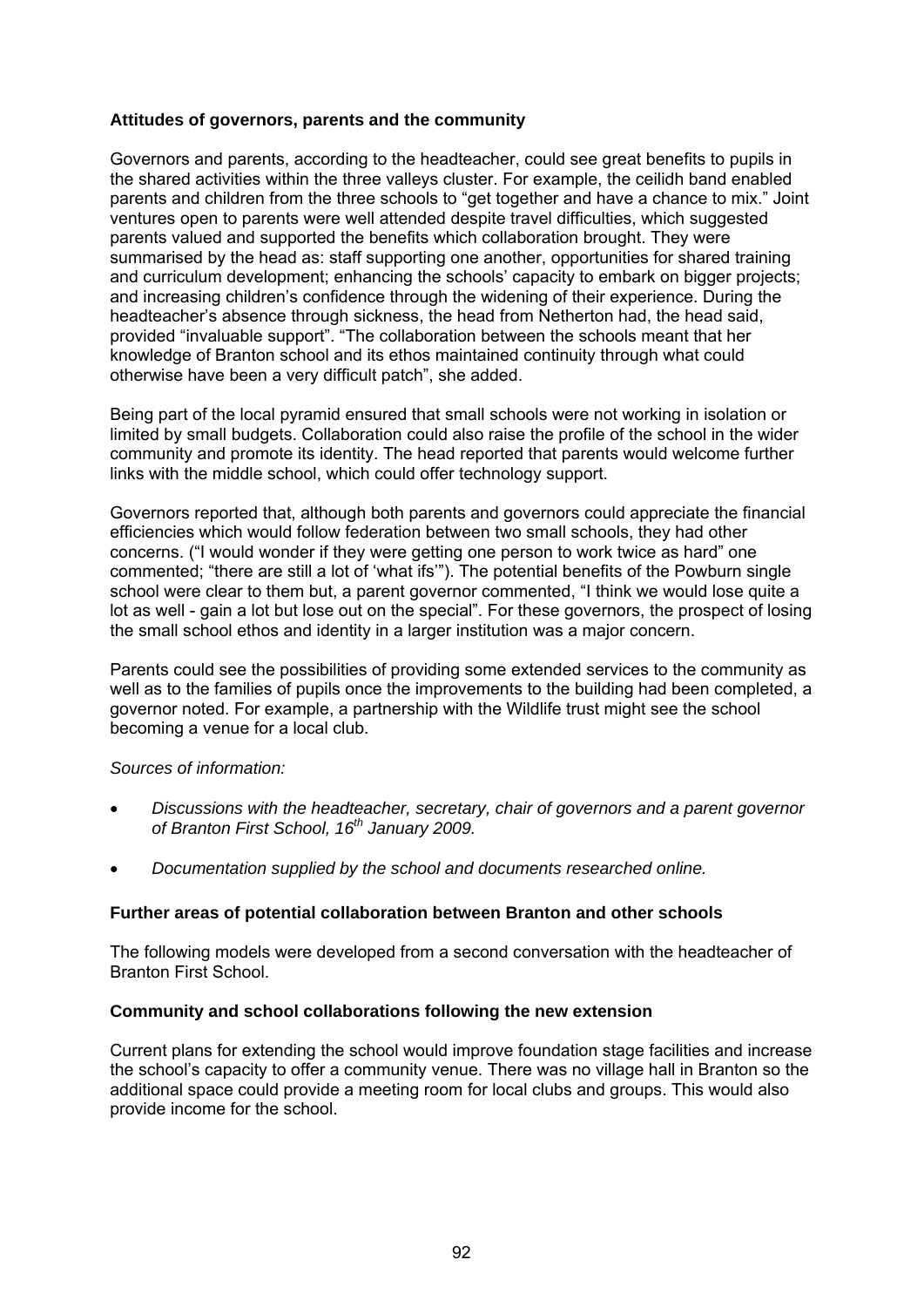There were also plans to develop the school garden, including the creation of a wildlife area (with webcams in nestboxes). Once the new extension was completed, the school could be used as a wildlife study centre for urban schools. Such potential collaborations would share the advantages of living in an area of outstanding natural beauty, the head believed, and would give pupils an opportunity to widen their horizons by mixing with children from a different area.

### **The Three Valleys cluster and the Creative Partnership**

Currently, the headteachers of the three schools in the original three valleys cluster met once a term and shared the workload of policy development and attendance at meetings (one attends and shares the information). Soon the three schools would be led by two headteachers but there would still be a need to continue this successful collaboration as it gave vital peer support. The next step would be to share staff skills. For example, the joint appointment of an HLTA between the three schools would provide much of the additional support for gifted and talented pupils and those with special educational needs. A skilled colleague could support the headteacher in her role as SENCo and provide supply cover for classes. The overall cost would be about £18,000 divided between the three schools. Branton might be able to afford its share if anticipated staffing adjustments took place. It would be valuable for the headteacher to be able to work with colleagues in other schools. This would be feasible when the part-time teacher was in school - for example, using the one teacher with the whole school for some activities, an HLTA covering the headteacher's class, or the head taking a group of pupils with her when she visited other schools. This would enhance, for example, the ability of the headteachers in all schools to carry out monitoring and evaluation of learning with colleagues.

A larger pool of staff skills would be available if sharing was organised within the Creative Partnership group. Between them, the seven schools would be a rich source of expertise for Branton's current priority to develop the early years curriculum and community provision in the school's new learning space.

#### **Links with the middle school**

The development of closer links and sharing of facilities and expertise with Glendale Middle School would benefit both schools. The headteachers of both schools were keen for this to happen. Branton had expertise in music, especially the ceilidh band; Glendale had achieved technology status and was well equipped for design technology. For example, Key Stage 2 pupils from Branton could pursue a project over half a term using Glendale's facilities on a weekly basis. Transport would have to be funded, but as parents were in favour of such collaboration this was not envisaged as a problem.

If the local authority decided to proceed to a two tier structure in the area, first and middle school links would enable staff to share curriculum expertise and extend their skills and experience with other key stages, for example, through shared professional training days.

#### **Closure and amalgamation of three first schools and the building of a new primary school**

The headteacher had a well developed vision for a new primary school at Powburn which, in her view, would serve the families and communities of the area more successfully as it is the local hub for services which all families visited. (The study was unable to collect the views of the other two schools, Whittingham and Eglingham, which were included in the proposal.) A local landowner had offered to donate the necessary land, which would substantially reduce the overall cost. The three schools at Eglingham, Whittingham and Branton currently had a total of sixty-five pupils on roll. If this were to become a primary school (including a nursery) it would have eighty to ninety pupils. This would form a small primary school which would be viable for the foreseeable future.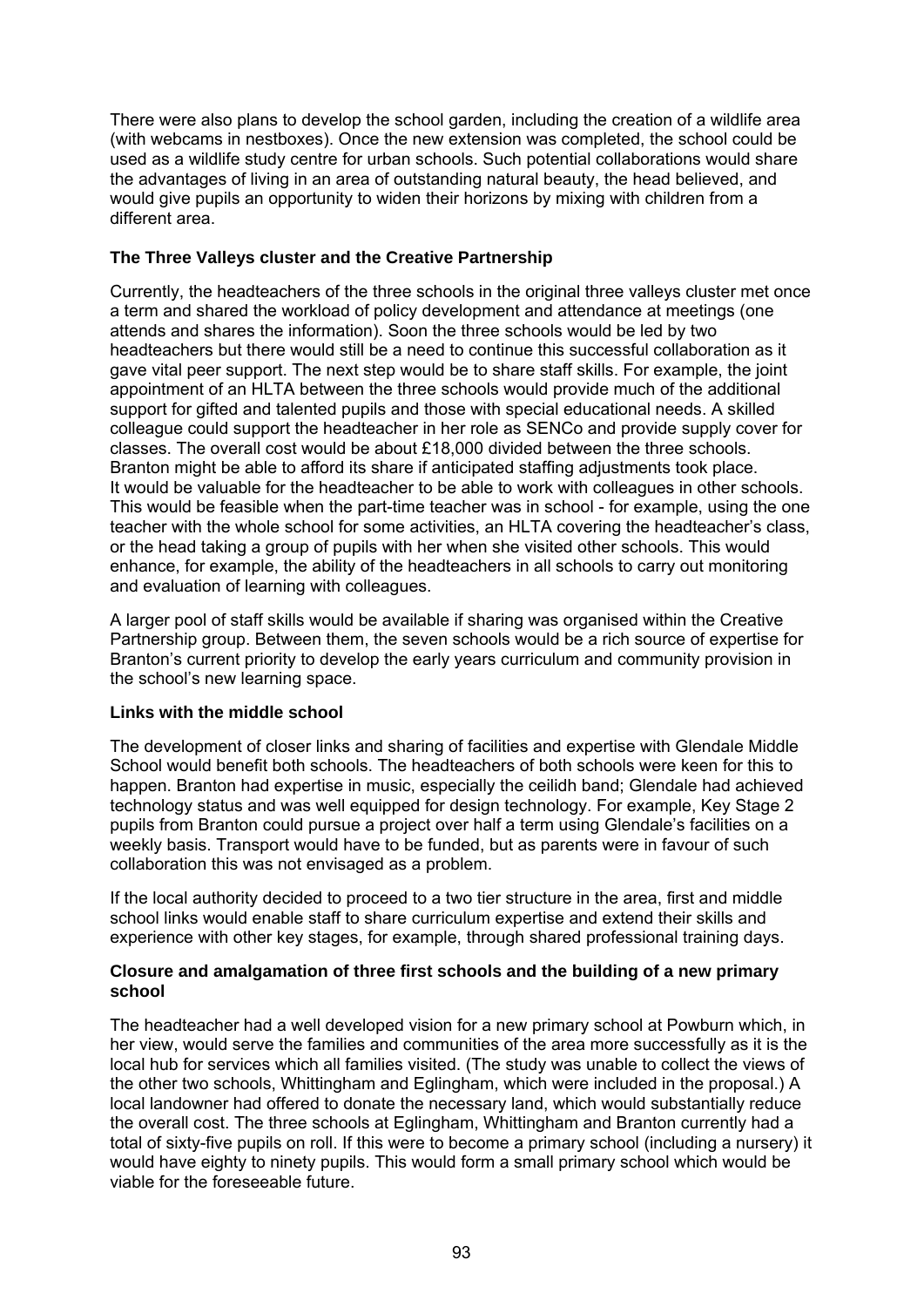# **Thropton Village First School**

#### *Main Findings*

- The school felt uncertain about the local authority strategy for reorganisation and this hindered it from engaging in long term local planning.
- The school anticipated that closer collaboration and the development of flexible ways of working would prepare participating schools for a range of future possibilities.
- The school reported that the local cluster provided very effective support; they could develop a common ethos and a joint approach to meeting current challenges. It was noted that the larger pyramid group had a less direct and less positive impact on the life of a small school.
- Federation between the middle school and its feeder first schools each with its own head but with one governing body - was a possible model for consideration.

#### **Population and context**

Thropton First School had forty-four pupils (including the nursery) from three to nine years of age. The roll had fallen from fifty-five in 2007 but was not predicted to decline further in the near future. Most pupils transferred at the end of Year 4 to the middle school in Rothbury, and then on to high school in Morpeth.

This small rural school served a wide catchment area in part of upper Coquetdale, a locality where socio-economic characteristics were broadly average. A number of pupils also came from nearby Rothbury. The proportion of pupils eligible for free school meals was well below average. There were now a few professional parents but the majority were in lower paid or seasonal employment, with often only one parent working. Currently, an average number of pupils had learning difficulties with few statements of special educational need. The school had foundation status.

#### **Standards and quality of provision**

The Ofsted inspection of September 2007 reported "an outstandingly inclusive school" which was "well led and managed". The quality of the curriculum, pupils' personal development, and the quality of care and support, were also judged to be good. Standards were good in the foundation stage, though there was a need to improve the progress of the older pupils. The school was found to have "excellent partnerships" with other schools. **Buildings, resources and staffing** 

The original 1867 Victorian building had been extensively extended to provide two spacious classrooms, a purpose built nursery, a computer suite, hall and community room. The whole building was well maintained. The extensive outdoor space provided a wide area for play and plenty of room for further extension to the building if it became necessary in the future.

Resources were excellent and the school development plan showed they were well managed, with annual allocations to subject areas and half-yearly reviews. Additional resources were borrowed from the middle school and their facilities were also used for swimming lessons.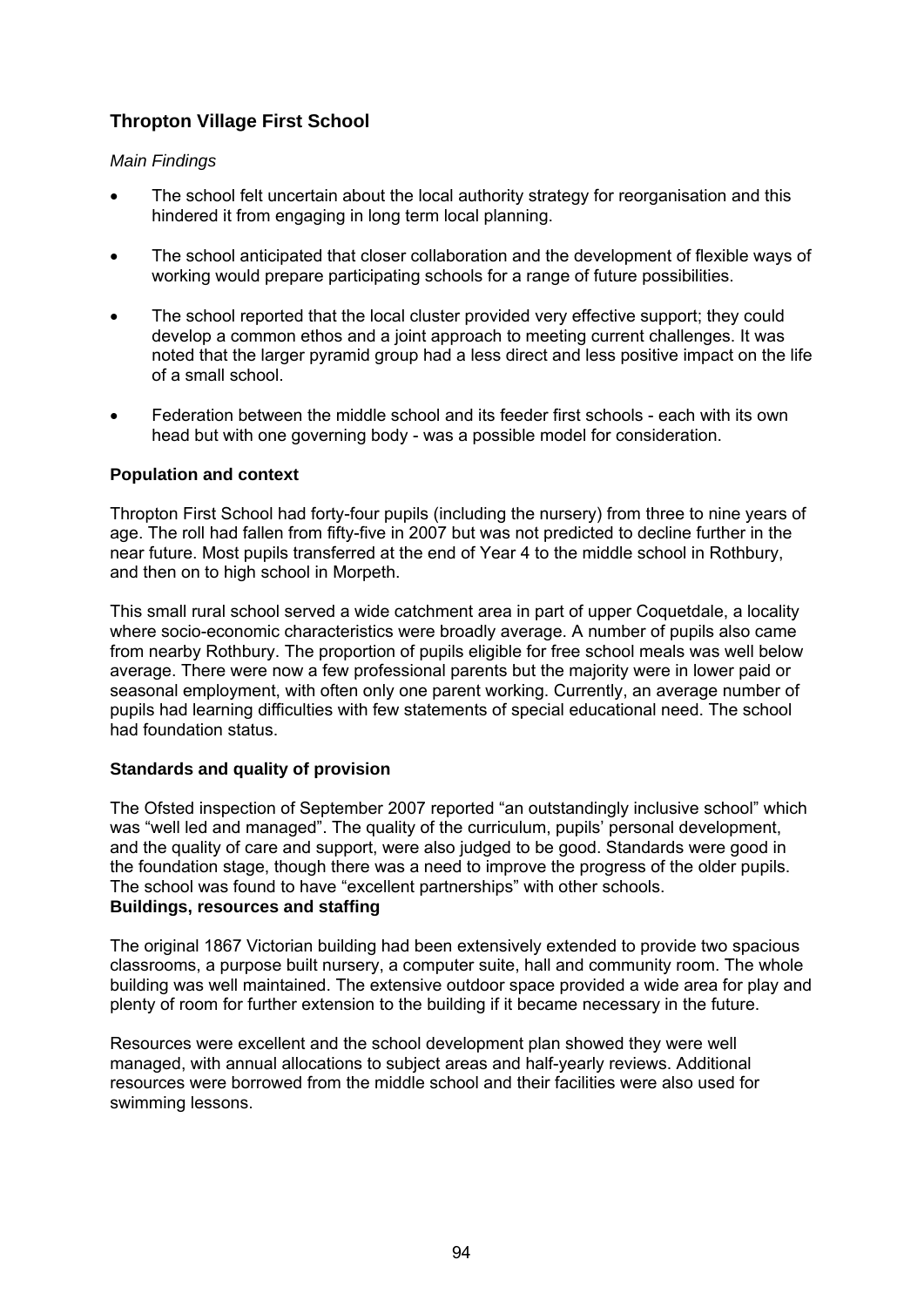The headteacher was in her fourth year at the school and taught the foundation stage class every morning - that is, sixty per cent of her time. There were three other teachers, two of them part-time; two were newly qualified. Older pupils had access to specialist PE teaching and peripatetic instrumental teachers were bought in from the local authority (and continue to teach the pupils in the middle school). There were four part-time teaching assistants, of whom one was an HLTA. Administration hours had recently been increased to twenty-five hours. The recently appointed assistant had previously worked in a bank and had financial expertise.

Supply teachers were shared with other local schools and there was mutual support for temporary absence; for example administrative staff from the middle school provided cover pending the recent new appointment.

#### **Leadership and Management**

One of the biggest challenges for the headteacher, she said, was "having the opportunity to go forward with the school's aims whilst having class responsibility". Under these circumstances, she pointed out, innovation was difficult. Invariably, it was the headteacher who had to take the lead. Her staff were mainly inexperienced, particularly in leadership roles. Keeping in touch with government initiatives was limited by time, she said, and attendance at local authority meetings by the availability of supply cover.

Each teacher had a core subject and at least one foundation subject to co-ordinate. The headteacher was the special educational needs co-ordinator. An incentive allowance was used to reward extra responsibility required by current developments; for example, there was an assessment co-ordinator for one year. The school had an excellent system for the performance management and continuing professional development of all staff. The headteacher believed "in developing people so they are active in managing something".

#### **Extended Services**

The school offered a range of after school activities for pupils as well as very effective parent support. The toddler group and playgroup provided opportunities for parents and their children to meet socially - an essential service for those living in remote places.

The school had made great efforts to satisfy the need of a small number of families for childcare. It was not viable to establish care within the school but they signposted provision in the area, even offering to arrange transport for children. However, parents wanted childcare in the village and therefore used local childminders. The extended services co-ordinator was based in Morpeth, and the head reported that little advice or support had been received other than a poorly attended family learning day. She added that support from the school nurse had been severely cut; she now had to work in three areas rather than one. However, a new family centre was to be established in Rothbury. The headteacher felt that links with this service would complement the school's strength in supporting families. The school had sufficient space to become a satellite for local courses for parents and other services.

#### **Current Priorities**

Staff had recently received training for implementing an innovative and enquiry-based curriculum, linked to the school's participation in a Creative Partnership. The school also intended to develop leadership in the school by using an incentive reward for senior responsibility which was linked to performance management. Other priorities included developing the assessment for learning initiative and raising standards in writing for boys.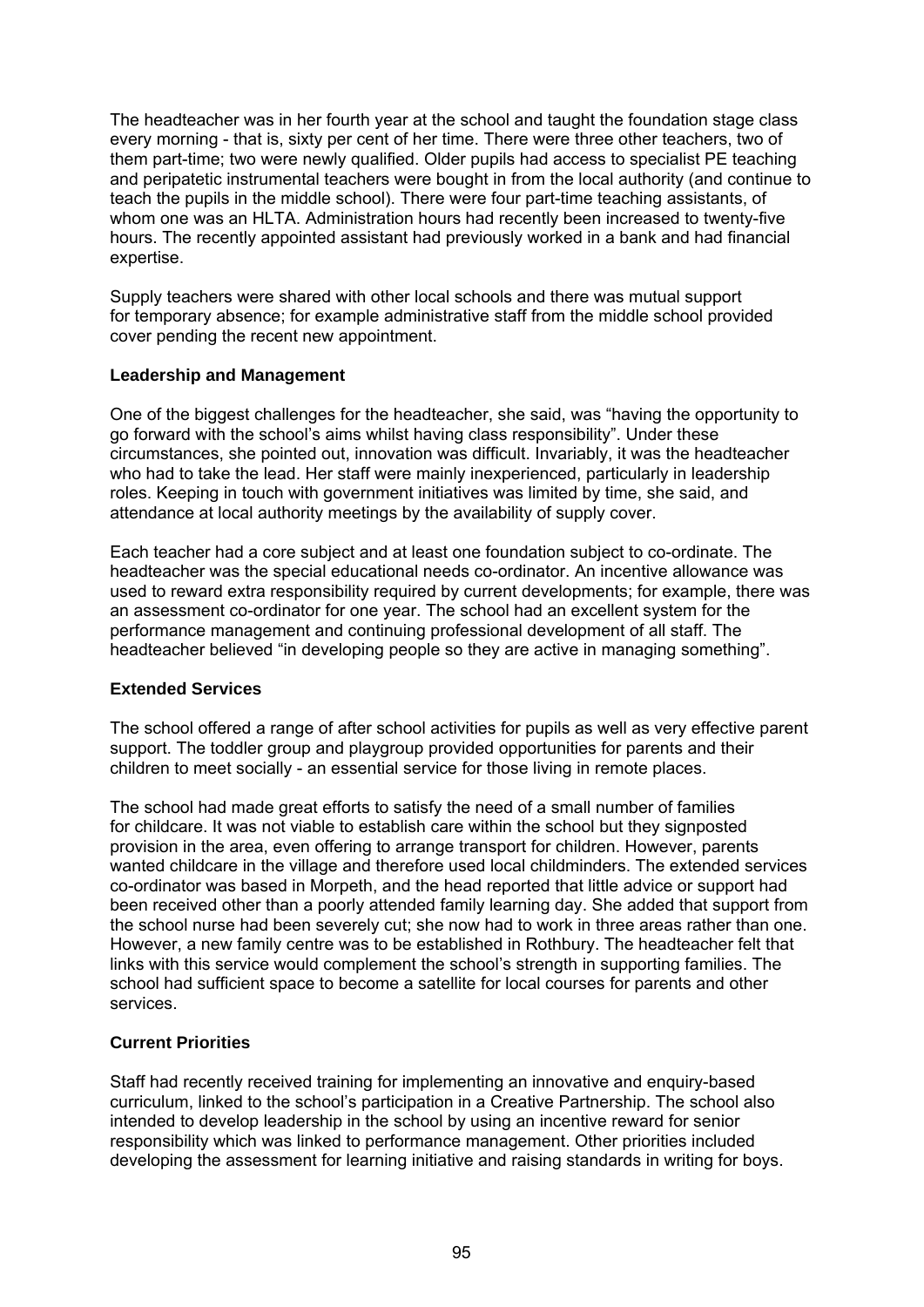#### **Current collaborations**

The school belonged to a number of collaborative groups. Two local clusters - the three valleys and Coquet clusters - were the most significant; there was a strong sense of mutual support in both. The three valleys cluster was a long established cluster of three very small schools with like-minded headteachers (Harbottle, Netherton and Branton.) This cluster had provided much personal and professional support to the headteacher - for example, sharing of documents to reduce each school's workload. As the headteacher said, "none of the schools has a deputy headteacher so it is nice to talk about management issues with other managers". The augmented Coquet cluster (and its associated Creative Partnership) had been the medium for developing a more innovative curriculum and had provided enrichment through working with visiting artists, for example. Involvement in both clusters dated from the time of the present headteacher's appointment; before, she noted, the school had been more isolated.

The Rothbury group of schools linked Harbottle, Netherton and Thropton with the larger Rothbury First School and Dr Thomlinson Middle School. The headteacher attended termly liaison meetings at the middle school. The governing bodies shared a clerk who organised common training prior to each round of meetings.

As part of the Sports Partnership, a school sports co-ordinator, based at the middle school, met with PE co-ordinators to plan a programme of in- and out-of-school activities. The annual amount which it cost the school also paid for transport. This had enabled the school to achieve the Active Mark. The ICT facilities at the middle school were "fantastic" and had been offered for lower school use.

The school was also part of the Morpeth partnership pyramid which included all first and middle schools which fed into the high school at Morpeth. This was the area group through which the local authority communicated with schools through termly meetings. There was, the head noted, no help from the local authority in providing supply costs to enable heads of small schools to attend these distant meetings.

Recently, the school successfully collaborated with the parish council to bid for £100,000 to improve play facilities for the village. Children were involved in designing the playground.

#### **School perceptions of benefits of/barriers to further collaboration**

The headteacher could see many benefits from federation, particularly in providing a headteacher with the time to lead and in creating more efficient school governance. The head felt that, were she to be free of teaching commitments, she would be able to get more done. Not everyone recognises, she added, how much work had to be taken home for completion in the evenings and at weekends. As each school had to submit similar paperwork, it could be more efficiently done in federation. "If one governing body could oversee this in two, three or four schools including budget control it would be better," she pointed out.

The school was at the centre of its community and was well supported by parents. However, the head was conscious of the high expectations which parents had of a head's commitment, and felt that this is a potential barrier. She hoped that as parents from different communities got together at the new Rothbury Family Centre, prejudices would be eroded and they would perceive themselves to be part of a wider community.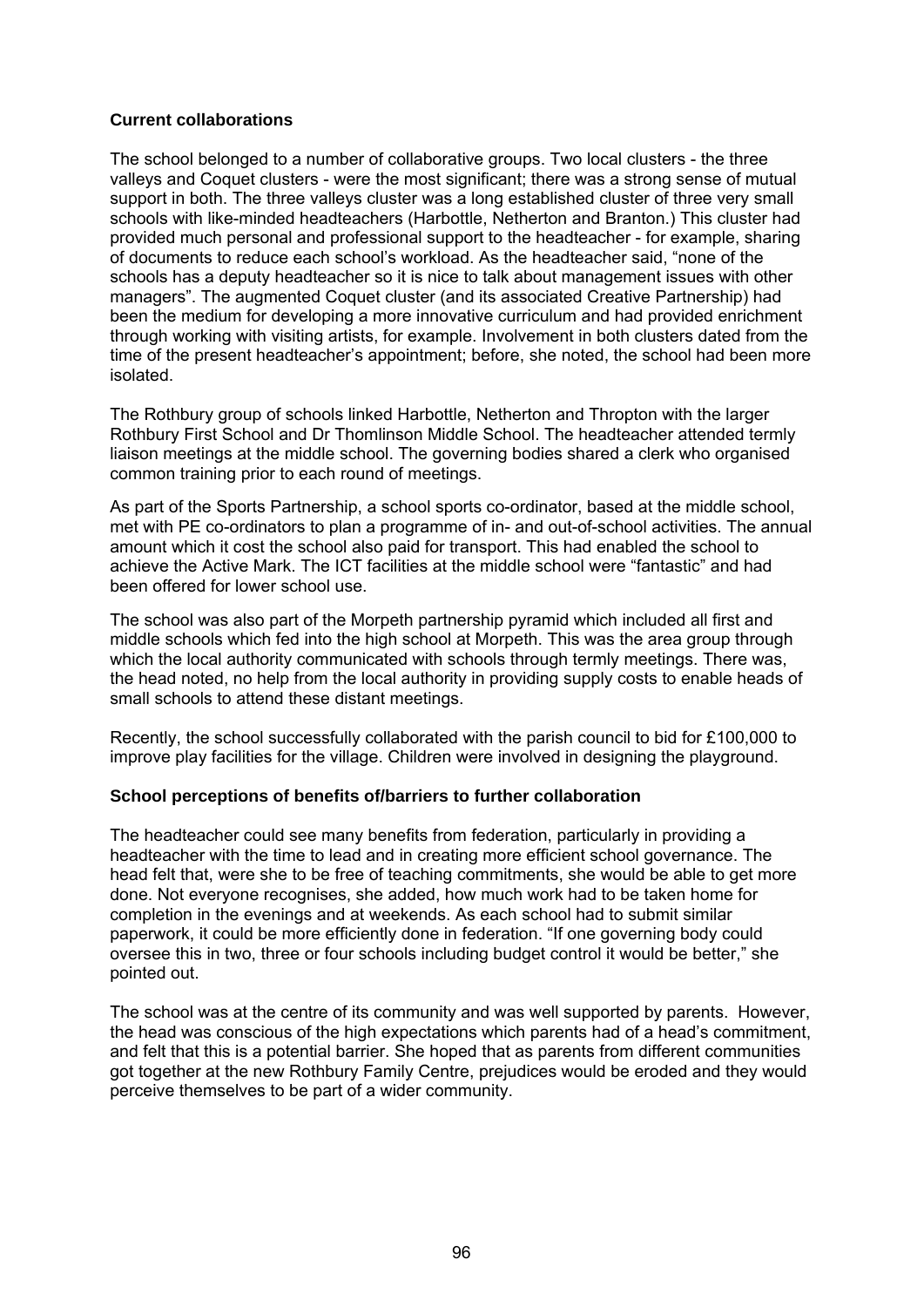*Sources of information:* 

- *Interview with the headteacher and chair of governors (joining after the first hour) of Thropton Village First School, 15th January 2009.*
- *Documentation supplied by the school and documents researched online.*

# **Further areas of potential collaboration with other schools**

The following models were developed from a second conversation with the headteacher of Thropton Village First School.

# **Trading expertise within the Creative Partnership**

This would involve headteacher and staff being released to share what Thropton does best and, in turn, to gain from the expertise of others. Potential gains to Thropton would have to be clearly articulated to parents in order to ensure their support. Associated costs would include supply cover (at about £180 per day) plus the 'hidden cost' of the possible loss of continuity in learning when teachers are away from their classes.

The school had particular strengths in working with families and in the early years of schooling, which could be exchanged with other Creative Partnership schools. A possible swap might be with Branton, which had expertise in music and in boys writing, both of which would be valuable. The HLTA at Thropton could be shared to provide some special educational needs intervention support for Branton if they were unable to afford a teaching assistant at the end of this year. Thropton also had skills in developing staff through performance management and in promoting staff development, which others could call upon.

### **Links with the middle school**

Both schools would benefit from extending the existing successful links with the middle school. Thropton could use the middle school ICT facilities to enhance aspects such as animation in their creative curriculum. If such use could be timetabled to follow the regular swimming sessions, there would be no additional travel costs. The development of a Coquet valley virtual learning environment (VLE), through the newly established county ICT platform, Nortal (managed by the middle school) would allow pupils and staff to share learning with other schools.

Staff from all the Coquet cluster schools could build upon their current collaborations to undertake joint professional development activities. For example, as the schools worked towards becoming all-through primaries, teachers would need to develop Key Stage 1 expertise in the middle school and Key Stage 2 expertise in the first school. Administrative staff could also attend training, such as school business management, together.

In order to develop middle management in all the schools, the Coquet cluster or Morpeth partnership might be a suitable sized group for a cluster application to NCSL for Leading from the Middle training. If so (currently it requires eighteen applicants), it would have the advantage of locally arranged training and significantly less travelling.

#### **Links with the Rothbury Family Centre**

The headteacher was keen to make early links with the new Rothbury Family Centre. The community room at the school would make an ideal satellite for health services (such as health visitor and baby clinics) which could link with existing toddler and playgroups. Parent learning sessions, with crèche facilities, could also be provided. Health care (such as nurse surgeries and chiropody services) could be provided for the wider community, many of whom were disadvantaged by a lack of transport.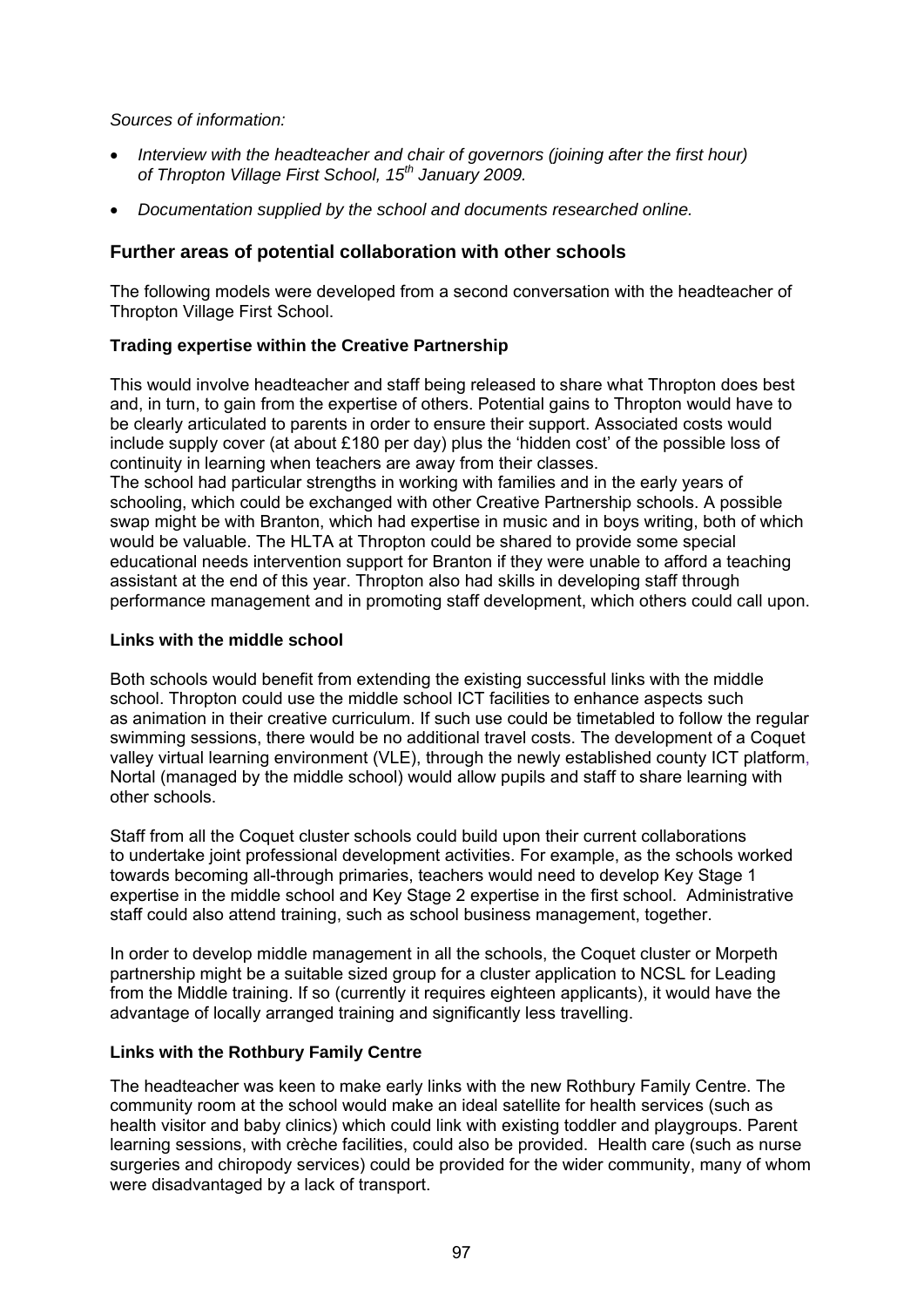### **Development towards a Thropton primary school**

The headteacher had a clear vision for the future of the school as a three to eleven primary school. She could envisage how this increase in size would enable her to monitor teaching and learning more effectively by spreading her teaching commitment across four classes. She would no longer need to be the main teacher for any class; the benefits to the headteacher's leadership would be considerable. The school had the space to expand so that it could accommodate sixty to seventy pupils, and could actively pursue this option. However, the headteacher was unsure of the mechanism for doing so, feeling that the school needed to wait for the local authority to make decisions about the roll-out of the two tier system in the Rothbury area.

To prepare for primary status, it would be important for the headteacher to convince the governing body and all stakeholders of the advantages to the staff and pupils; minutes of meetings before her appointment showed that at that time parents favoured the three tier system. Parents saw the advantages of pupils using the middle school facilities for science, technology and sport so continuation of this would have to be assured. The governing body would need to make an active approach to the local authority to ascertain timescales, so that capital funding could be saved towards the necessary extension of the building. The building would only need one additional classroom; the relatively low cost of this could provide a persuasive argument.

### **Meetings held with parents**

#### **A cautionary note**

Two meetings were held to gauge the views of parents; both were poorly attended a total of four parents, of whom three were also governors. Only two of the four schools were represented. The following commentary should therefore be treated with caution, and the sentiments expressed not taken as necessarily typical of parents' views generally. However, they have been included here because they are consistent with parents' concerns reported by headteachers and governors in the majority of the individual schools studied, both in Northumberland and in the other two local authorities.

#### **Points arising from the meetings**

Parents were generally unaware of existing collaborations because their own children had mostly started school very recently. In principle, they were in agreement with sharing staff and expertise with other schools or buying in specialist support where there was little staff expertise, for example for music. They also felt that subject co-ordination across schools could work well.

However, those attending the meetings were opposed to any arrangement which would involve their headteacher overseeing another small school. They could see a financial advantage, but this was strongly counterbalanced by the concern that their headteacher would be (partly) lost to them. The views in opposition to the idea were forcefully expressed. "Sharing a head is no good at all", one parent commented, "she is part of this community. How many communities can she be part of?" Another added, "the headteacher *is* the school." A specific worry was that access to the head would be restricted. One parent commented that "it would not give you the opportunity to see the headteacher enough." Another concern was that the quality of leadership would be compromised. "The headteacher would only get a generalised overview", one parent commented; "they wouldn't have their finger on the pulse." Another felt that "there would be times with no senior management in school." An overarching fear which was expressed was that "one school would become the annexe of another."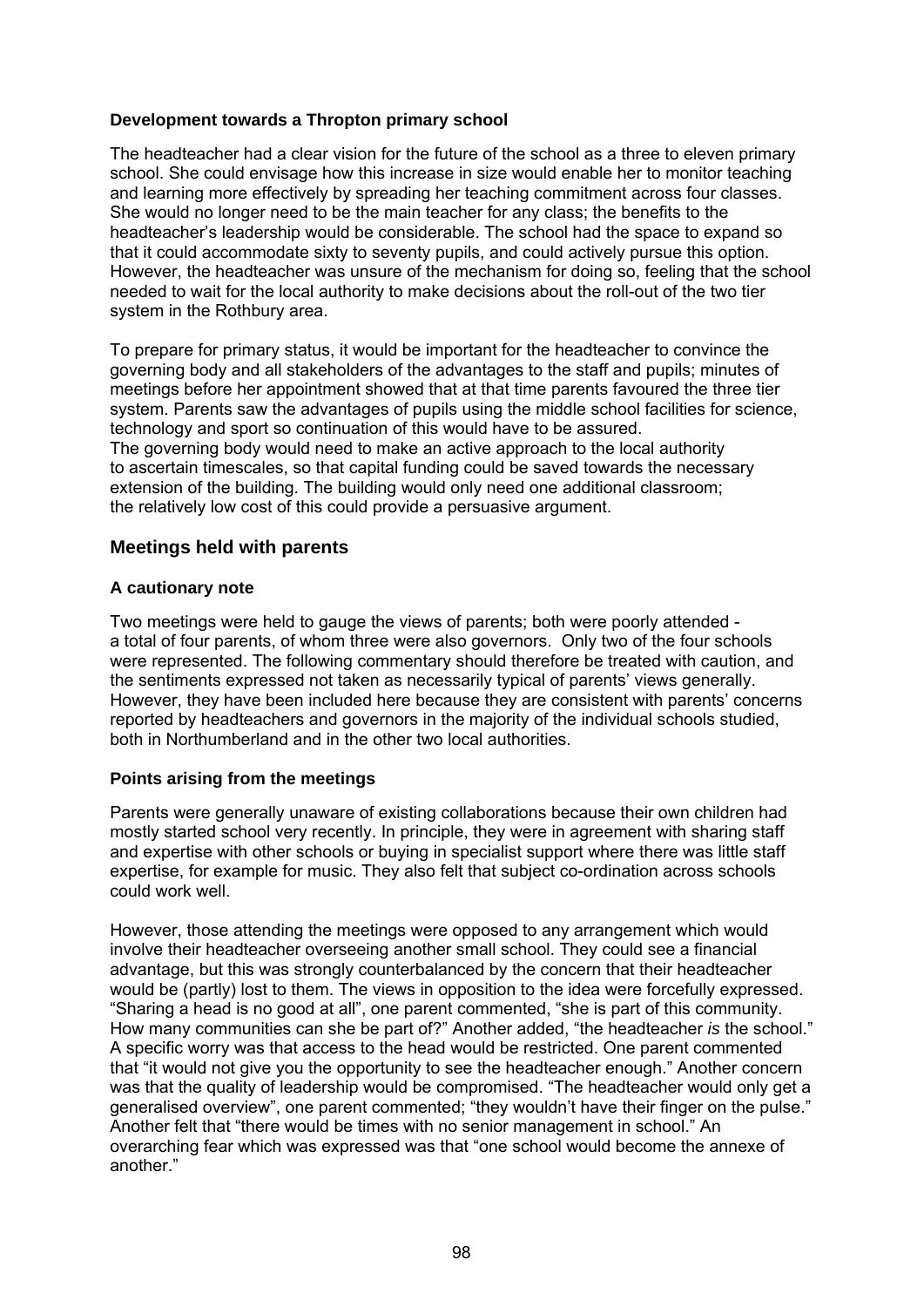The parents were, however, aware that some schools had difficulty recruiting headteachers. as succession planning had been a major feature of the local authority governors' conference the previous year.

#### *Sources of information:*

- *Focus group meeting attended by three parents of pupils at Thropton Village First School, two of whom were governors, 15th January 2009.*
- *Focus group meeting attended by one parent of a pupil at Branton First School, also a governor, 16th January 2009.*

### **The way forward: strategies and hypothetical models**

The summarised models (and the strategies for moving towards them) are informed by the following:

- The current situation that the schools find themselves in.
- Their own analysis of their strengths and immediate development priorities.
- Proposals and ideas which arose from the interviews and discussions.
- The support which might be offered by the local authority or other agency.
- Knowledge of relevant developments, initiatives or projects, both local and national.

*All figures used in these models are mid-range for the school size and do not represent actual salaries of staff in the study schools* 

#### **Model 1 Federation - Harbottle / Netherton**

There would clearly be potential for the executive headship between Harbottle and Netherton to develop into a federation with shared governance. During the period of executive headship, governors as well as staff could trial joint committees with delegated responsibilities. The nature of the type of future federation will be dependent on the views of parents and community of Netherton.

#### **Model 2 Shared trust - Branton / Thropton / Netherton**

A shared trust would be an alternative way to put in place long-term sustainable structures for improvement between the schools. Sharing a trust can create a solid base for collaboration which will not be affected by the departure of key individuals, and will not be dependent on them for its long term continuation. Trust schools can also manage their own assets, employ their own staff, and set their own admissions arrangements. The Trust and Foundation Schools Partnership can provide schools with consultancy support and a small amount of funding if they are accepted onto the Trust Schools Programme.

Thropton, Harbottle, Netherton and Branton had strong existing links not just with each other but with various local organisations such as The National Trust. They also wished to establish a link with the newly formed Rothbury Family Centre. With these as external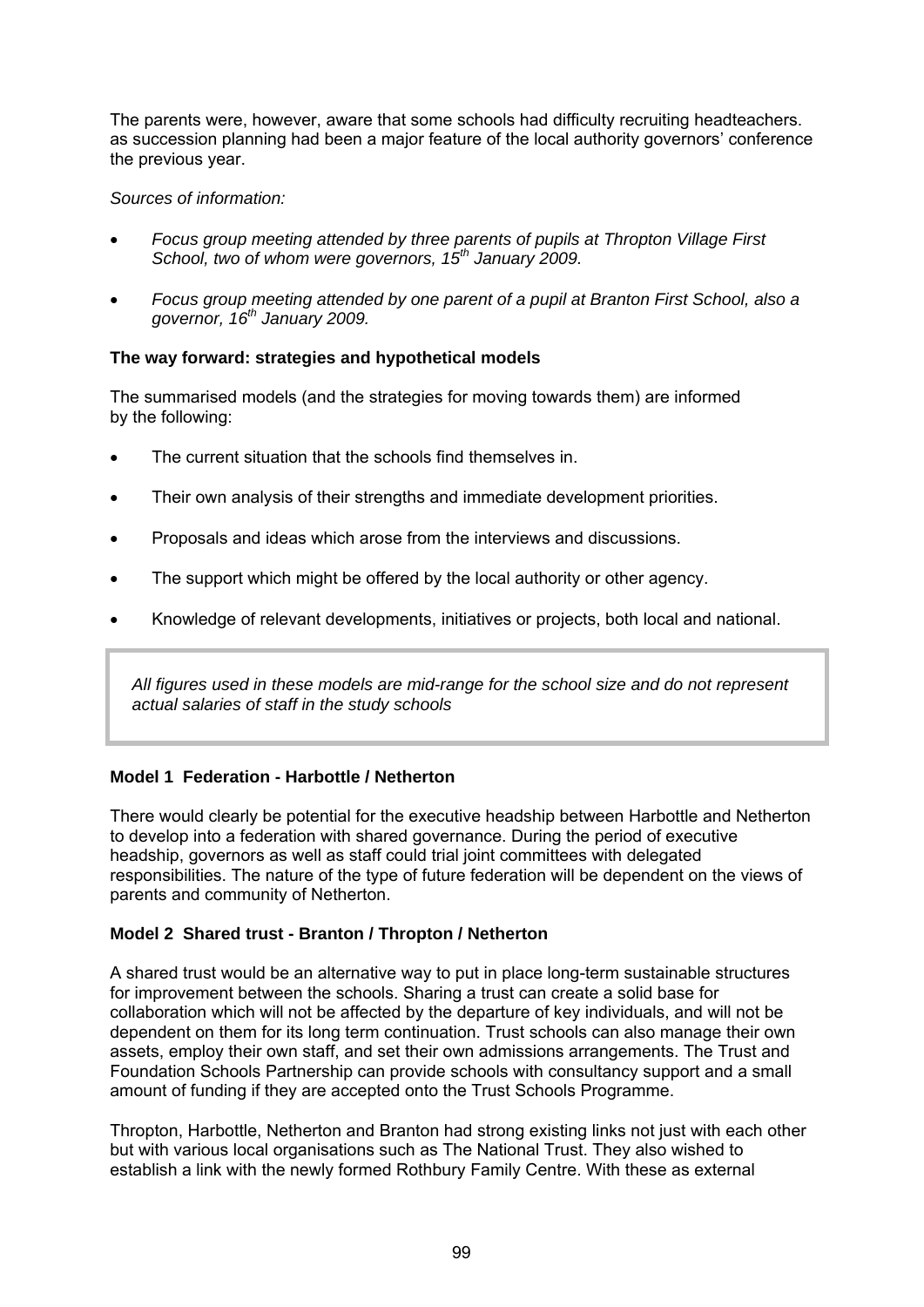partners, there was thus the potential to establish a shared trust. As a foundation school, Thropton would be well placed to acquire trust status (see Appendix 11 for the process) since it is a foundation school already; Branton and Netherton Northside could also acquire the same trust, with Harbottle, as a church school, becoming an associate member. The main benefit to this group of schools would be formalise existing good practice, particularly in the area of the development of a creative, locally appropriate curriculum. A trust would also help to ensure that the partners remained committed to each other when key staff moved on.

#### **Model 3 Soft Federation - Harbottle / Netherton / Thropton /Dr Thomlinson**

Harbottle, Netherton Northside, Thropton and Dr Thomlinson Middle School could become a soft federation with an underpinning agreed set of aims. The schools would have separate governing bodies but would delegate powers to joint committees; the schools might have their own headteacher, or share an executive headteacher. There would need to be representation from all school communities on the joint governor committees with delegated powers.

A soft federation would be a more viable model because two of the schools are Church of England schools, and Thropton is a foundation school. Forming a single governing body would require a compromise as it would not be possible for both the foundation school and the church schools to retain a majority.

The potential advantages are extensive and would include: greater efficiency in finance, resources and administration; more flexible staffing, shared across the schools (including, for example a school business manager and ICT technician); better learning opportunities for pupils in all schools; improved leadership and professional development opportunities for staff. The model would have the advantage of all the schools being located geographically close to one another.

In the longer term, all these schools - both first schools and middle school - may become primary schools. As a soft federation, they would support one another in developing the skills to teach a wider age range. This would be a particular benefit to the current middle school staff who must adapt to the foundation stage to Year 4 age range which they have not been accustomed to teaching. Conversely, the first schools would have to extend their range by two years (Years 5 and 6). Subject expertise from current middle school staff could support first schools such as Thropton to raise the achievement of Key Stage 2 pupils. Pupils at the small first schools would additionally benefit from using the enhanced facilities of the middle school for sport, science and ICT.

Efficiency savings could be created by sharing key support staff and specialist teachers. The existence of an overarching federation would also enable the schools to respond better to changing circumstances, such as a future fall in school rolls, or the need to establish further executive headships.

If further executive headships were to be established in the future, the financial benefits would be as follows:

#### **Financial implications**

Detailed calculations of the financial implications of executive headship models can be found in Appendix 10. The following table is a summary of these findings.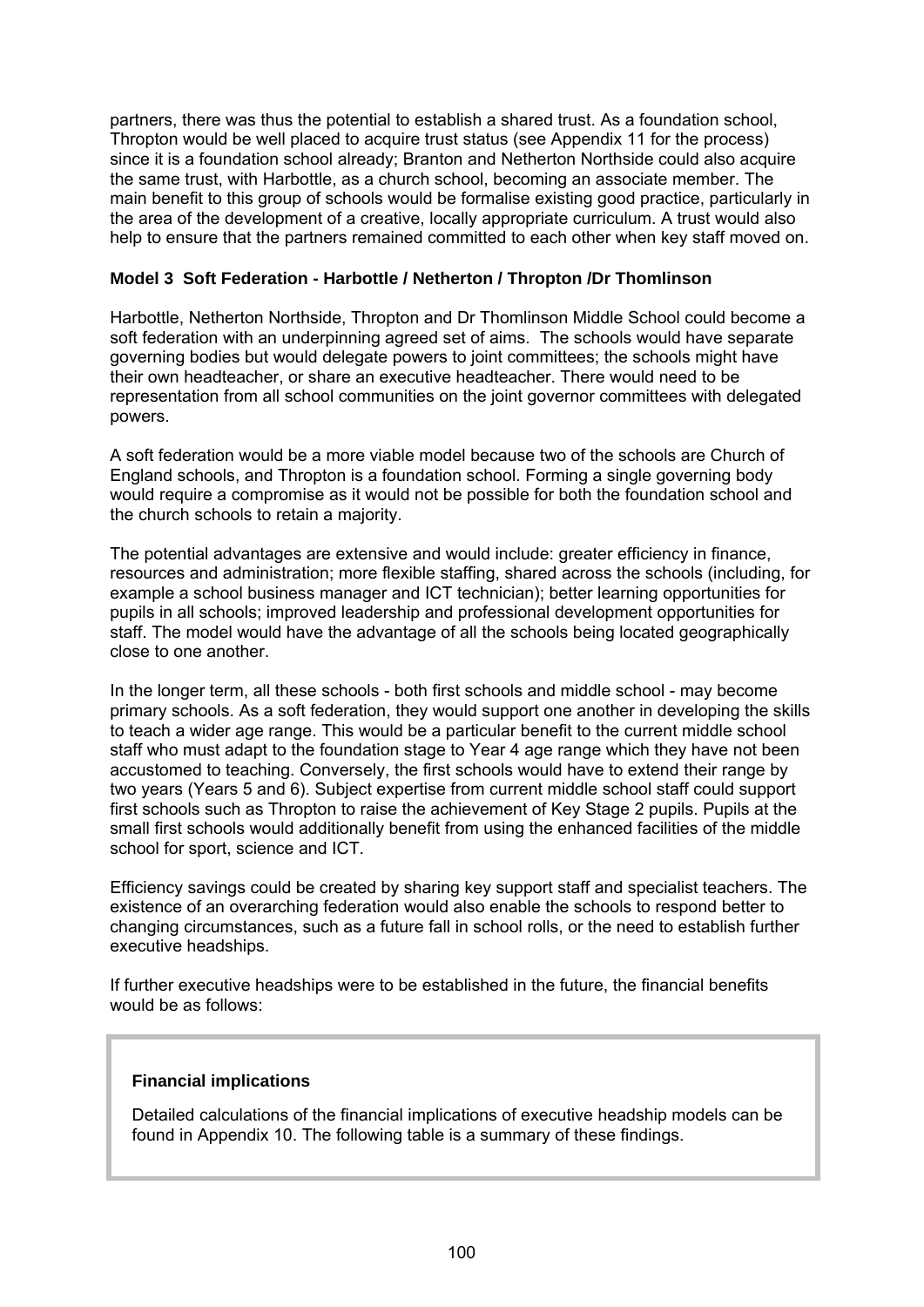### **Financial advantages of executive headships in Northumberland**

|                                                                                 | <b>Savings</b>                     | <b>Additional costs</b>                                                                    | <b>Available for school</b><br>improvement |
|---------------------------------------------------------------------------------|------------------------------------|--------------------------------------------------------------------------------------------|--------------------------------------------|
| Executive headship<br>(two first schools<br>such as Harbottle<br>and Netherton) | One head's<br>salary<br>£53,200    | Salary rise (head)<br>£5,505<br>Class teacher<br>£24,500<br>Assistant head<br>£3,800       | £19,395                                    |
| Executive headship<br>(three first schools)                                     | Two heads'<br>salaries<br>£106,400 | Salary rise (head)<br>£12,461<br>Class teacher<br>£28,000<br>Two Assistant heads<br>£7,600 | £58,339                                    |
| Executive headship<br>(one middle and one<br>first school)                      | One head's<br>salary<br>£53,200    | Salary rise (head)<br>£9,310<br>Class teacher<br>£14,000<br>Assistant head<br>£3,800       | £26,000                                    |

In the three school model, the overall savings on headteachers' salaries could be used to support the appointment of additional staff including one or more HLTAs, as suggested in paragraph 6.1 above, a shared business manager and/or ICT technician.

Training for a business manager through NCSL is free for small schools but supply and travel are paid by the school(s). There would be additional salary costs of employing a shared school business manager that could range from an increase in salary for a member of staff currently employed in the school to the full costs of a new appointment. A term time only appointment to be shared by three or more schools could cost in the region of £25,000 - £30,000 depending on experience.

An ICT technician would probably be in the range (depending on experience and the level at which the post is appointed) at approximately £20,000 - £25,000.

#### **Sharing skills and staff**

Increased sharing of skills and staff between all four schools would be a benefit, enlarging the pool of professional expertise available to each school and achieving affordable support for headteachers by employing staff such as HLTAs across several schools.

Time efficiencies could be achieved by sharing subject leaders and policies. This would reduce the workload for all staff. Headteachers could share procedures and systems, supporting one another in carrying out the monitoring and evaluation of the curriculum and the effectiveness of new initiatives. The use of ICT links would enable much of this sharing to take place without lengthy travelling.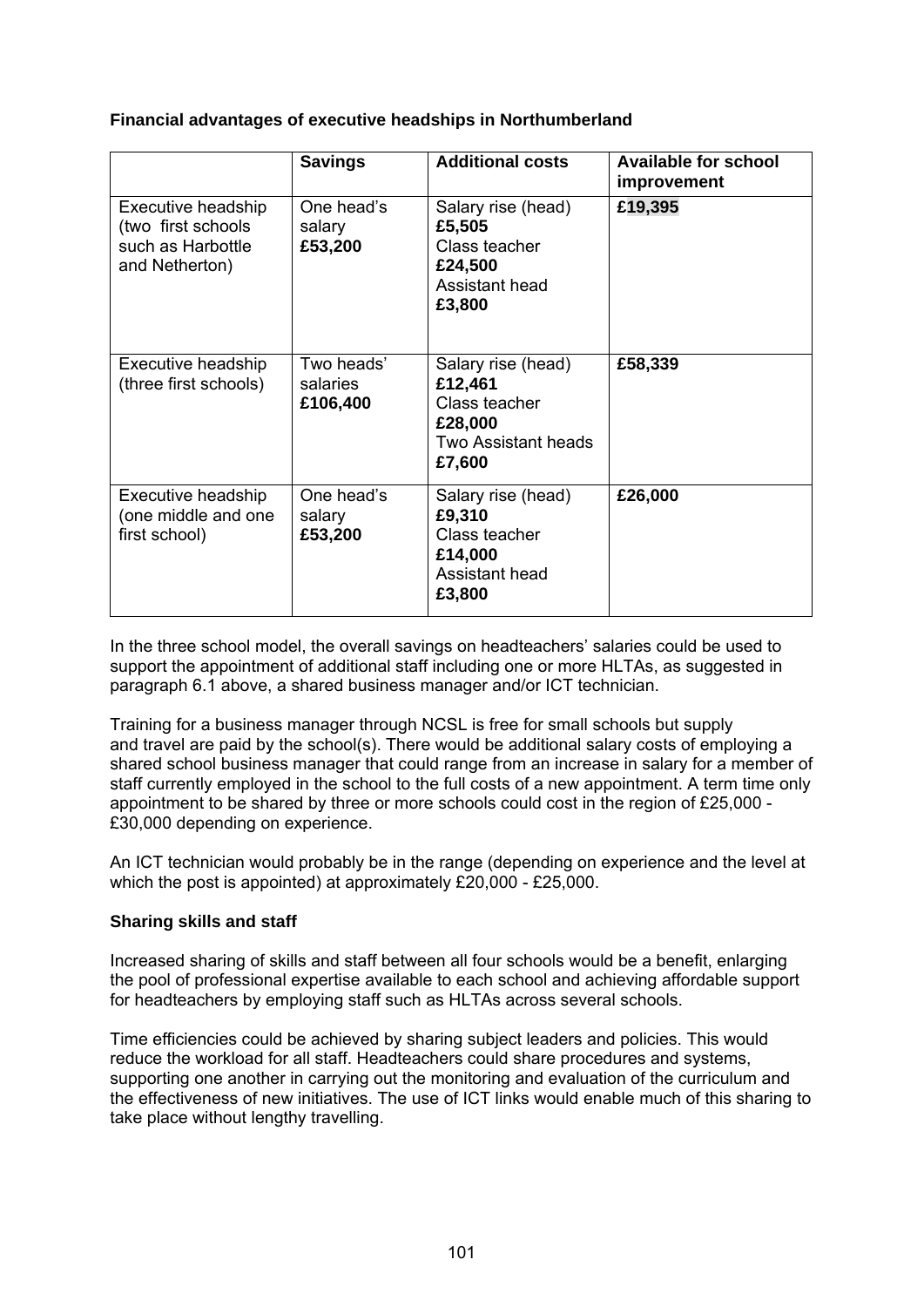#### **Financial implications**

- a) **Sharing HLTAs** an additional post at point 24 would cost approximately £22,000 including oncosts. Therefore, one HLTA post shared between the four schools would cost each of them around £5,500 a year for 1.25 days per week of additional staff time. Some costs could be offset by savings to the supply budgets of the schools involved, although the management of only 1.25 days per week per school each would need close co-operation. A more practical model would be the sharing of an additional HTLA between two schools at an estimated cost of £11,000 each.
- b) **Sharing subject leaders** this development would not be likely to prove a cost saving measure but offered opportunities for reducing workloads and extending professional development.
- c) **Sharing leadership tasks at headteacher level** initially this would require more of the headteachers' time for setting up and agreeing a plan of action but additional HLTA support would enable this time to be found. The benefit in the longer term is one of greater efficiency in the use of headteacher's time as tasks, expertise and developments were shared, and an improvement in the overall strategic leadership across the schools involved.

#### **Further develop the links between first and middle schools**

There was much to be gained for all the schools in further strengthening their collaboration with local middle schools (Glendale for Branton and Dr Thomlinson for Thropton, Harbottle and Netherton Northside). Benefits would be in improving pupils' learning opportunities through use of the enhanced middle school resources for subjects such as ICT, DT, science and PE. Pupils would gain familiarity with a larger school environment and gain confidence in transition. Travel costs could be minimised by linking sessions in other subjects with existing swimming sessions.

Staff would benefit, particularly if all the schools became primaries. Sharing professional development would enable schools to pool staff expertise to cover the whole three to eleven age range. They could support one another through the organisational transition.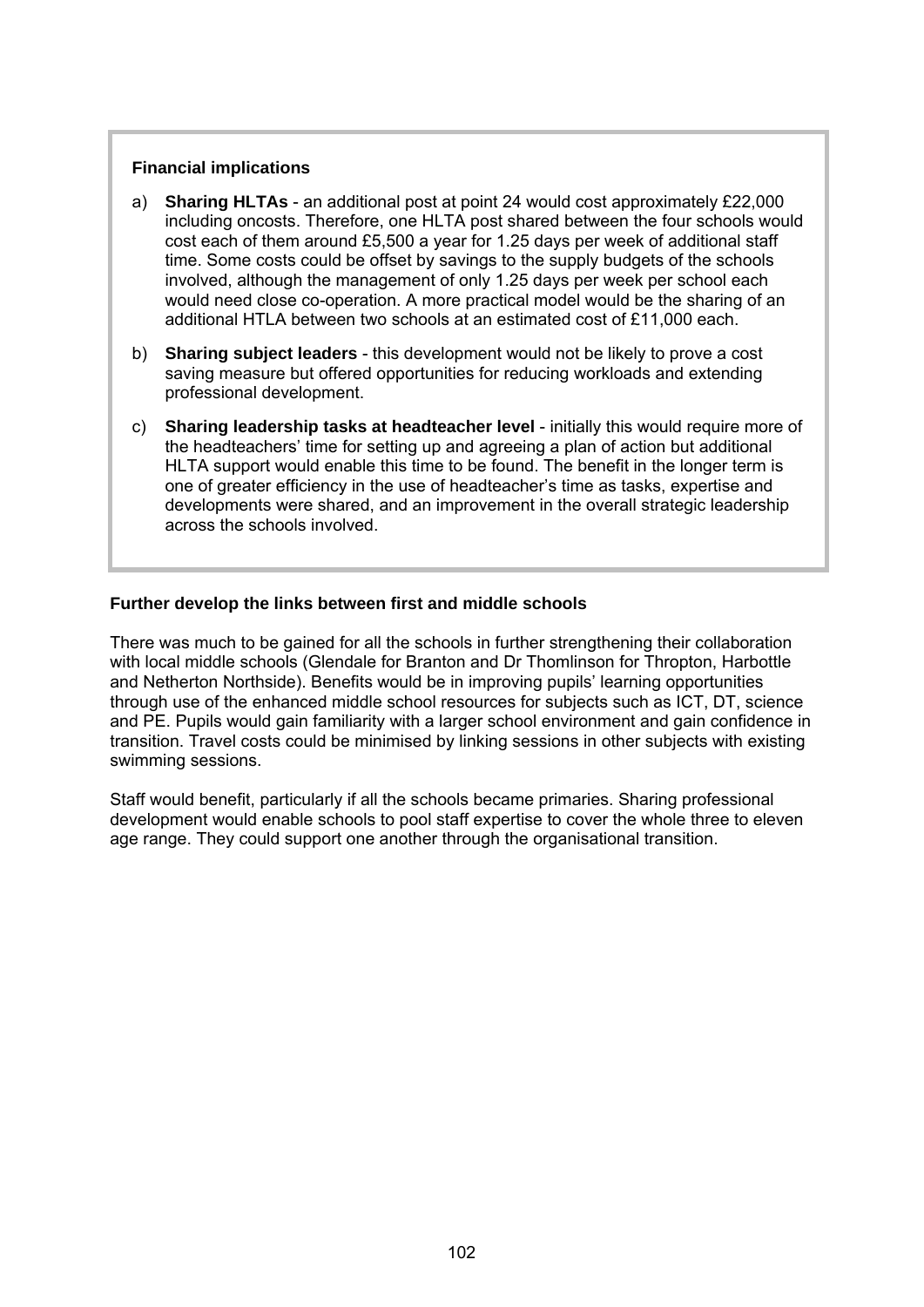#### **Financial implications**

- a) **Strengthening collaboration with middle schools** the use of middle school expertise and facilities would be unlikely to reduce expenditure although the only additional costs would be those of transport which could be minimised by careful timetabling as suggested above.
- b) **Shared CPD** this has significant potential for overall savings to be made.
- the typical costs of a one day course for a teacher are around £325
- average costs of a training day with an external consultant bought in are £600 (£500 in consultant's fees; £100 for refreshments and materials)
- this brings the cost per person (if TAs, HLTAs and teachers are all included) to around £20 per head if 30 staff can be brought together from 4 or 5 schools.
- it has the added advantage of providing common development across the cluster by including all staff in the training, rather than relying on one teacher to attend a course and 'cascade' messages back

If four such days were arranged annually, each school would pay approximately £600 rather than around £1,300 which is the estimated cost of buying places on four one-day courses over the year.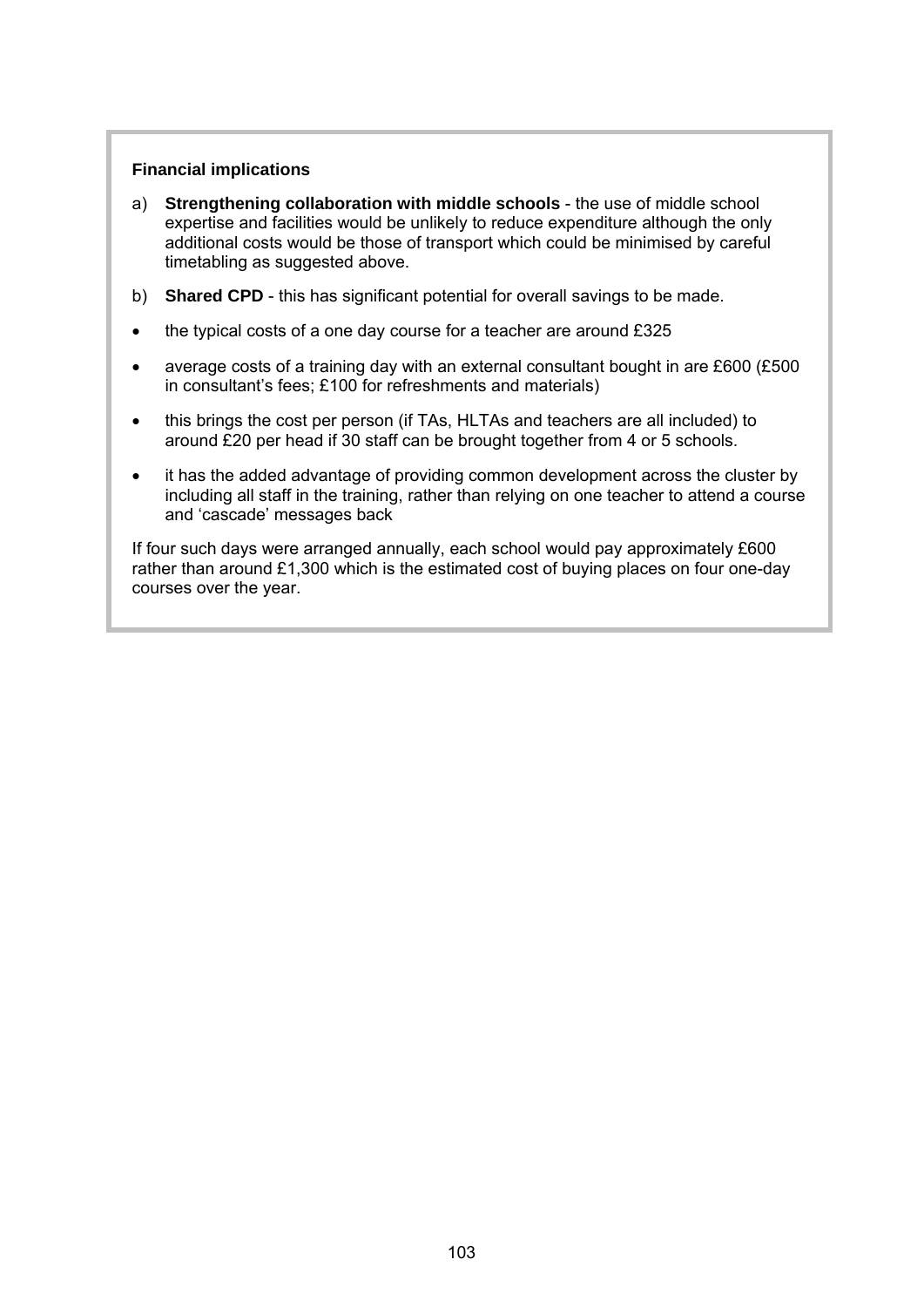# **6. Overall conclusions**

In all three local authorities, the small schools studied were engaged in a rich variety of informal collaborations with other schools. Some of these were based upon local authority networks, which linked schools of all phases with their receiving secondary or high school. The links felt by schools to be most effective, however, were locally determined groupings, often small in size, which provided interdependent support between schools with a similar ethos. These 'clusters' of schools organised joint activities, which were directly focused on improving the learning experiences of pupils. Their collaborations contributed much towards reducing the isolation of the individual schools, providing in particular a self-help network of support for the headteachers. These strong local groupings created a firm foundation on which the establishment of more formal collaborations could be built.

There was, in all three areas, potential for existing informal collaborations to develop further, for example through sharing staff and responsibilities. The appointment of a shared school business manager in a group of schools would support the headteachers in financial management and encourage economies of scale through collaborative ventures and bidwriting. HLTAs appointed across schools could support the headteachers in their role as SENCo and provide cover for classes. Joint staff training could provide the opportunity for a wider range of views to be discussed and for a common curriculum to be developed. Subject leadership could be shared across a number of schools, reducing the workload of all the teachers.

The three local authorities in the study, and the two Church of England dioceses consulted, all encouraged formal collaborations between schools, including executive headships and federated governing bodies. This was largely in response to the increasing difficulty of recruiting suitable headteachers, though in all cases there was a wider awareness of the potential of formal collaboration to improve educational provision. Collaborations were generally seen by the local authorities as choices to be initiated by school governing bodies. Governors, however, were often poorly informed about the advantages such arrangements would bring, beyond easing the difficulties in appointing a headteacher. There is scope, therefore, for local authorities and dioceses to increase their support to governors, both in helping them make decisions about leadership arrangements and in helping them appoint suitable candidates to new leadership roles. If effective, this would in time lead to an overall improvement in the quality of small school leadership which would have a direct impact on pupil learning.

In all three areas, there was an awareness that parents and communities might need to be persuaded about the benefits of formal collaborative models. Linking with other schools could be perceived, in the community, as the loss of the school's independence or character, or even as the precursor to amalgamation or closure.

In fact, executive headship or other formal arrangement would be likely to strengthen small rural schools, making them more viable and preventing their loss. Parents' primary concern about changes in leadership arrangements was related to the perceived impact on their child's learning; they worried first and foremost about the loss of the headteacher in the classroom. Ironically, it is precisely here that partnered schools have most to gain: an executive head, for example, would have more time to focus on the improvement of teaching and learning.

In the study schools, the headteachers (and many governors) generally appreciated the benefits which shared headship arrangements would be likely to bring to headteacher, staff and pupils alike. The multiplicity of roles which a headteacher in a single small school had to undertake, in addition to their management and administrative duties - often as class teacher, SENCo, child protection officer, curriculum co-ordinator, core subject leader and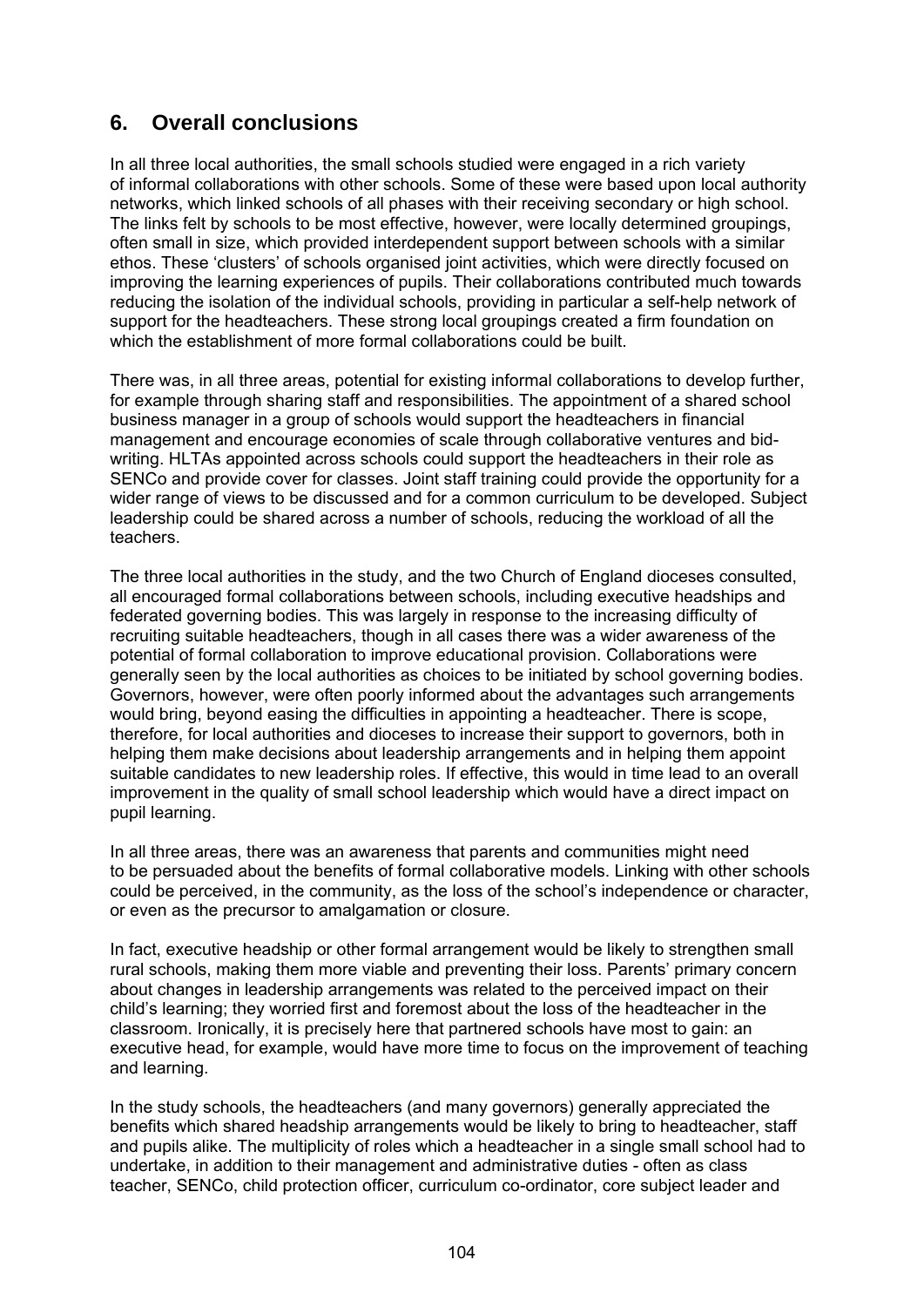others - meant that they had little time for strategic planning. Executive headship, they saw, would give the opportunity to reduce their teaching loads and enable them to focus on school improvement; it would create time for monitoring the quality of learning and taking action to improve standards. Executive headship also had the potential to be a more attractive career option than a single small school headship and might encourage more - and higher quality applicants to seek vacant posts. A wider staff group would allow the headteacher greater opportunities to delegate responsibilities. Executive headships would also create opportunities for new leadership roles, for example assistant headships or TLR posts in each school to deputise for the heads in their absence.

It was the expectation of these gains which had motivated the two executive headship arrangements in the study - one in the early stages of operation, the other in the late stages of planning. Both had followed precisely the route described in many of the above hypothetical models - formal collaborations which had developed from existing informal links.

Though the advantages of executive headship were generally clear to schools, the benefits of federation were less apparent. Though it was appreciated that, for schools with an executive head, there would be considerable advantages in only having one governing body to work with, it was also generally seen as a radical step which needed a trail period as preparation. In the three examples of executive headship in the study, therefore (including that in the two additional schools investigated in Cornwall) governing bodies were linked in a non-statutory soft federation; this was perceived as giving schools and communities time to grow together, and was to be reviewed by governors after a trial period. In all three, it was not anticipated by governors that federation would necessarily follow.

There is no reason, however, that federation should follow executive headship rather than precede it. Federation could be conceived as a first stage of long-term collaborative succession planning: two or more schools could make an initial commitment to federation in order to signal their intention to arrange an executive headship when the opportunity arose to appoint a single headteacher.

The study schools had little knowledge of the anticipated benefits of shared trusts and envisaged few potential external partners in their rural locations. However, many of the small schools in these remote areas had forged partnerships with a range of external organisations; most were sharing the ensuing benefits with other schools with which they were informally linked. Establishing a shared trust could, in these circumstances, strengthen existing partnerships by putting them on a statutory basis. Moreover, the setting up of a shared trust could fulfil precisely the same function as federation - signaling the intention, by undertaking a statutory collaboration, to take further steps towards interdependence between the schools sharing the trust.

Over the next five years many headteachers of small schools will retire. This is a window of opportunity which should not be missed - by schools, by local authorities and by central government. Strategic succession planning, carried out at local level and involving headteachers, governors, local authorities and dioceses, would enable schools to plan positively for the establishment of alternative structures. It is a course of action that would both strengthen small rural schools and improve their future viability.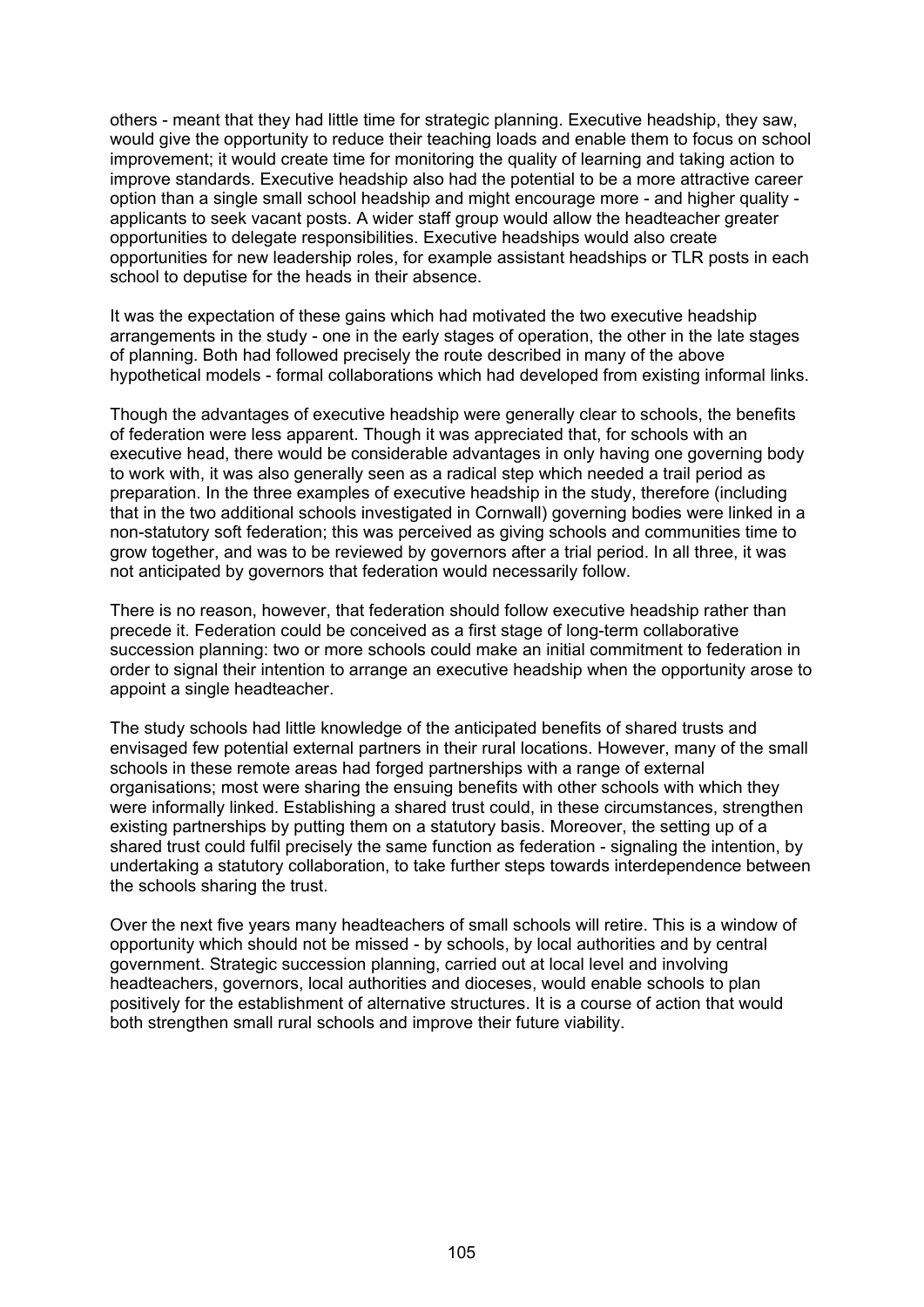# **7. Recommendations**

- Small primary schools should have access to better information and guidance on the potential benefits of different statutory models of collaboration; this guidance should be specific to rural contexts and evidence-based.
- Local authorities, working with dioceses and small schools themselves, should seek to develop a strategic plan for the promotion of formal collaborations, including how they might be brokered and supported.
- Local authorities and Church of England dioceses should extend their co-operation in order to help schools to negotiate potential barriers to the partnering of church and non-church schools.
- Local authorities should pay particular attention to how formal school partnership models can be effectively advocated to governing bodies and local communities.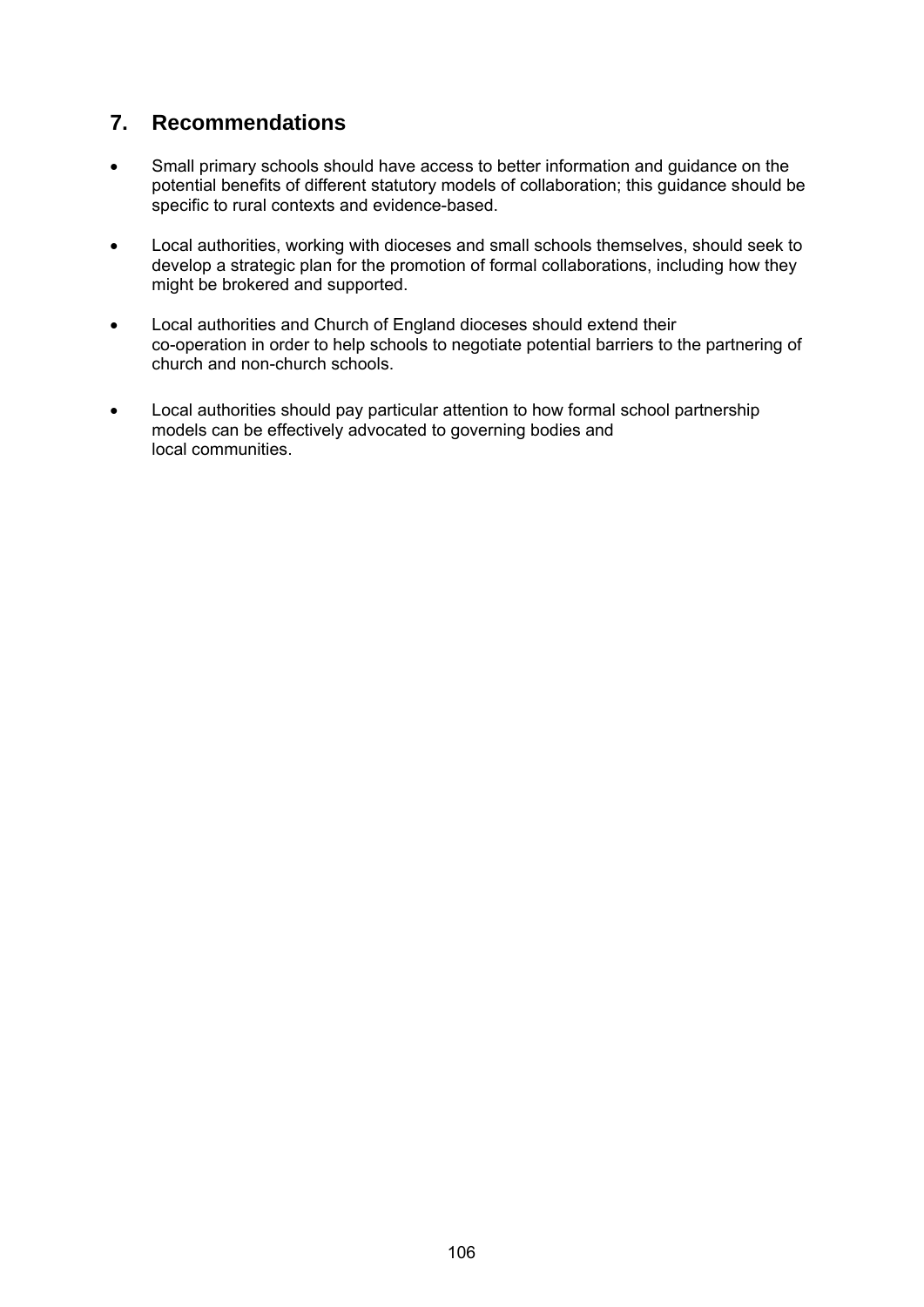# **8. Further reading**

Barnes, I: *Primary executive heads: A study of heads who are leading more than one primary school* (NCSL 2006).

Collins, A et al: *Federations: Does every school need a headteacher? Key implications from a study of federations in the Netherlands* (NCSL 2005).

Ford, G and McCue, E: *Can federation help stars to come out*? (NCSL 2008),

Grimwade, K: *How can a local authority best raise awareness and support exploration of the opportunities for alternative models of leadership and organisation with school leaders and governors?* (Cambridgeshire/NCSL 2008).

Jones, J: *The development of leadership capacity through collaboration in small primary schools* (CfBT 2008)

Lindsay, J et al: *School federations pilot study 2003-2007* (DCSF 2008) *How hard federation can help your school* (DCSF 2009)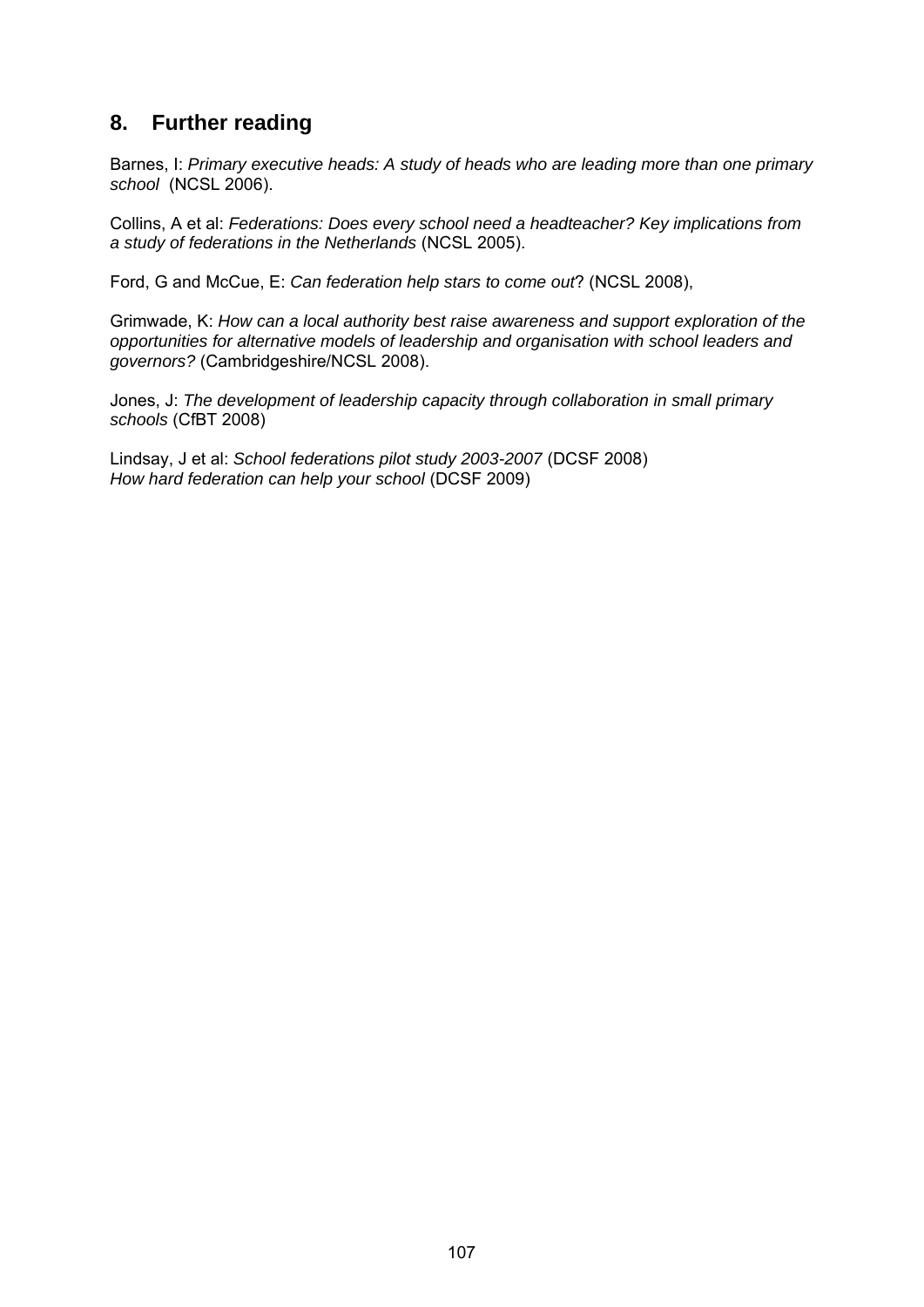# **9. Glossary**

**Executive headship:** A formal collaborative arrangement of two or more schools with a single headteacher. The schools may or may not be federated.

**Federation:** A statutory arrangement whereby schools have shared governance. This may be a single governing body (a **hard federation**) or an executive committee with delegated powers (a **soft governance federation**).

**Formal collaboration:** two or more schools working together for a common purpose or purposes, contractually agreed. The range of possibilities is very wide, for example, a shared business manager for a group of schools, a specialist teacher employed by several schools, contractual arrangements for delivering extended services.

**Informal collaboration:** any arrangement by which two or more schools work together towards common ends, but which has no written (that is, contractual) basis. A very wide range of activities is covered by this term, for example, shared professional development, joint pupil activities. Sometimes known as a loose collaboration.

**Management partnership:** term used in some local authorities to denote two or more schools linked together by a single headteacher. The schools may or may not be federated. In essence, the arrangement is the same as an executive headship (qv).

**Shared headship:** the same as executive headship (qv).

**Shared trust:** A group of schools which, having acquired foundation status, adopt the same trust with the aim of using the experience, energy and expertise of one another and any other outside partners (see www.trustandfoundationschools.org.uk).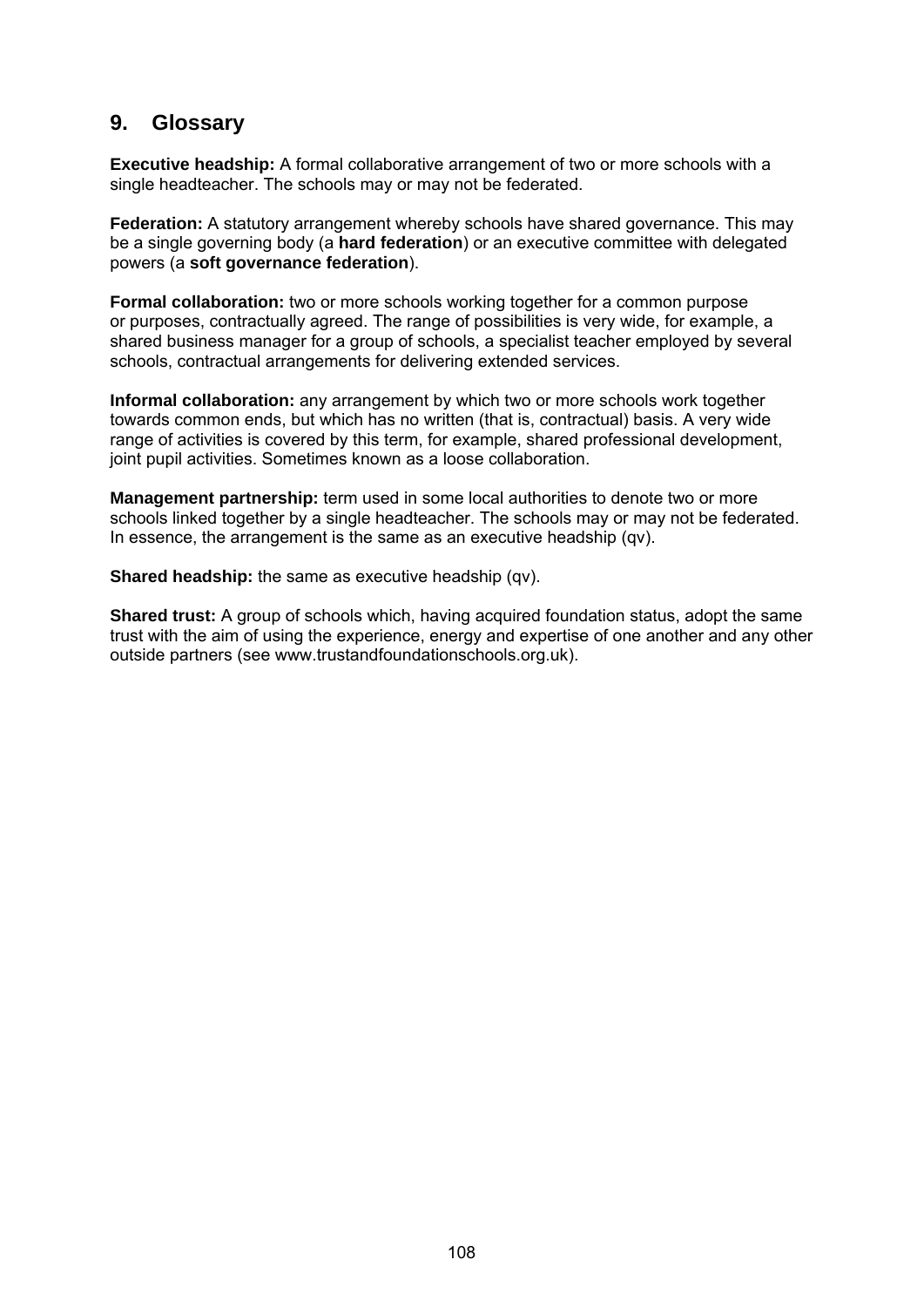# **10. Appendices**

- 1. Overview of On Line Research Data Types Collated & Data Sources Used
- 2. Questions for schools
- 3. Questions for LAs
- 4. Questions for joint meeting between Norfolk schools
- 5. Questions for joint meeting Landewednack / Grade Ruan Schools
- 6. Framework for discussion between Harbottle / Netherton Northside Schools
- 7. Final visit questions used in individual Norfolk and Northumberland schools
- 8. SKILL network interview evidence
- 9. Detailed financial calculations of benefits of executive headship for hypothetical models
- 10. Process of acquiring foundation status prior to trust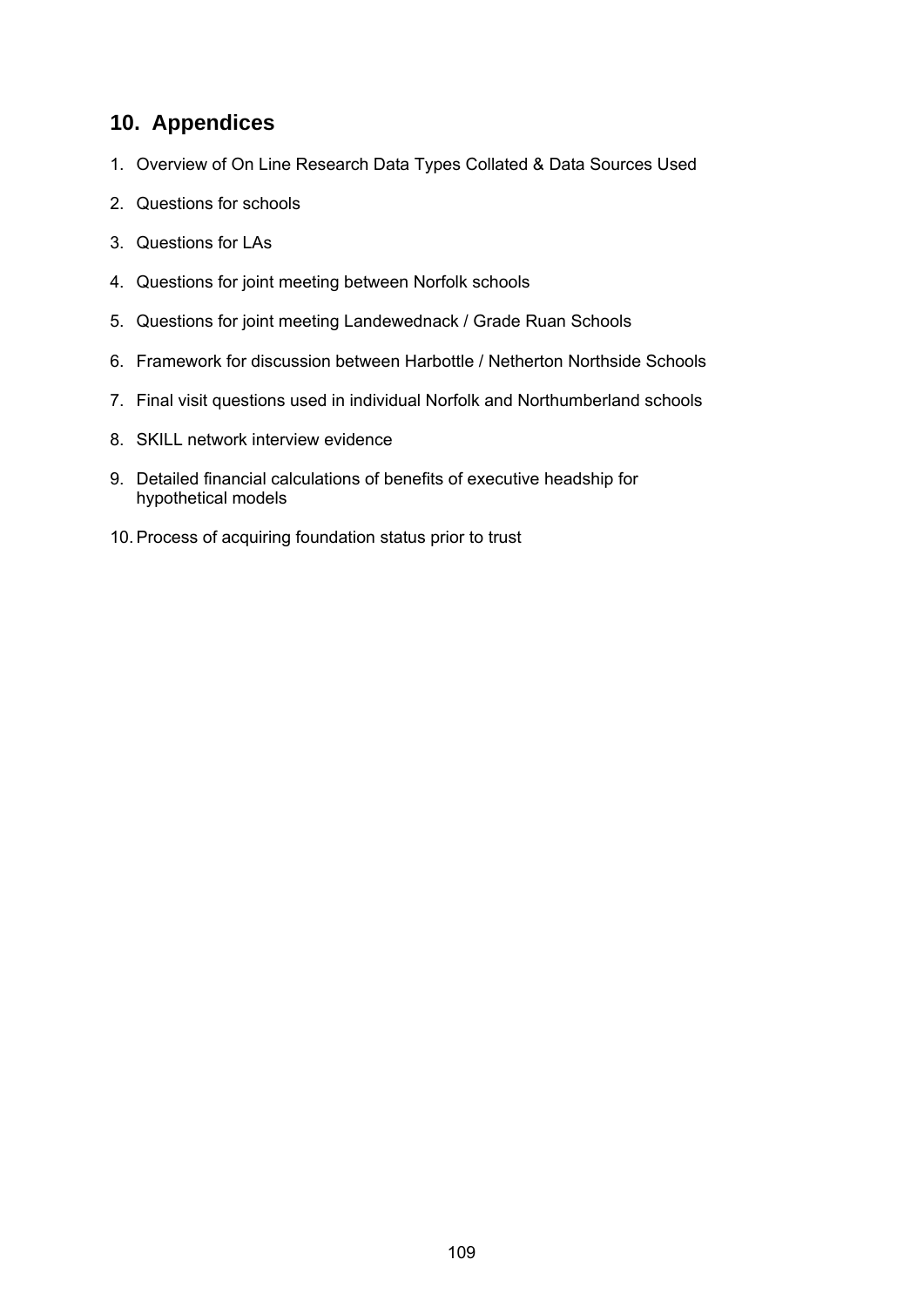# **CORNWALL SCHOOLS**

# Overview of on line research data types collated and data sources used

|              | Data                  | Data Type                                                                                                                        | <b>Data Reference</b>                                                                                                                                                                                                           | <b>Data Source</b>                            | <b>Comments</b>                                                                                                                                                                                                |
|--------------|-----------------------|----------------------------------------------------------------------------------------------------------------------------------|---------------------------------------------------------------------------------------------------------------------------------------------------------------------------------------------------------------------------------|-----------------------------------------------|----------------------------------------------------------------------------------------------------------------------------------------------------------------------------------------------------------------|
| 1            | School<br>Performance | Achievement<br>& Attainment<br><b>Tables</b>                                                                                     | $\bullet$ 1A - Garras<br><b>Community Primary</b><br>School<br>• 1B - St Martin in<br>Meneage Community<br><b>Primary School</b><br>• 1C - Grade Ruan CE<br>School<br>• 1D - Landewednack<br><b>Community Primary</b><br>School | <b>DCSF Website</b><br>(www.dcsf.gov.uk)      |                                                                                                                                                                                                                |
|              |                       | <b>Cornwall Primary</b><br>School League<br>Tables - KS2<br>National<br><b>Curriculum Tests</b><br>May 2007                      | • 1E                                                                                                                                                                                                                            | <b>BBC Website</b><br>(homepage)              | Garras Community<br><b>Primary School</b><br>and St Martin in<br>Meneage results<br>not included<br>because they are<br>classed as 'small<br>schools'                                                          |
| $\mathbf{2}$ | Financial             | Schools Formula<br>Funding -<br>Section 52<br>statement                                                                          | • 2A                                                                                                                                                                                                                            | LA website<br>(www.cornwall.gov.uk)           |                                                                                                                                                                                                                |
|              |                       | <b>FMSIS (Financial</b><br>Management<br>Standards in<br>Schools) - DCSF<br>commissioned<br>report (Hedra<br><b>August 2008)</b> | $\bullet$ 2B                                                                                                                                                                                                                    | <b>DCSF FMSIS website</b><br>(www.fmsis.info) | This is a DCSF<br>commissioned<br>report aimed to<br>give schools a<br>flavour of the<br>issues faced when<br>going through the<br>process.                                                                    |
|              |                       | Individual School<br>progress with<br><b>FMSIS</b>                                                                               | Telephone conversation                                                                                                                                                                                                          | Andy Winn, Finance<br>Team, LA                | Confirmed that all<br>four schools have<br>not completed<br>FMSIS, however<br>stated that<br>Cornwall are<br>working to a FMSIS<br>completion<br>deadline of March<br>2010 (DCSF<br>deadline is March<br>2009) |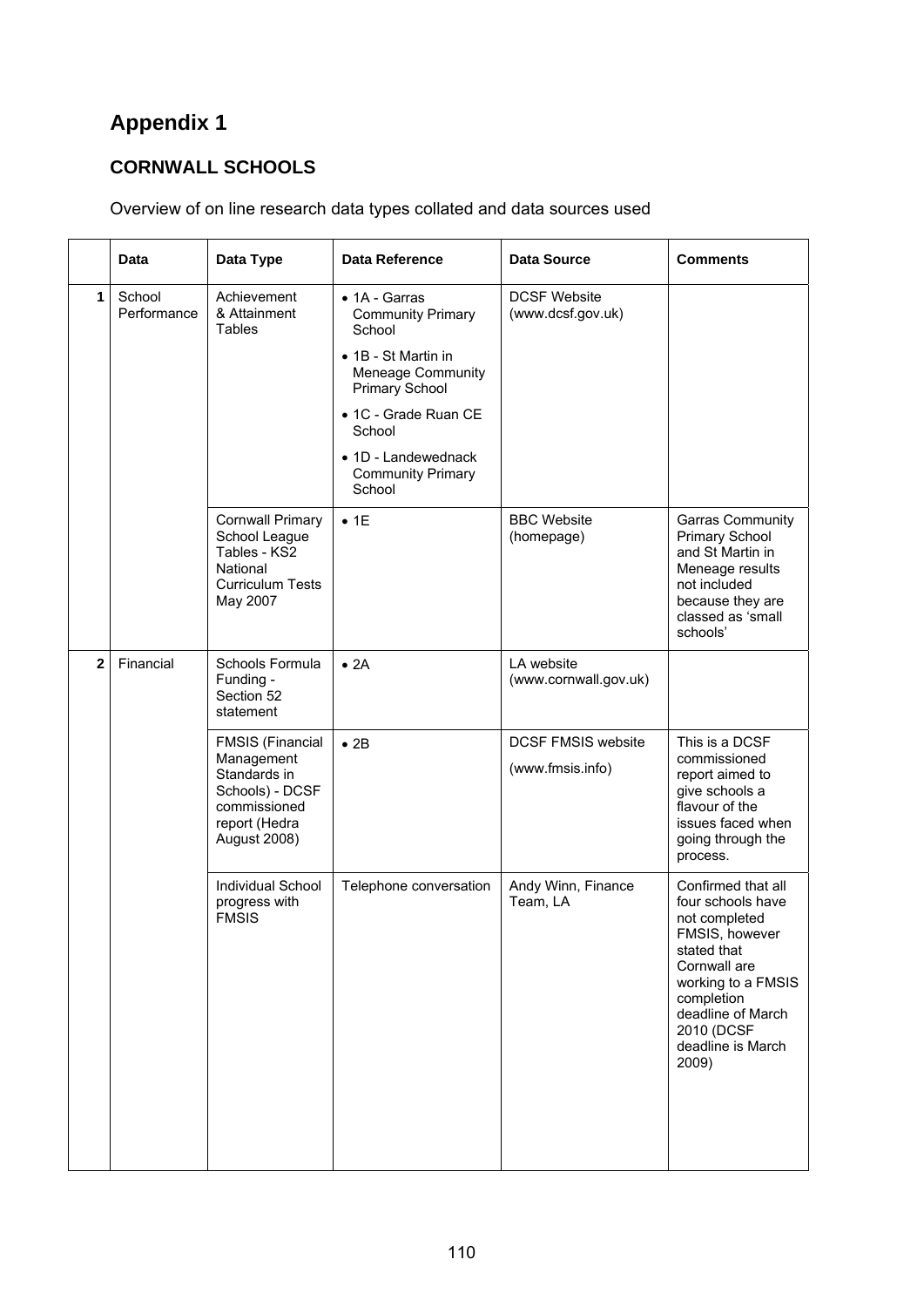| 3 | Ofsted Data                                                              | School<br>summaries and<br>reports                                                       | $\bullet$ 3A - Garras<br><b>Community Primary</b><br>School<br>• 3B - St Martin in<br>Meneage Community<br>Primary School<br>• 3C - Grade Ruan CE<br>School<br>• 3D - Landewednack<br><b>Community Primary</b><br>School | Ofsted website<br>(www.ofsted.gov.uk)                                                                                                                                                                                                                      |                                                                                                                                                                                                                                                                                         |
|---|--------------------------------------------------------------------------|------------------------------------------------------------------------------------------|--------------------------------------------------------------------------------------------------------------------------------------------------------------------------------------------------------------------------|------------------------------------------------------------------------------------------------------------------------------------------------------------------------------------------------------------------------------------------------------------|-----------------------------------------------------------------------------------------------------------------------------------------------------------------------------------------------------------------------------------------------------------------------------------------|
| 4 | Service<br>Level<br>Agreements<br>for bought in<br>services by<br>school | No Data provided                                                                         | Telephone<br>conversations                                                                                                                                                                                               | D Rowe, LA<br>J Caudle, Cornwall<br>Learning                                                                                                                                                                                                               | LA confirmed that<br>the schools would<br>have to release<br>this information.<br>Schools may buy<br>in services via<br>Cornwall Learning<br>(J Caudle).<br>Cornwall CC buys<br>in services and<br>time from Cornwall<br>Learning, which<br>acts as an<br>independent<br>business unit. |
|   |                                                                          | Cornwall<br>Learning<br><b>Brochure</b>                                                  | • 4A                                                                                                                                                                                                                     | On line google search                                                                                                                                                                                                                                      | Background<br>information on<br>Cornwall learning<br><b>Business Unit</b>                                                                                                                                                                                                               |
| 5 | Detailed<br>School<br>Contextual<br>Information                          | Ofsted/DCSF<br>online RAISE<br>reports (context,<br>absence,<br>measures and<br>targets) | • 5A - Garras<br><b>Community Primary</b><br>School<br>• 5B - St Martin in<br>Meneage Community<br><b>Primary School</b><br>• 5C - Grade Ruan CE<br>School<br>• 5D - Landewednack                                        | Provided at the<br>discretion of DCSF<br>commissioners of the<br>research project                                                                                                                                                                          |                                                                                                                                                                                                                                                                                         |
|   |                                                                          | School written<br>profile and<br>contextual<br>information                               | • 5E - Garras<br><b>Community Primary</b><br>School<br>• 5F - St Martin in<br>Meneage Community<br><b>Primary School</b><br>• 5G - Grade Ruan CE<br>School<br>$\bullet$ 5H - Landewednack                                | School website and/or<br>on line google search<br>• No school website for<br><b>Garras Community</b><br>• (www.st-martin-in-<br>meneage.cornwall.sch<br><u>.uk</u> )<br>• (www.grade-<br>ruan.cornwall.sch.uk)<br>· (www.landewednack.c<br>ornwall.sch.uk) |                                                                                                                                                                                                                                                                                         |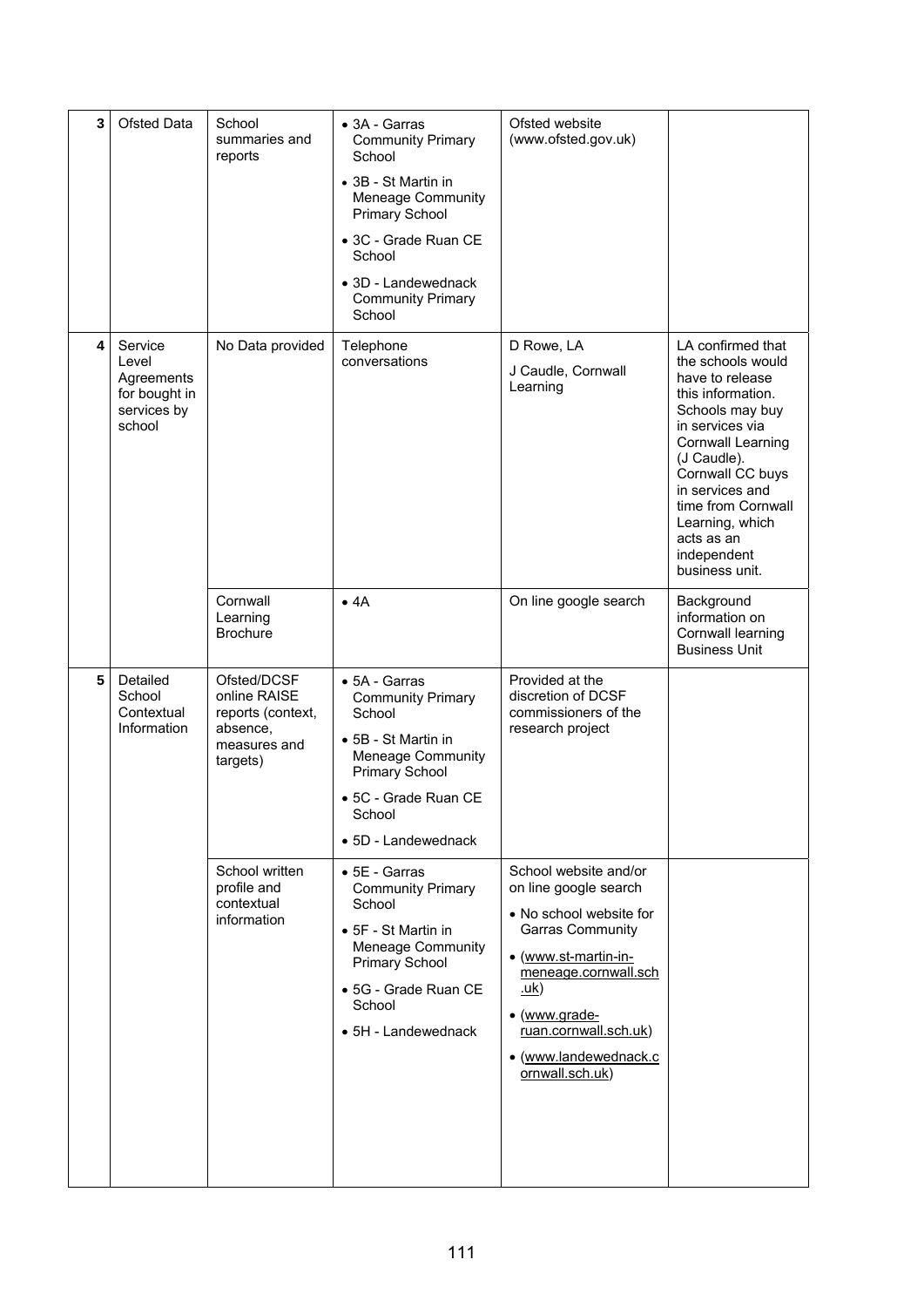| 6              | School<br>Improve-<br>ment Plan                                                                                                                       | No data provided                                              |                          |                                                                               | Nothing available<br>as published<br>data            |  |  |  |  |
|----------------|-------------------------------------------------------------------------------------------------------------------------------------------------------|---------------------------------------------------------------|--------------------------|-------------------------------------------------------------------------------|------------------------------------------------------|--|--|--|--|
| $\overline{7}$ | Evidence of existing school collaborations                                                                                                            |                                                               |                          |                                                                               |                                                      |  |  |  |  |
|                | <b>SKILL</b><br>(South<br>Kerrier<br>Initiative for<br>Linking<br>Learning $) -$<br>Extended<br>Schools<br>Project and<br>Community<br>Change<br>Team | <b>SKILL Project</b><br><b>Status Report</b><br>dated 20/6/06 | $\bullet$ 7A             | On line google search                                                         | Background<br>information on<br><b>SKILL</b>         |  |  |  |  |
|                | <b>Lizard Small</b><br>Schools<br>Cluster                                                                                                             | Context of cluster                                            | $\bullet$ 7 <sub>B</sub> | Grade Ruan school<br>website                                                  |                                                      |  |  |  |  |
|                | Helston &<br>The Lizard                                                                                                                               | Context and<br>background case<br>study data                  | $\bullet$ 7C             | On line google search                                                         |                                                      |  |  |  |  |
|                | Little Lizard<br>Children's<br>Centre                                                                                                                 |                                                               |                          | Reference on<br>Landewednack website<br>but cannot access page<br>information | Follow up at school<br>visit for more<br>information |  |  |  |  |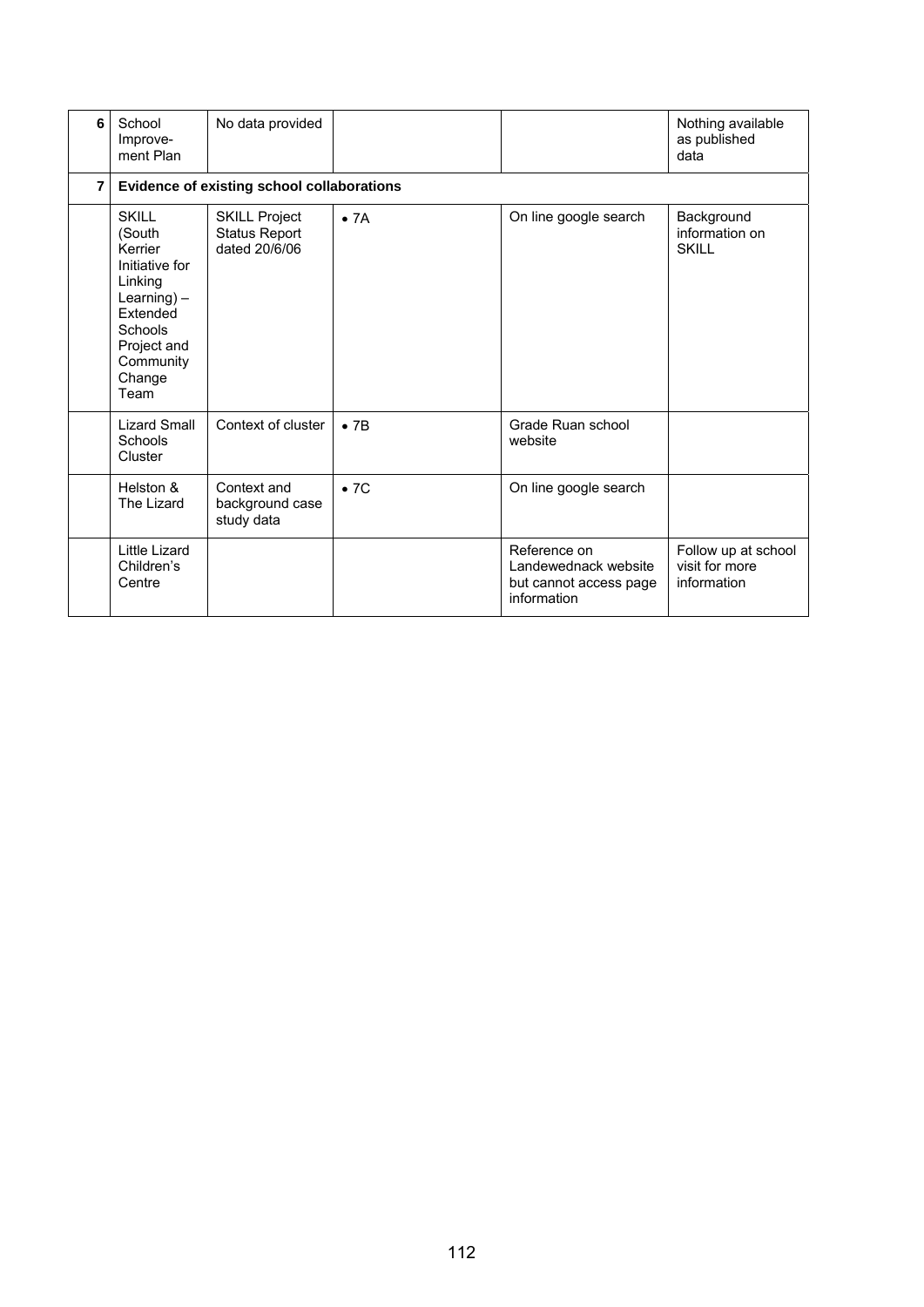# **DCSF Small Rural Schools Research Project**

## Questions for Schools

*Below is our list of questions; the four headings are based on the key questions outlined by the DCSF in their research specification.* 

*As far as possible, we intend to ask the same questions of each of the twelve schools involved in the project. However, we recognise that not all the questions will be relevant to your particular circumstances. Likewise, there may be areas covered in our discussions which touch on issues not directly addressed by a question.* 

*The headteacher and the chair of governors will obviously be key people in giving answers to the questions. However, others in the school may well be in a better position to answer some of them - for example, other teachers, administrative staff, other governors, parents etc. We would be grateful for the opportunity to meet any key enablers of collaboration, if that is possible to arrange.* 

#### **A. How different types of collaboration might support the viability of small schools.**

- 1. What challenges face you as the head of a small school in this context? What is your vision for the future of the school? What are your priorities for development?
- 2. In what ways are you collaborating with other schools e.g. sharing staff, resources, pupil activities?
- 3. What is the impact of collaboration on standards in the school?
- 4. Can you describe how any collaborative arrangements came about? Who was the prime mover? How did they evolve? Who has responsibility / accountability for shared resources?
- 5. What financial, or other, incentives are there for greater collaboration? What are the management benefits?
- 6. Do you receive any external support to enable you to initiate or sustain collaborations?
- 7. What are the barriers to forming federations and shared trusts?
- **B. The specific benefits that collaboration between small schools might bring. The enablers who are involved in setting up and maintaining collaborations. The challenges involved in collaborating.**
- 1. Are you a member of a local 'cluster' or 'pyramid' of schools? If so, what practical support does this provide in terms of school development?
- 2. Are you a member of any other network or collaborative arrangement with other small schools? If so, what is the specific focus?
- 3. Can you outline the key benefits of working in collaboration with other schools? Are there any inhibitors or barriers to collaboration and, if so, what are they?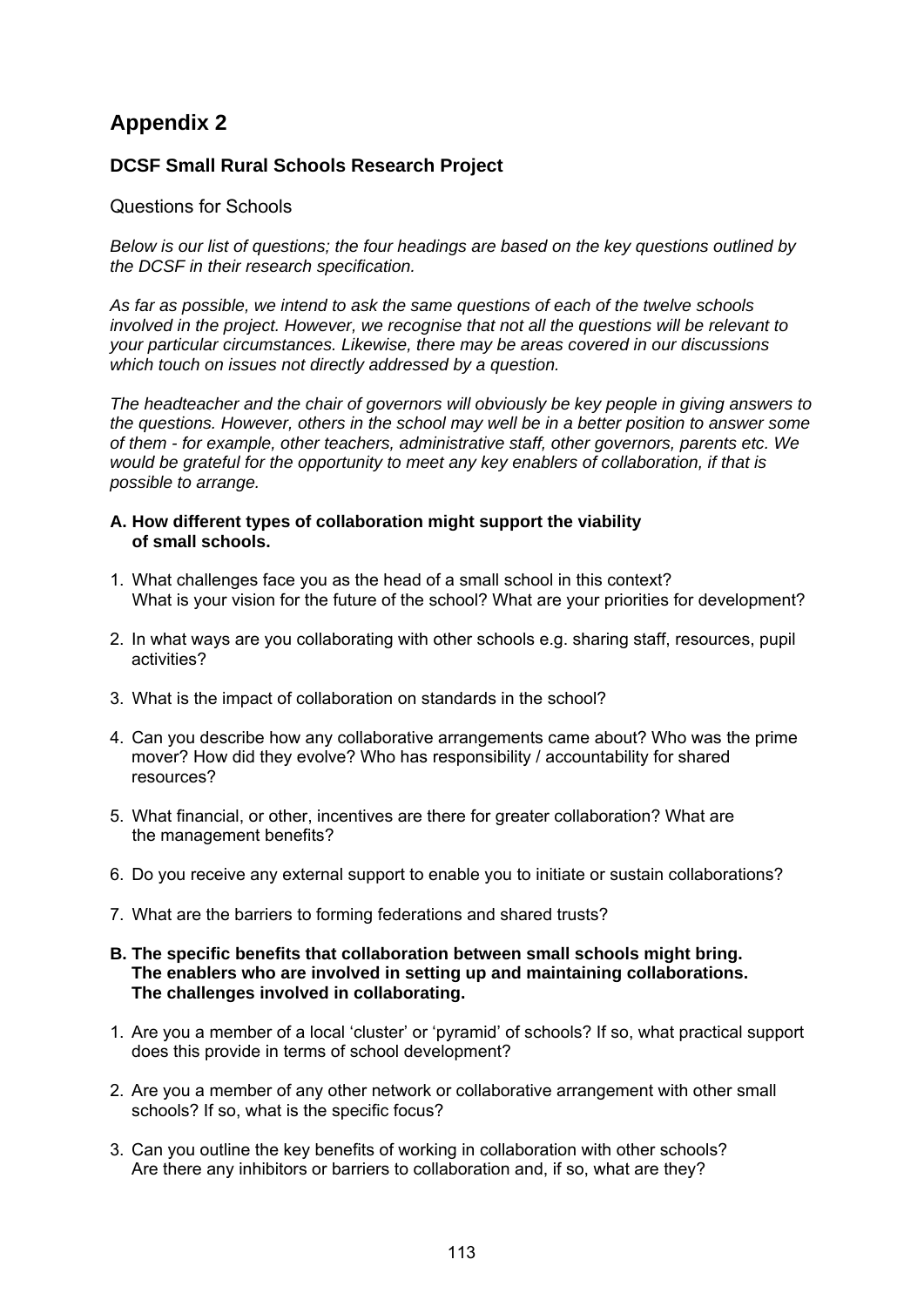- 4. Where has the initiative for collaboration come from?
- 5. What are the issues in sustaining, as opposed to initiating, collaboration?
- 6. What involvement has the governing body had in initiating or sustaining collaborations?
- 7. How do pupils directly experience the benefits of collaboration?
- 8. How is collaboration with other schools perceived in the community for example, by parents?
- 9. Do you have any plans for any further collaborative ventures?
- **C. The possibilities for improving sustainability and overall effectiveness through sharing staff and / or resources.**
- 1. How do you ensure that the many roles and responsibilities within the school are successfully met? Are there any gaps?
- 2. What opportunities do your staff have for professional and leadership development?
- 3. Are any of your staff shared with other schools? If so, what are the benefits of this arrangement? What, if any, are the difficulties?
- 4. Do you share resources with other schools? If so, how do these arrangements work and how successful are they?
- 5. Do pupils share activities with those in other schools? If so, how does this work?
- **D. The potential for co-location of extended services. The benefits and challenges of doing so.**
- 1. How is the school meeting the expectations of the extended services agenda? What have been the difficulties, and what solutions have you found?
- 2. What external support, if any, have you had in helping to deliver the extended services core offer?
- 3. Are there any other services e.g. health or social services which could be located within your school?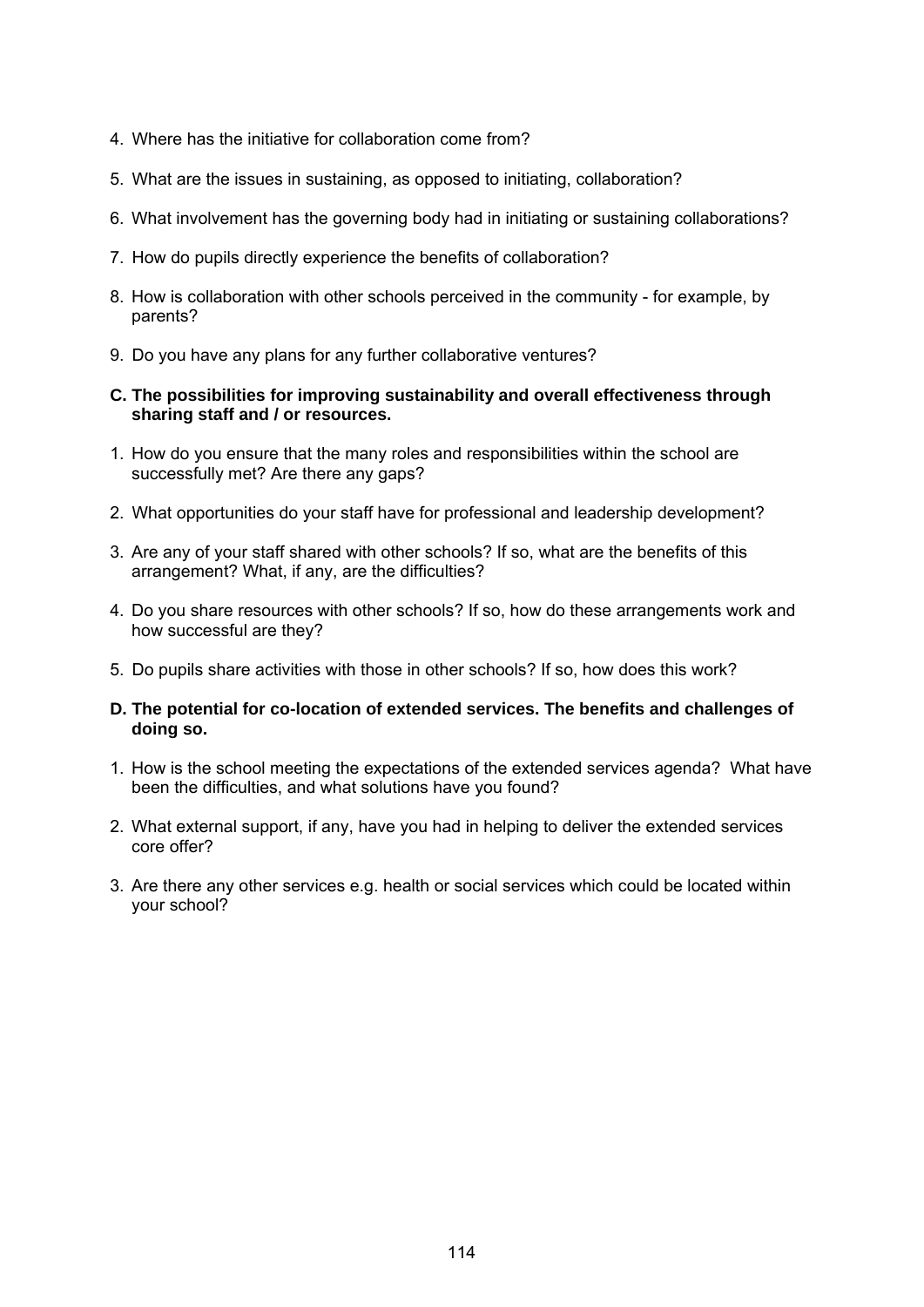# **Questions for Local Authorities**

*Below is our list of questions. As far as possible, we intend to ask the same questions of each of the three Local Authorities involved in the project. However, we recognise that some questions may not be relevant to your particular circumstances. Likewise, there may be other areas covered in our discussions which touch on issues not directly addressed by a question.* 

*The officer with responsibility for small schools will obviously be a key person in giving answers to the questions. However, others in the Local Authority may well be in a better position to answer some of them - for example, officers with financial or administrative responsibilities, or officers with responsibility for overall strategic direction. It would be very helpful if the officer being interviewed could find out in advance the answer to questions outside her/his area of operation or responsibility. We would, of course, be willing to meet with more than one person if that could be arranged; we would be particularly grateful for the opportunity to meet any key enablers of collaborations in the LA.* 

### **A. How different types of collaboration might support the viability of small schools.**

- 1. Does the LA have a policy on encouraging collaboration between small rural schools? If so, what are the key elements of the policy? How is the policy promoted, and how is it manifested?
- 2. What types of existing collaboration are there in the LA? How effective do you judge the different types to be?
- 3. Are there any financial incentives or other form of support for setting up or maintaining small school collaborations, of whatever type?
- 4. What determines the type of collaboration in which small schools engage (for example, local initiative, LA promotion / intervention)?
- 5. What individual support, if any, is given to small schools which, in the LA's view, would benefit from collaboration but where there is little or none currently in evidence?
- **B. The specific benefits that collaboration between small schools might bring. The enablers who are involved in setting up and maintaining collaborations. The challenges involved in collaborating.**
- 1. What do you see as the benefits of small school collaborations / federations / trusts?
- 2. What obstacles or challenges inhibit small schools from engaging in more extensive collaboration?
- 3. Who are the key instigators and enablers of small school collaborations?
- 4. Are there local 'cluster' or 'pyramid' organisations which small schools are part of? If so, how effective are they at providing specific support for small schools? Where they are most effective, who are the key players?
- 5. Are there mechanisms for enabling or supporting small schools to network with other small schools beyond their immediate 'cluster'?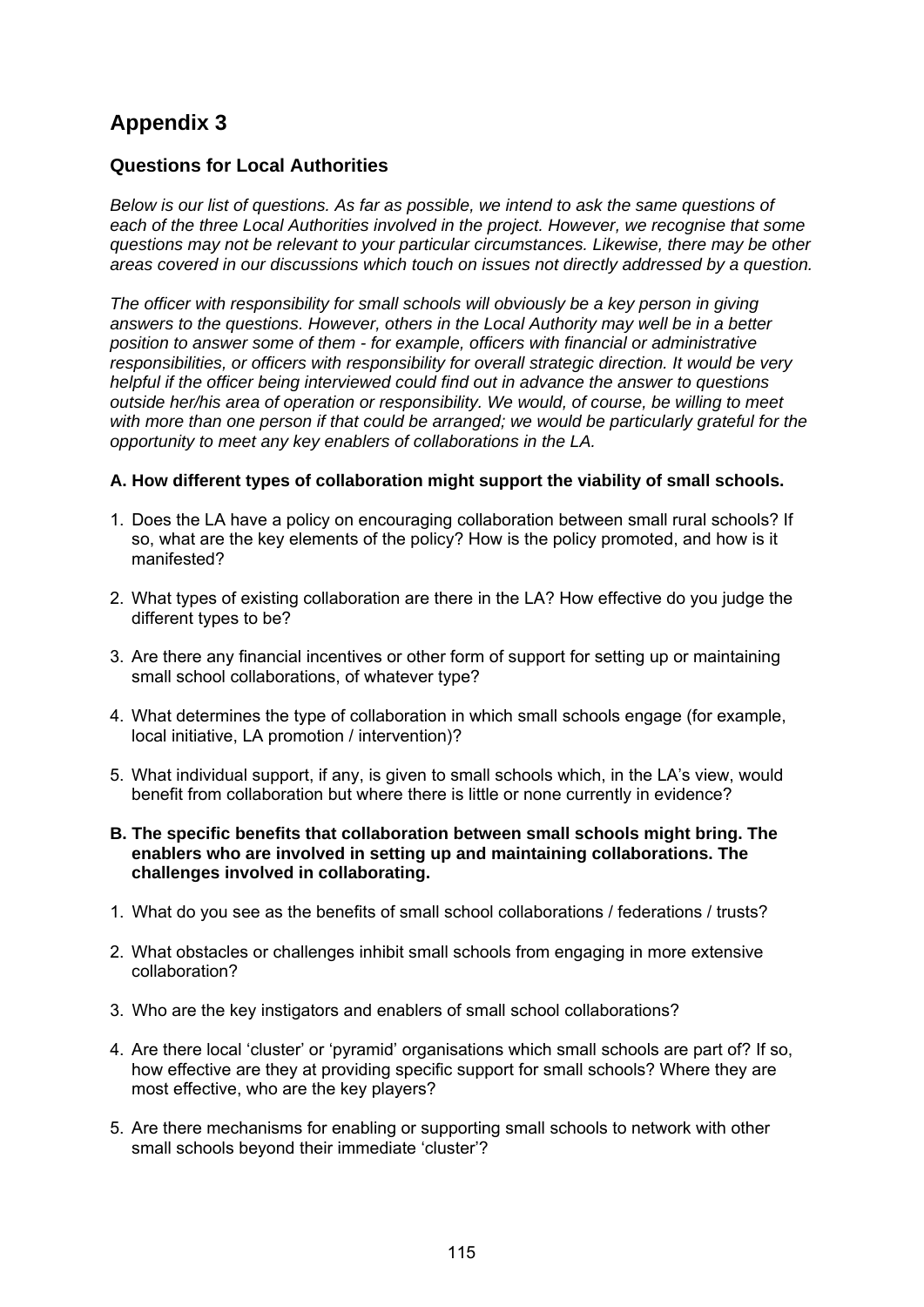- 6. What are the barriers that prevent you from offering more support to schools that want to collaborate?
- **C. The possibilities for improving sustainability and overall effectiveness through sharing staff and/or resources.**
- 1. What are the issues relating to the recruitment and retention of staff, particularly headteachers, in small schools? What action (for example, in relation to succession planning) is the LA taking to address these?
- 2. Are there any general skills gaps/areas of weakness in small schools in your LA?
- 3. How do you deal with professional development of the staff?
- 4. How are small schools helped to respond to national policies, initiatives and directives? Is there differentiated support and, if so, what form does it take?
- 5. Are there any LA schemes for providing specific services (for example bursar services, IT technician support) to a group of small schools?
- 6. Do small schools have different arrangements for buying in LA services?
- 7. Is there a role for the LA in encouraging greater sharing of resources and staff? If so, how might this be carried out?
- **D. The potential for co-location of extended services. The benefits and challenges of doing so.**
- 1. How successful are small schools in meeting the extended services agenda? What problems have there been for small schools in rural areas? What solutions have been found?
- 2. What models of successful practice are there in the delivery of extended services in rural areas? How can these models be shared and how can they be developed further?
- 3. Is there any unmet demand for health and social services? Do you think that the demand for these services might justify a part-time provision of the service in the community?
- 4. Are there any services that have been withdrawn or are under threat?
- 5. Is there existing capacity on the school site for co-location (perhaps due to surplus places)?
- 6. What scope is there for the development of shared trust collaborations as a way of delivering extended services in rural areas? What would need to happen to achieve this?
- 7. What issues has the LA identified in ensuring the sustainability of small rural schools? What plans are in place to address them?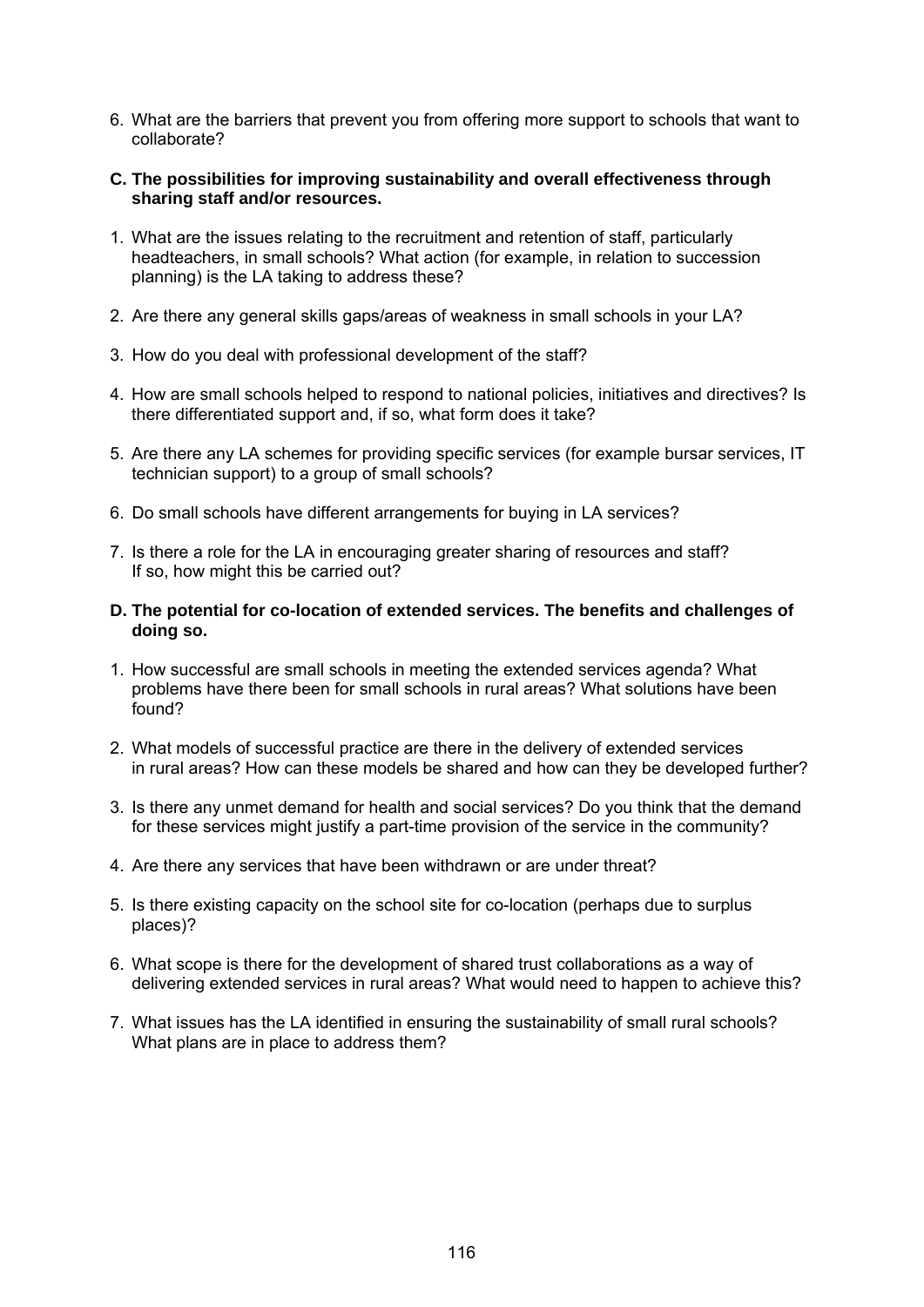Meeting of headteacher and governors of Denver, Hilgay Village, Southery and Ten Mile Bank Primary Schools, Thursday 20<sup>th</sup> November 2008

*Prompts for Discussion* 

# **1. Context**

## **Commonalities**

- Below average socio-economic communities, characterised by low-paid, often part-time employment and modest expectations and aspirations.
- High level of pupil turbulence which hinders continuity of education and care.
- Similar visions, as expressed in published aims and mission statements.
- Strong emphasis on the 'whole child' with continuity of care as a significant attribute.

### **Differences**

- Distinctive ethos and school individuality (including church status) which schools are keen to preserve.
- School size (two schools significantly larger than other two).
- Adequacy of school building and facilities.
- Community perceptions of school effectiveness, based on historical as well as current viewpoints.

### **Shared concerns**

- Short-term vulnerability caused by staff absence, illness or ineffectiveness.
- Recruitment and retention of high quality staff.
- Range of staff expertise and skills, and time available for exercising leadership, especially for the headteacher.
- Capacity to implement new initiatives and requirements swiftly and effectively.

### **DCSF concerns about small schools**

"Small rural primary schools face increasing difficulties from falling numbers of pupils, headteacher shortages and few opportunities for staff development. These schools may struggle to provide extended services, specialist teaching, and new facilities and equipment..."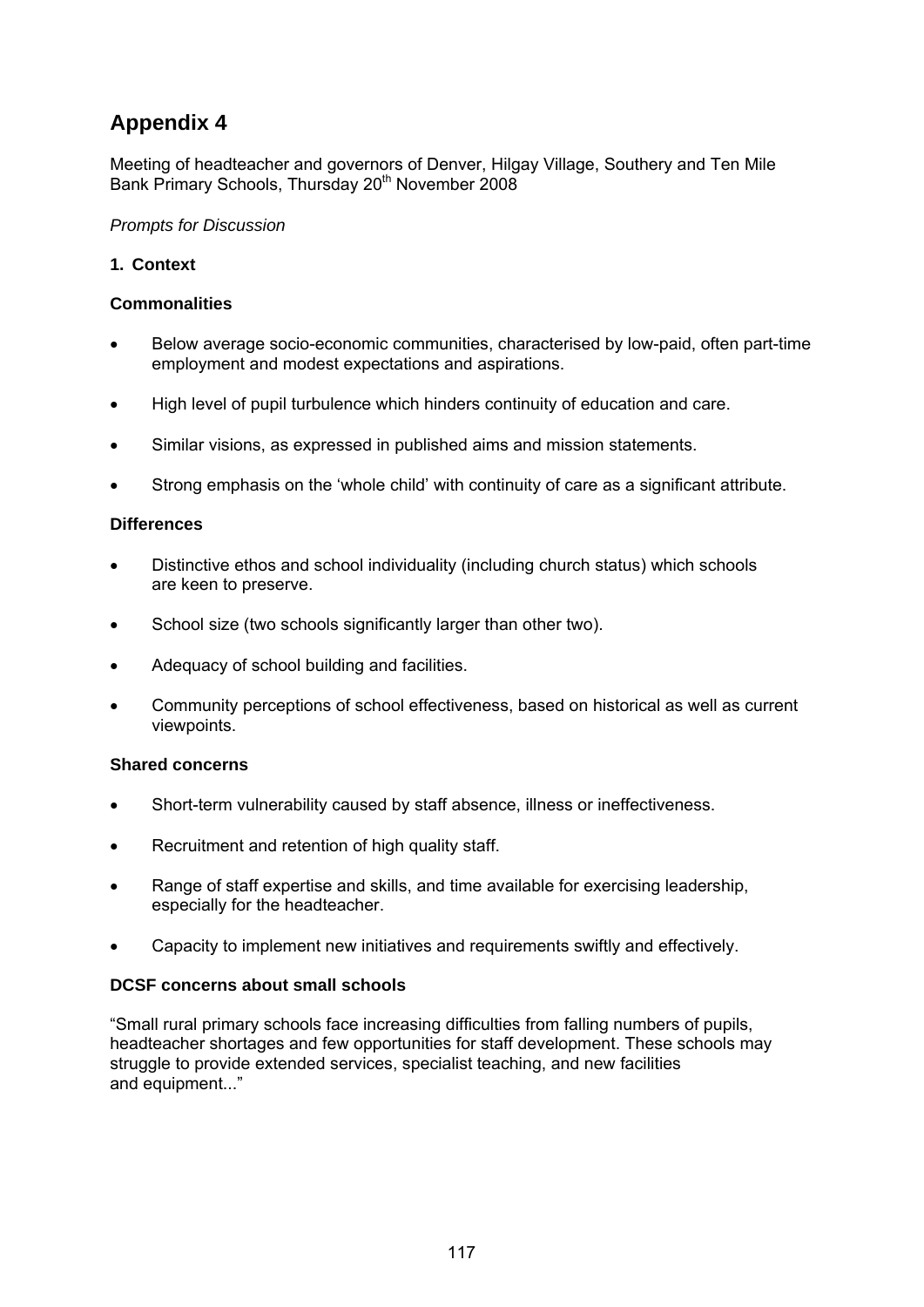# **2. Ideas for further investigation**

A very wide range of suggestions and proposals was made during the course of the initial visits, though schools were clear about the obstacles as well as the potential benefits. The following areas for further fruitful collaboration arise from an analysis of school documentation (particularly the Self Evaluation Form and the School Development Plan) or were suggested in discussion by more than one school (and occasionally by three or all four):

- Sharing specialist teaching and/or management of key roles, for example music, MFL, SENCo, G & T.
- More systematic procedures for sharing events and experiences, for example, staff development, school visits, and curriculum enrichment activities.
- Widening leadership opportunities for highly skilled staff.
- Mechanisms for 'trading' staff expertise between schools.
- Sharing administrative staff, or making available administrative expertise.
- Joint production of policy documents, communications, booklets, curriculum planning.
- Further joint development of extended services provision, beyond the 'signposting' of the new website.
- Early succession planning in readiness for headteacher retirement or moving to another post.

### **3. Questions and starting points**

While not overlooking the obstacles to greater collaboration (including whether the desire is there), it is intended that the discussion should be solution focused. The following questions will hopefully provide a framework for working up a hypothetical model for formal collaboration which might suit the circumstances of some, or all, of the schools.

What would be your ideal collaborative model for small rural schools - the one that, in your view, would best serve your communities in the present and in the future?

What, collectively, could you do to reduce both the short-and long-term vulnerability of your schools?

What would need to happen in order to take the crucial step from extensive, informal collaboration to structural, formal collaboration?

What brokering, or levering, might be needed to overcome the obstacles to formal collaboration?

How could you 'start the ball rolling' to achieve greater collaboration? Who would be the key players and what support would they need? What role might there be for the high school, the local authority, the diocese, or other agencies?

What 'first steps' would you like to see as an outcome of this meeting?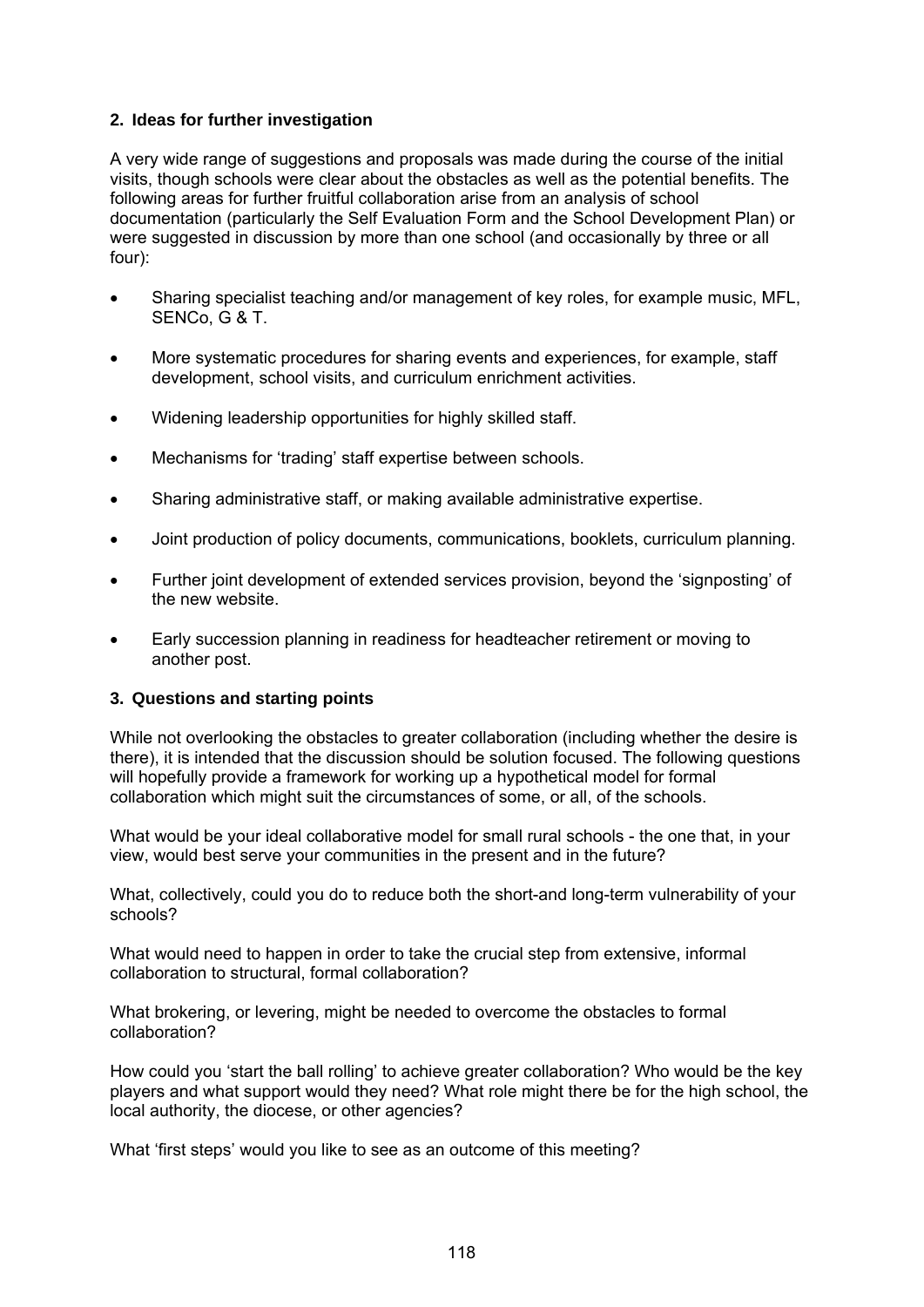# **DCSF Rural Small Schools Research Project**

Meeting of headteachers of Landewednack and Grade Ruan Primary Schools. Tuesday 9<sup>th</sup> December 2008

#### *Prompts for Discussion*

## **Context**

### **Commonalities**

- School size and organisation including the headteacher's teaching commitment.
- Below average socio-economic communities with much seasonal, low paid employment.
- Above average levels of mobility.
- Above average (particularly Grade Ruan) proportion of pupils with SEN.
- Similar visions, as expressed in published aims and mission statements.
- Strong emphasis on the 'whole child' and the 'school family' with pupils' wellbeing and personal development according high status.
- Strong belief in their role at 'the heart of the local community'.
- Strong school leaders who are innovative, creative and outward facing in their approaches.
- Current beliefs that the schools are self-sufficient.
- Governor and parental views about preserving the independence of their school
- The strong commitment of headteachers and governors to informal collaboration with other schools
- A significantly enriched curriculum through active partnerships with many agencies.
- Priorities that include writing, subject leadership and aspects of assessment

### **Differences**

- Status of the school -Grade Ruan is a VC C of E while Landewednack is a Community **School**
- The provision of extended school services on site
- Current budgetary situation
- Community perceptions of school effectiveness, based on historical viewpoints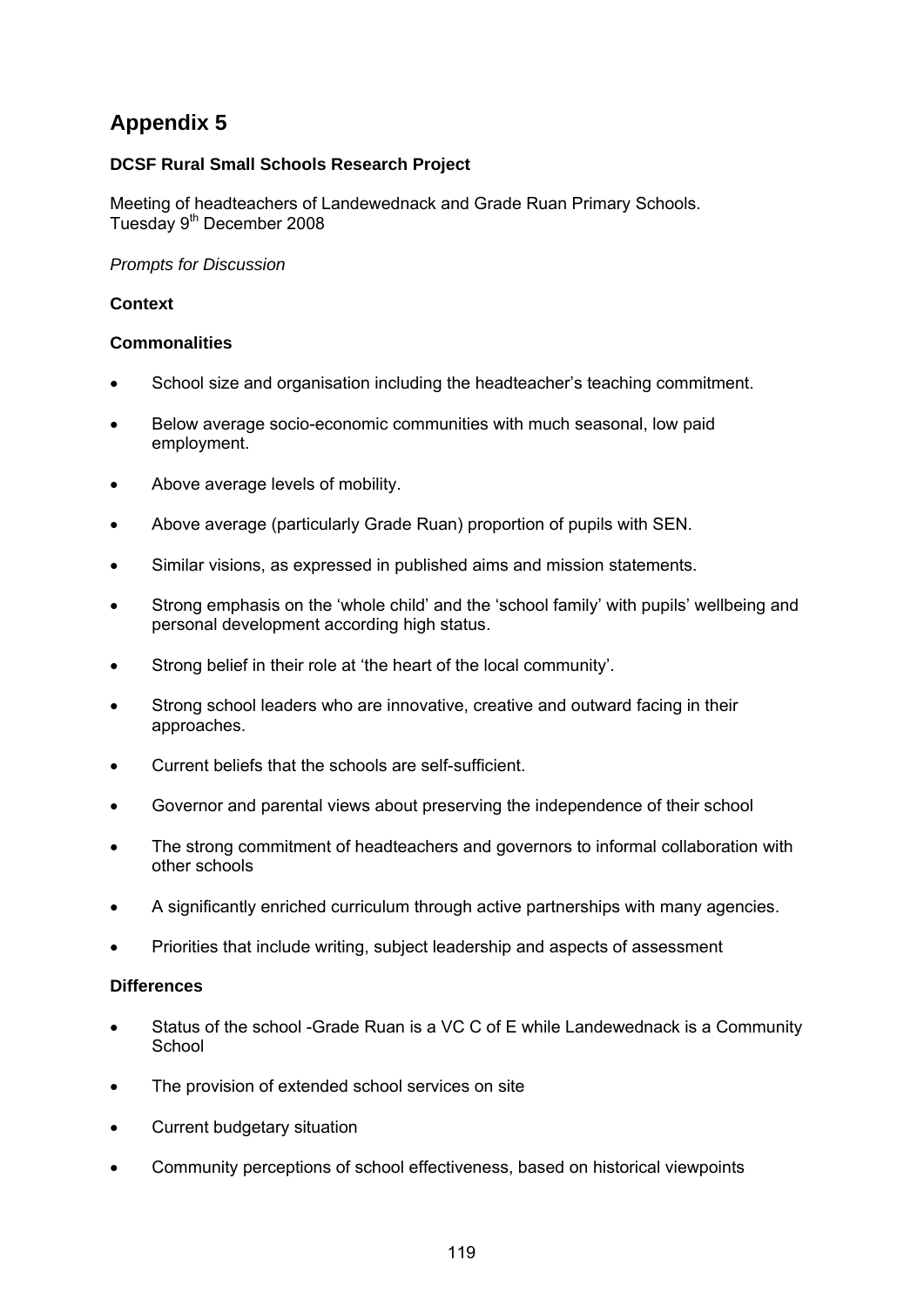- Perceptions of the effectiveness of some aspects of the SKILL network
- The proportion of pupils in emergency housing and its possible impact if withdrawn
- The quality of ICT provision

#### **Shared concerns**

- Time available to fulfil the headteacher's leadership role and the consequent lack of work-life balance
- Small number of staff to whom responsibilities can be delegated and its impact on the headteacher's role
- The 'loneliness' of the leadership role and the need for personal support networks outside of school
- The difficulty of ensuring effective subject leadership across the curriculum
- Recent blips in pupils' achievement
- The capacity to initiate own collaborative ventures
- The additional pressure created by the considerable number of additional opportunities the school provides to its pupils
- The difficulties of sustaining collaboration because of the additional energy, motivation and drive that it requires from the head

### **Ideas for further investigation**

Landewednack and Grade Ruan have a long history of collaboration that has benefited the curriculum and provided mutual support for the two headteachers. Both headteachers are keen to develop 'sustainable ways of working' which will improve their wellbeing and effectiveness.

The following areas that may provide additional opportunities for productive collaboration arise from an analysis of school documentation (particularly the Self Evaluation Form and the School Development Plan) or have arisen from the discussion with one or both schools:

- Sharing expertise to support the development of teaching and learning practices, for example, ICT, EYFS (which is a school priority at Landewednack while Grade Ruan has an AST for EYFS)
- Sharing the management of key roles across two schools, for example subject/middle leadership for ICT, foundation subjects, G&T, SENCO. (the schools have 3.7 and 4.0 FTE staff)
- Sharing resources e.g. the self-evaluation files being developed by subject leaders at Landwednack
- Developing joint approaches to areas of common concern e.g. pupil tracking and APP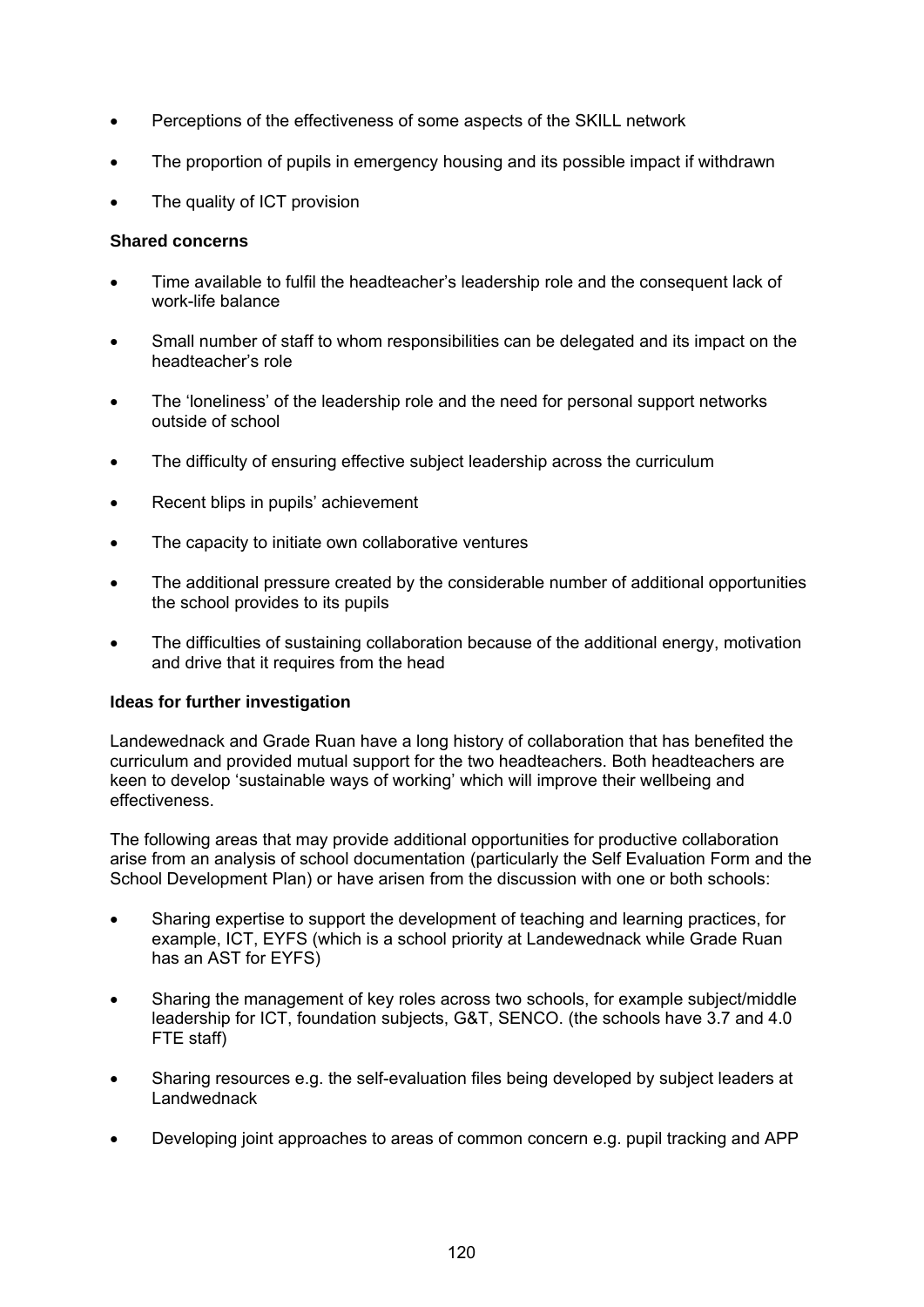- Writing a joint development plan to improve writing, particularly that of boys; providing joint inset, joint files, tracking etc
- Joint production of policy documents, communications, booklets, curriculum planning.
- Further work to resolve transport difficulties for collaborative projects
- Early succession planning with governors in readiness for headteacher retirement or moving to another post.

### **Questions and starting points**

Currently, there is no perceived impetus for more formal collaboration between the schools. However, the following questions will hopefully provide a framework for working up a hypothetical model for formal collaboration.

- 1. What would be your ideal collaborative model for small rural schools the one that, in your view, would best serve your communities in the present and in the future?
- 2. What, collectively, could you do to reduce the pressure on individual headteachers and ensure the job is more manageable?
- 3. What, collectively, could you do to reduce the long-term vulnerability of your schools?
- 4. What would need to happen in order to take the crucial step from extensive, informal collaboration to structural, formal collaboration?
- 5. What brokering, or levering, might be needed to overcome the obstacles to formal collaboration?
- 6. How could you 'start the ball rolling' to achieve greater collaboration? Who would be the key players and what support would they need? What role might there be for the secondary school, SKILL, the local authority, the diocese, or other agencies?
- 7. What 'first steps' would you like to see as an outcome of this meeting?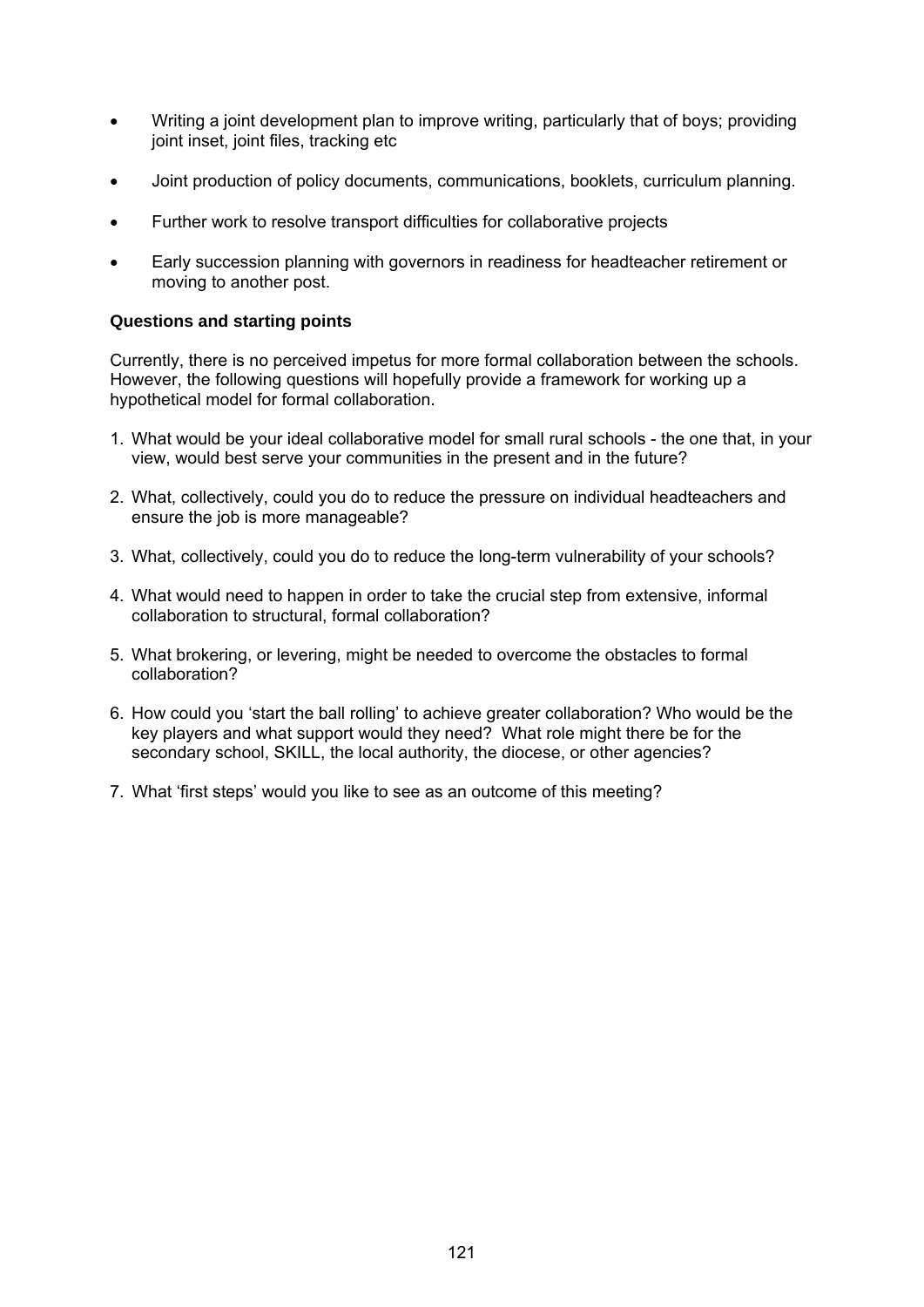# **Harbottle CE First School and Netherton Northside First School**

Second visit of the DCSF small school collaboration research team Tuesday 27<sup>th</sup> January 2009

### *The way forward: areas for discussion*

The purpose of the discussion is to explore ways of pursuing the planned formal collaboration between the two schools. The agenda is an open one, but the following list might help to serve as a focus:

- 1. Maximising the benefits of shared headship: opportunities and potential difficulties.
- 2. Fair shares: managing parental perceptions.
- 3. Maintaining the quality of teaching and learning.
- 4. Ethos: independence and autonomy or shared identity?
- 5. Administrative arrangements and support: future needs.
- 6. Governance: expectations, mechanisms and structures.
- 7. Efficiency and value for money improvements.
- 8. Staff roles and responsibilities, within and between the schools.
- 9. Opportunities for staff development and leadership.
- 10. The opportunities for e-communication and the use of ICT.
- 11. The role of the local authority and of the diocese: information and support.
- 12. The future of the three valleys cluster.

In addition, it would be useful to spend some time on how you will measure the success of the enterprise, for example by summarising goals and thinking about how to assess the impact.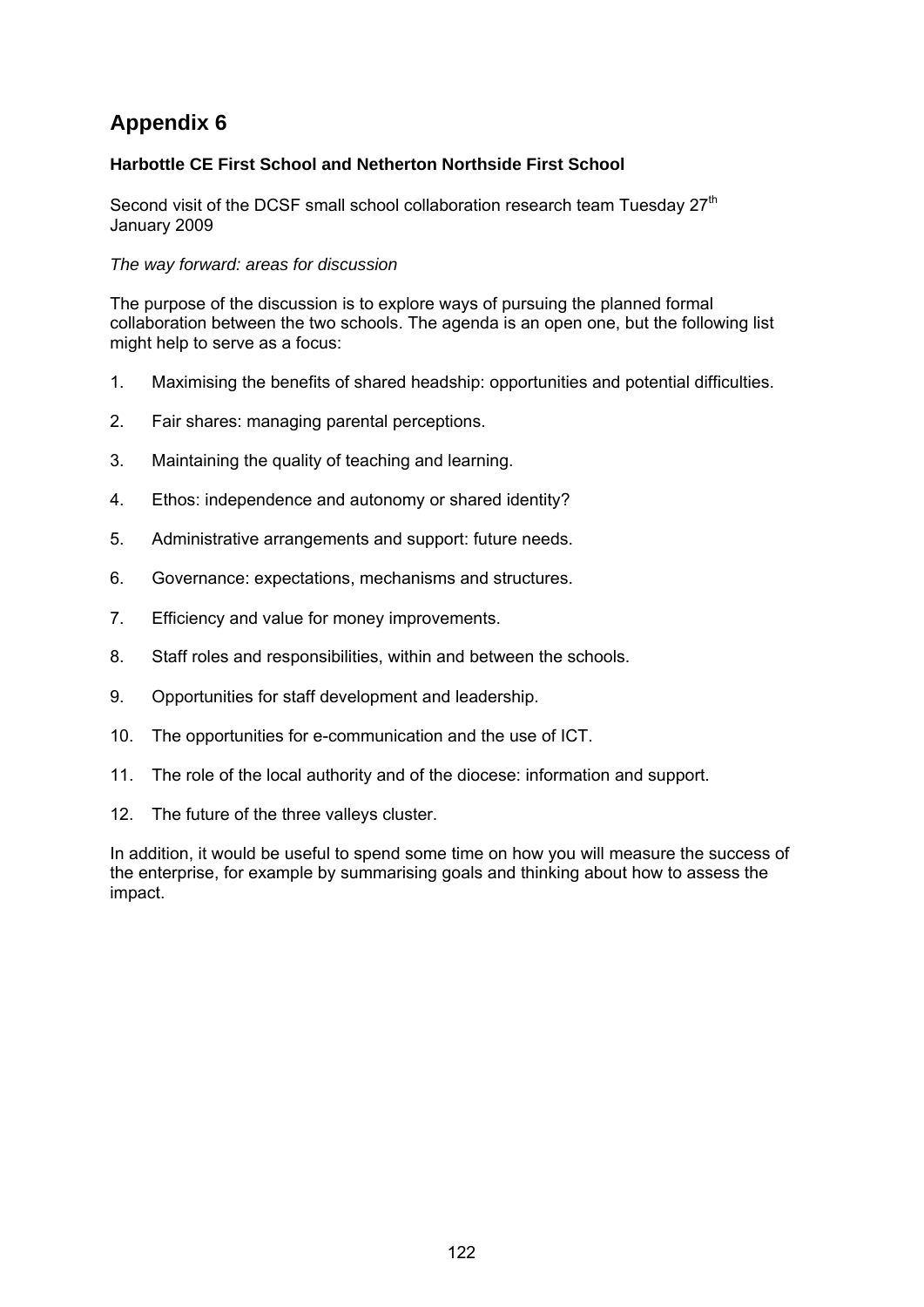## **Questions for the final visit**

*The purpose of the final visit is to give you an opportunity to comment on the process so far, and to consider how far the school might wish to act on the ideas which have been generated. The following questions are designed to act as prompts for reflection and discussion.* 

- 1. Has participation in this research changed the way you see working together with other schools? If so, in what ways?
- 2. What have you learned about the benefits of formal collaboration that might influence the way the school develops in the future?
- 3. How would you like to see collaboration develop between your school and other schools in the cluster? How do you envisage that you might get there?
- 4. Under what circumstances would you promote a formal partnership between your school and another school?
- 5. If you see formal partnership as a future possibility, how would you prepare the school and the community for the change?
- 6. What do you see specifically as the next steps for you and your school?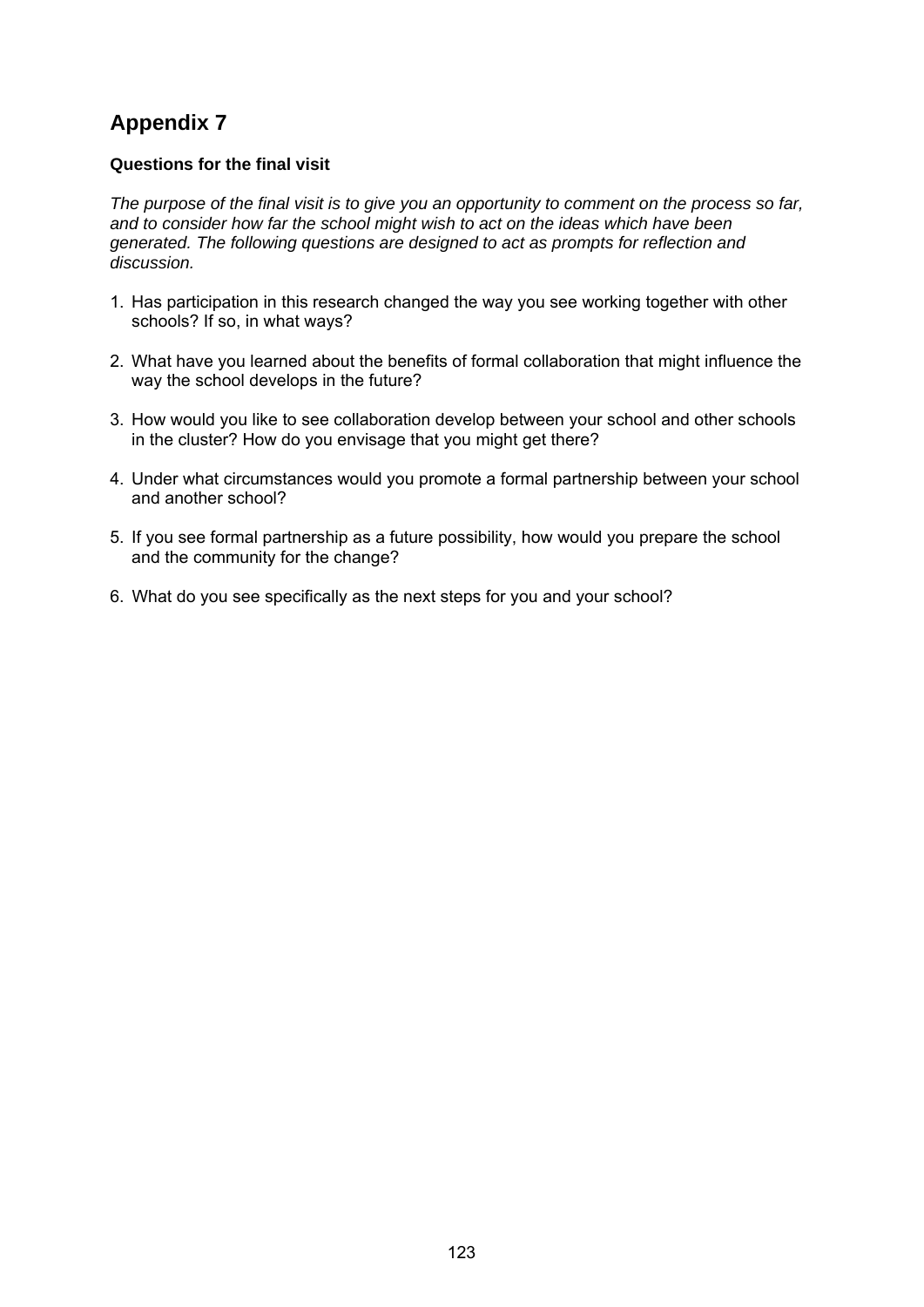# **The SKILL network (South Kerrier Initiative for Linking Learning)**

#### *Summary of main points:*

- The SKILL network is delivering significant benefits to the local schools through the three strands of its work.
- Some small primary school headteachers in the Lizard area find that SKILL is too large and large-school orientated to meet their individual support needs, and have therefore re-established their own primary school cluster group.
- The appointment of one person to the three coordination roles provides an integrated presence that schools welcome because of the time savings.
- The co-ordinator provides an enthusiastic and evolving service to schools largely in response to their demands; a clear strategic direction for these services does not appear to be well developed as yet.
- The SKILL initiative and its three strands have no responsibility to promote formal collaboration although they do enable and encourage informal collaboration.

The South Kerrier Initiative for Linking Learning comprises the two secondary schools and twenty feeder primary schools in the South Kerrier area of Cornwall. Its vision has been agreed by the schools and includes the publicly stated objective of maintaining a school in each village, while also allowing for the possibility of federations within the Lizard cluster.

The SKILL network comprises a termly meeting for all headteachers and a number of committees that address specific topics such as: extended services; multi-agency discussion improvements to child care and protection; consultation on the Primary Strategy for Change and pupil data tracking. SKILL provides an in-service training day for the staff and governors of all schools every two years.

The three strands to the initiative are managed by a single coordinator who was previously a small school headteacher:

**a. SKILL Headteacher Support** (employed by the local authority for 0.3 fte, funded through a service level agreement with schools).

This role is intended to provide support to the headteachers of all schools in the area and to promote informal collaboration between schools through joint activities. There is no brief for encouraging more formal models of collaboration. The co-ordinator's role is principally one of facilitation, and his work is shaped largely by the demands from schools and by self-initiated activities.

The co-ordinator is keen to ensure good communication with schools in the network as part of his support for headteachers, and he regularly emails information to them. He also produces a monthly newsletter listing local opportunities for pupils and staff and a digest of essential information for headteachers. This has received a mixed reaction from headteachers. Some welcome the level of detail but others (including some smaller school heads) feel that its length and density are too great, given how little time they have available.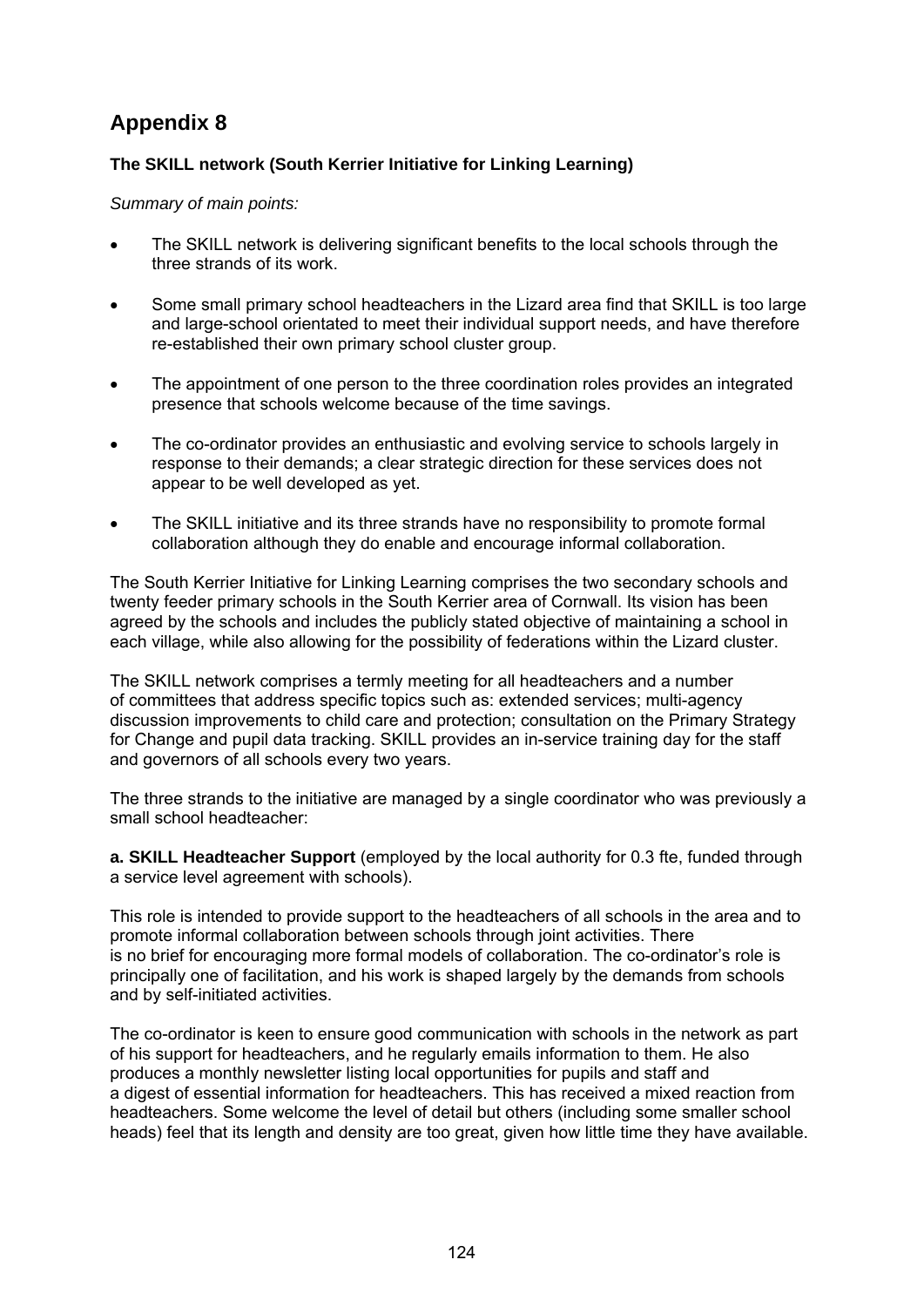Through his efforts, SKILL provides local training on such topics as Assessment for Learning and First Aid, courses for governors and activities for pupils including master classes. The co-ordinator also conducts research into specific issues at the request of schools and provides sample policies and other documents. He liaises closely with local authority advisers and occasionally secures funding from their budgets to set up local initiatives such as the embryonic gifted and talented network within SKILL.

**b. SKILL Extended Schools Co-ordinator** (employed for 0.2 fte; funded by the local authority).

This role is to support the development of extended services in schools throughout the SKILL network. The work is overseen by a Steering Group of five headteachers and other representatives from extended services in the area. The co-ordinator is also responsible for writing the extended schools development plan which is based on an audit of need completed with each school. He is also leading the PACT (Parents and Children Together) programme.

The co-ordinator has considerable flexibility and delegated responsibility. For example, he makes the decision about which bids should be funded. This funding is subject to two conditions, that the bid links into the core extended schools offer and that it will have a selfsustaining outcome. There is no requirement for these bids to be collaborative projects. Bids in the last year have ranged from £350 to £5000.

Many extra-curricular activities, particularly in the performing arts and sport, take place at Mullion Comprehensive, which is the partner secondary school for the nine Lizard primary schools. Primary schools can access these clubs and also submit their own bid to SKILL if they wish to set up extended services on their own sites. The co-ordinator is aware that the bid system is not popular with some headteachers of small schools because of their workloads. He has attempted to simplify the proforma, offers schools £50 for each bid in order to help offset the time taken to complete it and offers to complete the form jointly with a headteacher.

He is aware of the major transport difficulties that exist in the area which limit access to extended provision and SKILL has therefore funded a minibus.

### **c. Sports Partnership Co-ordinator** (employed for 0.5 fte by the Sports Partnership)

In this role, the co-ordinator organises a range of sporting events linked to the Sports Partnership Development Plan. He finds that this is a very helpful role in that schools are keen to participate in the range of activities and it enables him to get into every school on a termly basis, and thus develop a better understanding of each school and its overall needs. He tries to familiarise schools with all the regional opportunities available to them.

For example, he publicises three summer holiday events (Kerrier Outreach, Cornwall Outdoors, Bishop's Farm) and offers subsidised places at some. He also arranges local events such as archery and climbing at the main secondary school.

#### *Sources of information:*

- *Interview with the SKILL network co-ordinator*
- *Interview with the Headteacher of Mullion Comprehensive School*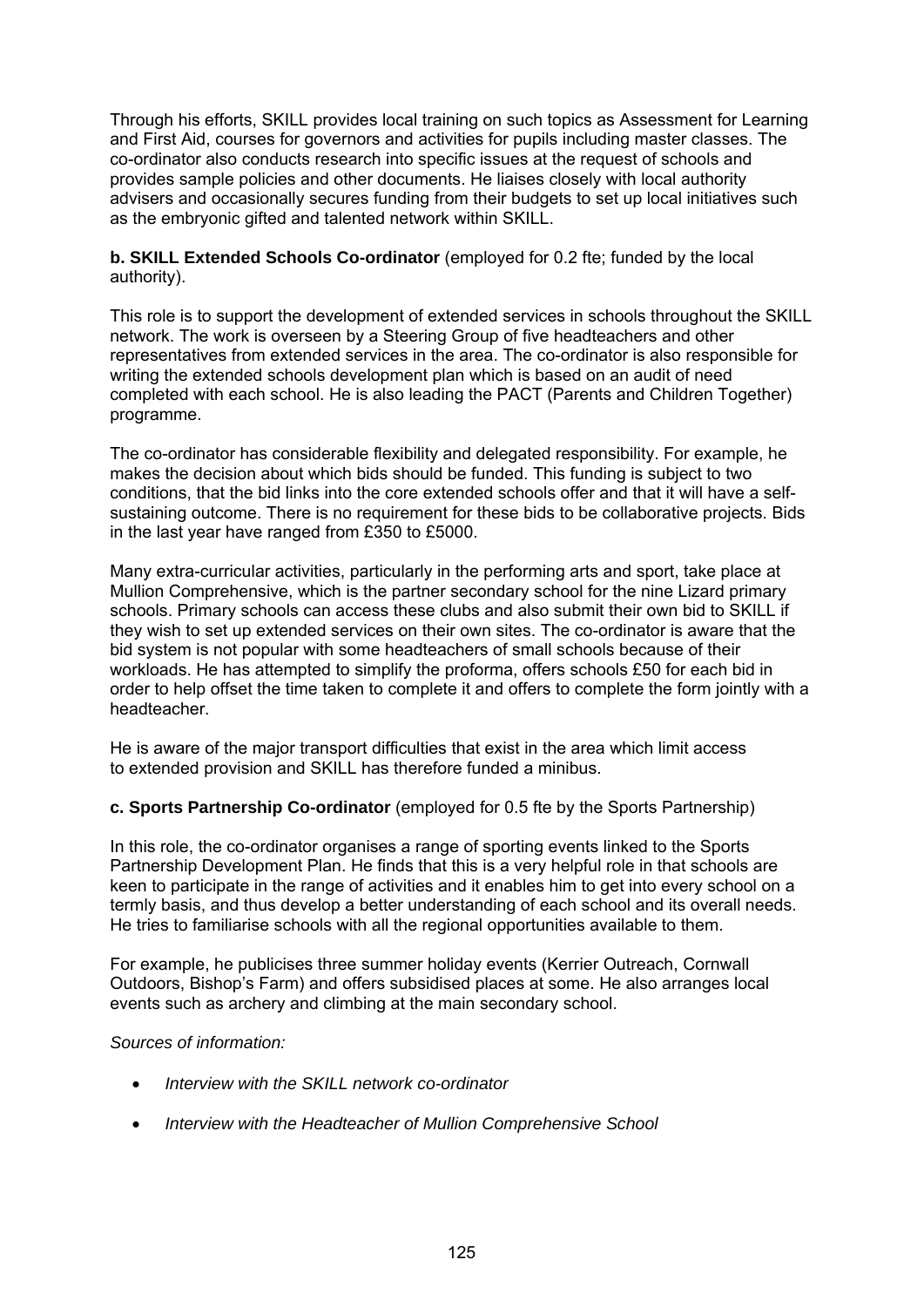Detailed financial calculations of benefits of executive headships in hypothetical models for

# **1. Norfolk**

The calculations which follow provide only the broadest of estimates because of the complexities of headteachers' and teachers' pay.

# **a) A shared headship between two of the schools**

Such a partnership would generate an additional £20,000 or so from the local authority funding formula.

There would be a saving of one headteacher's salary between the schools. This sum would be reduced by the need to increase the executive headteacher's salary to reflect the increased responsibility. All these schools are Group 1 (L6-18 £40,494 - £54,441) but some combinations could take the joint numbers on roll into Group 2 for salary purposes. However, much would depend on the previous salary of the executive headteacher and on governors' discretionary powers regarding salary levels.

- Possible gross saving of one headteacher's salary: £53,200 (assume Leadership Spine Point 9 £43,607 + 22% oncosts)
- Salary rise to reflect increased responsibility: estimate 4 additional points to Leadership Spine Point 13 £58,705 (£48,119 + 22% oncosts)
- Net saving of £47,695 (£53,200 less difference between existing salary and new one of £5,505)

This saving of approximately £47,500 would be offset by the need to appoint a senior teacher in each school, and by the need to appoint a teacher to cover the head's current teaching commitment of 4 days per week.

- Upgrading of two teachers from an average of UPS1 to deputy headteacher on the Leadership Spine at Point 1 (from £32,660 to £35,794) =  $2 \times £3,134 +$  oncosts = £7,646. This sum would be considerable greater if the teachers concerned were lower than UPS 1 and were appointed higher on the Leadership Spine.
- A teacher on Main Scale 5 for 4 days per week would cost approximately £28,000 including oncosts.

This could leave total savings on the headteacher's salary at approximately £11,800.

This surplus might be used to increase the teaching complement (to improve the schools' capacity for professional development, for example) and/or used to support the employment of a shared HLTA for SEN (see paragraph 5.4) or business manager (see paragraph 5.2).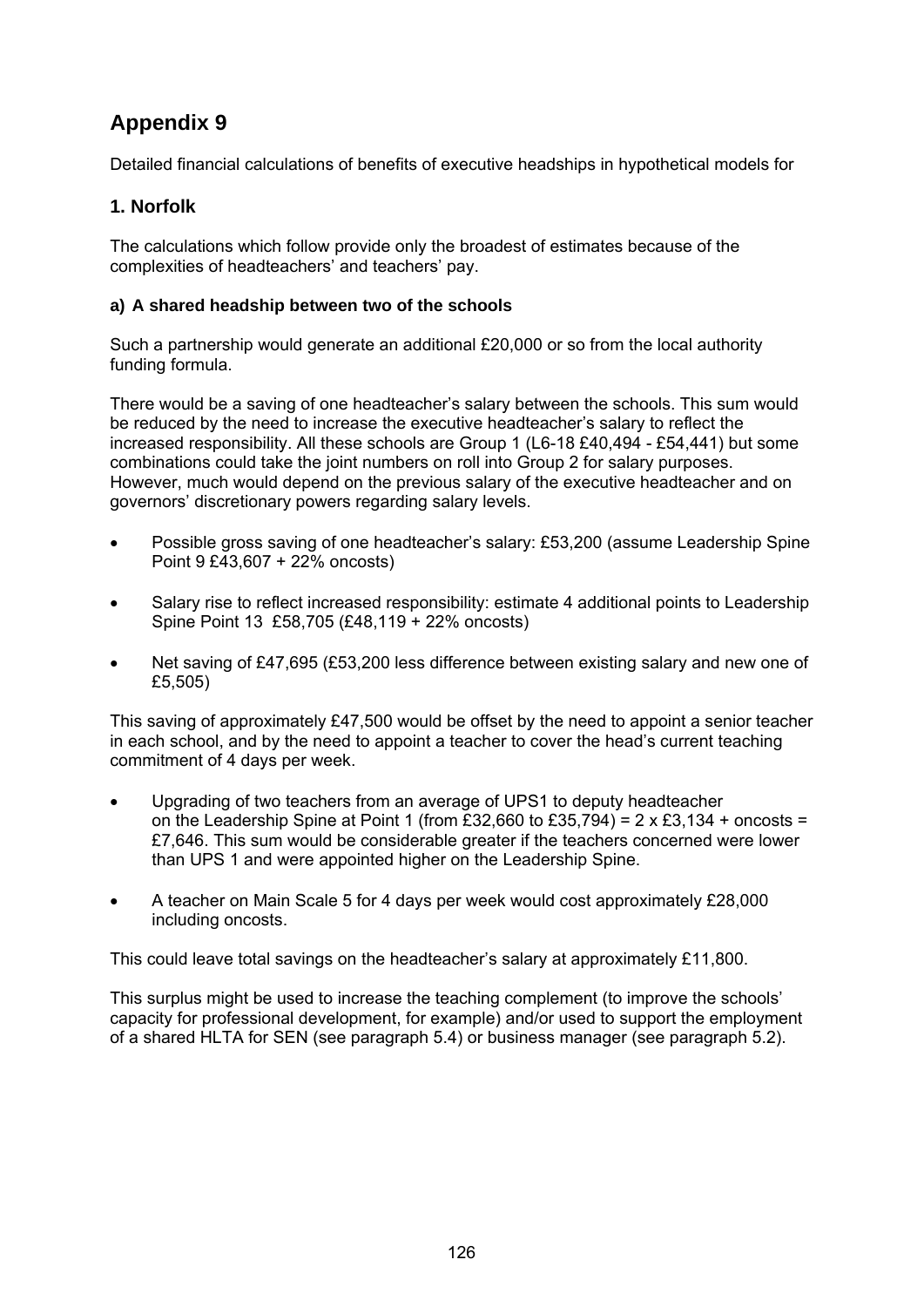## **b) A shared headship between three of the schools**

- Possible gross saving of two headteachers' salaries: £106,400 (assume Leadership Spine Point 9 £43,607 + 22% oncosts)
- Salary rise to reflect increased responsibility: estimate 8 additional points to Leadership Spine Point 17 £64,761 (£53,083 + 22% oncosts)
- Net saving of £93,939 (£106,400 less difference between existing salary and new one of £12,461)

This saving of approximately £94,000 would be reduced by the necessary appointment of a senior teacher in each school and additional teaching to cover the head's current commitment (4 days).

- Upgrading of three teachers from an average of UPS1 to deputy headteacher on the Leadership Spine at Point 1 (from £32,660 to £35,794) =  $3 \times £3,134 +$  oncosts = £11,470.
- A teacher on Main Scale 5 for four days per week would cost approximately £28,000 including oncosts.

This could leave total savings on the headteacher's salary at approximately £54,530. This could be used to support the appointment of additional staff including an HLTA and business manager as suggested in paragraphs 5.2 and 5.4, and/or the development of distributed leadership across the schools as in paragraph 5.3 below.

# **2. Cornwall**

### **Financial implications**

Because of the complexities of headteachers' and teachers' pay the following figures are broad estimates and probable represent the best case scenario in terms of savings. In reality, these could vary considerably.

There is no financial incentive to support leadership partnerships in Cornwall although each school in an executive headship would continue to receive its existing budget.

In considering the implications for Landewednack and Grade Ruan, savings would be made through the sharing of one headteacher's salary. However, some of this would be lost by the need to raise the executive headteacher's salary to reflect the increased responsibility. Both schools are Group 1 (L6-18 £40,494 - £54,441) but combining the current numbers on roll would move the headship into Group 2. (L8-21 £42,544 - £58,563)

- Possible saving: £43,607 (Leadership Spine Point 9) + 22% oncosts = £53,200
- Salary rise to reflect Group 2/increased responsibility: say 4 points £48,119 (LS Point 13) + 22% oncosts = £58,705
- Saving of £47,695 (£53,200 less difference between existing salary and new one of £5,505)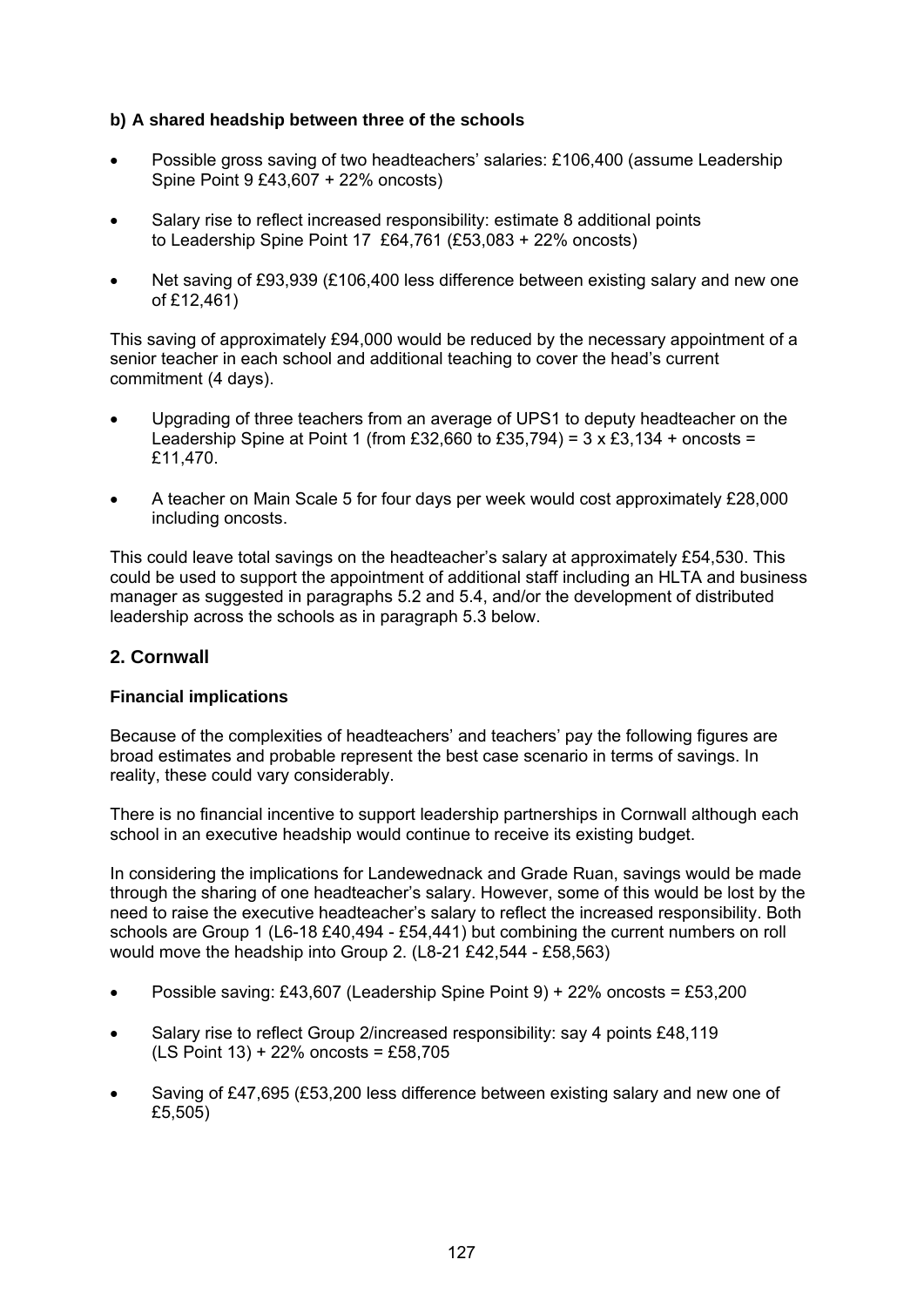This saving of approximately £47,500 would be offset by the need to appoint a senior teacher in each school, and by the need to appoint a teacher to cover the head's current teaching commitment.

- Upgrading of two teachers from an average of UPS1 to deputy headteacher on the Leadership Spine at Point 1 (from £32,660 to £35,794) =  $2 \times £3134 +$  oncosts = £7646. Clearly this would be considerable more if the teachers concerned were lower than UPS 1 and were appointed higher on the Leadership Spine.
- A teacher on Main Scale 5 for two days per week would cost approximately £14000 including oncosts.

This could leave total savings on the headteacher's salary at approximately £25,850. This could be used to support the development of the federated schools in numerous and innovative ways, including for example, these staffing, leadership and curriculum strategies proposed in the following paragraphs.

# **3. Northumberland**

# **Financial implications**

The complexities of headteachers' and teachers' pay are such that calculations below can only be broad estimates. They represent the best case scenario in terms of savings but these could vary considerably.

Northumberland provides no financial incentive to support executive headships although each school would continue to receive its existing budget.

An executive headship of Harbottle and Netherton would provide savings through the sharing of one headteacher's salary between the schools. This sum would be reduced by the need to raise the executive headteacher's salary to reflect the increased responsibility. Both schools are Group 1 (L6-18 £40,494 - £54,441) and the numbers on roll are so small (41 in total) that an executive headship would still fall within Group 1 for salary purposes. However, much would depend on the previous salary of the executive headteacher and on governors' discretionary powers regarding salary levels.

- Possible gross saving of one headteacher's salary: £53,200 (assume Leadership Spine Point 9 £43,607 + 22% oncosts)
- Salary rise to reflect increased responsibility: estimate 4 additional points to Leadership Spine Point 13 £58,705 (£48,119 + 22% oncosts)
- Net saving of £47,695 (£53,200 less difference between existing salary and new one of £5,505)

This saving of approximately £47,500 would be offset by the need to appoint a senior teacher in each school, and by the need to appoint a teacher to cover the head's current teaching commitment of 3.5 days per week.

• Upgrading of two teachers from an average of UPS1 to deputy headteacher on the Leadership Spine at Point 1 (from £32,660 to £35,794) =  $2 \times £3,134 +$  oncosts = £7,646. This sum would be considerable greater if the teachers concerned were lower than UPS 1 and were appointed higher on the Leadership Spine.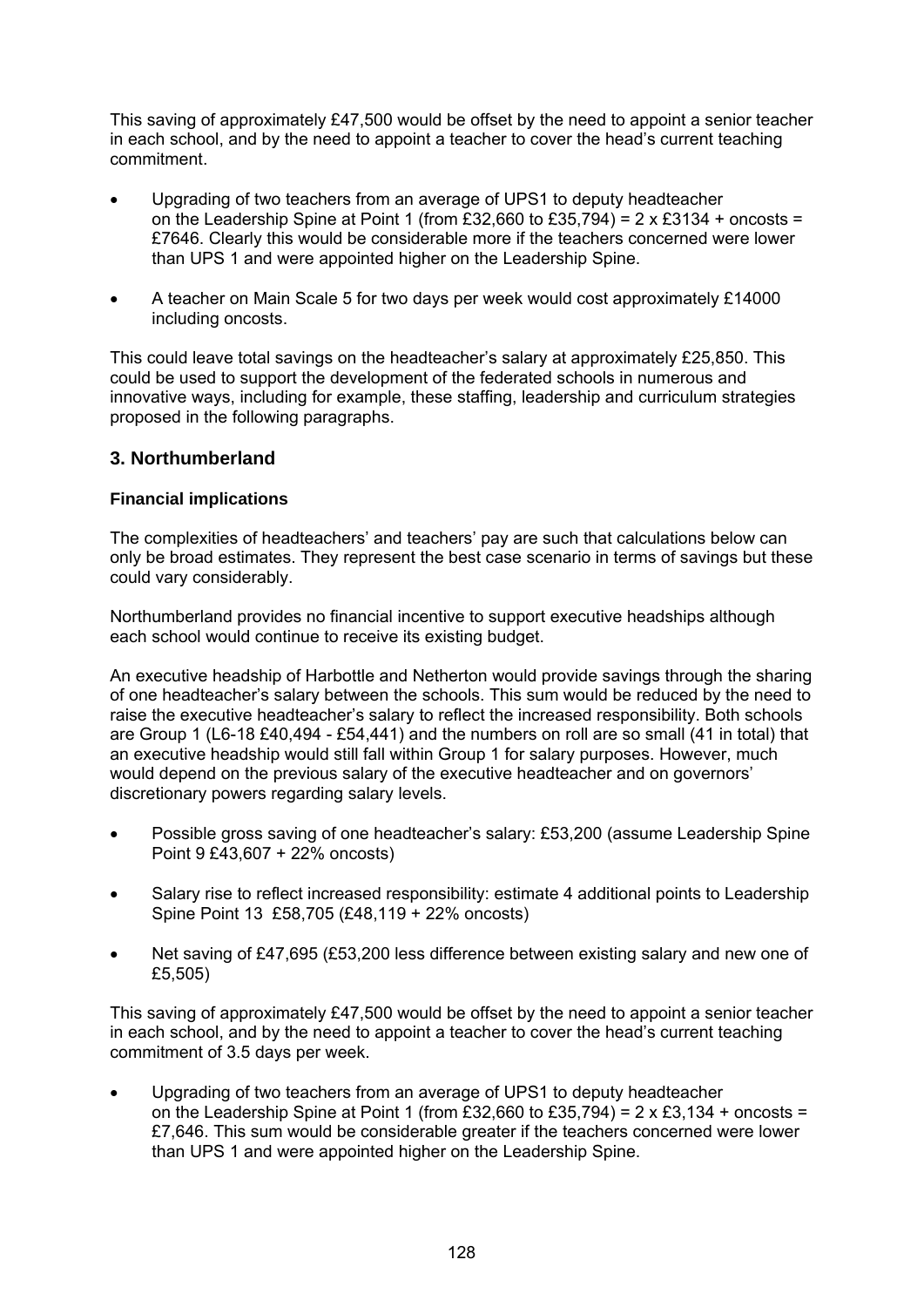• A teacher on Main Scale 5 for 3.5 days per week would cost approximately £24,500 including oncosts.

This could leave total savings on the headteacher's salary at approximately £15,300. This could be used to support the development of the federation in different ways, for example, the employment of a part-time additional HTLA as suggested in paragraph 6.1 above.

### **Rothbury Federation**

Executive headships - this proposal provides the opportunity for a number of executive headship models within the suggested federation e.g.

- **a) three executive headteachers for the six lower schools**; the costings of this model would mirror those described in paragraph 6.3 above
- **b) an executive headship of three lower schools**; estimated costs would be:
- Possible gross saving of two headteachers' salaries: £106,400 (assume Leadership Spine Point 9 £43,607 + 22% oncosts)
- Salary rise to reflect increased responsibility: estimate 8 additional points to Leadership Spine Point 17 £64,761 (£53,083 + 22% oncosts)
- Net saving of £93,939 (£106,400 less difference between existing salary and new one of £12,461)

This saving of approximately £94,000 would be offset by the need to appoint a senior teacher in each school, and by the need to appoint a teacher to cover the head's current teaching commitment (between 3.5 and 4 days).

- Upgrading of three teachers from an average of UPS1 to deputy headteacher on the Leadership Spine at Point 1 (from £32,660 to £35,794) =  $3 \times \text{\pounds}3,134$  + oncosts = £11,470.
- A teacher on Main Scale 5 for four days per week would cost approximately £28,000 including oncosts.

This could leave total savings on the headteacher's salary at approximately £54,530. This could be used to support the appointment of additional staff including one or more HLTAs as suggested in paragraph 6.1 above, a shared business manager and / or ICT technician. Training for a business manager through NCSL is free for small schools but supply and travel are paid by the school(s). There would be additional salary costs of employing a shared business manager that could range from an increase in salary for a member of staff currently employed in the school to the full costs of a new appointment. A term time only appointment to be shared by three or more schools could cost in the region of £25,000 - £30,000 depending on experience.

An ICT technician would probably be in the range (depending on experience and the level at which the post is appointed) at approximately £20,000 - £25,000.

In this model, the overall savings on headteachers' salaries have the potential to enable the three schools to employ an additional HLTA, ICT technician and business manager between them.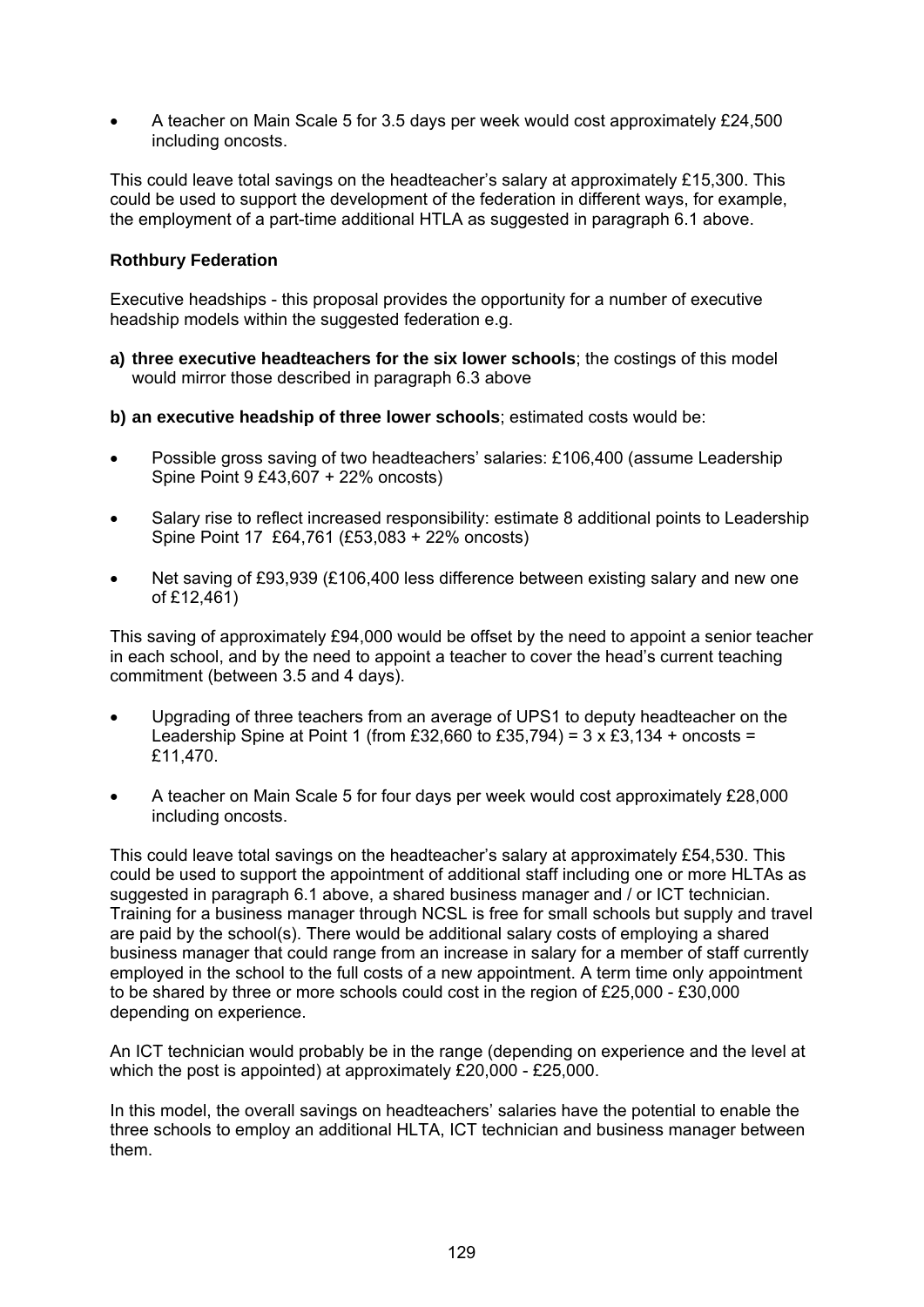#### **c) an executive headship between the middle school and one first school**

- Possible gross saving of one lower school headteacher's salary: £53,200 (assume Leadership Spine Point 9 £43,607 + 22% oncosts)
- Salary rise to reflect increased responsibility for middle school headteacher: estimated top of Group 2 currently (Point 21) - add 5 additional points to Leadership Spine Point 26 £80,756 (£66,194 + 22% oncosts)
- Net saving of £43,890 (£53,200 less difference between existing salary and new one of £9,310)

This saving of approximately £44,000 would be offset by the need to upgrade the deputy head in the middle school and upgrade a senior teacher in the lower school, and by the need to appoint a teacher to cover the deputy head's current teaching commitment in lieu of his / her additional leadership time - estimated at 2 days per week.

- Upgrading of deputy head by 4 leadership points approximately £5,163 including oncosts
- Upgrading of one teacher from an average of UPS1 to deputy headteacher on the Leadership Spine at Point 1 (from £32,660 to £35,794) = 1 x £3,134 + oncosts = £3,823.
- A teacher on Main Scale 5 for 2 days per week would cost approximately £14,000 including oncosts.

Net savings would be approximately £21,000.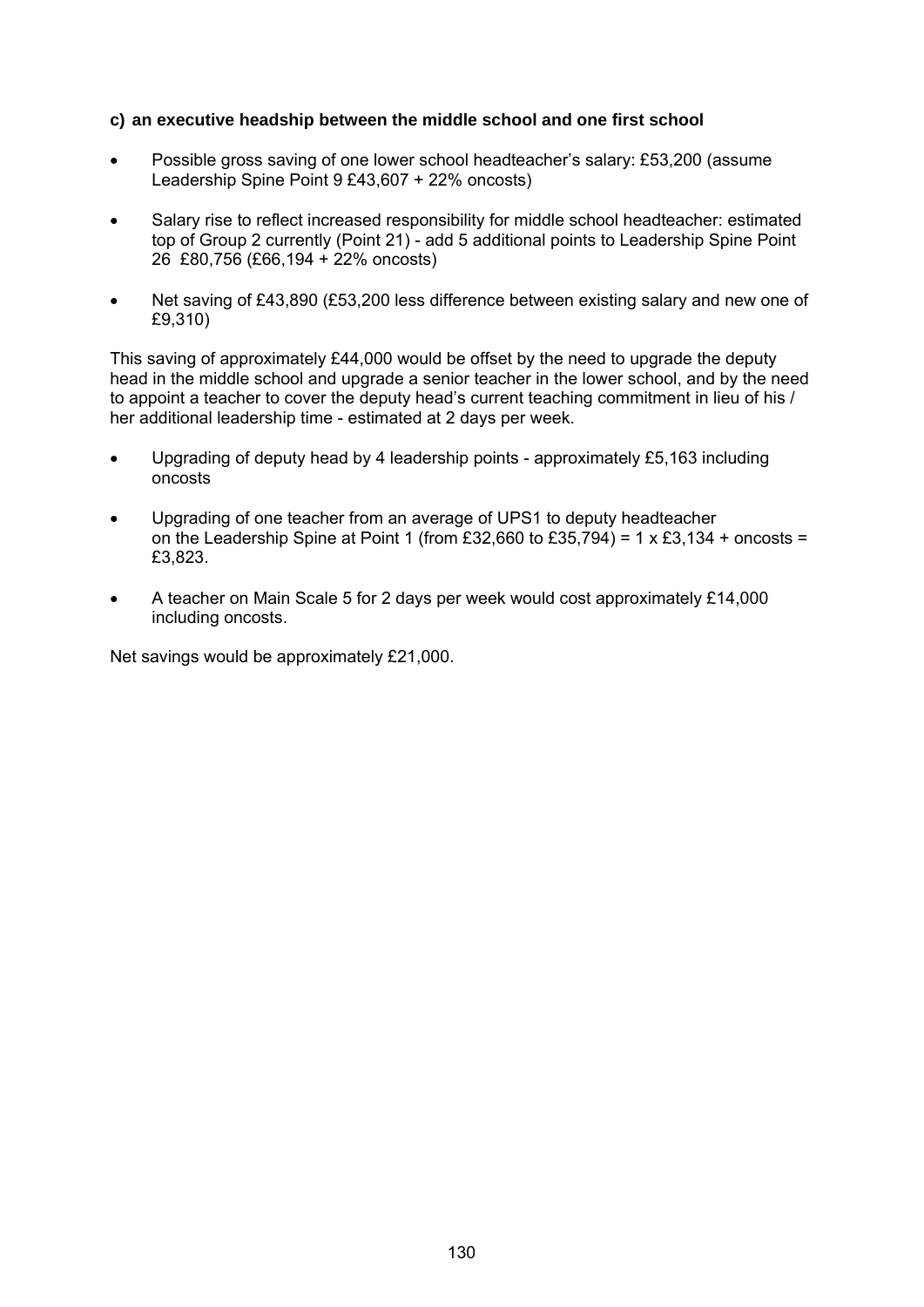# **The process of acquiring Trust status**

To acquire trust status a school must first change to a Foundation school

# **Changing status - Going Foundation**

*The minimum time for completing the process is 14 weeks* 

# **WEEK 1**

• Information gathering

Agree a draft proposal to put to the governing body

### **WEEK 2**

• Governing body meeting to agree to consult

Inform the LA by letter of the date and time of this meeting

If you are a VC school inform the Diocese of Trustees by letter of the date and time of this meeting

# **WEEKS 3 - 7**

• Issue consultation document and allow four weeks for responses

### **WEEKS 8 - 9**

• Governing body considers responses to consultation and decides whether or not to proceed

# **WEEKS 10 - 13**

• Publish statutory notice - start of statutory 4 week 'representation period'

### **WEEK 14**

• Governing body meeting to consider responses and make decision about whether to proceed with changing status

### **WEEKS 14 - 15**

- Apply for a new Instrument of Government
- Inform parents and other consultees of your final decision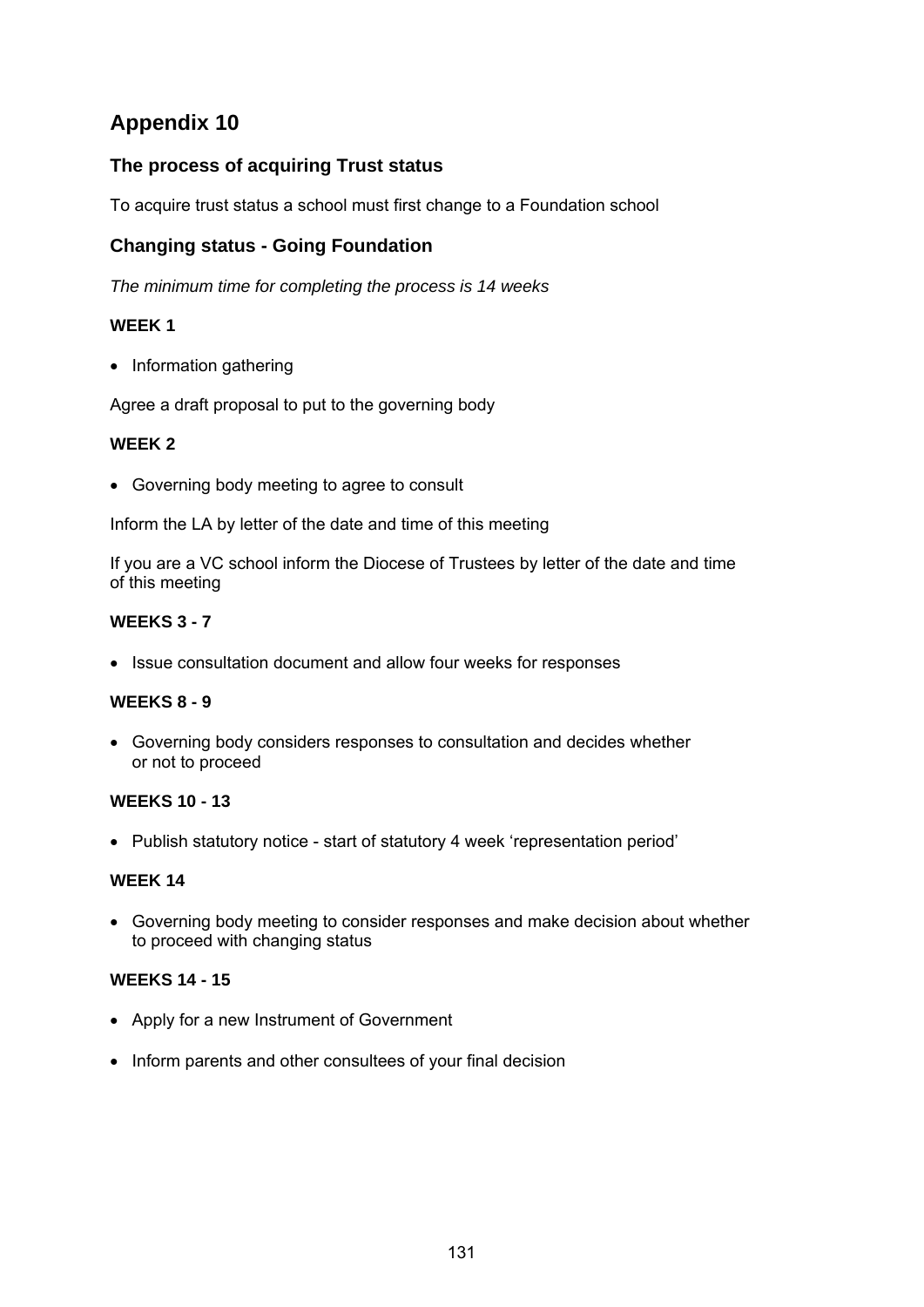# **11. References**

Ford, G and McCue, E: *Can federation help stars to come out?* (NCSL, 2008).

Grimwade, K et al: *How can a local authority best raise awareness and support exploration of the opportunities for alternative models of leadership and organisation with school leaders and governors?* (Cambridgeshire/NCSL, 2008).

Ireson, J: *A study of hard federations in small primary schools* (NCSL, 2007).

Jones, J: *The development of leadership capacity through collaboration in small primary schools* (CfBT, 2008).

NCSL research group: *Does every school need a headteacher*? *Key implications from a study of federations in The Netherlands.* (NCSL, 2005).